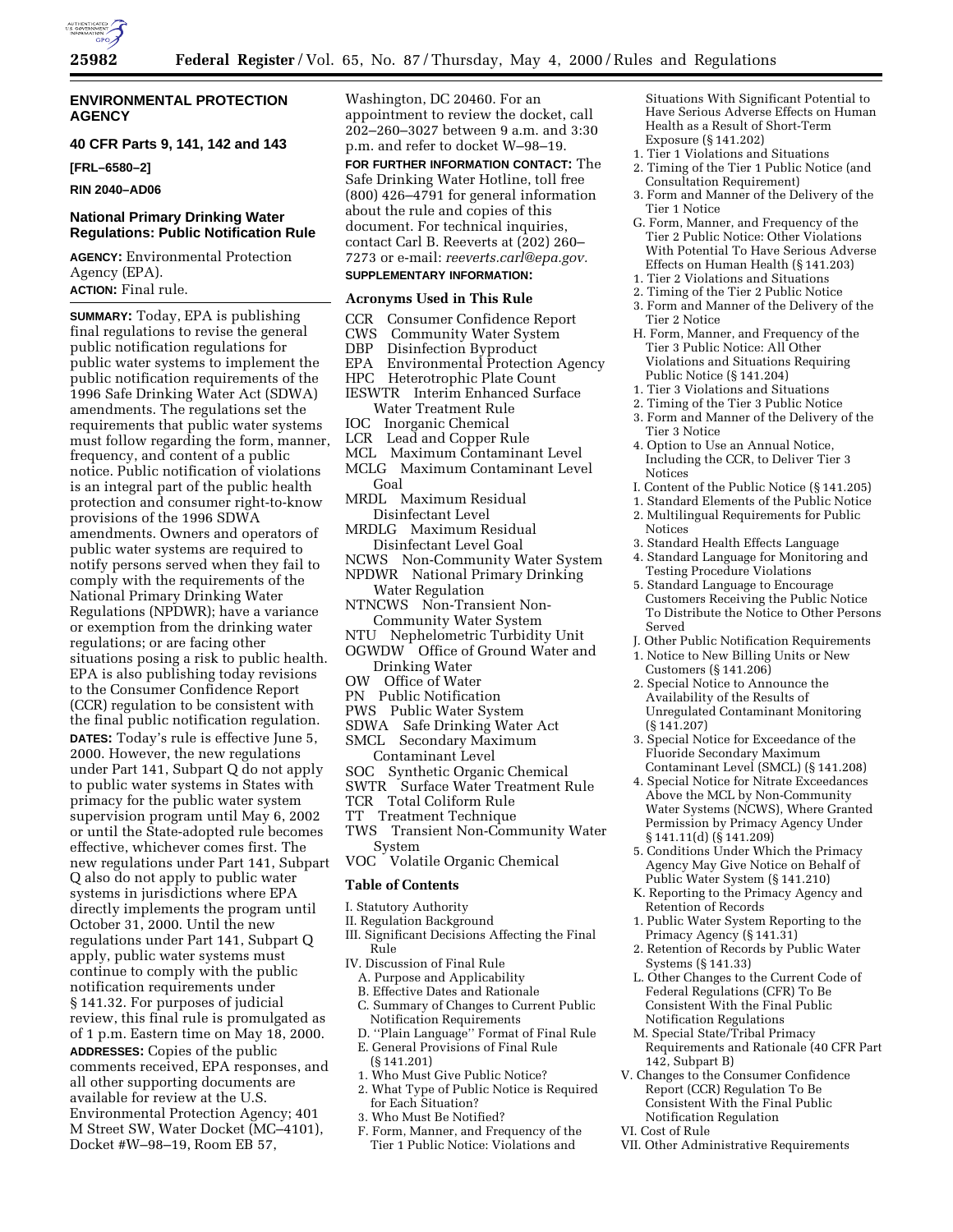- A. Executive Order 12866: Regulatory Review
- B. Regulatory Flexibility Act (RFA), as amended by the Small Business Regulatory Enforcement Fairness Act of 1996 (SBREFA), 5 U.S.C. 601 *et seq.*
- C. Paperwork Reduction Act
- D. Executive Order 13132: Federalism
- E. Executive Order 13084: Consultation and Coordination With Indian Tribal Governments
- F. Unfunded Mandates Reform Act
- G. Executive Order 12898: Environmental Justice
- H. Executive Order 13045: Protection of Children From Environmental Health Risks and Safety Risks
- I. National Technology Transfer and Advancement Act
- J. Congressional Review Act

*Regulated Entities.* Entities potentially regulated by this action are public water systems (PWS). The following table provides examples of the regulated entities under this rule. A public water system, as defined by section 1401 of

SDWA, is ''a system for the provision of water for human consumption through pipes or other constructed conveyances, if such system has at least fifteen service connections or regularly serves at least twenty-five individuals.'' EPA defines ''regularly served'' as receiving water from the system sixty or more days per year. EPA has an inventory totaling over 170,000 public water systems nationwide.

#### TABLE OF REGULATED ENTITIES

| Category           | Examples of regulated entities                                                                                                                                                                                                                                                           |
|--------------------|------------------------------------------------------------------------------------------------------------------------------------------------------------------------------------------------------------------------------------------------------------------------------------------|
|                    | Publicly-owned PWSs, such as municipalities; county governments, water districts, water and<br>sewer authorities, state governments, and other publicly-owned entities that deliver drinking<br>water as an adjunct to their primary business (e.g., schools, State parks, roadside rest |
|                    | stops).<br>Privately-owned PWSs, such as private utilities, homeowner associations, and other privately-<br>owned entities that deliver drinking water as an adjunct to their primary business (e.g., trailer                                                                            |
| Federal government | parks, factories, retirement homes, day-care centers).<br>Federally-owned PWSs, such as water systems on military bases.                                                                                                                                                                 |

The table is not intended to be exhaustive but rather provides a guide for readers regarding entities likely to be regulated by this action. This table lists the types of entities that EPA is now aware could potentially be regulated by this action. Other types of entities not listed in this table could also be regulated. To determine whether your facility is regulated by this action, you should carefully examine the applicability criteria in § 141.201 of the rule. If you have questions regarding the applicability of this section to a particular entity, consult the person listed in the **FOR FURTHER INFORMATION CONTACT** section.

## **I. Statutory Authority**

Section 114 of the Safe Drinking Water Act Amendments of 1996 (Public Law 104–182), enacted August 6, 1996, amended section 1414(c) of the Act (42 U.S.C. 300g–3(c)). Sections 1414(c)(1) and (c)(2) were significantly revised and require EPA to amend the existing public notification regulations. The amended rules are intended to give consumers more accurate and timely information on violations, taking into account the seriousness of any potential adverse health effects that may be involved. There is no deadline for promulgating the revised public notification rule, but EPA is publishing the final rule today to enable States to coordinate public notification rule adoption and implementation with the ongoing adoption and implementation of the Consumer Confidence Report regulations.

The public notification (PN) provisions were part of the original SDWA in 1974 and were subsequently modified in the 1986 SDWA amendments. The public notification regulations currently in place were promulgated in 1987 and became effective in 1989 (40 CFR 141.32). The existing rule remains in place until the new rule goes into effect.

SDWA Section 1414(c)(1) establishes who must give public notice, under what circumstances a notice must be given, and who must receive the notice. Section 1414(c)(1)(A) requires that all public water systems (PWS) give notice to persons served of any failure to comply with any national primary drinking water regulations (NPDWR), including any required monitoring. Section 1414(c)(1)(B) further requires a PWS to provide a notice when it is operating under a variance or exemption, or when a PWS fails to comply with the requirements of a variance or exemption. Section 1414(c)(1)(C) authorizes EPA, at the Administrator's discretion, to require PWSs to provide notice of the concentration level of any unregulated contaminant monitored under EPA regulations. Except for the addition of paragraph  $(C)$  of section 1414 $(c)(1)$ , these requirements are unchanged from the previous SDWA.

Section  $1414(c)(2)$  sets the specific requirements for the form, manner, and frequency of a notice. Section 1414(c)(2)(A) requires EPA to issue regulations, after consultation with the States, that prescribe the detailed public notification requirements. The

regulations must provide for different frequencies of notices based on the persistence of the violations and the seriousness of any potential adverse health effects that may be involved. Except for the explicit requirement in the 1996 amendments that EPA consult with the States prior to promulgating the revised regulations, the general directions to EPA for issuing regulations are unchanged.

Section 1414(c)(2)(B) enables States, at their option, to establish alternate requirements with respect to the form and content of the public notice, as long as the alternative State program provides the same type and amount of information as required under the EPA regulations. This section was added as a result of the 1996 amendments.

Section 1414(c)(2)(C) directs EPA to issue regulations which require PWSs to distribute a notice within 24 hours to persons served for violations with potential to have serious adverse effects on human health from short-term exposure. The PWS is also required to send the same notice to the primacy agency and to consult with the primacy agency within the same 24-hour period on any additional public notice requirements. This section is also a new statutory requirement.

Section 1414(c)(2)(D) directs that EPA's regulations require PWS to provide written notice to each person served for each violation not covered under Section 1414(c)(2)(C). The section specifies that the notice may be: (1) In the first bill, if any, after the violation; (2) in an annual report issued no later than one year after the violation; or (3)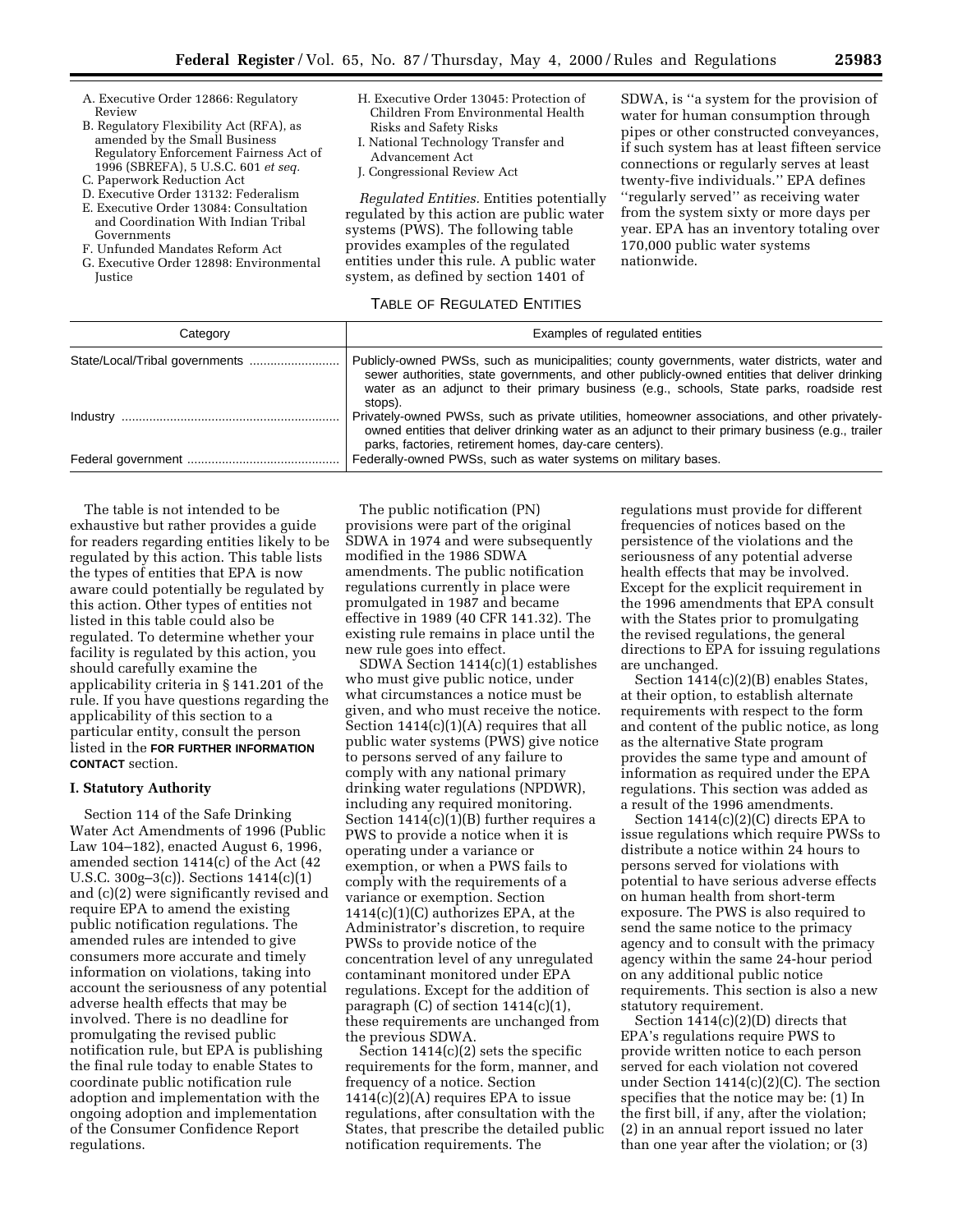by mail or direct delivery as soon as practicable, but no later than one year after the violation. This section significantly revises and simplifies the previous statutory requirements on the form, manner, and timing of the notice.

Section 1414(c)(2)(E) allows the Administrator the option to require a PWS to give notice to persons served of the results of unregulated contaminant monitoring required by EPA under section 1445(a). EPA recently published a revised unregulated contaminant monitoring regulation (UCMR), which requires some systems to monitor for specified contaminants (64 FR 50556, September 17, 1999). This Section is new under the 1996 SDWA amendments.

Today's final rule fulfills the rulemaking requirements outlined in amended Sections 1414(c)(1) and 1414(c)(2) of the SDWA, as amended.

#### **II. Regulation Background**

The final rule published today was proposed on May 13, 1999 (64 FR 25963). At the same time as the rule was proposed, EPA made available for review a draft Public Notification Handbook, comprised of public notice templates for different violation situations and other aids to public water systems to support implementation of the revised regulation. The final rule is based on input from a broad range of stakeholders from the public and private sectors. The Agency has also actively involved the States as partners in the rule development, as required under Section 1414(c)(2)(A) of the 1996 SDWA amendments.

To gain early input and information from stakeholders on problems with the current public notification program, EPA held a series of stakeholder meetings in Indianapolis, Indiana, Washington, D.C., and Seattle, Washington in late 1997, prior to initiating the rulemaking. EPA also used the findings and recommendations from a June, 1992 GAO report (''Drinking Water Consumers Often Not Well Informed of Potentially Serious Violations'' (GAO/RCED–92–135)).

In May and June of 1999, during the public comment period after the rule was proposed, EPA hosted public meetings in Madison, Wisconsin; Washington, DC; Allentown, Pennsylvania; and Phoenix, Arizona. The purpose of the meetings was to take comment on the proposed public notification rule and to discuss (in a workshop-type setting) the draft Public Notification Handbook. The meetings were very well attended and the results greatly benefitted both the final public notification rule and the final Public

Notification Handbook. The final Handbook is expected to be published shortly. Reports from all the meetings are available for review at EPA's Water Docket (W–98–19) or by downloading the documents from EPA's website (www.epa.gov/safewater).

EPA consulted with the States throughout the development of this rule, as required under section 1414(c)(2)(A). Prior to initiating the rulemaking, EPA met with a group of States, as part of the early involvement meetings set up by the Association of State Drinking Water Administrators (ASDWA), to develop the scope of the process and identify significant issues under the new statute. During the development of the proposed rule, several State drinking water managers participated as members of the EPA regulation workgroup. Their involvement in the workgroup continued through the development of this final rule. EPA also provided briefings to ASDWA on request several times as the rule moved forward.

# **III. Significant Decisions Affecting the Final Rule**

The final rule published today makes a number of significant changes to what was proposed, based on decisions EPA made in response to the comments received. Section IV of the preamble gives a detailed summary of the final rule and an explanation of the significant changes made in response to comments. Decisions on five key issues affecting the final rule are highlighted below:

# *A. List of Violations and Situations Requiring a Tier 1 (24-Hour) Public Notice*

EPA received many comments related to the proposed public notice tier level for violations of the Total Coliform Rule (TCR) and the Surface Water Treatment Rule (SWTR). Except for violations where fecal contamination was found, the notice tier level for all the TCR MCL and SWTR TT violations was proposed to be Tier 2 (30-day notice). Over half of the commenters on this issue recommended that the final rule change the notice requirement for at least some of the TCR and SWTR violations to Tier 1. In particular, many of these commenters believed that violations related to exceedances of the turbidity limit were more often than not a strong indicator of harmful drinking water posing a significant risk from short-term exposure. The rest of those commenting on this issue specifically supported leaving as Tier 2 the routine TCR violations and all SWTR violations, including those violations related to exceedances of the turbidity limit.

These commenters believed that turbidity violations were more often than not a false indicator of potential health risk.

After considering all the comments, EPA decided to stay with the proposal requiring a Tier 2 notice for all TCR and SWTR violations (other than where fecal contamination is found under the TCR rule) because EPA believes that an automatic Tier 1 notice requirement is not justified. Routine TCR and SWTR violations (without supporting evidence) are not sufficiently strong or predictable indicators of significant potential of risk from short-term exposure. At the same time, in response to the range of comments related to the appropriate tier level for turbidity exceedances, EPA agrees that certain exceedances of the turbidity limit deserve special attention by the primacy agency for public notification purposes.

Accordingly, the final rule continues to classify all turbidity violations as Tier 2; adds a new requirement that PWSs consult with the primacy agency within 24 hours when exceedances of the maximum allowable turbidity limit occur; enables the primacy agency after the consultation to elevate specific turbidity violations to Tier 1 when warranted; and requires an automatic Tier 1 notice when consultation does not take place within the 24-hour period. Since the significance of the risk to health of an exceedance of the turbidity limits is situational, EPA believes the final rule ensures that notices for turbidity violations indicating an immediate health risk will go out quickly when necessary (based on the immediate consultation requirement) and unnecessary notices will be avoided where the violation indicates no immediate risk to health. These decisions are discussed in greater detail in section IV.F.1 of the preamble.

## *B. Standard Health Effects Language Required in Notices for MCL/TT Violations*

EPA requested comment on EPA's proposal to use the CCR standard health effects language to meet the public notification requirement. Although most commenters supported keeping the CCR and public notice health effects language the same, a significant minority of commenters believed that the public notice language should be separate from the CCR language because of the different objectives of the public notice. Several commenters also believed that the proposed language for specific violations needed revision, and several offered alternative language that they believed was more accurate and useful.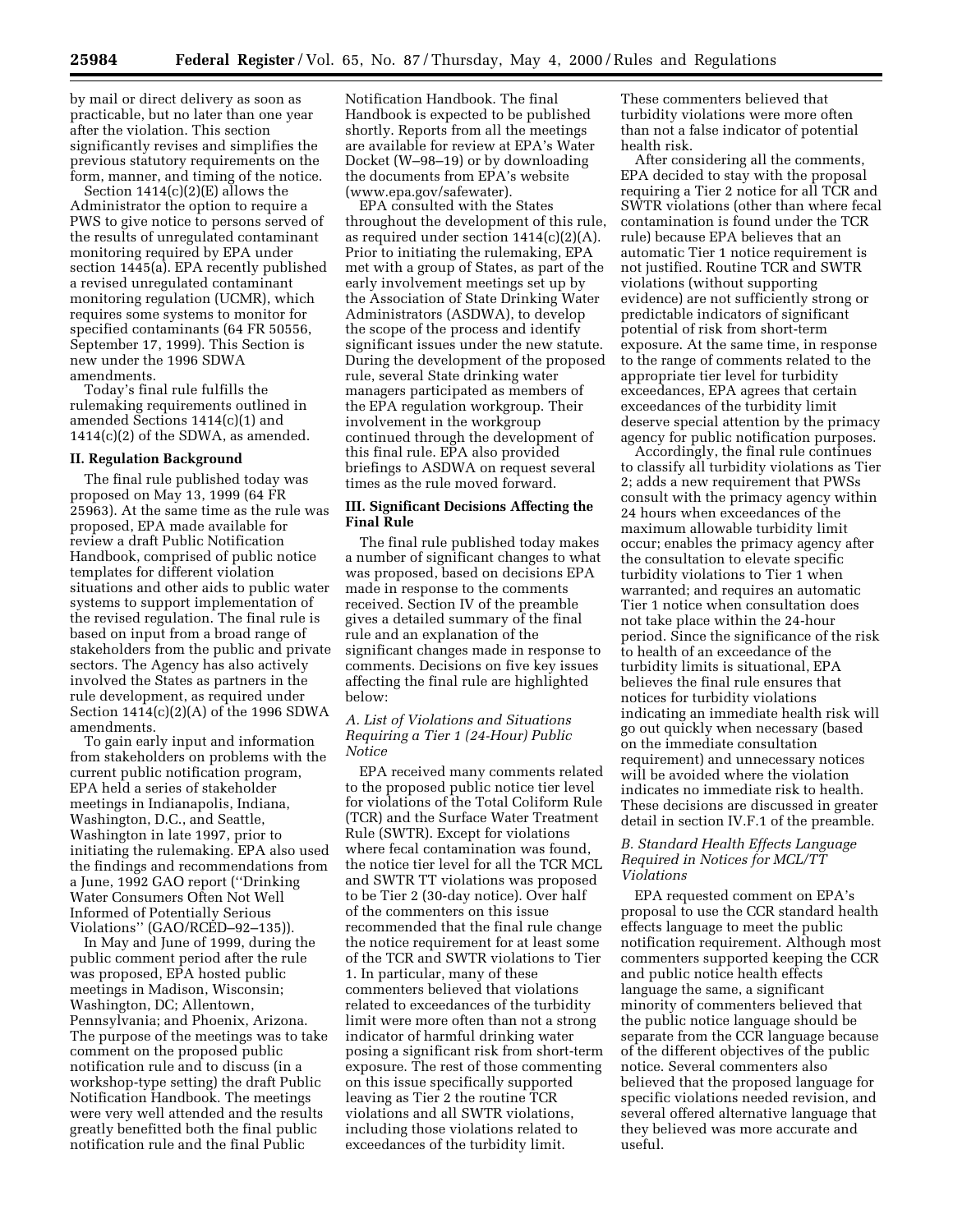After considering all the comments, EPA decided to reaffirm its intent to keep the standard health effects language identical for the public notification and CCR rules. Today's rule publishes identical language in the two rules for all the existing regulated contaminants. EPA believes the benefits of having identical core health effects language outweighs the value of tailoring the language to any unique objectives of the public notice. EPA also reviewed the comments offering alternative language for specific violations, with particular focus on whether any of the proposed language was erroneous or misleading. With three exceptions, the final language in today's rule (including the amended CCR rule) is the same language as was proposed. The three exceptions are for fluoride, fecal coliform/E.coli, and several of the disinfectant/disinfection byproducts. These decisions are discussed in greater detail in section IV.I.3 of the preamble.

# *C. Tier 2 (30-Day) Notice Deadline and Flexibility To Extend in Appropriate Circumstances*

EPA requested comment on the proposed 30-day time period required for the initial Tier 2 public notice, the requirement for a repeat notice of ongoing violations every three months, and the discretion given to the primacy agency in specific circumstances to extend the initial notice to three months or the repeat notice frequency to one year (either on a case-by-case basis or by rule). EPA received a wide range of comments on the proposed 30-day time period, ranging from leaving the current 14-day requirement intact (or even requiring the notice sooner), to support for the 30-day proposed period, to moving the initial notice to 90 or 120 days after the violation. The comments received related to the proposed discretion allowing primacy agencies to extend the deadline also ranged widely, from disagreeing with allowing any discretion at all, to extending the deadline, to requesting that the discretion allowed be more open-ended.

After considering the wide range of comments, EPA retained the proposed 30-day deadline for the initial notice and the 3-month repeat notice frequency in the final rule. But EPA did make changes in the final rule language in response to commenters requesting reconsideration or clarification of EPA's intent in the proposed rule. The final rule redefines how and when a primacy agency would be allowed to extend the initial notice beyond 30 days and under what circumstances the primacy agency could allow less frequent repeat notices for unresolved violations. The final rule

specifically disallows extensions beyond 30 days for unresolved violations or less frequent repeat notice for ongoing TCR and SWTR violations. The final rule also does not allow primacy agencies to set ''across-theboard'' extensions in their policies and rules that would automatically extend the notice period or frequency of repeat notice for all the other violations.

EPA continues to believe that extensions to the fixed deadlines may be appropriate in certain circumstances, since Tier 2 violation situations are very diverse. Tier 2 situations range from violations that on some occasions may pose potential adverse health effects from short-term exposure (such as SWTR TT violations), to unresolved violations that pose chronic health effects from long-term exposure (such as benzene violations), and to resolved violations no longer posing any potential risk to health. One size does not fit all. The final rule reaffirms this intent to provide flexibility to the primacy agency to deviate from the deadline in EPA's rule where warranted. These decisions are discussed in greater detail in Section IV.G.2 of the preamble.

# *D. Form and Manner of the Delivery of Public Notices*

EPA requested comment on the revised requirements in the proposal for deciding on the method of delivery of the public notice. The proposed rule would require a water system to: (1) Select at least one minimum method from a short list in the regulation, and (2) provide additional notices by any other method reasonably calculated to reach other persons not reached by the initial method selected. Some commenters believed the minimum list should be expanded to allow, for instance, use of the newspaper as the minimum method, as in the current rule. Other commenters requested that the final rule require that water systems use more than one minimum method, since one method is likely to be an inadequate response in many cases.

After considering the comments, EPA has decided to maintain the basic requirement as proposed: To require water systems to select at least one delivery method from the regulatory list and to take steps reasonably calculated to reach the others served by the system. EPA believes requiring water systems to select at least one minimum method sets a simple, enforceable baseline level of performance for all public notices. This initial step must be supplemented by other actions when the minimum method is not likely to reach all persons served by the system. In the final rule, EPA did not expand the list of

minimum delivery methods it proposed but it does give the primacy agency discretion to select a different minimum method not listed in EPA's rule where warranted. The final rule also includes other minor changes to the rule language to respond to specific requests for clarification of EPA's intent. These decisions for each of the three notice tiers are discussed in greater detail in sections IV.F.3, IV.G.3, and IV.H.3 of the preamble.

# *E. Consolidating Public Notice Regulations Into New Subpart (40 CFR Part 141, Subpart Q).*

As part of the development of the final rule, EPA conducted a thorough search of Part 141 of the current Code of Federal Regulations (CFR) to identify all the places where a public notification requirement is set or where the current public notification regulations are referenced. This led to a consolidation of several ongoing public notification requirements into the new public notification regulations in Subpart Q of 40 CFR Part 141. The benefits of consolidating all the requirements in one place (Subpart Q) are significant. The final Subpart Q provides in one place a complete and easily referenced set of requirements. This should greatly enhance the understanding of the public notification requirements and lead to greater voluntary compliance. Many of these ancillary public notification requirements are not in the current regulations under § 141.32 and many were not part of the proposed rule revision on May 13, 1999. EPA believes that since they do not substantively alter the existing requirements, they do not require prior notice and opportunity for comment. A summary list of the changes to the CFR are included in Table C in Section IV.L of the preamble.

# **IV. Discussion of Final Rule**

This section explains the elements of the final regulation, comments requested and comments received on the proposal, and EPA's response to the comments. EPA made a number of significant changes to the proposal based on comments received, clarified some requirements, and edited and reorganized some of the proposed regulatory language to improve the presentation. EPA requested comment on all elements of the proposed regulation. Comments were received from 53 individuals and organizations, representing 22 States, 20 utilities, and 11 environmental organizations and public interest groups. Almost 200 people participated in at least one of the four public meetings hosted by EPA to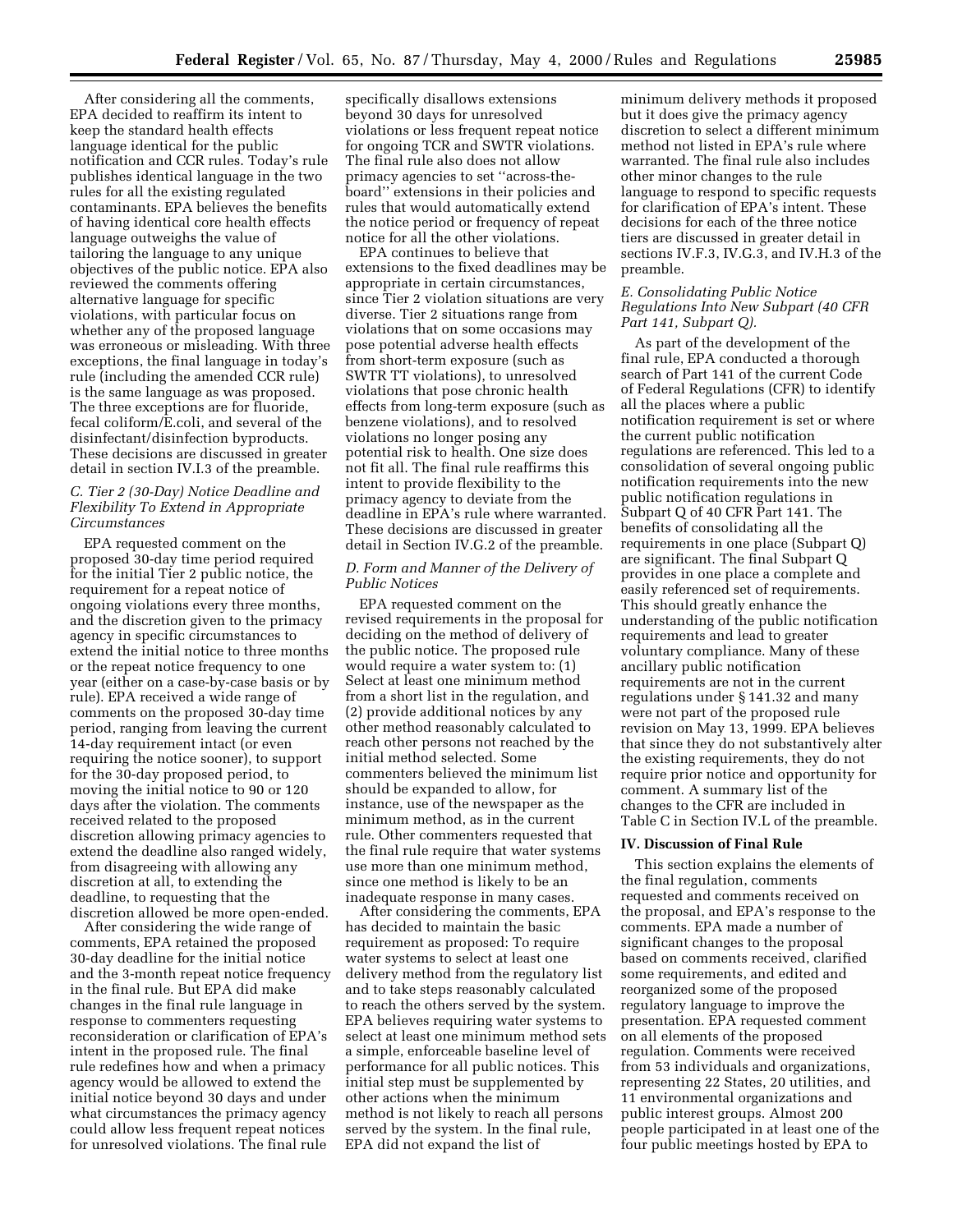take comment on the proposed regulation. The ''Response to Comments'' document, all the written comments, and the public meeting reports are available for review at EPA's Water Docket (W–98–19). Copies are also available by downloading the documents from EPA's website (*www.epa.gov/safewater/pws/pn/ pn.html*).

# *A. Purpose and Applicability*

Today's rule revises the minimum requirements that public water systems must meet regarding the form, manner, frequency, and content of the public notification. Public water systems must give notice to persons served for all violations of National Primary Drinking Water Regulations (NPDWR) and for other situations posing a risk to public health from the drinking water. The term NPDWR Violations is used in the public notification regulations to include violations of the Maximum Contaminant Level (MCL), Maximum Residual Disinfectant Level (MRDL), treatment technique (TT), monitoring, and testing procedure requirements. Public notice is not required, for example, for violation of the Consumer Confidence Report regulation. See Table 1 and Appendix A of the final rule for the NPDWR violations and other situations requiring a public notice. Violations and situations not listed in Appendix A do not require a public notice under Subpart Q.

The rule applies to existing and new public water systems that violate a NPDWR or have other situations that pose a risk to health from the drinking

water. A "public water system," as defined in 40 CFR 141.2 , is ''a system for the provision to the public of water for human consumption through pipes or \* \* \* other constructed conveyances, if such system has at least fifteen service connections or regularly serves at least twenty-five individuals daily at least 60 days out of the year.'' Public water systems regulated under Part 141 may be publicly-owned or privately-owned.

A public water system (PWS) is either a community water system (CWS) or non-community water system (NCWS). A CWS, as defined in § 141.2, means ''a public water system which serves at least 15 service connections used by year-round residents or regularly serves at least 25 year-round residents.'' A NCWS means ''a public water system that is not a community water system.''

Non-community water systems are further broken out in the drinking water regulations into transient noncommunity water systems (TWS) and non-transient non-community water systems (NTNCWS). A NTNCWS is defined by EPA under § 141.2 as ''a public water system that is not a community water system and that regularly serves 25 of the same people over six months of the year.'' An example is a school or business that has its own water well. A TWS is defined by EPA under § 141.2 as ''a noncommunity water system that does not regularly serve 25 of the same persons over six months of the year.'' An example is a roadside rest stop with its own water well.

For illustration purposes, Table A provides a summary of the number of public water systems, broken out by type of system, the number of these systems with violations during fiscal year 1998, and the total number of violations during the same period. The numbers have been updated from those presented in the preamble of the proposed rule, which were based on FY 1996 information in the Safe Drinking Water Information System (SDWIS) in mid-1997.

Public water systems must meet the requirements of all NPDWRs in effect. Currently, there are NPDWRs in effect covering 80 separate contaminants. EPA has also published final regulations for the Interim Enhanced Surface Water Treatment Rule (IESWTR) and the Stage 1 Disinfection/Disinfectant Byproducts Rule (D/DBP), which will increase the number of regulated contaminants to 88 once they go into effect. There are also other regulations in progress that will increase the number of regulated contaminants to over 90 contaminants by 2002.

Table A shows that 36,467 (21 percent) of the 170,376 PWS had one or more violations in FY 1998. Overall, the 36,467 PWS with violations committed a total of 128,459 violations in FY 1998. Over 86 percent (or 108,459) of these violations were for failure to monitor according to the regulations. Although not all violations require a separate public notice, each violation requires the PWS to comply with the public notification requirements.

# TABLE A.—NUMBER OF PUBLIC WATER SYSTEMS (PWS) AND VIOLATIONS IN FY 1998

| Type of PWS | Number of<br><b>PWS</b>    | Number of<br>PWS with<br>violations | Number of<br>violations    |
|-------------|----------------------------|-------------------------------------|----------------------------|
|             | 54,367<br>20.255<br>95.754 | 13.024<br>4.672<br>18.771           | 64,914<br>27,785<br>35.760 |
| Total       | 170.376                    | 36.467                              | 128.459                    |

Source: FY 1998 inventory and violation data from Safe Drinking Water Information System (SDWIS), January, 1999.

As shown in Table A, 54,367 (32 percent) of the public water systems are CWSs. CWSs must comply with all NPDWRs in effect. CWSs serve residential populations and range from large municipal systems that serve millions of persons to small systems that serve fewer than 100 persons. CWSs can be further categorized as publiclyowned systems, privately-owned systems, and systems that provide water as an ancillary function of their principal purpose. In FY 1998, 13,024

CWSs committed 64,914 violations. Approximately 80 percent of community water systems serve fewer than 3,300 people.

Of the public water systems, 20,255 (12 percent) are NTNCWS. Virtually all NTNCWSs provide water as an ancillary function of their principal purpose (for example, schools, day-care facilities, factories). In general, NTNCWSs must comply with the same national primary drinking water regulations as community water systems. During FY

1998, 4,672 NTNCWSs committed 27,785 violations. Approximately 99 percent of NTNCWSs serve fewer than 3,300 people.

The rest of the regulated public water systems (95,754 systems or 56 percent) are TWSs. Virtually all TWSs provide water as an ancillary function of their principal purpose (for example, highway rest stops, gas stations, state parks). TWSs must comply only with specified national primary drinking water regulations where short-term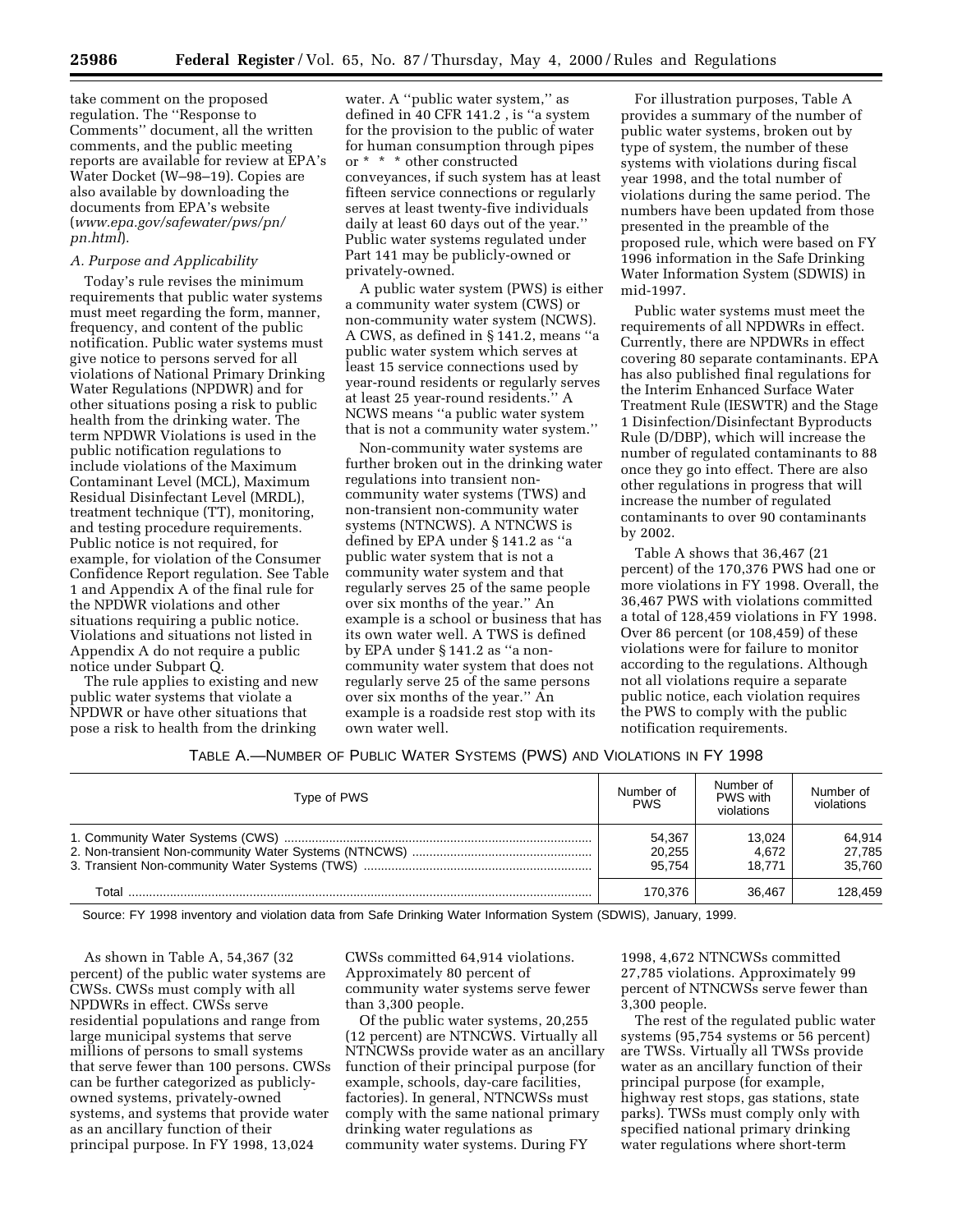exposure may pose a health threat total coliform, nitrate, nitrite, total nitrate and nitrite, and violations of the Surface Water Treatment Rule. TWSs using surface water serving 10,000 persons or more must also comply with the new Interim Enhanced Surface Water Treatment Rule (IESWTR) and certain provisions of the Stage 1 Disinfectant/Disinfection Byproducts (D/DBP) rule when they go into effect starting in 2002. TWSs using surface water serving less than 10,000 persons or using ground water sources must comply with certain provisions of the Stage 1 D/DBP rule by 2004. In FY 1998, 18,771 TWSs committed 35,760 violations. Over 99 percent of TWSs serve fewer than 3,300 people.

#### *B. Effective Dates and Rationale*

*Today's Rule:* The public notification rule provisions under Part 141, Subpart Q become effective June 5, 2000. However, public water systems will continue to comply with the public notification requirements under § 141.32 until the date the new Subpart Q regulations go into effect in each State, Territory, Tribe, or the District of Columbia. EPA has set different compliance deadlines based on whether EPA or the State (or Territory or Tribe) has primary enforcement authority (''primacy'') for the public water system supervision program. As of today's rule, States (or Territories) have primacy in all jurisdictions except Wyoming, the District of Columbia, and on Indian lands. EPA directly implements the public water system supervision programs in Wyoming, Washington, D.C., and on all Indian lands. The term ''primacy agency'' is used in the final public notification rule to refer to either EPA or the State (or Territory or Tribe) in cases where EPA, or the State, Territory, or Tribe, exercises primary enforcement responsibility for the Subpart Q public notification. The term "State" is used throughout the rule to apply to States, Territories, Tribes, and the District of Columbia.

Public water systems in primacy States must continue to comply with the public notification requirements under § 141.32 until May 6, 2002 or until the date the State's revised regulation under its approved primacy program becomes effective, whichever comes first. The two-year period matches the maximum time period allowed for States under the

primacy regulations (40 CFR Part 142, Subpart B) to adopt new and revised National Primary Drinking Water Regulations (NPDWRs). EPA believes it is appropriate to make the effective date in primacy States consistent with the basic two-year time primacy revision period. Coordinating the phase-in of the new public notification requirements with the State adoption of the revised regulations in each State will avoid the potential confusion of having different State and EPA requirements in effect in the State at the same time. Although States are free to wait the full two years to adopt the new rule, EPA strongly encourages States to consider early adoption in order to combine the public notification rule and the Consumer Confidence Report rule into one primacy revision package or to otherwise take early advantage of the efficiencies in today's rule.

Public water systems in jurisdictions where the drinking water program is directly implemented by EPA must continue to comply with the public notification requirements under § 141.32 until October 31, 2000. EPA believes that setting the compliance date for the new rule at 180 days after publication is appropriate and achievable for public water systems in the jurisdictions directly implemented by EPA. Six months after publication of the final rule is sufficient time for EPA and the water systems to adjust their operating procedures to comply with the new requirements. Early implementation will enable the water systems to take advantage of the efficiencies in the new regulation as early as possible, leading to a more effective public notification program.

In practical terms, the different compliance dates allowed under this rule mean that the new requirements will go into effect at different times nationwide, based on the speed of the State adoption of the new requirements and whether EPA or the State directly implements the program. Regardless of the State primacy situation, the latest the rule will go into effect in any State will be May 6, 2002, even in those States that request and are granted an extension to adopt the revised regulation beyond the basic two-year primacy revision time period.

The final public notification rule applies to new and existing violations and situations after the date public

water systems must comply with the new rule. However, EPA is not requiring that public water systems provide initial public notices under the new rule where the initial public notice has already been given under the regulations in place at the time. However, unless the primacy agency makes a different determination on a case-by-case basis, the new rule will apply to repeat notices for existing violations or for any public notice requirements applying to ongoing violations after the new rule is in effect.

*Comments Requested on Proposal:* EPA had asked for comment on the proposed effective dates and solicited suggestions on other options to put the new regulations into effect earlier. Several comments were received on the proposed effective date, all in support of the two-year period allowed for water systems in primacy States.

*EPA Response to Comments:* The twoyear effective date in the final rule for water systems in primacy States is identical to what was proposed. The final rule does, however, change the proposed effective date for water systems in drinking water programs directly implemented by EPA from 90 days after publication to 180 days after publication. The shift from 90 days to 180 days was a result of a strong concern raised during discussions on the proposed rule that 90 days gave EPA insufficient time to effectively make the transition from the existing program to the new program in areas where it directly implements the program. EPA believes the change to 180 days in the final rule better fits the time period needed to shift to the new program under the revised regulations.

## *C. Summary of Changes to Current Public Notification Requirements*

The final rule is a significant revision from the public notification regulation under § 141.32 of this part, which has been in effect since 1989. The regulation under § 141.32 is referred to throughout the preamble as the "current rule." The reason EPA chose to refer to the rule under § 141.32, which will be replaced by today's action, as the ''current rule'' is because it will continue to apply to some water systems for up to two years after publication of today's rule. Table B is a summary of the major differences between the current rule and the final revised rule.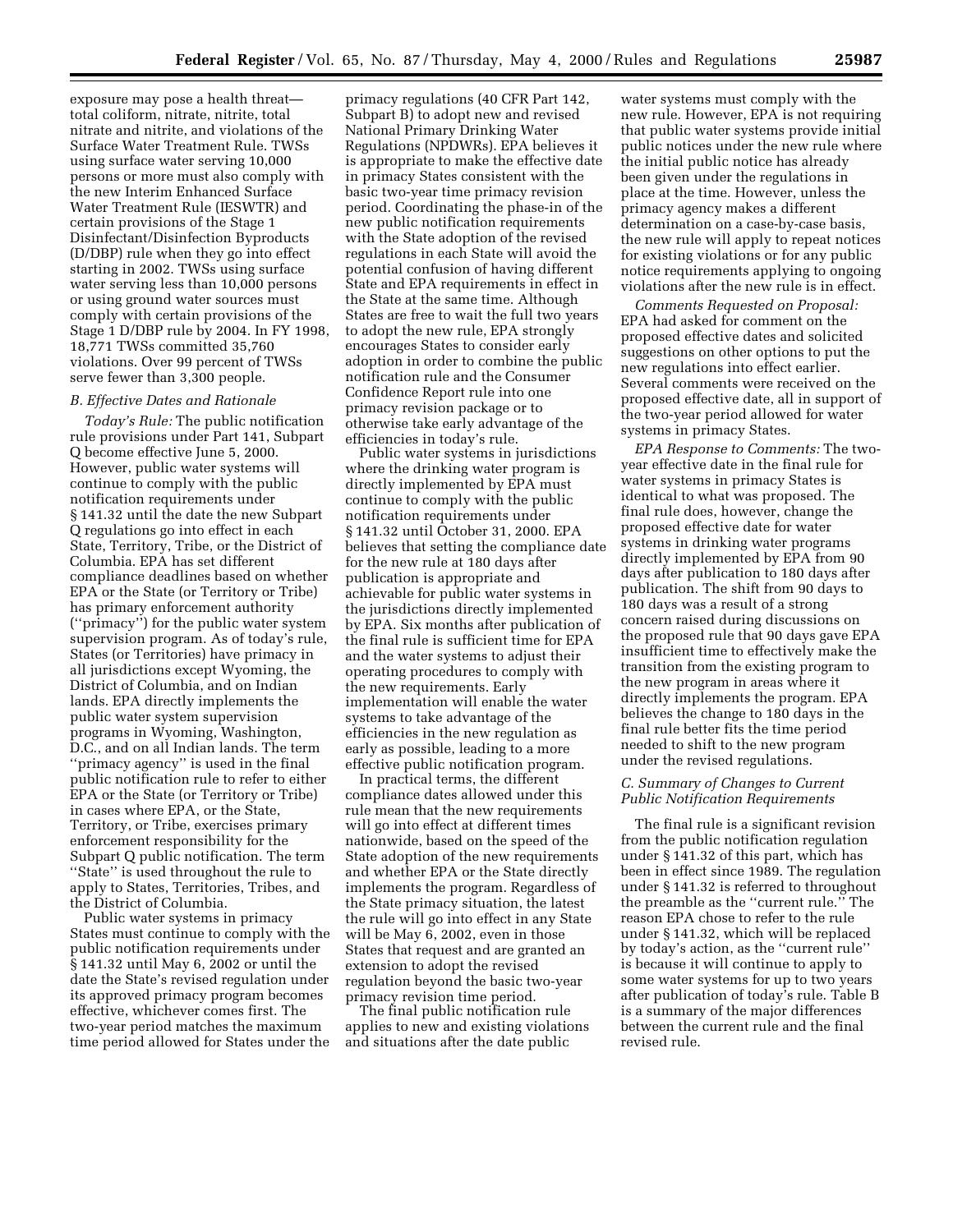-

| Statutory authority (SDWA, as amended in<br>1996)                                                                                                                                                                                                                             | Current rule $(\S 141.32)$                                                                                                                                                                                                                                                                                                                                                                                                     | Revised PN rule (part 141, subpart Q)                                                                                                                                                                                                                                                                                                                                                                                                                                                                                                                                                                                                                                                                                                                                                                                                                                                                                                                                                             |
|-------------------------------------------------------------------------------------------------------------------------------------------------------------------------------------------------------------------------------------------------------------------------------|--------------------------------------------------------------------------------------------------------------------------------------------------------------------------------------------------------------------------------------------------------------------------------------------------------------------------------------------------------------------------------------------------------------------------------|---------------------------------------------------------------------------------------------------------------------------------------------------------------------------------------------------------------------------------------------------------------------------------------------------------------------------------------------------------------------------------------------------------------------------------------------------------------------------------------------------------------------------------------------------------------------------------------------------------------------------------------------------------------------------------------------------------------------------------------------------------------------------------------------------------------------------------------------------------------------------------------------------------------------------------------------------------------------------------------------------|
| $1414(c)(1)$ , Each owner or operator of a PWS<br>shall give notice of NPDWR violations, levels<br>of unregulated contaminants, and existence<br>of a variance or exemption to the persons<br>served by the system.                                                           | $(\S 141.32(a)$ and (b)) Owner or operators of<br>PWSs must notify persons served by the<br>system for the following violations/ situa-<br>tions:.<br>Maximum contaminant levels (MCL)<br>Treatment technique<br>Testing procedure<br>Monitoring<br>Operation under a variance or exemption<br>Noncompliance with variance or exemption<br>schedule.                                                                           | (§§ 141.201(a) and 141.202(a)) Includes viola-<br>tions from current rule and adds broader<br>definition of waterborne disease outbreak<br>and other waterborne emergencies, adds<br>new IESWTR and DBP standards, moves<br>fluoride SMCL and nitrate exceedances of<br>the MCL for NCWS when allowed by pri-<br>macy agency under 141.11(d), failure to<br>take confirmation sample for nitrate, and<br>unregulated contaminant monitoring public<br>notices from other parts of the regulations.<br>Adds a new Appendix A to the rule listing<br>all violations and situations where public<br>notification is required.<br>$(\S 141.201(c))$ Requires water systems to no-<br>tify owners or operators of consecutive sys-<br>tems. Also allows primacy agencies to per-<br>mit systems to limit distribution of the notice<br>if the violation is in a portion of the distribu-<br>tion system that is physically or hydrau-<br>lically isolated from other parts of the sys-<br>tem.         |
| $1414(c)(2)(A)$ , Manner, frequency, and form are<br>prescribed based on seriousness and fre-<br>quency of violations.                                                                                                                                                        | $(S\ S\ 141.32(a)(1)(iii)$ and $141.32(a)$ and (b))<br>There is a three-tier system, although tiers<br>are not named.<br>Public notices are divided into three tiers: vio-<br>lations of MCLs that may pose an acute<br>risk to human health; MCLs, treatment tech-<br>nique, and variance or exemption schedule<br>violations; and other violations (including<br>monitoring) and operation under a variance<br>or exemption. | (§141.201(b)) Tiers are defined based on se-<br>riousness of the violation or situation and of<br>potential health effects, and all violations or<br>situations are assigned to a tier (Appendix<br>A).<br>Tier 1 notice for violations or situations with<br>significant potential to have serious adverse<br>effects on human health as a result of<br>short-term exposure;<br>Tier 2 notice for all other violations or situa-<br>tions with potential to have serious adverse<br>effects on human health; and<br>Tier 3 notice for all other violations and situa-<br>tions not included in Tier 1 and Tier 2.                                                                                                                                                                                                                                                                                                                                                                                |
| $1414(c)(2)(C)(iii)$ , Notice must be provided to<br>Administrator or primacy agency.                                                                                                                                                                                         | $(\S 141.31(d))$ System must provide a copy of<br>the notice to the State within 10 days.                                                                                                                                                                                                                                                                                                                                      | (§141.31(d)) Revised to require PWS to sub-<br>mit to the primacy agency within 10 days a<br>certification, with copies of the notices, for<br>both the initial notice cycle and all repeat<br>notice cycles.<br>$(S\$ 141.202(b)(2) and 141.203(b)(3)) New<br>sections added to require consultation with<br>primacy agency within 24 hours for viola-<br>tions or situations requiring a Tier 1 notice<br>and for violations of the turbidity MCL of 5<br>NTU or a treatment technique resulting<br>from a single exceedance of turbidity limits.                                                                                                                                                                                                                                                                                                                                                                                                                                               |
| $1414(c)(2)(C)(1)$ , For violations with potential to<br>have serious adverse effects on human<br>health as a result of short-term exposure, no-<br>tice must be distributed as soon as prac-<br>ticable but no later than 24 hours after the<br>occurrence of the violation. | $(\S 141.32(a)(1)(iii)(A)$ –(D) Acute violations in-<br>clude.<br>(1) Any violations specified by State<br>(2) Nitrate/nitrite MCLs<br>(3) Fecal coliform/E. coli<br>(4) Waterborne disease outbreak in unfiltered<br>systems subject to Surface Water Treat-<br>ment Rule.                                                                                                                                                    | (§141.202) Tier 1 notice—Violations and situ-<br>ations include those defined as acute in the<br>current rule, plus: an expanded definition of<br>waterborne disease outbreak to include all<br>water systems and to add other waterborne<br>emergencies; violations of the maximum<br>turbidity limit where determined by the pri-<br>macy agency or where consultation be-<br>tween the system and the primacy agency<br>does not occur within 24 hours; chlorine di-<br>oxide MRDL violation under new DBP rule<br>where samples taken in the distribution sys-<br>tem exceed the standard or where repeat<br>samples are not taken in the distribution<br>system when required; violation of the test-<br>ing procedures to determine if fecal coliform<br>is present after any repeat sample tests<br>positive for coliform; violations of combined<br>nitrate and nitrite MCL; and failure to take a<br>confirmation sample for nitrate within 24<br>hours when initial sample exceeds MCL. |

TABLE B.—SUMMARY OF DIFFERENCES BETWEEN REVISED PN RULE AND CURRENT RULE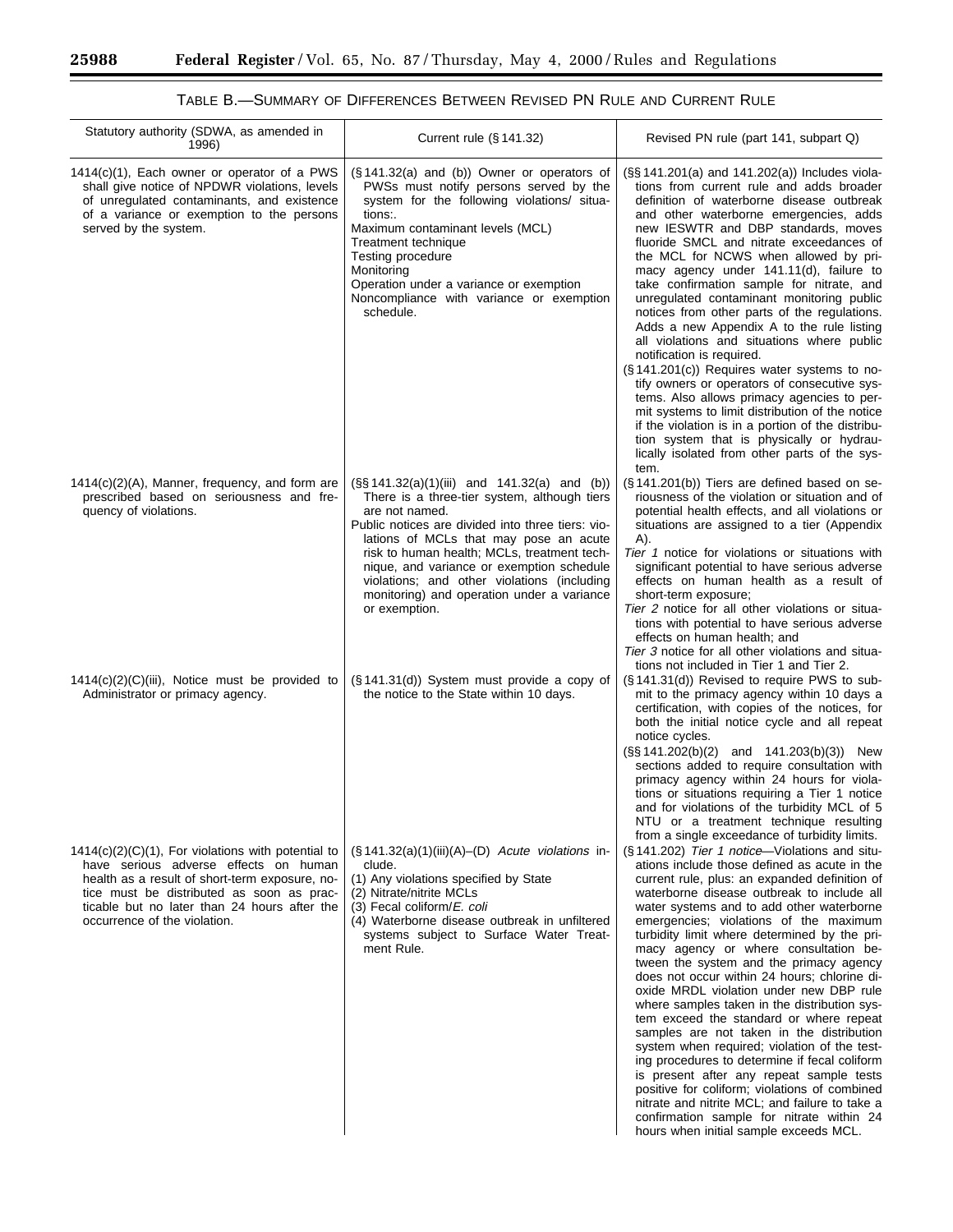# TABLE B.—SUMMARY OF DIFFERENCES BETWEEN REVISED PN RULE AND CURRENT RULE—Continued

| Statutory authority (SDWA, as amended in<br>1996)                                                                                                 | Current rule $(\S 141.32)$                                                                                                                                                                                                           | Revised PN rule (part 141, subpart Q)                                                                                                                                                                                                                                                                                                                                                                                                                                                                                                                                                                                                                                                                                                                                                                                                              |
|---------------------------------------------------------------------------------------------------------------------------------------------------|--------------------------------------------------------------------------------------------------------------------------------------------------------------------------------------------------------------------------------------|----------------------------------------------------------------------------------------------------------------------------------------------------------------------------------------------------------------------------------------------------------------------------------------------------------------------------------------------------------------------------------------------------------------------------------------------------------------------------------------------------------------------------------------------------------------------------------------------------------------------------------------------------------------------------------------------------------------------------------------------------------------------------------------------------------------------------------------------------|
|                                                                                                                                                   | Provide copy of notice to radio and TV sta-<br>tions within 72 hours, or by posting or hand<br>delivery within 72 hours. Posting must con-<br>tinue as long as the violation persists.<br>Additional notices: by newspaper within 14 | Under §141.209, Tier 1 notice is also re-<br>quired for exceedance of the nitrate MCL<br>by NCWS where permitted to exceed the<br>MCL by the primacy agency.<br>Timing revised to require notice within 24<br>hours; must use at a minimum electronic<br>media, posting, hand delivery, or other<br>method approved by the primacy agency,<br>plus any additional methods necessary to<br>reach all persons served.<br>Revised to not require additional notices for                                                                                                                                                                                                                                                                                                                                                                               |
|                                                                                                                                                   | days or posting or hand delivery if no news-<br>paper is available; by mail within 45 days<br>(may be waived if state determines violation<br>has been corrected); and repeat notice<br>every three months thereafter.               | same violation, deferring instead to the pri-<br>macy agency to set additional requirements<br>(including additional notices) on a case-by-<br>case basis.                                                                                                                                                                                                                                                                                                                                                                                                                                                                                                                                                                                                                                                                                         |
| $1414(c)(2)(D)(1)$ , Regulations shall specify noti-<br>fication procedures for violations other than<br>Tier 1; notice shall be in written form. | (§ 141.32)(a)) For MCL, treatment technique,<br>and variance or exemption schedule viola-<br>tions.                                                                                                                                  | (§141.203) Tier 2 notice includes those de-<br>scribed in $\S$ 141.32(a) of the current rule,<br>plus the new standards under the IESWTR<br>and DBP rules, and serious and persistent<br>monitoring and testing procedure violations,<br>as determined by the primacy agency.                                                                                                                                                                                                                                                                                                                                                                                                                                                                                                                                                                      |
|                                                                                                                                                   | By newspaper within 14 days or by posting or<br>hand delivery if no newspaper is available.                                                                                                                                          | Revised under §141.203(b) to require notice<br>within 30 days unless the primacy agency<br>allows an extension of up to three months<br>in appropriate circumstances. Extensions<br>will not be allowed for any unresolved viola-<br>tions, nor will automatic "across-the-board"<br>extensions for the remaining violations be<br>allowed. Unless primacy agency directs oth-<br>erwise, CWS must use mail or direct deliv-<br>ery, and other methods reasonably cal-<br>culated to reach persons served. NCWS<br>must use posting (for as long as violation<br>persists or for at least seven days), direct<br>delivery, or mail, and other methods rea-<br>sonably calculated to reach persons served.<br>Also requires systems to consult the pri-<br>macy agency within 24 hours of learning of<br>an exceedance of maximum turbidity limits. |
|                                                                                                                                                   | Additional notices: by mail within 45 days<br>(may be waived if State determines viola-<br>tion has been corrected), and repeat notice<br>every three months thereafter by mail or<br>hand delivery.                                 | The initial notice does not require multiple<br>methods of delivery unless needed to reach<br>persons served. Repeat notice required<br>every three months where violation persists,<br>unless the primacy agency determines less<br>frequent repeat notice (no less frequent<br>than annually) is warranted in appropriate<br>circumstances. Primacy agencies may not<br>allow less frequent repeat notices for micro-<br>biological violations, nor will automatic<br>"across-the-board" decreases in frequency<br>be allowed for the remaining violations.<br>Method of delivery for repeat notice will be                                                                                                                                                                                                                                      |
|                                                                                                                                                   | (§141.32(b), For monitoring and testing pro-<br>cedure violations, and operation under vari-<br>ance or exemption.                                                                                                                   | the same as that required for initial notices.<br>(§141.204) The violations and situations re-<br>quiring a Tier 3 notice are the same as<br>those described in $\S 141.32(b)$ of current<br>rule.<br>Tier 3 notice is also required to announce the<br>availability of unregulated contaminant mon-<br>itoring results as required under §141.207;<br>and for exceedances of the SMCL for fluo-<br>ride as required under § 141.208.                                                                                                                                                                                                                                                                                                                                                                                                              |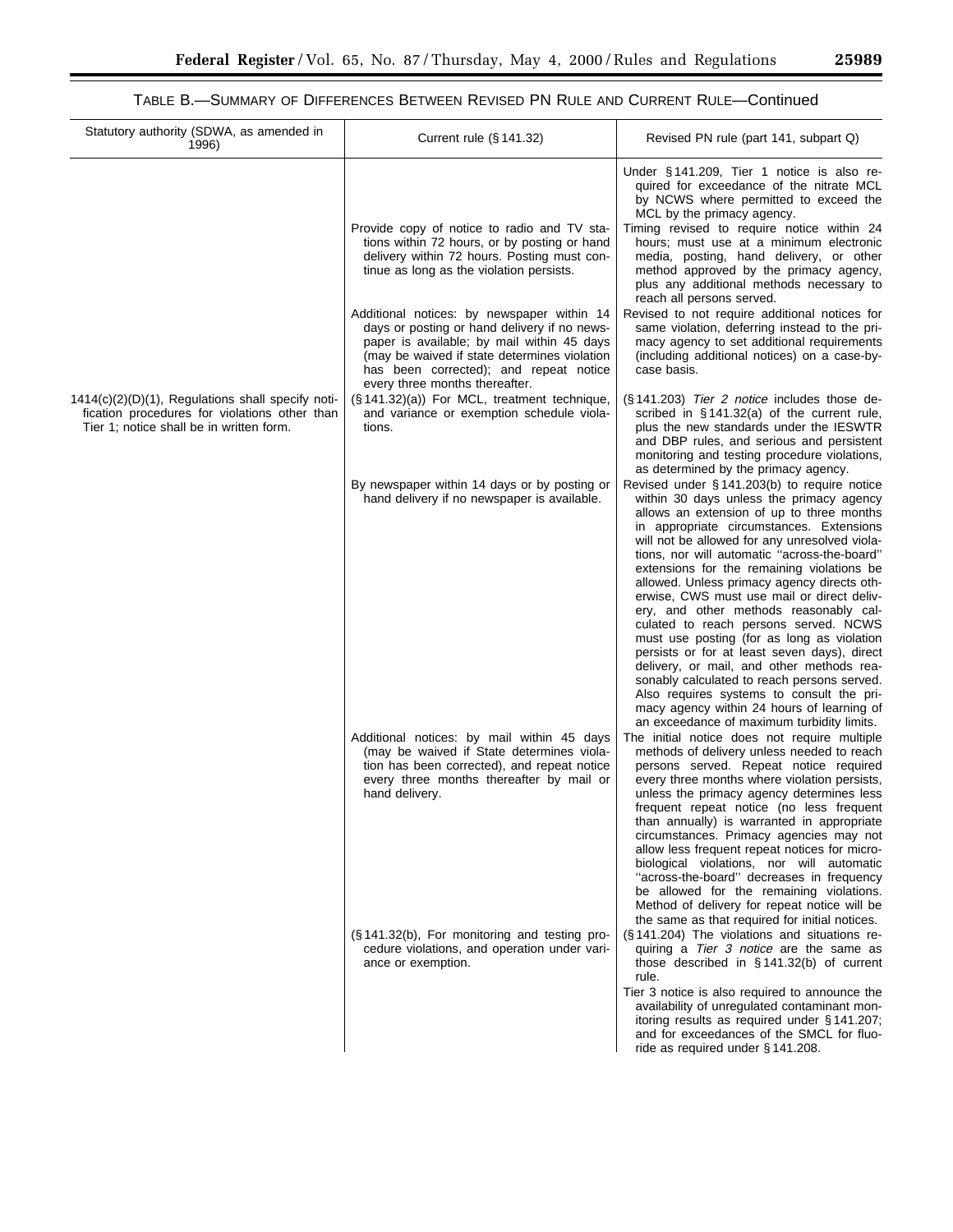п

# TABLE B.—SUMMARY OF DIFFERENCES BETWEEN REVISED PN RULE AND CURRENT RULE—Continued

| Statutory authority (SDWA, as amended in<br>1996)                                                              | Current rule (§ 141.32)                                                                                                                                                                                                                                                                                                                                                                                                                                                                                                                                                                                              | Revised PN rule (part 141, subpart Q)                                                                                                                                                                                                                                                                                                                                                                                                                                                                                                                                                                                                                                                                                                                                                                                                                                                                                                                                                                                                                                 |
|----------------------------------------------------------------------------------------------------------------|----------------------------------------------------------------------------------------------------------------------------------------------------------------------------------------------------------------------------------------------------------------------------------------------------------------------------------------------------------------------------------------------------------------------------------------------------------------------------------------------------------------------------------------------------------------------------------------------------------------------|-----------------------------------------------------------------------------------------------------------------------------------------------------------------------------------------------------------------------------------------------------------------------------------------------------------------------------------------------------------------------------------------------------------------------------------------------------------------------------------------------------------------------------------------------------------------------------------------------------------------------------------------------------------------------------------------------------------------------------------------------------------------------------------------------------------------------------------------------------------------------------------------------------------------------------------------------------------------------------------------------------------------------------------------------------------------------|
|                                                                                                                | By newspaper within three months of the vio-<br>lation or the granting of variance or exemp-<br>tion, or by hand delivery or posting if no<br>newspaper is available. State may allow<br>less frequent public notice (up to 1 year) for<br>minor monitoring violations.                                                                                                                                                                                                                                                                                                                                              | Revised to require notice within one year. Un-<br>less primacy agency directs otherwise,<br>CWS must use mail or direct delivery, and<br>other methods reasonably calculated to<br>reach persons served. NCWS must use<br>posting (for as long as violation persists or<br>minimum of seven days), direct delivery, or<br>mail, and other methods reasonably cal-<br>culated to reach persons served. Consumer<br>Confidence reports (CCRs) or other annual<br>reports may be used, as long as notice in<br>CCR meets PN requirements.                                                                                                                                                                                                                                                                                                                                                                                                                                                                                                                                |
|                                                                                                                | Repeat notice every three months thereafter<br>by mail or hand delivery.                                                                                                                                                                                                                                                                                                                                                                                                                                                                                                                                             | Repeat notice annually; method of delivery<br>must be the same as in the initial notice.                                                                                                                                                                                                                                                                                                                                                                                                                                                                                                                                                                                                                                                                                                                                                                                                                                                                                                                                                                              |
| Notice to new billing units or new customers<br>(not in statute).                                              | (§ 141.32(c)) Community water system must<br>give a copy of the most recent public notice<br>for any outstanding violation of any MCL,<br>any treatment technique requirement, or<br>any V&E schedule.                                                                                                                                                                                                                                                                                                                                                                                                               | (§141.206) Revised to require notice for any<br>outstanding violation or situation requiring<br>notice, including monitoring and testing pro-<br>cedure violations.                                                                                                                                                                                                                                                                                                                                                                                                                                                                                                                                                                                                                                                                                                                                                                                                                                                                                                   |
| $1414(c)(2)(C)(ii)$ and $1414(c)(2)(D)(ii)$ , Content<br>of notices.                                           | $(\S 141.32(d))$ Each notice must provide a clear<br>explanation of the violation, potential health<br>effects, population at risk, steps being taken<br>to correct violation, telephone number of<br>the owner, operator, or designee of the<br>public water system, necessity for seeking<br>alternative water supplies, if any, and any<br>preventive measures consumers should<br>take until the violation is corrected.<br>(§ 141.32(e)) Systems must include standard<br>health effects language for MCL, treatment<br>technique, variance or exemption schedule<br>violations, and operation under a variance | Revised to require non-community water sys-<br>tems to keep notice posted for as long as<br>violation persists, even if notice was initially<br>hand-delivered or otherwise distributed.<br>(§141.205) Adds "when violation or situation<br>was found" and "when system expects to<br>return to compliance or resolve the situa-<br>tion" to content elements. New requirement<br>to include "contaminant level." Adds name<br>and business address to phone number of<br>operator. Adds new element requiring<br>standard language, where applicable, ask-<br>ing bill paying customers to provide copies<br>of notice to other persons served who may<br>not have received the notice directly from<br>the PWS.<br>Also, adds minimum content elements for no-<br>tices of operation under variance or exemp-<br>tion, which parallel CCR requirements. No<br>longer requires health effects language for<br>operation under a variance or exemption.<br>(New Appendix B) Revises standard health<br>effects language, using language identical<br>to the CCR rule. |
| Providing notice in other languages (not in stat-<br>ute).                                                     | or exemption.<br>(§ 141.32(d)) Systems must provide multi-<br>lingual notices "where appropriate".                                                                                                                                                                                                                                                                                                                                                                                                                                                                                                                   | Adds standard language for monitoring and<br>testing procedure violations.<br>$(\S 141.205(c)(2))$ Revised to require that no-<br>tices contain information in the appropriate<br>language(s) regarding the importance of the<br>notice or contain a telephone number or ad-<br>dress so people can obtain a translated<br>copy or request assistance in the appro-<br>priate language, if system serves a large<br>proportion of non-English speaking con-<br>sumers. Systems must determine what con-<br>stitutes a "large proportion" if primacy                                                                                                                                                                                                                                                                                                                                                                                                                                                                                                                   |
| Special notice for exceedance of Fluoride Sec-<br>ondary Maximum Contaminant Level (SMCL)<br>(not in statute). | (§ 141.32(f)) Notice of SMCL exceedances<br>between 2 mg/l and 4 mg/l (the MCL level)<br>required within 12 mos.; shall contain lan-<br>guage in § 143.5(b).                                                                                                                                                                                                                                                                                                                                                                                                                                                         | agency does not make a determination.<br>(§141.208) Moved to new Subpart Q (deletes<br>§ 143.5); mandatory language is simplified.                                                                                                                                                                                                                                                                                                                                                                                                                                                                                                                                                                                                                                                                                                                                                                                                                                                                                                                                    |
| Special notice for exceedance of nitrate MCL<br>for NCWS (not in statute).                                     | Public notice is required as part of<br>§ 141.11(d). § 141.11(d) allows NCWS to<br>have nitrate levels above MCL> (10 mg/l),<br>up to 20 mg/l, if State approves and if they<br>post and meet other conditions.                                                                                                                                                                                                                                                                                                                                                                                                      | (§ 141.209) Incorporates public notice require-<br>ments in §141.11(d) to new Subpart Q, re-<br>quiring the PN to follow Tier 1 notice re-<br>quirements and content requirements in<br>§ 141.205; changes § 141.11(d) to cross ref-<br>erence the Subpart Q PN requirement.                                                                                                                                                                                                                                                                                                                                                                                                                                                                                                                                                                                                                                                                                                                                                                                          |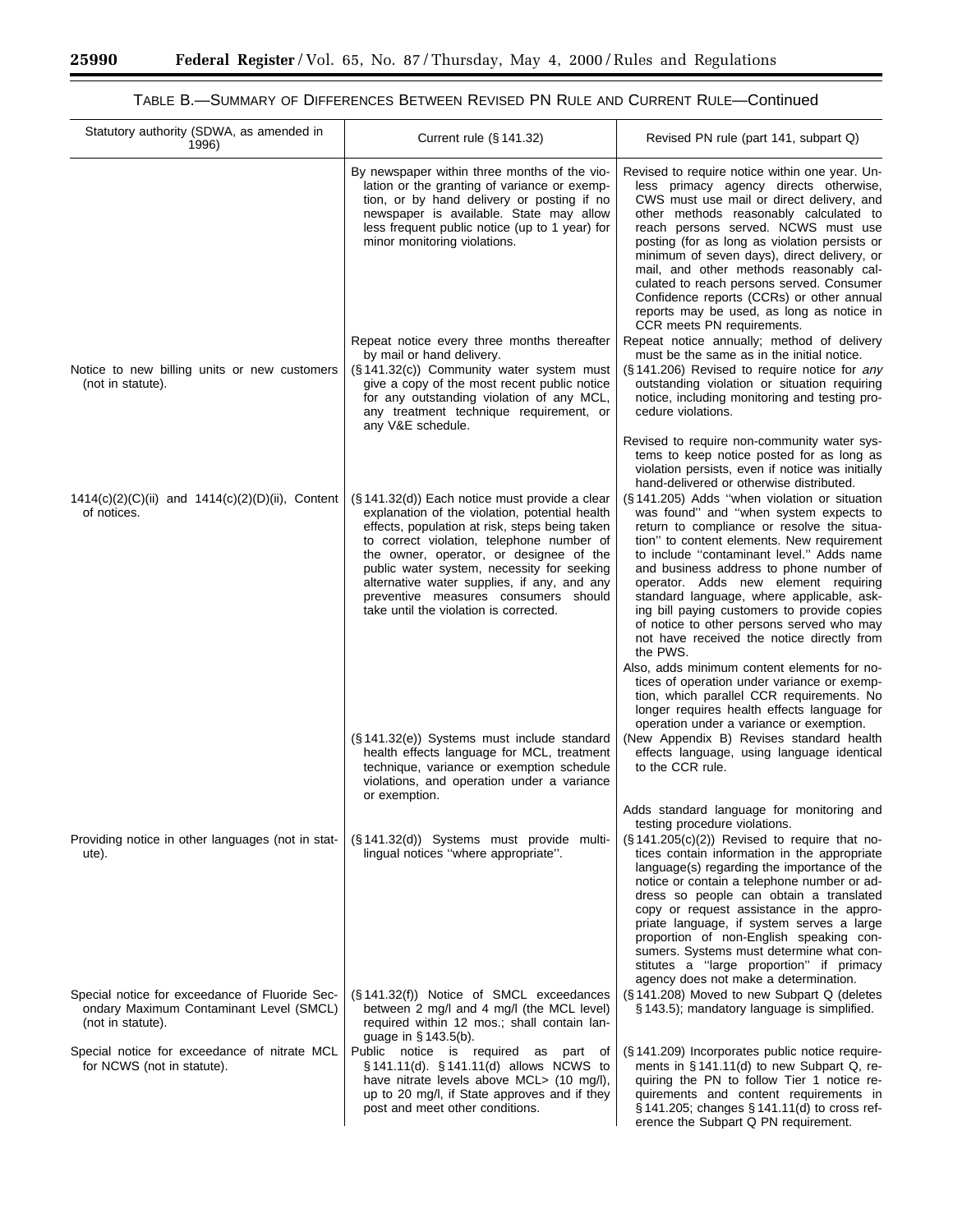# TABLE B.—SUMMARY OF DIFFERENCES BETWEEN REVISED PN RULE AND CURRENT RULE—Continued

| Statutory authority (SDWA, as amended in<br>1996)                                                                               | Current rule $(\S 141.32)$                                                                                                                                                                                                                                                                                                                                                                                                                               | Revised PN rule (part 141, subpart Q)                                                                                                                                                                                                                                                                                                                                                                                                                                                                                                                                                                                                                          |
|---------------------------------------------------------------------------------------------------------------------------------|----------------------------------------------------------------------------------------------------------------------------------------------------------------------------------------------------------------------------------------------------------------------------------------------------------------------------------------------------------------------------------------------------------------------------------------------------------|----------------------------------------------------------------------------------------------------------------------------------------------------------------------------------------------------------------------------------------------------------------------------------------------------------------------------------------------------------------------------------------------------------------------------------------------------------------------------------------------------------------------------------------------------------------------------------------------------------------------------------------------------------------|
| Public notice<br>by primacy<br>(not<br>agency<br>in statute).                                                                   | $(\S 141.32(g))$ The State may give notice to the<br>public on behalf of the public water system<br>if the State complies with the requirements<br>of §141.32. However, the owner or oper-<br>ator of the public water system remains le-<br>gally responsible.                                                                                                                                                                                          | (§141.210) No change.                                                                                                                                                                                                                                                                                                                                                                                                                                                                                                                                                                                                                                          |
| $1414(c)(2)(E)$ Administrator may require notice<br>of levels of unregulated contaminants mon-<br>itored under section 1445(a). | (§141.35(d)) Written notice of availability of<br>results within three months after system re-<br>ceives results (surface water systems only<br>need to notify after the first quarter of moni-<br>toring).                                                                                                                                                                                                                                              | (§141.207) Revised to require notice of avail-<br>ability of results within 12 months, following<br>Tier 3 delivery requirements;<br>deletes<br>§ 141.35(d).                                                                                                                                                                                                                                                                                                                                                                                                                                                                                                   |
| 1414(c)(2)(B) States may establish alternative<br>notification requirements.                                                    | $(\S 142.10(a))$ Authority to require public water<br>systems to give public notice that is no less<br>stringent than the EPA requirements in<br>§§141.32 and 142.16(a).<br>(§ 142.16(a)) If the state chooses to decrease<br>notice frequency for minor monitoring viola-<br>tions it must submit to EPA the criteria used<br>to decide the decreased frequency and<br>which violations are minor, and it must sub-<br>mit the new notice requirements. | $(S. 142.10(a))$ No change.<br>(§ 142.16(a)) Deletes current requirement. Al-<br>lows primacy agencies to establish alter-<br>native public notification requirements with<br>respect to form and content of notice, con-<br>sistent with $1414(c)(2)(B)$ of 1996 SDWA<br>amendments, as long as they provide same<br>type and amount of information.<br>New $\S$ 142.16(a)(2) added to require State to<br>include in primacy program enforceable re-<br>quirements and procedures when State<br>augments its program to take advantage of<br>the flexibilities built into EPA's rule. List of<br>special primacy requirements included in<br>§ 142.16(a)(2). |

## *D. ''Plain Language'' Format of Final Rule*

*Today's Rule:* As discussed in the preamble to the proposed rule, EPA has formatted Subpart Q of these regulations in question-and-answer format and made other changes in format and language, consistent with the requirements outlined in the June 1, 1998 memorandum sent by President Clinton to all Federal agencies, to take steps to improve both the clarity and comprehension of regulatory language. The intent of ''plain language'' is to produce rules which are clear, concise, straight-forward, understandable, and enforceable without extensive ''legalese.'' The current public notification rule, in particular, has been criticized by the General Accounting Office (GAO) and others as being too complex and confusing to implement. This criticism was viewed by GAO in its 1992 report as one of the reasons the public notification process is ineffective.

*Comments Requested on Proposal:* EPA requested comment on the new format and solicited ideas on ways to make the public notification regulation more readable by the regulated community. In general, commenters supported the new format, finding it a significant improvement from the current rule.

*EPA Response to Comments:* The final rule is consistent with the overall ''plain language'' strategy incorporated into the proposed rule. EPA has made minor formatting and language changes in response to specific comments that improve the overall presentation.

# *E. General Provisions of Final Rule (§ 141.201)*

Today's final rule replaces the existing public notification regulation with an entirely new subpart (40 CFR Part 141, Subpart Q), which incorporates the new provisions under sections  $1414(c)(1)$  and  $(c)(2)$  of the SDWA, as amended in 1996. The final rule streamlines the requirements to more effectively meet the objectives of the public notification process. Today's final rule revises the existing public notification requirements:

• To tailor the public notification requirements to address the potential risk from the violations, with particular focus on the notice for violations posing the greatest potential risk to public health;

• To simplify the requirements and make them more self-implementing, allowing water systems to understand and implement their public notification obligation without further interpretation;

• To give greater latitude to States to develop alternative programs to meet their unique needs and to provide greater flexibility to public water systems to tailor distribution of the notice to best reach persons served;

• To better integrate the public notification requirements for less serious violations with the annual Consumer Confidence Report (CCR) for community water systems and with other annual reporting mechanisms for non-community water systems; and

• To reduce the burden on water systems of complying with the public notification requirements.

1. Who Must Give Public Notice?

*Today's Rule:* The final rule under § 141.201(a) requires owners and operators of public water systems to give notice to persons they serve for all violations of national primary drinking water regulations (NPDWRs), when they are operating under a variance or exemption (or violate conditions of the variance or exemption), and for waterborne emergencies and other specified situations posing a potential risk to public health. The violation categories and other situations requiring a public notice are identified in the final rule in Table 1 to § 141.201 and Appendix A of Subpart Q.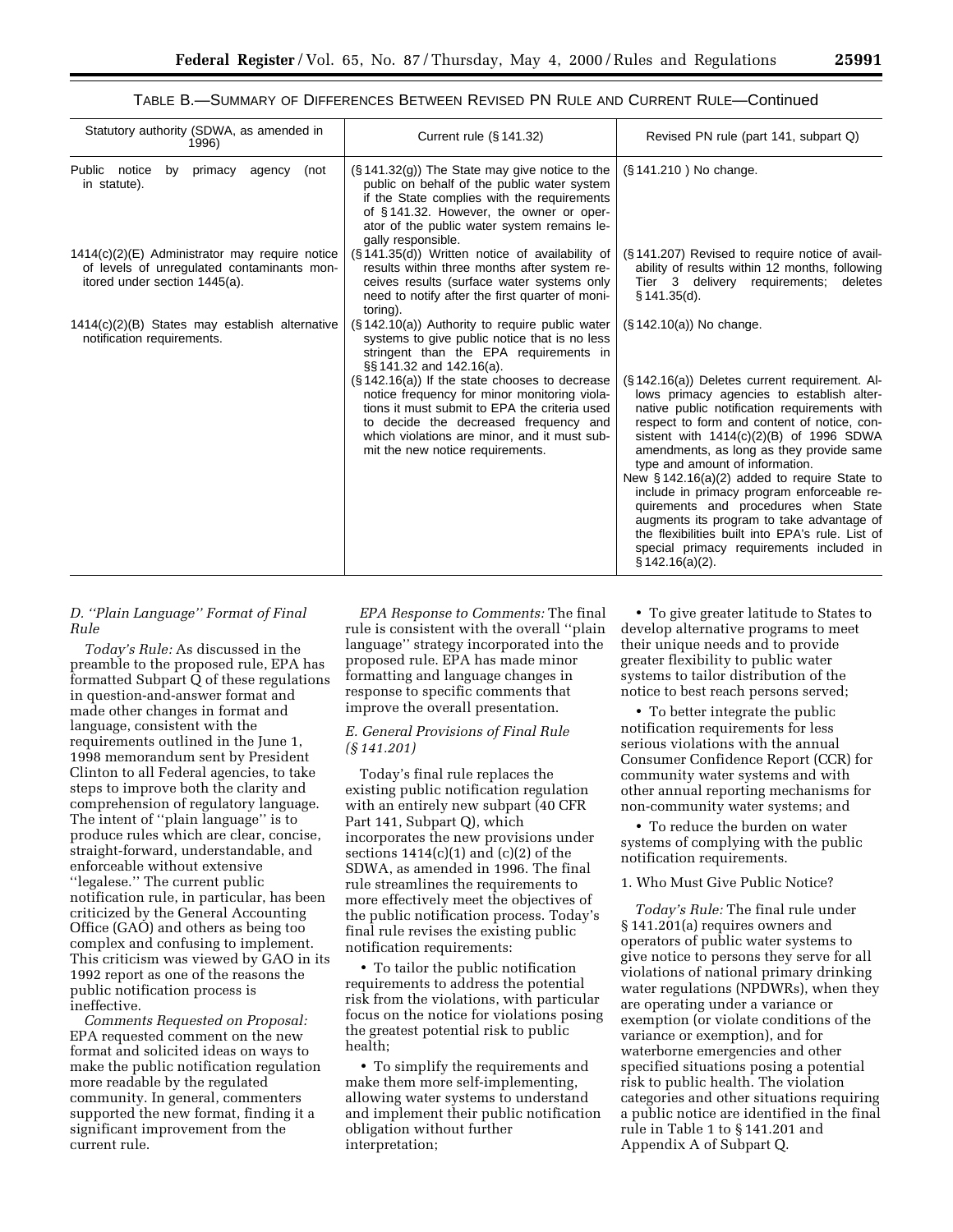The final rule makes several changes to the current public notice regulatory language to improve the clarity and understanding of when a public notice is required. Appendix A provides a complete reference guide (including regulatory citations) to all violations and situations requiring a public notice. Not all violations under the EPA drinking water regulations require a public notice. For instance, public notices are not required for violations of the reporting regulations under § 141.31 and other Part 141 sections. Public notices are also not required for violations of the Consumer Confidence Report regulations under Subpart O of Part 141. Appendix A will be updated as new NPDWRs are promulgated or when other situations arise where a public notice is required. A public notice is only required for the violations or other situations listed in Appendix A.

Several other changes were made to Table 1 to § 141.201 in today's rule modifying the violations and situations requiring a public notice:

• Special public notice provisions already required in the current regulations, but not included in the current public notification regulations under § 141.32, are added to the list of violations and situations requiring a public notice in Table 1 to § 141.201. These special public notice provisions include: The notice requirements for exceedance of the fluoride secondary maximum contaminant level (SMCL) under the existing § 143.5; the requirement to give notice of the availability of unregulated contaminant monitoring results originally found under § 141.35; and the public notice required of non-community water systems under the current § 141.11(d) for exceedances of the MCL of 10 mg/ l for nitrate (up to 20 mg/l) without receiving a violation. These changes are discussed in Section IV.J of the preamble related to special public notices.

• The existing requirement to give notice for waterborne disease outbreaks under the Surface Water Treatment Rule is broadened and clarified to include a requirement for a public notice for any waterborne disease outbreak and other waterborne emergencies. This change is discussed in Section IV.F.1 of the preamble related to Tier 1 public notices.

• A new requirement is added that explicitly incorporates additional public notice requirements as determined by the primacy agency for other violations and situations not explicitly listed in Appendix A of Subpart Q. This enables the primacy agency to broaden the applicability of the public notice

regulation to any situation it deems important.

*Comments Requested on Proposal:* EPA asked for comment on the proposal to add explicit regulatory language enabling the primacy agency to require public notification for other situations it believes have the potential for serious health risk. EPA also asked for comment on its proposal to present in tabular form all the situations requiring a public notice and its plans to update Appendix A as new rules are published. In general, commenters strongly supported the addition of Appendix A to the revised regulation and the flexibility explicitly allowed the primacy agency to require public notices beyond those listed in Appendix A.

*EPA Response to Comments:* The final rule is consistent with what was proposed. Other than several minor formatting and wording changes to improve the presentation, the only significant change to what was proposed was to revise the proposed Table 1 to § 141.201(a) to conform to the changes made in other sections of the rule. Table 1 to § 141.201(a) now includes other situations requiring a Tier 1 notice under § 141.202(a) that were added in response to comments. These changes to the Tier 1 requirements are discussed in Sections IV.F.1 and IV.J of the preamble.

2. What Type of Public Notice Is Required for Each Situation?

*Today's Rule:* The final rule under § 141.201(b) divides the public notice requirements into three tiers:

• Tier 1 Public Notice, for violations and situations with significant potential to have serious adverse effects on human health as a result of short-term exposure;

• Tier 2 Public Notice, for other violations and situations with potential to have serious adverse effects on human health; and

• Tier 3 Public Notice, for all other violations and situations requiring a public notice not included in Tier 1 and Tier 2.

The form, manner, and frequency of the public notice is determined by the tier to which the violation or situation is assigned. Appendix A assigns each violation and situation to one of the three tiers. The specific requirements for the public notice in each tier are defined under §§ 141.202, 141.203, and 141.204.

EPA is establishing the three-tier approach to public notification to be consistent with the intent of the new public notification provisions in the 1996 SDWA amendments. Section 1414(c)(2)(A) directs the Administrator to issue regulations that provide for different frequencies of notice based on

the differences between intermittent and persistent violations and the seriousness of any potential adverse health effects. Section 1414(c)(2)(C) sets very specific requirements for violations with the potential to have serious adverse effects on human health from short-term exposure. This includes a new requirement that such notices be distributed to persons served no later than 24 hours after the occurrence of the violation. Section 1414(c)(2)(D) requires EPA to define in its regulations the notification procedures for all violations not included under subparagraph (C). This section requires that such procedures specify that the water system provide written notice to each person served in either: (1) The first bill prepared, if any, after the violation; (2) in an annual report issued no later than one year after the violation; or (3) by mail or direct delivery as soon as practicable, but no later than one year after the violation.

*Comments Requested on Proposal:* EPA requested comment on whether a two-or three-tiered structure would be more appropriate for the final EPA regulation and what the advantages and disadvantages of the preferred tier structure would be. All but three of the twenty commenters supported the threetier structure.

*EPA Response to Comments:* EPA made no changes in the final rule to what was proposed under Section 141.201(b). In response to the three commenters preferring a two-tier notice structure, EPA believes that a three-tier approach is more appropriate than a two-tier approach because it provides more effective tailoring of the public notice requirements based on the seriousness of any potential health effects and is still relatively simple and straightforward to implement. Violations span a wide range of potential health risks. A ''middle-tier'' public notice requirement between the 24-hour notice and the annual notice is appropriate for those lower-tier violations and situations that may have the potential for serious adverse effects on human health, but are not significant or urgent enough to require an emergency notice. EPA believes a threetier system of public notification effectively separates the form, manner, content, and frequency of public notice based on the seriousness of any potential adverse health effects. The three-tier system also meets the clear objectives and purposes of public notification, is simple and straightforward to implement, and meets the requirements of the statute.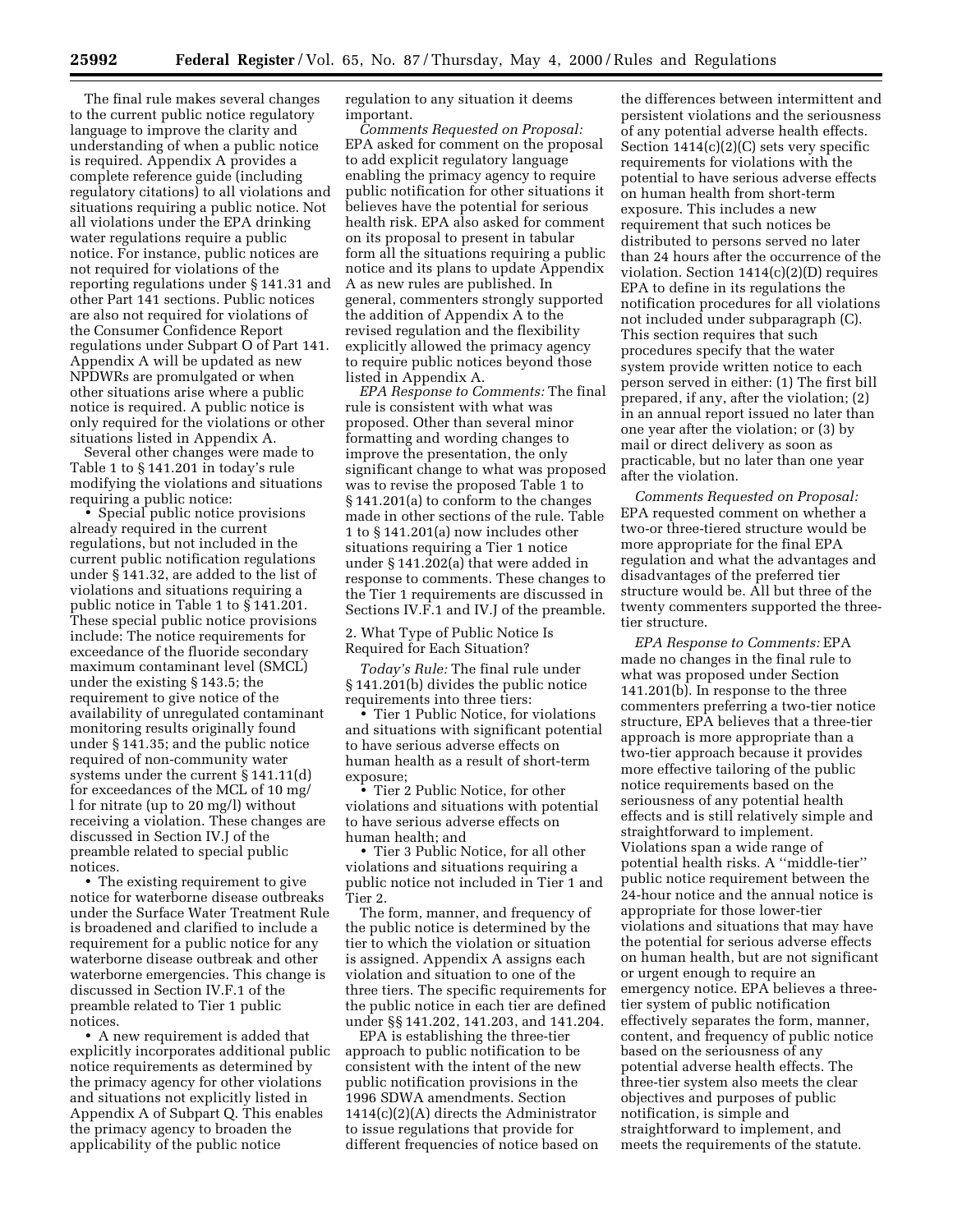## *3. Who Must Be Notified?*

*Today's Rule:* The final rule under § 141.201(c) requires that each public water system provide public notice to persons served by the water system. EPA believes that consumers have a right to know in a timely manner whenever violations occur that may affect them, to allow them to make their own choices about using drinking water, based on their own perceived risk. This is consistent with the statutory requirement under the SDWA, which requires that public notice be provided to ''the persons served by the system.''  $(SDWA, Section 1414(c)(1))$ . In response to comments on the proposal, EPA in the final rule has clarified the requirement in three ways.

First, EPA interprets the obligation of the water system to reach persons served to extend beyond bill-paying customers and service connections to all consumers of the system's drinking water. This is defined in the final rule to require that water systems provide the notice in a form and manner ''reasonably calculated to reach persons served.'' EPA recognizes that reaching the persons served beyond the billpaying customers and service connections may pose a challenge to some water systems. Some consumers (such as apartment dwellers, other renters, university students, prison inmates, and condominium residents) may not be the persons paying the water bill or be otherwise linked to the service connection address. The form and manner of the public notice necessary to reach all the persons served depends on the local situation. To illustrate how EPA interprets the breadth of this obligation, EPA has added examples in the rule language under §§ 141.202(c), 141.203(c), and 141.204(c) outlining what additional efforts it expects of public water systems to reach persons other than the bill-payers or the service connection addresses.

EPA has also added standard language under § 141.205(d)(3) for water systems to use in their public notices (where applicable) to encourage those receiving the notice to distribute it to other persons who may drink the water. Examples where the use of this standard distribution language would apply include notices that are sent to apartment and condominium managers, building managers or physical plant superintendents, or others who receive the notice who provide drinking water to others.

Second, language under § 141.201(c)(a)(1) has been added to define the public notice obligation of public water systems that sell or

otherwise provide drinking water to other public water systems. These ''parent'' systems are responsible for providing public notice of the violation or situation to the owner or operator of the ''consecutive'' systems to whom they sell water, but they are not required under the rule to distribute the notice to persons served by the consecutive system. Although different public notice arrangements are sometimes made between the parent and consecutive system, the consecutive system is the water system responsible under this rule for delivering the notice to the persons it serves. Although the legal obligation is clear under the rule, EPA recommends that each consecutive water system in its contract with the parent system agree on the most effective approach for distributing public notices. EPA will give examples of such agreements in the Public Notification Handbook.

Third, language under § 141.201(c)(2) has been added to enable the primacy agency, at its option, to make exceptions to the system-wide notice requirement if specific regulatory criteria are met. The new language will allow a water system to limit distribution of the notice to those persons served by a portion of the distribution system impacted by the violation, where the water system is able to demonstrate that the affected portion of the system is physically or hydraulically isolated from all other parts of the distribution system. This replaces the more limited discretion given to primacy agencies in the current rule, which allows less than systemwide notice for violation of EPA's chemical standards only when the elevated contaminant levels are contained in a separable portion of the distribution system with no interconnections. Today's rule broadens the allowable exceptions to a systemwide notice by adding ''hydraulically isolated'' to the exception criteria. Although not open-ended, the amended language recognizes situations other than physical separation where there is clear and certain evidence that persons served by a portion of the distribution system have no chance of being affected by the violation.

To meet EPA's criterion that a portion of the distribution system must be physically isolated to be eligible for an exception to the system-wide notice requirement, a system must show the primacy agency that the affected portion is separated from other parts of the distribution system with no interconnections. Because of the physical separation, the elevated contaminant levels contained in only that portion of the system would have

no bearing on the contaminant levels in other parts of the system. In such a situation, EPA believes a primacy agency may permit an exception to system-wide notice. These exceptions to system-wide notice are already allowed in the current rule for violations of the chemical standards under §§ 141.23(i)(4), 141.24(f)(15)(iii), and (h)(11)(iii). Today's rule incorporates this exception criteria into § 141.201(c)(2).

To meet EPA's criterion that a portion of the distribution system must be hydraulically isolated to be eligible for an exception to the system-wide notice requirement, a system must show that the water in the affected portion is separated from the water in all other parts of the distribution system because the projected water flow patterns and water pressure zones effectively isolate the water to that portion of the system. This hydraulic isolation can result from the design of the distribution system (*e.g.,* pressure zones, backflow prevention devices) or be created through system operation (*e.g.,* flow control). An example associated with the Total Coliform Rule is the presence of *E. coli* downstream from a pipe break that the system can demonstrate, to the satisfaction of the primacy agency, led to the entry of fecal contamination, and that the water downstream from the break does not flow into any other part of the distribution system. Another example, related to a chemical standard (*e.g.,* nitrate, fluoride), is a situation where contaminant levels exceeding the MCL are shown to be from a single source and found only in the distribution main leading from that source. The water system in this situation may be eligible for an exception if it could demonstrate, using other monitoring information and distribution flow modeling, that exceedances above the MCL could only be found in the single distribution main because of water flow patterns and pressure zones (the ''hydraulics'') under all operational scenarios. For both of these examples, the decision on whether to permit an exception to the systemwide notice requirement rests solely with the primacy agency.

Primacy agencies seeking authority to grant exceptions to the system-wide notice requirement must meet the special primacy conditions under § 142.16(a)(2) in their approved primacy program. Decisions by the primacy agency to permit exceptions must be in writing and otherwise documented based on use of the regulatory criteria in today's rule. EPA recognizes that there are other situations where the water system has evidence that not all the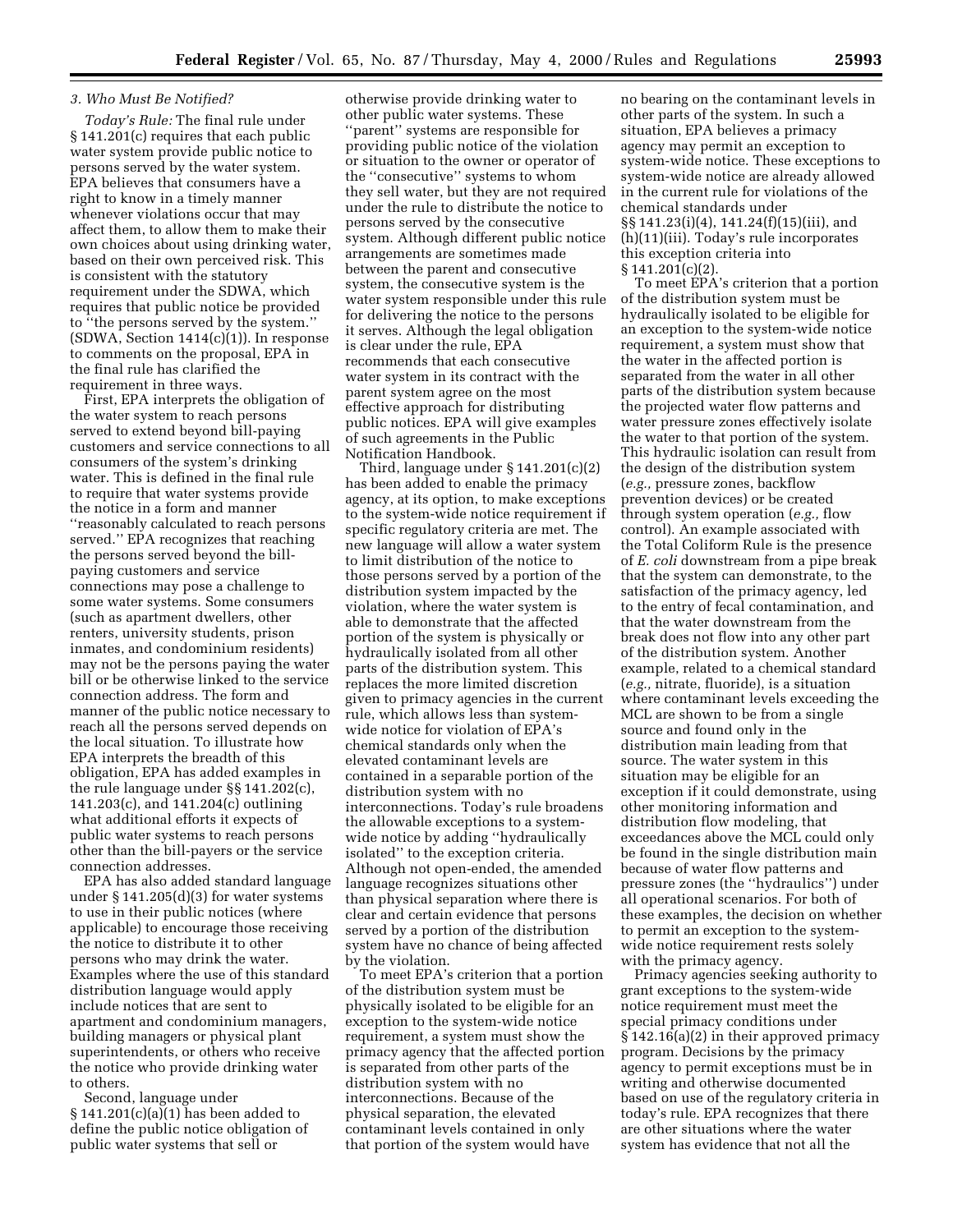persons served by the system are affected equally by the violation. In these situations, EPA expects the water system to tailor the language in the public notice its sends system-wide, to communicate who is at most risk from the violation and who is at minimal risk. All such notices, unless the water system is granted an exception by the primacy agency, are required to be distributed system-wide according to the requirements in this part.

*Comments Requested on Proposal:* EPA asked for comments on its interpretation of who must be notified under the SDWA and the proposed rule. A substantial number of commenters recommended that EPA allow exceptions to the proposed (and current) requirement that the notice go to persons served by the entire system, particularly where it is clear that only a portion of the persons served are affected by the violation. Other commenters asked EPA to clarify how far the water system must go to ensure that its notice reaches all persons served.

*EPA Response to Comments:* The final rule reaffirms the statutory language that water systems provide the public notice to persons served by the entire system. In response to comments, however, the final rule now includes language enabling the primacy agency, at its option, to make exceptions to the system-wide notice requirement where the violation is shown to be due to exceedances in a portion of the system that is physically or hydraulically isolated from the rest of the system. EPA also added language in the final rule to respond to requests that EPA clarify public notice responsibilities for persons selling water to other water systems (*i.e.*, "consecutive systems").

Several commenters requested that EPA change the distribution requirement from ''persons served by the system'' to ''persons affected,'' to allow less than system-wide notice where the available evidence indicates that the violation affects only a portion of the persons served by the system. EPA disagrees with changing the baseline requirement to distribute notices of all violations system-wide, because EPA strongly believes that consumers have a right-to-know in a timely manner when violations occur that may affect them. In situations where evidence indicates that not all persons served are affected equally by the violation, EPA expects the water system to tailor the language in the public notice to communicate who is at most risk and what actions they should take, not to limit the notice distribution based on relative risk. EPA does agree,

however, that exceptions to the systemwide notice distribution may be warranted when the contaminant exceedances are shown to be contained exclusively in an isolated portion of the distribution system. In such a situation, only those persons served by that portion of the system are affected. Accordingly, EPA has added language in the final rule allowing the primacy agency to grant exceptions, at its option, where the violation is shown to be due to exceedances in a portion of the system that is physically or hydraulically isolated from the rest of the system.

Several other commenters gave examples of situations where they believed a system-wide notice is unwarranted. EPA believes the language added in the final rule effectively addresses these comments by allowing exceptions to the system-wide requirement, at the primacy agencies discretion, when the system can demonstrate that specific engineering and hydraulic criteria are met. EPA's intent in adding the language is explained earlier in this preamble section. EPA's detailed response to specific comments on this provision is contained in the ''Response to Comments'' document contained in the docket for this rule.

*F. Form, Manner, and Frequency of the Tier 1 Public Notice: Violations and Situations With Significant Potential to Have Serious Adverse Effects on Human Health as a Result of Short-Term Exposure (§ 141.202)*

#### 1. Tier 1 Violations and Situations

*Today's Rule:* The final rule under § 141.202(a) requires a Tier 1 public notice for specific violation categories and other situations. The list of violations requiring a Tier 1 public notice in today's rule includes all violations in the current rule defined as posing acute health effects. In addition, a number of new violations and situations have been added to those already required under the current regulation. Tier 1 notice requirements under the final rule are required for:

• Violation of the MCL for total coliform, when fecal coliform or *E. coli* are present in the water distribution system, or when the water system fails to test for fecal coliforms or *E. coli* after any repeat sample tests positive for coliform. Failure to test for fecal coliform or *E. coli* is not defined as an acute violation requiring a 72-hour notice in the current rule.

• Violation of the MCL for nitrate, nitrite, or total nitrate and nitrite, or when a water system fails to take a

confirmation sample within 24 hours of the system's receipt of the first sample showing exceedance of the nitrate or nitrite MCL. Violation of the total nitrate and nitrite MCL and the failure to take a required confirmation sample are not defined as acute violations in the current rule.

• Exceedance of the nitrate MCL by non-community water systems (NCWSs), where permitted to exceed the MCL by the primacy agency under the criteria established under § 141.11(d). The authority given by primacy agencies under § 141.11(d) to allow NCWS to exceed the MCL level of 10 mg/l (up to 20 mg/l) is unchanged by today's action. The final public notification rule incorporates the public notice requirements for qualifying NCWSs into a new special public notice under § 141.209. Qualifying NCWS must follow the Tier 1 notice requirements. This existing requirement is not explicitly incorporated into the current public notice rule.

• Violation of the MRDL for chlorine dioxide, where one or more samples taken in the distribution system the day following an exceedance of the MRDL at the entrance of the distribution system exceed the MRDL. A Tier 1 notice is also required when the water system does not take required samples in the distribution system. These are new Tier 1 notice requirements incorporated from the Stage 1 D/DBP rule published on December 16, 1998 (63 FR 69390).

• Violation of the turbidity MCL under § 141.13(b) or a violation of the SWTR and IESWTR treatment technique requirements resulting from a single exceedance of the maximum allowable turbidity level, where the primacy agency determines after consultation initiated by the water system that a Tier 1 public notice is required. Violations resulting from exceedance of these turbidity limits will routinely require a Tier 2 notice except where the primacy agency determines, after consultation, that a Tier 1 notice is required for the specific situation. The consultation requirement under § 141.203(b)(3) is triggered whenever these specific turbidity violations occur. Consultation must take place as soon as practical but no later than 24 hours after the violation is known. If the water system is unable to consult with the primacy agency within the 24-hour period, the public notice requirement is automatically elevated to a Tier 1. Where the notice requirement is elevated to a Tier 1, the public water system must distribute the notice as soon as practical but no later than the subsequent 24-hour period after the Tier 1 requirement is known (*i.e.,* no later than 48 hours after the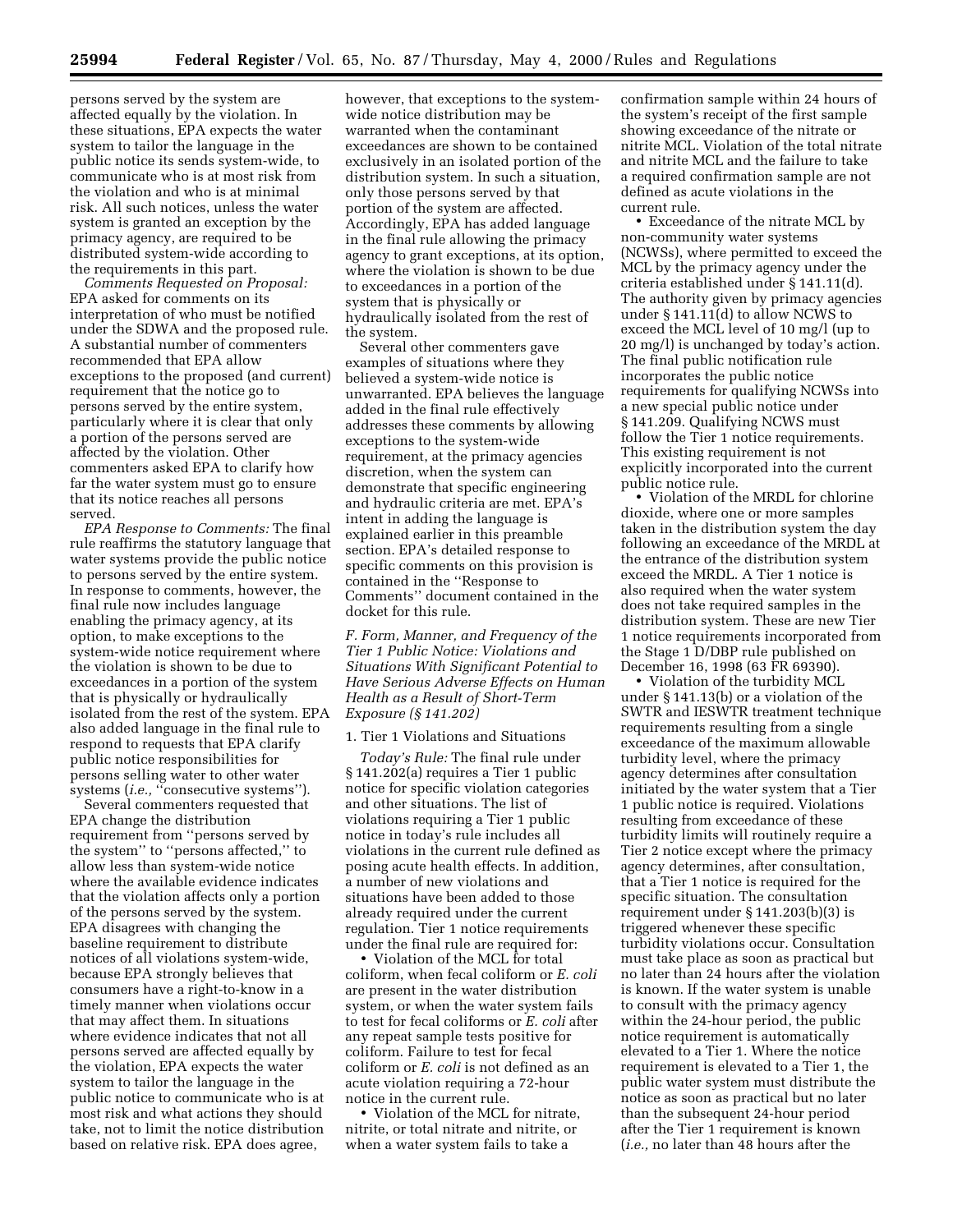public water system first learns of the violation). This provision is not included in the current rule.

• Occurrence of a waterborne disease outbreak, as defined in Section 141.2, and other waterborne emergencies. This is an expanded Tier 1 notice requirement from that required under the current rule, which is limited to outbreaks related to violations of the Surface Water Treatment Rule for unfiltered systems. Today's final rule adds an explicit reference to § 141.2 to clarify the definition of waterborne disease outbreaks requiring a Tier 1 public notice. The following definition of a waterborne disease outbreak is in § 141.2:

Waterborne disease outbreak means the significant occurrence of acute infectious illness, epidemiologically associated with the ingestion of water from a public water system which is deficient in treatment, as determined by the appropriate local or state agency.

Today's final rule also adds ''other waterborne emergencies'' to the list of situations requiring a public notice. The definition of ''waterborne emergency'' is illustrated in the final rule by example, but EPA's intent is to have the Tier 1 public notice requirement apply to any waterborne emergency (whether a violation or not) with significant potential to pose adverse health effects from short-term exposure. The examples in the final rule to illustrate this include, but are not limited to: Failure or significant interruption in key water treatment processes, a natural disaster that disrupts the water supply or distribution system, or a chemical spill or unexpected loading of possible pathogens into the source water that significantly increases the potential for drinking water contamination.

• Other violations or situations with significant potential to have serious adverse health effects from short-term exposure, as determined by the primacy agency. This enables the primacy agency to elevate to Tier 1 other violations and situations not specifically identified as requiring a Tier 1 notice in Appendix A, when necessary to protect public health. The final rule allows the primacy agency to elevate either violations or situations; the current rule applies only to ''violations.''

EPA has limited its list of violations and situations routinely requiring a Tier 1 notice to those with a significant potential for serious adverse health effects from short-term exposure. There are other serious violations which may indicate a potential for adverse health effects from short-term exposure in specific circumstances. But EPA did not designate these other violations as

automatically requiring a Tier 1 notice because they represent exceedances of indicator parameters which are not strongly or consistently linked to the occurrence of the possible acute health effects. Most routine Total Coliform Rule (TCR) MCL violations and Surface Water Treatment Rule (SWTR) TT violations would fall into this category. These violations are included in the Tier 2 list. EPA believes focusing the 24 hour notice requirement in its rule on the more limited set of violations will increase the effectiveness of the Tier 1 notices and lead to greater health protection. When a specific violation or situation clearly warrants a Tier 1 notice based on the strength of the evidence, EPA expects the primacy agency to use its discretion to elevate the notice requirement to Tier 1. Use of this discretion is authorized under the final EPA rule to ensure that the public is effectively informed of these violations and situations not explicitly listed by EPA as requiring a Tier 1 notice.

EPA decided to include violations resulting from exceedance of the maximum allowable turbidity limit in its Tier 1 list of violations under Table 1 to § 141.202, but Tier 1 would only apply when the primacy agency directs such a notice after consultation with the public water system. This was because EPA believes that violations resulting from an exceedance of the maximum allowable turbidity limit may be an indicator that there is significant potential of adverse health effects from short-term exposure. There is a strong possibility of serious consequences to public health if the public is not alerted quickly when pathogens have passed through to the drinking water. However, EPA does not believe that all such turbidity excursions should prompt a Tier 1 notice, thus justifying a new requirement that the system consult with the primacy agency within 24 hours to determine whether the specific situation warrants a Tier 1 notice. Requiring immediate consultation with the primacy agency will ensure that Tier 1 notices will be required when supported by the evidence. Requiring consultation rather than an automatic Tier 1 notice also avoids unnecessary and costly notices. When consultation with the primacy agency does not occur within 24 hours, the final rule automatically requires that a Tier 1 notice be distributed.

EPA expects that some of the routine violations related to turbidity exceedances should require a Tier 2 (not a Tier 1) notice because a turbidity exceedance by itself, without other supporting information, has not been shown to date to be a predictable

indicator of a pathogen loading in the finished water. A single exceedance of the maximum allowable turbidity limit, although a violation, may also prove to be a false reading because of a testing equipment malfunction. EPA is continuing research on turbidity as an indicator of pathogen loading as part of the development of the Long Term Enhanced Surface Water Treatment Rule. Given the relatively small number of single exceedance turbidity violations (estimated at less than 200 per year), the additional primacy agency workload for consultation should not be overly burdensome. The final rule provides the best balance between getting a notice out quickly to protect public health and avoiding unnecessary alarm and confusion through issuance of unnecessary notices.

*Comments Requested on Proposal:* EPA requested comment on its proposed list of violations and situations requiring Tier 1 public notification. EPA received a range of comments recommending changes to the proposed list.

First, many commenters specifically focused on those proposed Tier 2 violations which may in some circumstances pose a significant and immediate risk from short-term exposure, specifically violations of the TCR and SWTR/IESWTR. In particular, over half of these commenters recommended that turbidity excursions resulting in a violation be automatically elevated to a Tier 1 notice because they believed that turbidity violations were more often than not a strong indicator of harmful drinking water posing a significant risk from short-term exposure. The rest of those commenting on this issue specifically supported leaving all turbidity violations in Tier 2 (as was proposed) because they believed that turbidity violations were more often than not a false indicator of potential health risk. Virtually all the commenters agreed that turbidity was useful as an indicator to trigger immediate follow-up by the water system.

Second, commenters asked EPA to be more precise in defining which violations or situations required a Tier 1 notice. In particular, commenters asked EPA to better define when EPA intended a Tier 1 notice to be triggered for a waterborne disease outbreak, to clarify when failure to test for fecal coliform required a Tier 1 notice, and to better specify which chlorine dioxide violations required a Tier 1 notice.

Third, several commenters requested that EPA provide more explicit criteria for when EPA intended for the primacy agency to elevate other violations and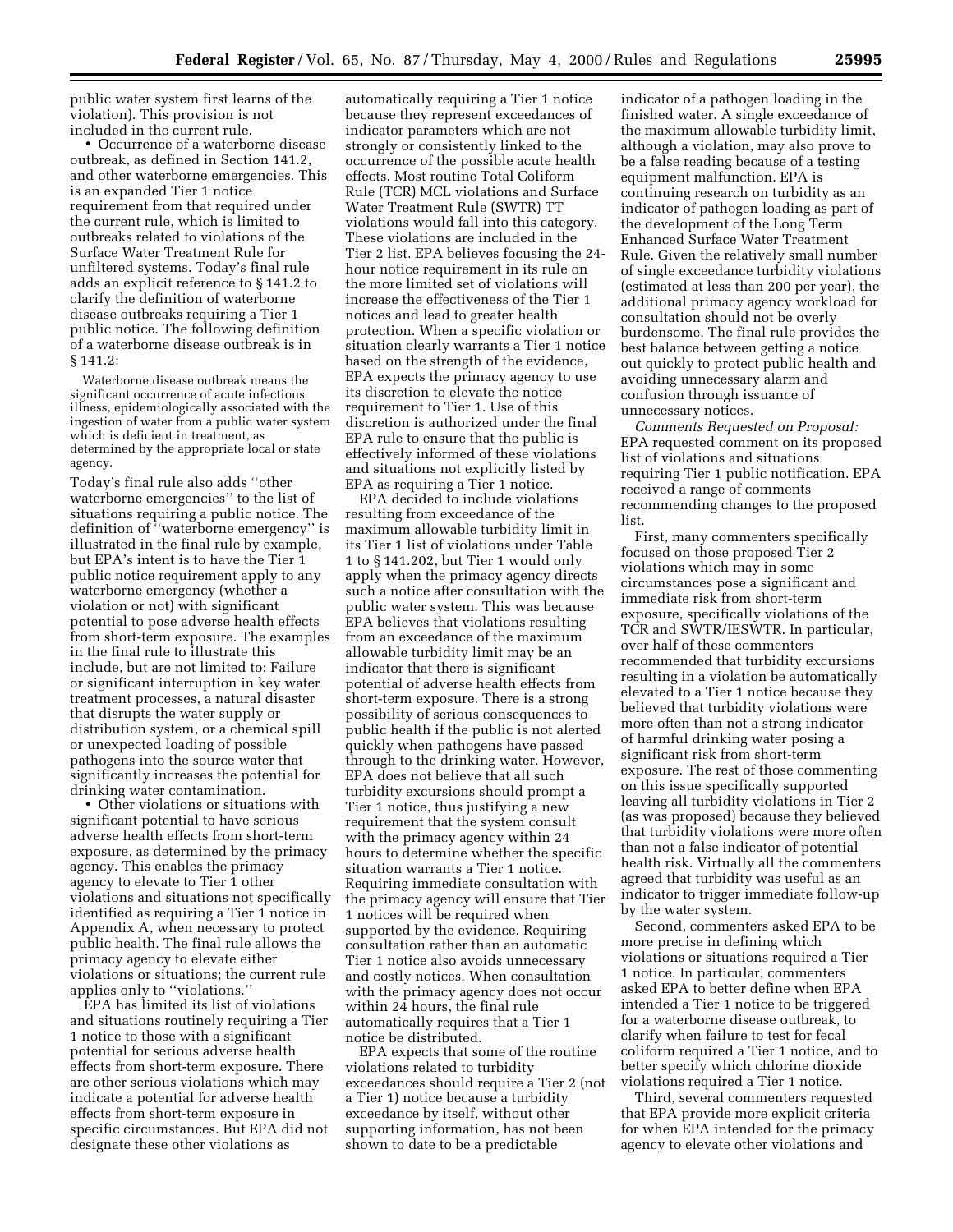situations not explicitly listed in the EPA rule to a Tier 1 notice.

*EPA Response to Comments:* The final rule reflects several substantive changes to what EPA proposed, based on comments received on the proposal. In response to comments recommending that the proposal be changed to require that all TCR MCL violations and all SWTR TT violations require a Tier 1 notice because of their potential risk from short-term exposure, EPA decided to stay with the Tier 2 requirement as proposed. EPA believes that an automatic Tier 1 notice requirement is not justified because routine TCR and SWTR violations (without supporting evidence) are not sufficiently strong or predictable indicators of significant potential of risk from short-term exposure. Routine TCR violations with no evidence of fecal contamination clearly do not provide sufficient evidence indicating significant potential of short-term health risk. Routine violations of the treatment technique requirements under the SWTR and IESWTR do provide an indication of problems with disinfection or filtration treatment, but they are not in themselves sufficient evidence indicating significant potential of shortterm health risk.

In response to the range of comments related to the appropriate tier level for turbidity violations, EPA agrees that certain exceedances of the turbidity limit deserve special attention in the final rule. Accordingly, EPA has added language in the final rule addressing this specific situation. For the reasons outlined earlier in this section, the final rule: Continues to classify all turbidity violations as Tier 2; adds a new requirement that PWSs consult with their primacy agency within 24 hours when exceedances of the maximum allowable turbidity limit occur; enables the primacy agency after the consultation to elevate specific turbidity violations to Tier 1 when warranted; and requires an automatic Tier 1 notice when consultation does not take place within the 24-hour period. Since the significance of the risk to health of an exceedance of the turbidity limit is situational, EPA believes the final rule ensures that Tier 1 notices will go out quickly when necessary (based on the immediate consultation requirement) while avoiding unnecessary notices where the violation poses no risk to health.

In response to comments asking that EPA clarify the violations and situations requiring a Tier 1 notice, EPA agrees and has added language in Table 1 to § 141.202 of the final rule to more precisely define when a Tier 1 notice is

required. In response to specific comments, EPA also added several new Tier 1 categories to Table 1 to ensure that Table 1 accurately and completely lists all the violations and situations where a Tier 1 notice is required. In addition, the final Table 1 list incorporates two existing public notice requirements not explicitly referenced as Tier 1 requirements under the proposal: The notice required under § 141.11(d) for those NCWS allowed by the primacy agency to exceed the nitrate standard; and the notice required under § 141.23(f)(2) when a system fails to take a nitrate confirmation sample after the initial sample showed an exceedance of the MCL. These changes incorporated existing requirements currently found in other sections of the CFR. Finally, changes were made in the final rule language to broaden the definition of waterborne disease outbreak by adding other waterborne emergencies and making minor changes in the language related to failure to test for fecal coliform and chlorine dioxide violations to clarify when the Tier 1 notice is required.

In response to comments asking for more explicit criteria to guide primacy agencies on when to elevate other violations and situations to the Tier 1 list, EPA has decided not to specify additional criteria in the final rule. EPA believes that the primacy agency needs wide latitude to access individual situations based on the regulatory definition of the Tier 1 notice under § 141.201(b). EPA also encourages public water systems to use the Tier 1 notice protocols whenever a violation or situation has significant potential to pose adverse health effects from shortterm exposure. Since time is of the essence to protect public health in such situations, public water systems should act quickly to notify persons served, without waiting for direction from the primacy agency. EPA will shortly be issuing the final Public Notification Handbook and the Public Notification Primacy Guidance, which will offer examples of other situations where it believes a Tier 1 notice may be necessary.

2. Timing of the Tier 1 Public Notice (and Consultation Requirement)

*Today's Rule:* The final rule under § 141.202(b) requires that a Tier 1 public notice be provided by the public water system as soon as possible but no later than 24 hours after the system learns of the violation. The public water system is also required to initiate consultation with the primacy agency within that same 24-hour period and comply with whatever subsequent public notification

requirements are established during that consultation.

The timing and process established for the Tier 1 public notice in the final rule is significantly different from the current rule.

• First, the public water system is required to distribute the notice within 24 hours (as required under Section  $1414(c)(2)(C)(i)$  of the SDWA), rather than within 72 hours required in the current rule. This is a statutory obligation for such violations under the 1996 SDWA amendments. EPA interprets the statute under Section  $1414(c)(2)(C)(i)$  to require this initial public notice within the first 24 hours to apply regardless of when the consultation with the primacy agency takes place.

• Second, the final rule sets a new requirement that the water system consult with the primacy agency to determine subsequent public notification requirements. EPA interprets the statute under Section  $1414(c)(2)(C)(iii)$  and  $(C)(iv)$  to require that the public water system consult with the primacy agency within the first 24 hours after the violation becomes known to the water system, to determine subsequent public notice requirements (*e.g.,* repeat notice frequencies, form and manner of subsequent notice, *etc.*). In contrast, the current rule sets the subsequent public notice requirements in the rule itself, rather than on a case-by-case basis as a result of consultation with the primacy agency.

The final rule identifies a number of elements which may be covered during the consultation, including the timing, form, manner, frequency, and content of subsequent notices, the duration of the notice when posted, and other actions reasonably calculated to ensure the notice is provided to persons served. Additional notices may be necessary to reach other persons served who may not have seen the initial notice and to reaffirm the seriousness of the public health risk from drinking the water. EPA also believes, but does not require in the final rule, that a supplemental notice to announce that the violation has been resolved and the risk from the drinking water has been abated is an effective way to bring closure to the emergency situation. The decision on when to require subsequent notices can best be handled by the primacy agency on a case-by-case basis in consultation with the public water system.

*Comments Requested on Proposal:* EPA requested comment on the new requirement for a 24-hour notice for Tier 1 public notices and the new consultation process within the same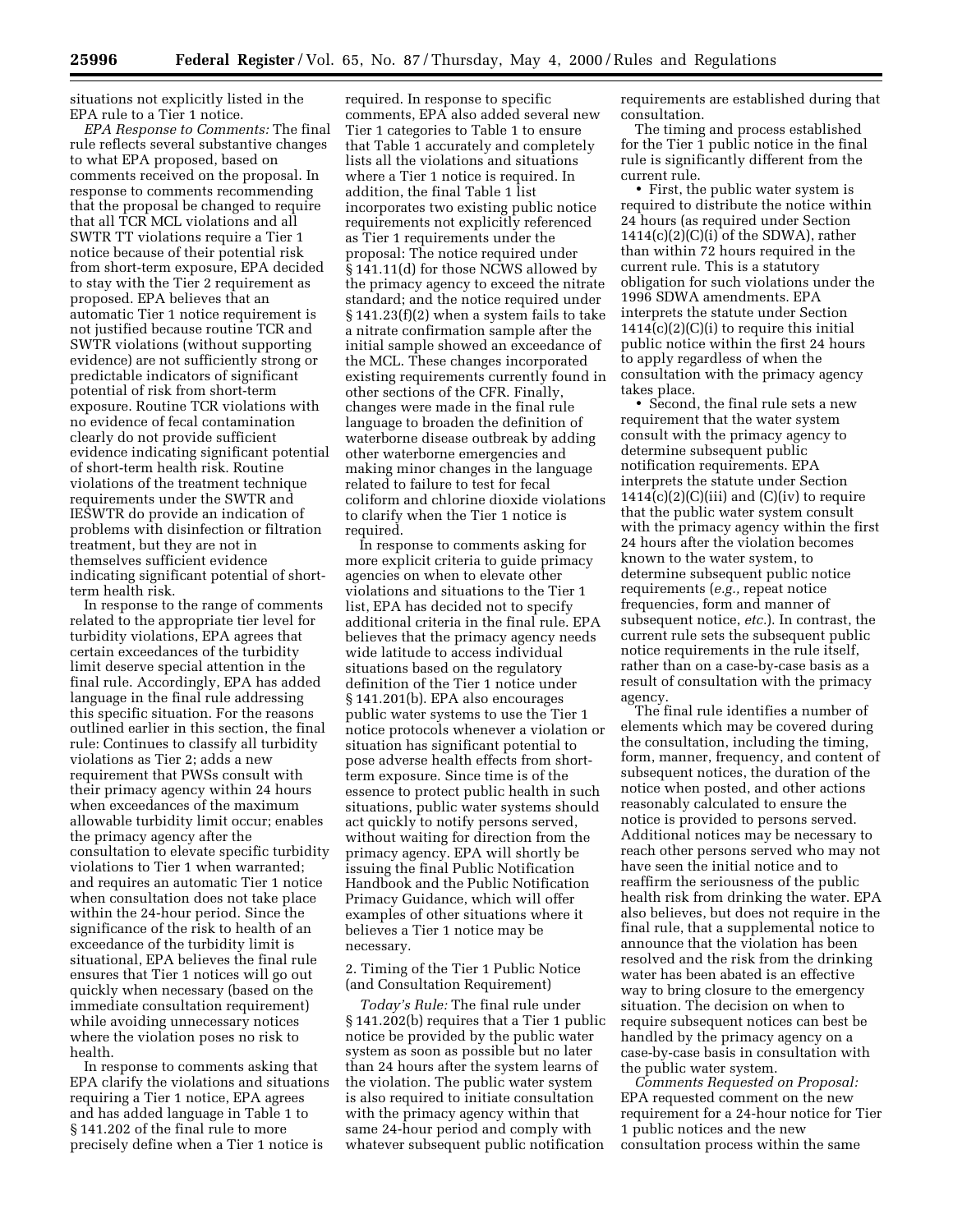24-hour period proposed in lieu of more prescriptive EPA requirements. EPA also asked for comment on its interpretation of the statute under Section 1414(c)(2)(C), which allows EPA to require public water systems to consult with the primacy agency. EPA received many comments on the new 24-hour notice requirement, ranging from support of the new requirement to a request that the final rule give water systems (or the primacy agency) flexibility to allow more than 24 hours when necessary to produce an effective notice. Some commenters supported maintaining the 72-hour requirement in the current rule, others thought that 24 hours was too long a period. Many other comments were received requesting clarification of when the 24-hour clock would start.

*EPA Response to Comments:* In response to comments received, EPA made minor changes in rule language to what was proposed, primarily to clarify EPA's intention. In response to comments that the 24-hour deadline be increased or decreased, EPA has decided to maintain the proposed period because of the clear statutory language and intent under the 1996 SDWA amendments. As described in the preamble to the proposed rule, in setting the deadline for Tier 1 notification, EPA was limited by the provisions of the Safe Drinking Water Act  $(1414(c)(2)(C)(i))$ , which allow a maximum of 24 hours for violations with the potential to cause serious health effects as a result of short-term exposure.

In response to questions about when EPA intended the 24-hour clock to begin, EPA wants to reaffirm the language in the proposal:" \* \* \* as soon as possible but no later than 24 hours after the system learns of the violation.'' EPA believes it is important to hold the PWS responsible for learning about a violation and the actions it is required to take. Accounting in the rule for every way in which a system could learn of a violation would make the rule overly complicated. EPA wishes to restate that the trigger point for notification is when the system learns that the violation has occurred, not at the point when a system expects that a violation will occur (*e.g.,* when the presence of coliform is discovered and the system is awaiting the results of a confirmation sample). If systems use an independent laboratory, this means that the 24-hour clock starts when the laboratory reports to the public water system the analytical results that indicate a violation has occurred. To get the notice out as soon as practical but no later than 24 hours, EPA encourages

systems to ''gear up'' in advance for preparing a notice. EPA recommends that public water systems review the public notification requirements for each violation type and develop a fillin-the-blank Tier 1 notice based on the templates to be issued with the final Public Notification Handbook.

In response to comments on the proposed new consultation requirement under § 141.202(b)(2) and (b)(3), EPA has decided to retain the language as proposed. Some commenters requested that the consultation deadline be changed from 24 hours to the end of the next business day. Even though the public water system is required to distribute the notice to persons served within 24 hours whether or not consultation occurs, EPA believes that any delay in getting the primacy agency involved is unwarranted given the seriousness of the Tier 1 situation. Other commenters asked for clarification of the term ''initiate consultation,'' particularly when the water system is unable to contact the State within the 24-hour period. EPA intends the phrase ''initiate consultation'' to require, at a minimum, that the system take active steps to contact the primacy agency. EPA and most States now have voice mail or an emergency hotline, so public water systems should always be able to leave a message indicating that an attempt at initiating consultation was made. EPA recognizes that full and complete consultation may not be possible if the primacy agency is unavailable. EPA plans to work with States during the primacy revision process to augment the States' capability to respond on a 24-hour basis to potential Tier 1 notice situations.

Finally, several commenters believed that the proposed requirement under § 141.202(b)(3) to comply with any additional notice requirements resulting from the consultation was too vague and open-ended. In response, EPA intends that the primacy agency have broadbased discretion to respond to the specific situation. Authorizing the primacy agency to respond appropriately to the specific situation will strengthen the public notice response to situations posing significant potential of short-term risk to health.

3. Form and Manner of the Delivery of the Tier 1 Notice

*Today's Rule:* The final rule, under § 141.202(c), allows the public water system some flexibility in choosing the specific method of delivery to distribute the notice. This is significantly different from the current rule, which requires that an initial notice be provided in all cases by electronic media and that

subsequent notices be delivered first by newspaper and later on by mail. The final rule does require water systems to use, at a minimum, at least one of the following delivery methods: appropriate broadcast media, posting of the notice in conspicuous locations, hand delivery, or another minimum delivery method specified in writing by the primacy agency. It also establishes an enforceable performance standard, requiring the water system to use delivery methods reasonably calculated to reach all other persons not reached by the minimum method within the 24 hour period, including all residential, transient, and non-transient users of the water.

*Comments Requested on Proposal:* EPA requested comment on the revised requirements defining the form and manner of the Tier 1 notices. Many commenters believed that the proposed list of minimum methods was too limiting, and that other methods should be added to this minimum list to give water systems greater choice. Other commenters requested that the final rule require water systems to use more than one minimum method, since one method in many cases would not reach all persons served. Several commenters felt that the use of a performance standard (''take steps reasonably calculated to reach all persons served''), in lieu of additional listed methods to reach others not covered by the minimum method, gave water systems too much flexibility.

*EPA Response to Comments:* EPA made one substantive change and made other edits to the language in § 141.202(c), in response to the comments received on the proposal. Based on comments received, the final rule added a fourth item to the list of minimum forms of notice delivery, which authorizes the primacy agency to approve in writing the use of a substitute delivery method not already listed in EPA's rule. The proposed rule did not give the primacy agency the discretion to allow use of methods other than those explicitly listed under § 141.202(c). EPA agrees with the commenters that the proposed minimum list of delivery methods (broadcast media, posting, and hand delivery) was too limiting and potentially inappropriate to some Tier 1 situations.

Commenters recommended adding a wide variety of delivery methods to the minimum list, including newspaper, postal patron mailing, e-mail, or priority mail. EPA believes the best response to these comments is to allow primacy agencies to substitute methods other than those listed to fit the specific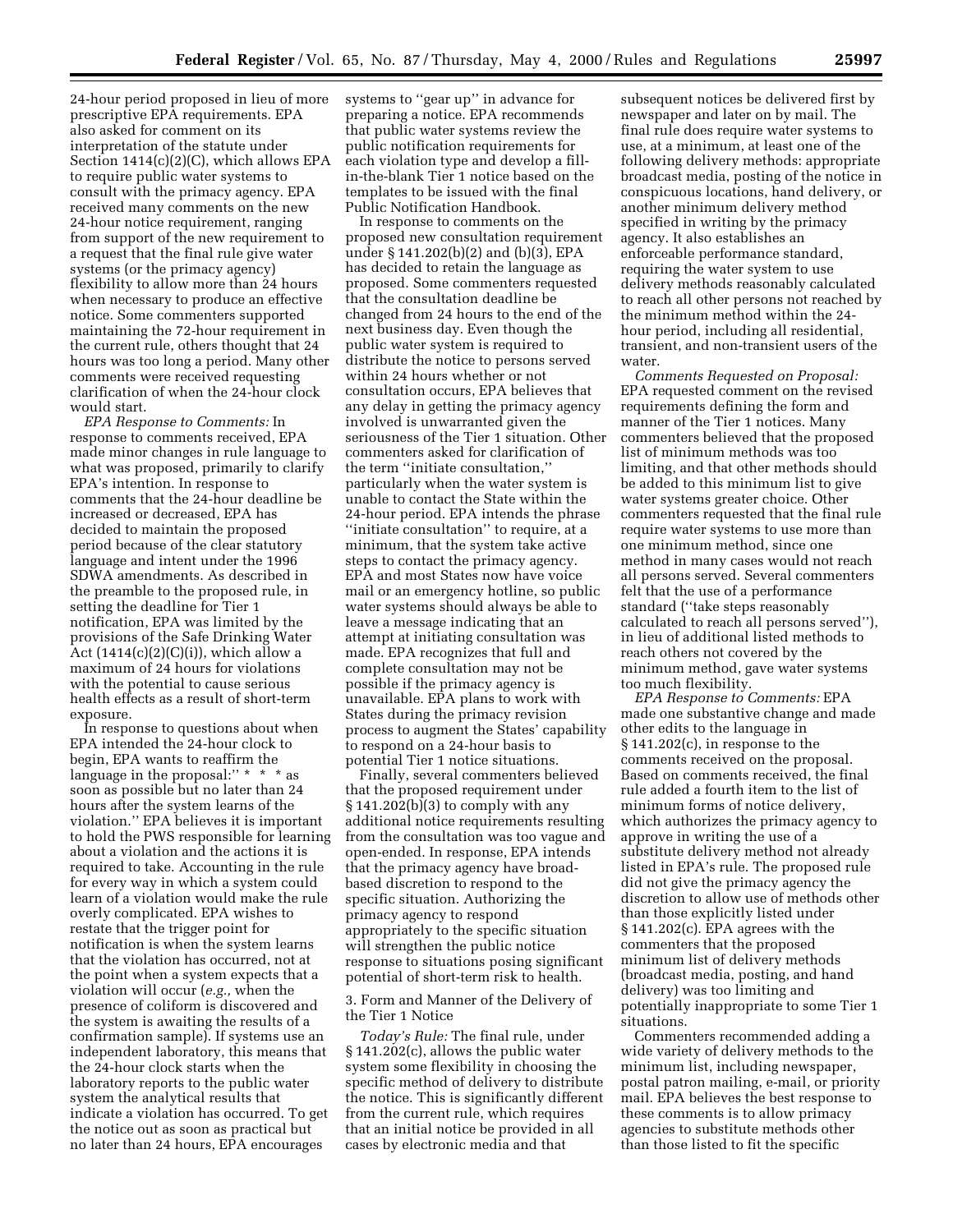situation, because no single list will fit all situations.

Other commenters believed EPA should require that more than one minimum delivery method be used. EPA disagrees. Using one of the listed minimum methods, coupled with the requirement that the system take steps ''reasonably calculated to reach all persons served'' ensures that additional methods are employed where necessary. Although additional methods are not always required, EPA expects that most community water systems will need to use more than one method of delivery to effectively reach all persons served. In contrast, one method may be adequate for many very small community water systems or noncommunity systems to reach the persons they serve. In addition, the consultation with the primacy agency required for Tier 1 notices under § 141.202(b) is intended to be a backup where systems are unable or unwilling to comply fully with the requirement.

## *G. Form, Manner, and Frequency of the Tier 2 Public Notice: Other Violations With Potential To Have Serious Adverse Effects on Human Health (§ 141.203)*

#### 1. Tier 2 Violations and Situations

*Today's Rule;* The final rule under § 141.203(a) requires a Tier 2 public notice for the following violation categories and other situations:

• All violations of the MCL, MRDL, and treatment technique requirements, except where a Tier 1 notice is required under 141.202(a) or where the primacy agency determines a Tier 1 notice is required;

• Violations of the monitoring and testing procedure requirements where the primacy agency determines that a Tier 2 public notice is required; and

• Failure to comply with the terms and conditions of any existing variance or exemption in place.

The above list is similar to the list in the comparable section of the current rule, with three exceptions:

• First, the final rule sets the new public notice requirements for the Stage 1 Disinfectant/Disinfection Byproducts (D/DBP) Rule and the Interim Enhanced Surface Water Treatment Rule (63 FR 69389 and 69477, December 16, 1998). (Today's rule also amends the Consumer Confidence Report (CCR) regulations to define the CCR requirements for these new rules. See Section V of the preamble for discussion of the CCR rule changes included in today's rulemaking.)

• Second, the final rule enables the primacy agency, at its option, to elevate the public notice requirement for

specific monitoring or testing procedure violations from a Tier 3 to a Tier 2 notice, taking into account the potential health impacts and the persistence of the violation. Unless the primacy agency determines otherwise, monitoring and testing procedure violations will be reported in a Tier 3 notice.

• Third, although the final rule continues to designate turbidity MCL and TT violations as Tier 2 (as in the current rule and as proposed), the final rule has added a new requirement under § 141.203(b)(3) that a public water system consult with the primacy agency within 24 hours after learning of the violation to determine whether the specific situation should be elevated to a Tier 1 notice.

Table 1 to § 141.202 explicitly authorizes the primacy agency, after consultation, to elevate to Tier 1 those violations related to exceedance of the maximum allowable turbidity level. When consultation does not take place within the 24-hour period, a Tier 1 notice is automatically required. The public water system must distribute the Tier 1 notice by the end of the next 24 hour period (or no later than 48 hours after the system learns of the violation). (See discussion in preamble under Section IV.F.1 related to Tier 1 notices and under Section IV.G.2 related to the turbidity consultation requirements.)

*Comments Requested on Proposal:* EPA requested comment on the list of violations included under Tier 2. Comments were also requested on an alternative option that would require a Tier 2 notice, rather than a Tier 3 notice, for all monitoring and testing procedure violations, unless the primacy agency explicitly allowed a Tier 3 notice. Many comments received on this section related to which of the violations proposed as requiring a Tier 2 notice should be elevated to Tier 1. The response to these comments is included in Section IV.F.1 of the preamble, related to Tier 1 requirements. Other than the Tier 1 issue, most of the comments supported the proposed list of violations as requiring a Tier 2 notice. A few of the commenters did, however, recommend that certain violations proposed as Tier 2 (*e.g.,* Lead and Copper Rule (LCR) treatment technique violations) be moved to Tier 3. Other commenters asked EPA to clarify and possibly add criteria for the situations in which EPA expects primacy agencies to elevate monitoring violations from a Tier 3 notice to a Tier 2 notice.

*EPA's Response to Comments:* EPA made no changes to the language in § 141.203(a) from what was proposed, based on comments received on the

proposal. In response to comments recommending that LCR violations be moved to Tier 3, EPA has decided to leave the rule as proposed. For public health and right-to-know reasons, EPA believes that treatment technique violations deserve the same level of notice as MCL violations. LCR TT violations are an indicator of potential increased levels of lead or copper in drinking water. This is a significant public health issue for a large segment of the population and, for this reason, EPA believes that a Tier 3 notice is not appropriate. In response to comments that EPA specify additional criteria on when primacy agencies should elevate Tier 3 notices to Tier 2, EPA has decided not to add to the performance criteria in the proposal  $($ "\* \* \* taking into account health effects and the persistence of the violation \* \* \*''). EPA intends that the primacy agency exercise broad discretion on when to elevate Tier 3 notices to Tier 2 as part of its approved primacy program. EPA plans to make recommendations on how to decide when to elevate violations to higher tiers in its guidance to primacy agencies on implementing the public notification rule.

#### 2. Timing of the Tier 2 Public Notice

*Today's Rule:* The final rule under § 141.203(b)(1) requires the public water system to provide a Tier 2 public notice to persons served as soon as practical, but no later than 30 days after the system learns of the violation. Posted notices are required by the final rule to remain in place for as long as the violation or situation persists, but in no case for less than seven days, even if the violation or situation is resolved. The final rule under § 141.203(b)(2) also requires the public water system to repeat the notice every three months for as long as the violation persists. In contrast, the current rule requires a newspaper notice within 14 days, a notice mailed to all bill-payers within forty-five days, and a repeat notice mailed every three months thereafter until the violation is resolved.

The final rule gives the primacy agency discretion, in appropriate circumstances, to extend the time period allowed for the Tier 2 notice from 30 days to up to three months for the initial notice and to allow repeat notice less frequently than every three months (but no less than once per year). Permission must be granted in writing. Although the discretion given to the primacy agency is fairly broad, the final rule specifically disallows extensions of the 30-day deadline for the initial public notice for any unresolved violation. It also specifically disallows primacy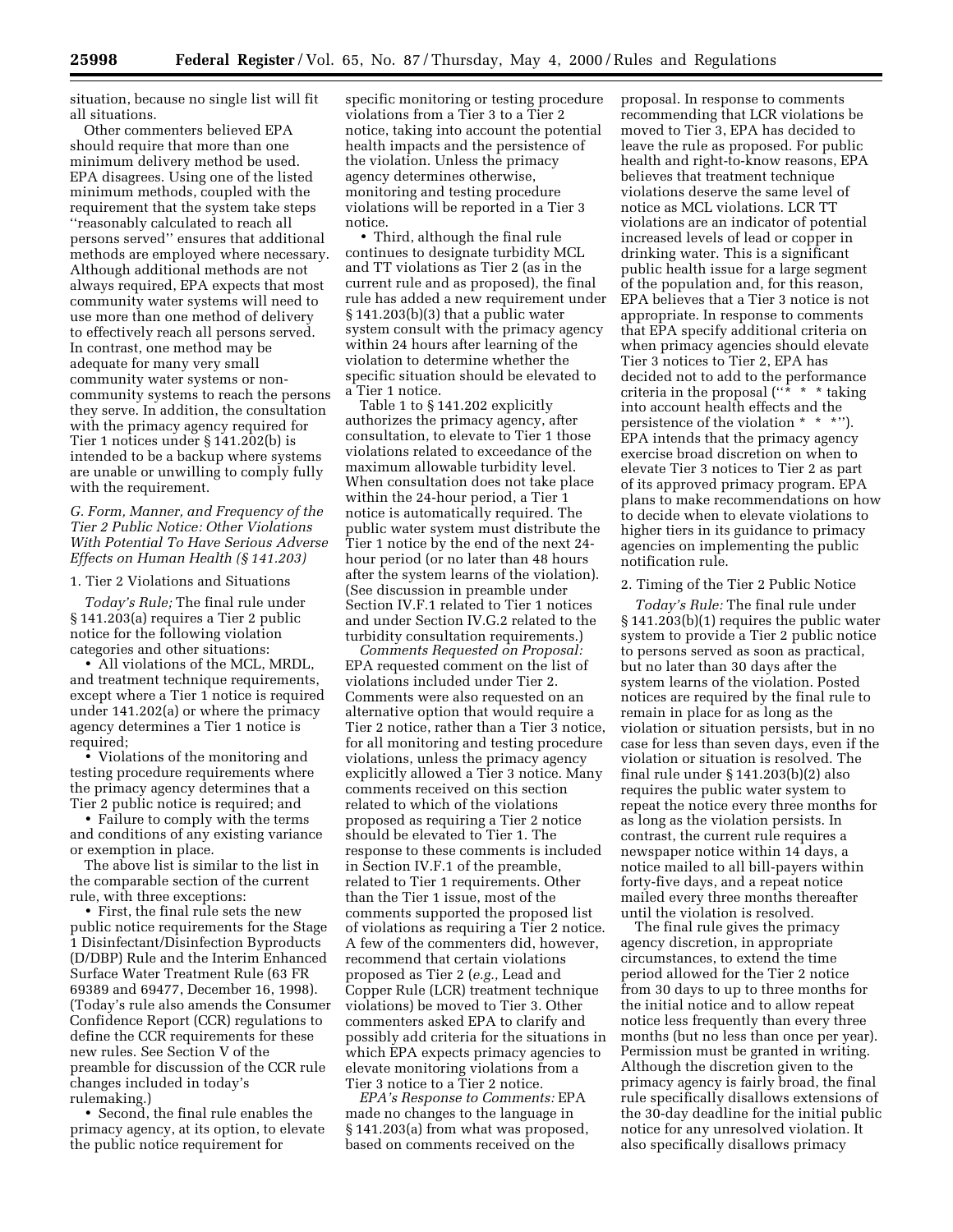agencies from approving repeat notices less frequently than every three months for TCR, SWTR, and IESWTR TT violations. The final rule also does not allow primacy agencies to establish regulations or policies that automatically give ''across-the-board'' extensions or reductions in the repeat notice frequency for all the other violations.

EPA believes that giving the primacy agency discretion in appropriate circumstances to extend the initial notice beyond 30 days or to allow repeat notices less frequently than every three months is clearly warranted. The violation situations under Tier 2 are very diverse, ranging from violations that on some occasions may pose potential adverse health effects from short-term exposure (such as routine SWTR TT violations), to unresolved violations that pose chronic health effects from long-term exposure (such as benzene violations), and to resolved violations no longer posing any potential risk to health. One size does not fit all! An extension beyond 30 days may be appropriate for violations that were quickly resolved. An extension to three months may allow the water system to include the initial notice in the same mailing as the quarterly bill, with no loss in effectiveness.

As referred to earlier in Section IV.G.1 of the preamble, the final rule also establishes a new provision under § 141.203(b)(3) requiring public water systems to consult with the primacy agency within 24 hours of learning of a violation related to exceedance of the maximum allowable turbidity limit. Violation of the maximum allowable turbidity limit, when combined with other site-specific information, is an indication that pathogens may have passed through to the finished water. EPA is requiring consultation under the public notification rule so the primacy agency can determine whether to elevate the notice requirement to a Tier 1. Where consultation does not take place as required in the 24-hour period, a Tier 1 public notice requirement is automatically triggered and the public water system must distribute the notice within the next 24-hour period. The new consultation requirement overlaps with current SWTR regulations requiring public water systems to inform the primacy agency by the close of the next business day whenever turbidity levels exceed 5 NTU. Today's rule amends the current SWTR rule to eliminate the overlapping requirement. A discussion of this new provision, including why EPA established this new consultation requirement, is contained in Section IV.F.1 of the preamble.

*Comments Requested on Proposal:* EPA requested comment on the proposed 30-day time period required for the initial Tier 2 public notice, the requirement for a repeat notice of ongoing violations every three months, and the discretion given to the primacy agency in specific circumstances to extend the initial notice to three months or the repeat notice frequency to one year (either on a case-by-case basis or by rule). A broad range of comments were received on the proposed 30-day time period for the initial Tier 2 notice, ranging from leaving the current 14-day requirement intact (or even requiring the notice sooner), to support for the 30 day proposed period, or to moving the initial notice to 90 or 120 days after the violation. A significant minority of commenters objected to allowing the primacy agency any discretion to extend the Tier 2 deadlines, believing that such discretion made a more complex rule which could be used inappropriately to give public water systems longer notice periods than intended under the rule. Other commenters supported giving the primacy agency flexibility to extend the Tier 2 deadlines, but asked for clarification or offered alternatives to the proposed extension process.

*EPA Response to Comments:* After considering all the comments, EPA has decided to retain the proposed 30-day period for the initial notice and the 3 month repeat notice frequency in the final rule. But, in response to the large number of commenters requesting reconsideration or clarification of the proposed deadline extension, the final rule redefines how and when primacy agencies would be allowed to extend the initial notice beyond 30 days and under what circumstances the primacy agency would allow less frequent repeat notices for unresolved violations. The proposed rule would have allowed the primacy agency the discretion to deviate from the regulatory time period for ''specific circumstances'' as defined under the individual approved primacy programs. In § 141.203(b)(1) and (b)(2) of the final rule, EPA replaced the proposed criteria allowing extensions in ''specific circumstances'' with a list of the specific violation situations where the discretion to extend or allow less frequent repeat notice is prohibited.

In response to comments recommending that the Tier 2 deadline be set at 14 days or less, EPA believes the 30-day deadline will work most effectively because of the need to sharply differentiate the public health circumstances for violations requiring a Tier 2 notice from those requiring a Tier 1 notice. Routine violations in Tier 2 are not usually considered to pose a serious

health risk from short-term exposure, thus immediate notification is not routinely needed to get people out of harm's way. The final rule recommends, however, that the notice be distributed as soon as practical, but sets the outer boundary at no longer than 30 days after the system learns of the violation. A violation that routinely requires a Tier 2 notice but for whatever reason poses elevated risk from short-term exposure may be elevated to Tier 1 at the discretion of the primacy agency.

EPA also disagrees with commenters recommending that the Tier 2 deadline be set at 90 or 120 days after the violation is known. EPA believes that a 30-day baseline period is appropriate and achievable for most Tier 2 violations and situations. A 30-day period is long enough after the violation for the system to gather the information needed to develop an effective notice and soon enough to meet the clear preference of many stakeholders to be informed as soon as practical after the violation. EPA believes setting a 90- or 120-day baseline period for the wide range of violations requiring a Tier 2 notice would threaten the public health and right-to-know objectives underpinning the public notification requirement. EPA does believe that there are situations where it is appropriate to extend the time frame for notification of some of these violations beyond 30 days, but these situations are the exception to the norm. The final rule addresses the exceptions to the 30-day deadline by enabling the primacy agency, at its option, to extend the deadline for the initial notice up to three months in appropriate circumstances.

In response to comments opposing any extension of the initial public notice period beyond 30 days, EPA believes that the violations and situations requiring a Tier 2 notice encompass a wide range of violations. One size does not fit all! Although EPA believes that the 30-day deadline is applicable for most Tier 2 situations, giving the primacy agency the discretion to extend the 30-day deadline gives the needed flexibility to respond to local situations. For example, an extension may be especially appropriate for violations that were quickly resolved and no longer pose a risk to public health, or where an extension may allow the water system to include the notice in the same mailing as a quarterly bill with no loss in effectiveness. At the same time, EPA has limited the primacy agency flexibility to grant extensions by prohibiting extensions for any unresolved violation. The final rule also does not allow primacy agencies to establish ''across-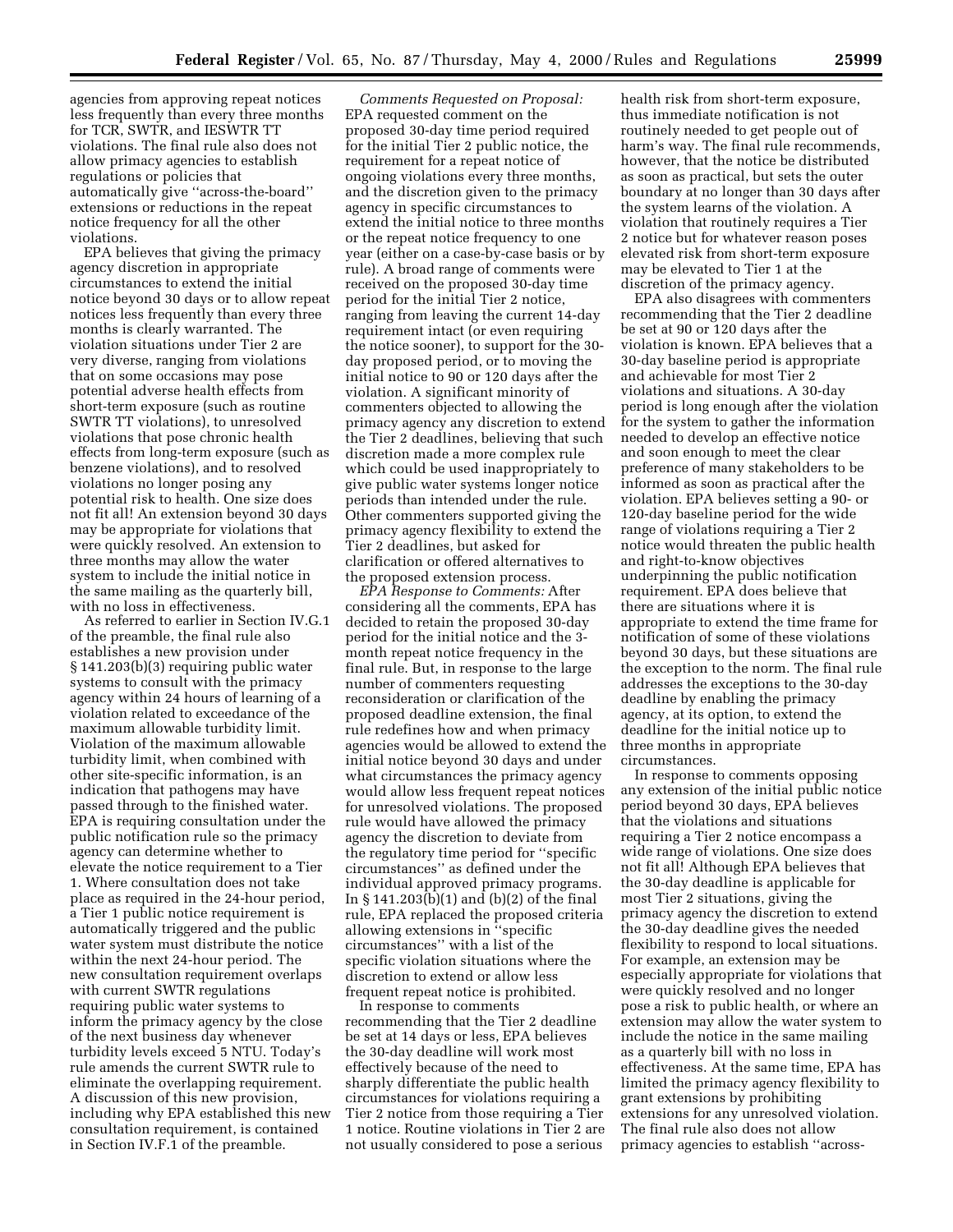the-board'' extensions for all violations through their rules and regulations. EPA will work with the States as they develop their primacy revision packages to reach agreement on how this flexibility will be used in their approved primacy program.

3. Form and Manner of the Delivery of the Tier 2 Notice

*Today's Rule:* The final rule under § 141.203(c) requires public water systems issuing Tier 2 notices to use one or more of the minimum methods specifically listed in the rule and to take other steps that are reasonably calculated to reach persons served in the required time period. The final rule significantly changes the requirements for delivery of the Tier 2 notice in the current rule. For example, the current rule (for community water systems) first requires a newspaper notice, followed by a notice either mailed or directly delivered to customers.

In contrast, the final rule requires that community water systems, at a minimum, mail or otherwise directly deliver the notice to each customer receiving a bill and to other service connections to which water is delivered. The requirement to deliver the notice to other service connections where water is delivered adds an obligation not explicit in the current rule. The final rule requires that non-community water systems, at a minimum, post the notice in conspicuous places or mail or directly deliver to each customer and service connection (if known). Beyond this regulatory minimum, all public water systems must take steps reasonably calculated to reach other persons served by the system who would not normally be reached by the minimum regulatory method. Examples where persons served may not be reached by the minimum method include: community water systems that provide drinking water to persons who do not pay a water bill (*e.g.,* students, renters, nursing home residents, prison inmates) and therefore would not routinely see a mailed notice; and noncommunity water systems with situations where persons who use the drinking water might not see the posted notice (*e.g.,* seasonal residents in a resort). The final rule also gives the primacy agency the option to prescribe a different method of delivery for the water system, based on policies and procedures established as part of its approved primacy program.

*Comments Requested on Proposal:* EPA requested comment on the revised requirements for the method of delivery of the Tier 2 public notice. Comments were also requested on an alternative

option to the proposal on the method of delivery that would give the public water system discretion to select from a list the methods it would use, with no required minimum, to meet the overall performance standard. Many comments were received on the proposed list of minimum methods systems could choose from. Some commenters believed the minimum list should be expanded to allow, for instance, use of the newspaper as the minimum method, as in the current rule. Other commenters requested that the final rule require that water systems use more than one minimum method. Still other commenters recommended that the final rule add a requirement to consult with the primacy agency before selecting a method.

*EPA Response to Comments:* The final rule maintains the obligation that was proposed, requiring water systems to take steps beyond the specified minimum that are reasonably calculated to reach persons served by the system, whether they were bill-paying customers, other service connections where water is delivered, or other persons served. The final rule also includes two new requirements that were not in the proposal: delivery of repeat notices must follow the same requirements as the initial notice; and permission given by the primacy agency to deviate from the method of delivery presented in the final rule must be in writing.

In response to comments that the proposed list of minimum delivery methods be expanded, EPA believes no additions to the proposed minimum list are necessary, as the listed methods provide a good baseline for most systems in meeting the performance standard to reach all persons served. Beyond this regulatory minimum, water systems are obligated to use any other method reasonably calculated to reach other persons served by the system if they would not normally be reached by solely relying on the minimum regulatory method. Any other methods used would serve to enhance this minimum objective.

EPA disagrees that a newspaper notice should be explicitly listed as one of the minimum delivery methods, as it is in the current rule. EPA believes that a newspaper notice is beneficial as a supplemental method to mail or hand delivery, and it may be included in a water system's strategy to use media coverage to reach others not reached by mail or hand delivery. But newspaper notices are not as effective as mail or hand delivery in directly reaching persons served. Newspaper notices are typically placed in the legal notices

section of the newspaper where they are not likely to be read. If newspapers are used as an additional method of delivery, EPA strongly recommends that systems purchase advertising space near the front of the newspaper, rather than placing a legal notice. EPA prefers that community water systems focus on methods that will get the notice in people's hands at their place of residence.

In response to comments requesting that EPA not set a minimum delivery method at all in the final rule, relying instead solely on a narrative performance standard, EPA believes that a list of minimum methods establishes a necessary baseline level of performance that is clear and simple to understand and implement. EPA agrees with these commenters on the importance of flexibility in the public notification process. However, EPA feels that the rule must specify basic minimum requirements in order to allow the rule to be self-implementing and enforceable. Therefore, while the rule provides flexibility it also requires that at least one listed minimum method be used to measure baseline performance, to be supplemented if the minimum method is not likely to reach all persons served. Systems have flexibility in determining what supplemental methods should be used. In addition, primacy agencies may allow, as part of their approved primacy program, other minimum methods not listed as the minimum methods in EPA's rule.

# *H. Form, Manner, and Frequency of the Tier 3 Public Notice: All Other Violations and Situations Requiring Public Notice (§ 141.204)*

## 1. Tier 3 Violations and Situations

*Today's Rule:* The final rule under Table 1 to § 141.204(a) requires a Tier 3 public notice for: a monitoring or testing procedure violation, except where a Tier 1 notice is already required for specific violations or where the primacy agency determines that the violation requires a Tier 2 or Tier 1 notice; operation under a variance granted under Section 1415 or exemption granted under Section 1416 of the SDWA; announcing the availability of unregulated contaminant monitoring results, as required under § 141.207; and exceedances of the secondary maximum contaminant level (SMCL) for fluoride, as required under § 141.208. The special public notice required for announcing the availability of the unregulated contaminant monitoring results and the special notice for exceedances of the fluoride SMCL, while not included in the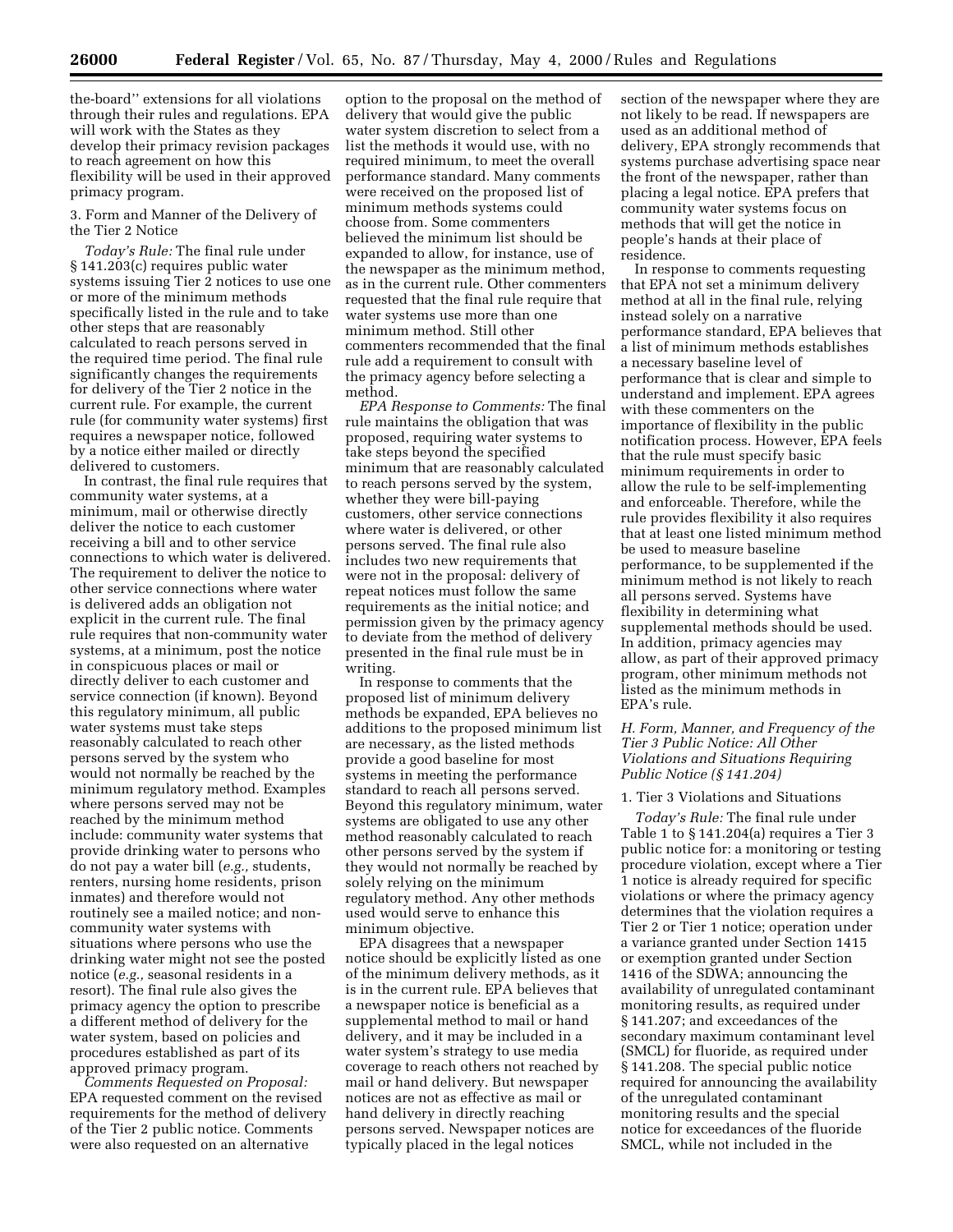comparable section of the current rule, are not new requirements and can be found elsewhere in the current Code of Federal Regulations. The final rule simply consolidates all the Tier 3 notice requirements in a single table for ease of reference.

Today's rule also makes two other changes from the current rule. It explicitly enables the primacy agency to require a Tier 2 (rather then a Tier 3) notice for specific monitoring or testing procedure violations, taking into account the potential health impacts and persistence of the violation. It also explicitly excludes from Tier 3 the monitoring and testing procedure violations where a Tier 1 notice is already required under the rule. These Tier 1-type monitoring and testing procedure violations are listed in Table 1 to § 141.202 and discussed in Section IV.F.1 of the preamble.

*Comments Requested on Proposal:* EPA requested comment on the list of violations proposed to require a Tier 3 notice. Specifically, comments were requested on an alternative option that would require a Tier 2 (rather than Tier 3) notice for monitoring and testing procedure violations, with the option given to the primacy agency to downgrade such violations to a Tier 3 notice for minor violations. Most of the comments received supported the lead proposal: requiring a Tier 3 notice for monitoring and testing procedure violations, but giving the primacy agency the option to elevate serious violations to a Tier 2. A significant minority of commenters, however, preferred the alternative option, requiring Tier 2 notice for these types of violations, unless the primacy agency lowered the notice requirement for a specific violation to Tier 3. A few commenters requested that the final rule require a Tier 2 notice for certain monitoring and testing procedure violations, rather than giving discretion to the primacy agency to make these decisions.

*EPA Response to Comments:* EPA made several changes in the regulatory language proposed under § 141.204(a), but the changes did not alter in any significant way the list of violations and situations requiring a Tier 3 notice. The final rule deleted the item from the proposed Table 1 to § 141.204(a) which authorized the primacy agency to add other violations and situations to the Tier 3 list, as it was redundant with the same authority already granted under Table 1 to § 141.201(a). The final rule also added to the Tier 3 list the special notice requirements already required under §§ 141.207 and 141.208. Table 1 to § 141.204 of the final rule now offers

a complete list of Tier 3 required notices for ease of reference. The other changes made to the proposed language were similar clarifications to improve the overall presentation.

In response to the comments received on the proposed alternative option to require Tier 2 notices for monitoring violations, EPA disagrees and has decided to retain the lead proposal (*i.e.,* requiring Tier 3 notice for monitoring violations, with discretion given to the primacy agency to elevate to Tier 2). EPA believes that Tier 3 notice is appropriate because most monitoring and testing procedure violations pose no ongoing risk to public health, and annual notice fulfills the public's rightto-know expectations about these violations. While some monitoring and testing procedure violations may have the potential for serious adverse health effects, most do not. EPA believes that elevating the major or more serious monitoring and testing procedure violations from Tier 3 to Tier 2 must be done on a case-by-case basis, based on the primacy agency's assessment of the potential health impacts arising from the lack of monitoring and the persistence of the monitoring violation. It would be impossible to identify in the rule all instances where Tier 2 notice would be more appropriate. As a result, the rule gives primacy agencies the authority to elevate any monitoring violation to Tier 2, based on potential health effects or persistence of the violation.

EPA also disagrees with commenters who recommend that the rule should distinguish major monitoring and testing procedure violations from other monitoring and testing procedure violations. EPA believes this would make the rule unnecessarily complex. Again, primacy agencies have discretion under the rule to elevate monitoring and testing procedure violations to Tier 2 if they see a need to do so.

#### 2. Timing of the Tier 3 Public Notice

*Today's Rule:* The final rule under § 141.204(b)(1) requires that public water systems provide a Tier 3 public notice to persons served no later than one year after the system learns of the violation or other situations requiring a Tier 3 public notice. The final rule also requires the public water system to repeat the notice annually for as long as the violation or situation persists. In contrast, the current rule requires an initial notice to be mailed within three months (with possible extension to one year at the State's option for minor monitoring violations) and a repeat notice every three months thereafter until the violation is resolved. EPA

believes that requiring a notice no more frequently than annually for Tier 3-type situations is appropriate, given the great number of violations requiring such a notice (*i.e.,* 108,599 of the 128,459 violations reported to EPA in FY 1998) and the fact that most monitoring and testing procedure violations do not pose a health risk. The final rule allows water systems, at their option, to distribute the Tier 3 public notice as soon as they believe it is appropriate for their specific situation.

*Comments Requested on Proposal:* EPA requested comment on the proposal to require Tier 3 notices no later than 12 months after the violation occurs. A substantial number of commenters expressed concern over the long time period (12 months) allowed to complete the Tier 3 public notice requirements for monitoring and testing procedure violations. Some commenters recommended that the 12-month period be limited to minor monitoring violations only (as in the current rule), with the notice for the major monitoring violations to be required much sooner. A significant minority of commenters believed that 12 months was too long after the violation to be useful to consumers and in some cases (transient non-community water systems) would be quite ineffective since consumers present at the time of the violation will be long gone.

*EPA Response to Comments:* EPA carried forward to the final rule the proposed 12-month requirement for Tier 3 notices, making language changes to § 141.204(b) to conform to the changes made under the comparable section for Tier 2 requirements. In response to comments requesting that the final rule add the phrase ''as soon as possible'' to the one-year Tier 3 notice deadline, EPA has decided to retain the language as proposed, without adding the phrase. EPA believes that requiring notice ''as soon as possible'' is appropriate and necessary for the more serious violations in Tiers 1 and 2. But violations and situations requiring a Tier 3 notice by definition do not pose any direct risk to public health. EPA has chosen not to parallel this language for Tier 3, so as not to hinder the effectiveness of other more immediate notices. Systems are of course free to issue the notice in advance of the 12 month deadline where they believe it is appropriate.

In response to comments that a 12 month period is too long after the violation to be useful and this deadline should be limited to minor monitoring violations only, EPA disagrees with such a limitation. The routine violations and situations in Tier 3 are by definition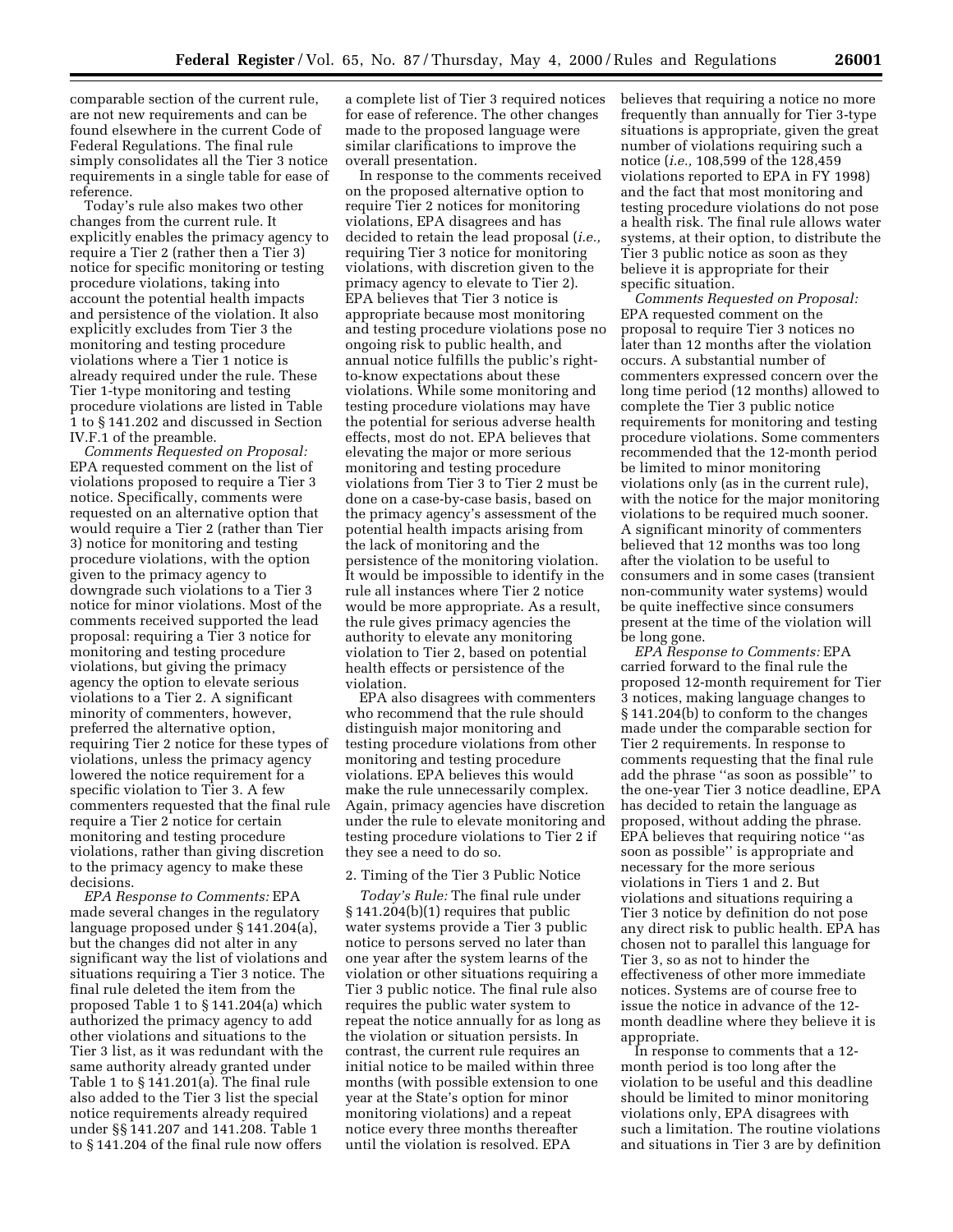non-serious violations, and EPA believes that Tier 3 requirements should apply to all the routine monitoring and testing procedure violations. Tier 3 notification is more a right-to-know issue than a public health concern. EPA acknowledges that some monitoring and testing procedure violations have the potential to mask potentially serious situations. Rather than attempt to address every case where this may happen, it is more efficient to provide primacy agencies the authority to elevate monitoring and testing procedure violations to Tier 2 or even Tier 1 if they believe the need exists.

A commenter's point that requiring notice as soon as possible would motivate systems to return to compliance more quickly is well taken. However, EPA believes that the vast majority of systems with monitoring or testing procedure violations return to compliance well in advance of the requirement for the public notice. Elevating the notice requirements for these violations to encourage systems to return to compliance is not relevant. For systems with continuing monitoring violations, using the public notification process as an incentive to comply with the monitoring requirements should be part of the primacy agency's overall compliance strategy. Primacy agencies are free under the final rule to elevate the notice requirements from Tier 3 to Tier 2 to meet this compliance objective.

3. Form and Manner of the Delivery of the Tier 3 Notice

*Today's Rule:* The notice distribution requirements for Tier 3 notices are patterned after the Tier 2 requirements under § 141.203. The basic requirement to take steps reasonably calculated to reach both bill-paying customers and the other persons served who do not receive a bill applies for Tier 3 notices as well. The method of delivery requirements in the final rule for the initial Tier 3 notices and any repeat notices are the same as those prescribed for the Tier 2 public notice.

*Comments Requested on Proposal:* EPA requested comment on the revised requirements for the method of delivery of the Tier 3 notices. Commenters generally supported the proposed method of delivery requirements. Several commenters requested clarification of EPA's intent related to reporting multiple monitoring violations in a single notice, since in some cases a water system missing a single sample may generate separate monitoring violations for all regulated contaminants under the single analytical technique. For example, one analytical method is used to monitor for the 21 regulated

VOCs; missing the one sample, therefore, generates 21 monitoring violations.

*EPA Response to Comments:* EPA made minor changes to proposed § 141.204(c), to conform to the changes made in the comparable section of the final rule for the form and manner of the Tier 2 notice. See the discussion of EPA's response to comments in Section IV.G.3 of the preamble. In response to the request that EPA clarify how multiple monitoring violations should be presented in a single Tier 3 notice, EPA strongly supports efforts by systems to use a single Tier 3 notice to communicate multiple violations whenever appropriate. To make EPA's intent clearer, EPA changed the first of the ten elements required in every public notice to explicitly reference the possibility of multiple violations in a single notice. Section 141.205(a)(1) now reads (with the changes in italics): ''\* \* \* description of the violation or situation, including the contaminant(s) of concern \* \* \* '' EPA will also provide examples and a notice template in the Public Notification Handbook to illustrate how multiple monitoring violations can be presented in a single notice.

4. Option To Use an Annual Notice, Including the CCR, To Deliver Tier 3 Notices

*Today's Rule:* The final rule under § 141.204(b)(2) gives the water systems the option of providing an annual notice listing all Tier 3 violations occurring during the previous year, as long as the water system makes certain that the annual notice is distributed no later than one year after the earliest of the included violations. For systems with multiple monitoring violations, the advantages of using an annual notice instead of individual notices for every violation are compelling, both in terms of reduced cost and in terms of effective communication with the consumers. Further, § 141.204(d) allows community water systems, if appropriate, to use the annual Consumer Confidence Report (CCR) as the vehicle for giving initial public notice for violations occurring during the previous twelve months. However, the use of the CCR as a vehicle for the annual public notice has strict limitations: the CCR can only be used if the CCR meets the timing, content, and distribution requirements required under the public notification rule. The specific conditions for use of the CCR as the annual Tier 3 public notice are listed in § 141.204(d) of the final rule.

Since the vast majority of the violations require a Tier 3 public notice,

the burden on public water systems with multiple Tier 3 violations would be dramatically reduced through use of an annual notice and, where possible, the CCR. EPA recommends that public water systems consider how the CCR and public notification requirements can be better coordinated to take advantage of these efficiencies.

*Comments Requested on Proposal:* EPA requested comment on the option to allow public water systems to provide an annual notice of violations in lieu of individual Tier 3 notices and on the use of the CCR to meet the Tier 3 public notification requirements. In general, virtually all commenters supported the option given to public water systems with multiple Tier 3 violations to use an annual public notice. But many commenters had reservations about the proposed option for using the CCR as the vehicle for the annual public notice. Most commenters believed that using the CCR was a good idea in concept, but they identified significant problems in practice if the final rule required that the CCR must first meet the Tier 3 public notification rule requirements. The CCR and public notification rules have different timing, delivery, and content requirements that are difficult to reconcile. A significant minority of commenters disagreed altogether with giving systems the option to use the CCR as the annual public notice because they believed the purposes of the public notice and the CCR are so different.

*EPA Response to Comments:* EPA retained in the final rule the proposed language allowing water systems, at their option, to issue an annual Tier 3 notice of violations occurring during the year (including using the CCR where appropriate). The final rule made minor changes to the proposed language in §§ 141.204(a)(2) and 141.204(d) to better define the limitations on their use and to clarify EPA's intent, but the final rule makes no significant changes to what EPA proposed. EPA agrees with the commenters who supported the use of the CCR but expressed reservations about how such an option would actually work. EPA acknowledges that there are significant limitations to using the CCR as the annual Tier 3 public notice. However, where the timing of violations allows it, EPA does recommend coordinating the CCR and the annual Tier 3 public notice. Coordinating the two related activities would reduce redundancy and would be less costly. An annual Tier 3 public notice as part of the CCR would sharpen the overall message and be more likely to get consumers' attention. EPA will provide in the final Public Notification Handbook suggestions and examples on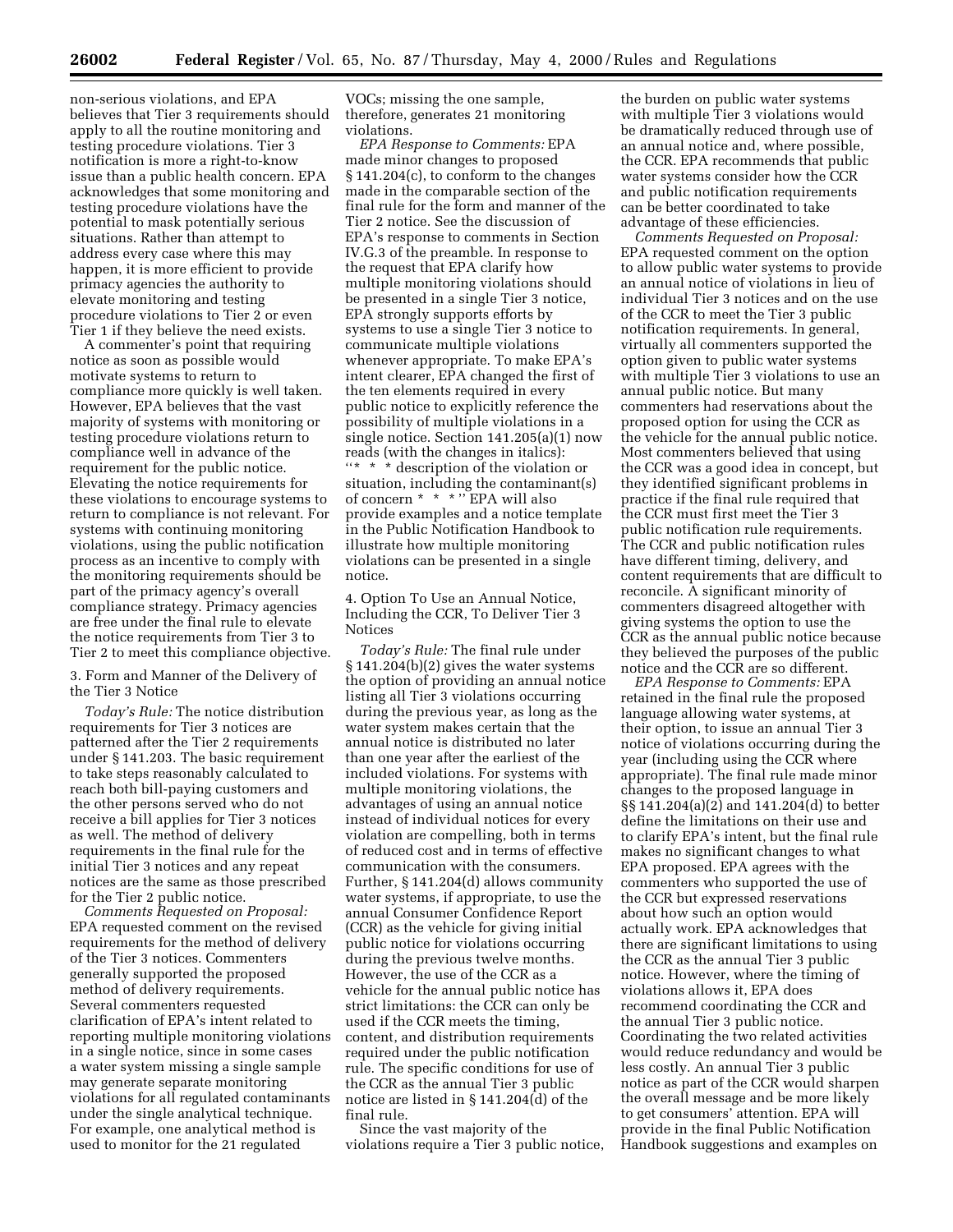how to coordinate the annual Tier 3 notices with the CCR.

In response to comments that EPA should change the public notice requirements to better fit into the format and content of the CCR, EPA believes such changes would undermine the intent of the public notice. EPA is also limited by the specific timing, delivery, and content requirements of the public notification provisions in the SDWA, as amended. Because EPA encourages water systems to use the CCR where possible, EPA investigated ways to extend the deadline for Tier 3 notices to 18 months. EPA concluded such a change could not be made in the rule because the 12-month period is clearly required by statute. This limits the use of the CCR as the initial public notice to only those violations occurring within 12 months of the CCR publication. Practically, this means that for CCRs published on July 1 (as required under the CCR rule), the CCR could only be used as the initial public notice for violations that occurred after July 1 of the previous year.

In response to the commenters who objected to EPA allowing use of the CCR at all for the initial public notice, EPA continues to support initiatives by public water systems to better coordinate the CCR and the public notices because the violation information required for both is complimentary, the objectives are similar, and coordinating the two similar requirements is more efficient and effective.

#### *I. Content of the Public Notice (§ 141.205)*

1. Standard Elements of the Public Notice

*Today's Rule:* The final rule specifies a list of ten elements that must be included in a public notice for water systems with violations of National Primary Drinking Water Regulations (NPDWRs) and for most other situations requiring a public notice. The rule also specifies four elements that must be included in notices for water systems operating under a variance or exemption. The final rule revises and edits the existing list of standard elements required in every public notice and strengthens the criteria and standards defining notice quality.

• Ten elements are required under § 141.205(a) for public notices of violations of NPDWRs, including monitoring and testing procedure violations, or other situations requiring a public notice. The ten required elements include:

1. A description of the violation or situation that occurred, including the name of the contaminant(s) and level(s) (where applicable);

2. When the violation or situation occurred;

3. Any potential adverse health effects;

4. The population at risk;

5. Whether alternative water supplies should be used;

6. What actions consumers should take;

7. What the system is doing to correct the violation or situation;

8. When the water system expects to return to compliance or otherwise resolve the situation;

9. The name, business address, and phone number of the water system owner or operator; and

10. A statement appended to the notice (where applicable) to encourage notice recipients to distribute the notice to other consumers who might not have seen the notice.

This list of elements is significantly changed from the content requirements in the current rule, as discussed later in this section.

• Four elements are required under § 141.205(b) for public notices for water systems operating under a variance or exemption:

1. An explanation for the reasons for the variance or exemption;

2. The date the primacy agency granted the variance or exemption;

3. A brief status report on compliance with the variance or exemption conditions; and

4. A notice of any opportunity for public input into the review of the variance or exemption.

The current rule does not set the required content elements for public notices for variances or exemptions.

• Four performance standards are listed under § 141.205(c)(1) defining the adequacy of the notice. The notice:

1. Must be displayed in a conspicuous way when printed or posted;

2. Must not contain overly technical language or very small print;

3. Must not be formatted in a way that defeats the purpose of the notice; and

4. Must not contain language that nullifies the purpose of the notice.

The performance standards in today's final rule modify slightly the comparable elements in the current rule.

Note that the information required under § 141.205(b) for variances or exemptions is identical to that already required to be included in the CCR. Community water systems operating under a variance or exemption are encouraged to use their CCR to give the Tier 3 public notification, as long as the

timing and delivery requirements required under the final public notification regulation are met. Public water systems that are not required to issue a CCR may, at their option, combine the variance and exemption notice with other violations occurring over the last year into a single annual public notice. Using the CCR or other annual notice is inappropriate for public water systems violating the conditions of a variance or exemption. Such violations require a 30-day Tier 2 notice.

Today's rule broadens the applicability of the content requirements under § 141.205(a) to include not only notices required for violations of the NPDWRs but also for other situations requiring a public notice. The current rule does not specify content requirements for ''other situations'' requiring a public notice. The list of ''other situations'' requiring a public notice has been considerably expanded in today's rule. The situations requiring a public notice other than an NPDWR violation or a variance or exemption are listed in part IV of the final Appendix A to Subpart Q. Six ''other situations'' are listed:

• Tier 1 Notice Requirement Under § 141.202(a) for Waterborne Disease Outbreak;

• Tier 1 Notice Requirement Under § 141.202(a) for Other Waterborne Emergency;

• Tier 1 Notice Requirement Under § 141.202(a) for Other Situations as Determined by Primacy Agency;

• Special Notice Under § 141.207 to Announce the Availability of Unregulated Contaminant Monitoring Data;

• Special Notice Requirement Under § 141.208 for Exceedance of the Fluoride Secondary Maximum Contaminant Level (SMCL); and

• Special Notice Requirement Under § 141.209 for Exceedance of Nitrate MCL for Non-Community Water Systems, When Allowed by Primacy Agency.

Except where the content requirements are otherwise specified in the rule language, EPA intends the content requirements under § 141.205(a) to apply. The only exceptions in the rule are: (1) The special notice for the fluoride SMCL exceedance under § 141.208, where the entire text of the notice consists of standard language specified in § 141.208(c); and (2) the special notice announcing the availability of unregulated contaminant monitoring results under § 141.207, where the standard elements related to a violation do not apply. Applying the same content requirements under § 141.205(a) for both violations and other situations makes sense because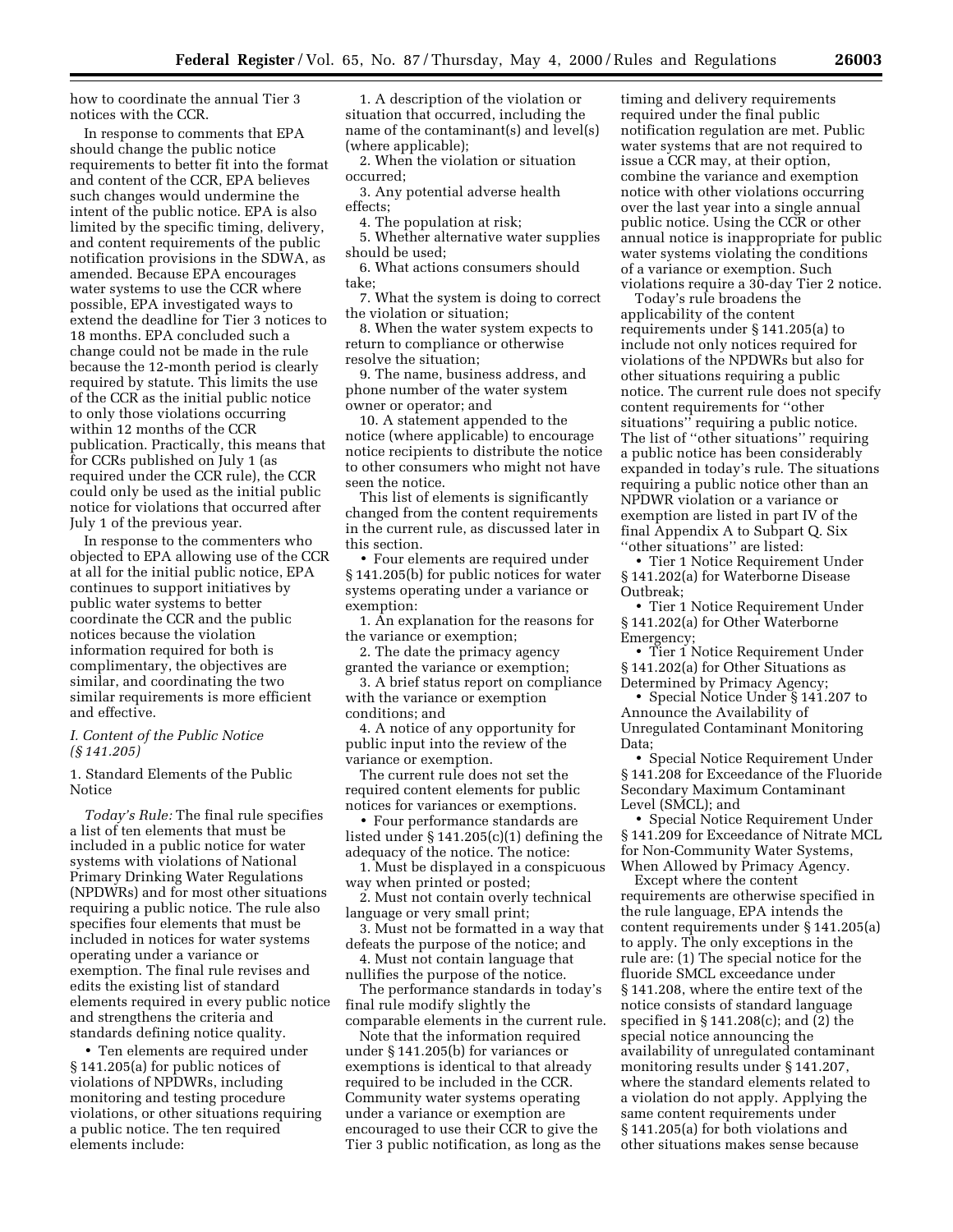the questions posed by persons served by water systems for both are basically the same. In both cases, the persons served need to understand what is prompting the notice, what health risk the underlying violation or situation poses, what steps should be taken to minimize risk, and what the water system is doing to resolve the violation or situation.

Under § 141.205(a) of today's rule, EPA is making small but significant changes from the list of notice elements currently required under § 141.32. Other than adding the ''other situations'' to the definition of each element, the changes from the current rule are as follows:

• Element (a)(1), the description of the violation or situation, is modified to include both the name of the contaminant(s) and the contaminant level(s) (where applicable);

• Element (a)(2), when the violation or situation occurred, and element (a)(8), when the system will return to compliance or resolve the situation, are added;

• Element (a)(9), the water system contact information, is expanded to require the name and business address of the contact in addition to the phone number;

• Element (a)(10), standard language encouraging persons receiving the notice to distribute it to other persons served (where applicable), is added.

*Comments Requested on Proposal:* Comments were requested on the list of elements in the proposal and the four performance standards identified for how the notices must be presented. Several commenters expressed concern that the ten elements required in notices for violations of NPDWRs do not fit into every notice situation. They felt that by requiring them in every notice, EPA's proposal may inadvertently hinder the public water system's ability to issue an effective notice. Other commenters raised specific concerns around the individual elements.

*EPA Response to Comments:* EPA made several changes to the proposed language in the final rule, but the changes did not substantively change the notice content requirements under §§ 141.205(a), (b), and (c)(1). In response to comments that the proposed requirement under § 141.205(a) may be too restrictive because it requires all ten elements to be included for every notice regardless of the situation, EPA wants to reaffirm its intent that the ten elements are meant to apply to every notice situation. Each of the ten elements must be addressed in some manner for each notice, regardless of the violation type (including monitoring and testing procedure violations) or situation, the

notice tier, and the method of delivery. But EPA expects public water systems to use this simple baseline requirement to guide development of a complete and effective notice, not to force systems to add information that is inappropriate or not useful in a given situation. To reflect this intent, EPA has made key changes to the rule language to clarify where discretion in their use is allowed. In response to comments, EPA also amended the language to provide better definition and clarity for some of the elements. If used as EPA intends, the content requirements under § 141.205(a), as amended in the final rule, will not hinder the development of effective notices. To enhance EPA's expectations regarding use of the ten elements, EPA has developed public notice templates and sample notices for a variety of violations and situations. These templates and sample notices will be included in the Public Notification Handbook to be issued shortly.

2. Multilingual Requirements for Public Notices

*Today's Rule:* The final rule under  $§ 141.205(c)(2)$  is much more specific than the current rule in defining the multilingual requirements to be met by public water systems. The current rule under § 141.32 (c)(2) sets a general performance standard, requiring simply that the notice shall be multilingual where appropriate. The final rule requires public water systems serving a large proportion of non-English speaking consumers (as determined by the primacy agency) to include in their notices, in the appropriate languages, information on the importance of the notice or a telephone number or address where persons served may contact the water system to obtain a translated copy of the notice or to request assistance in the appropriate languages. The multilingual requirement in the final rule is in two parts:

•  $$141.205(c)(2)(i)$ , which sets the same basic multilingual requirements as in the CCR rule; and

• § 141.205(c)(2)(ii), which requires the water system to determine when and how it must meet the multilingual requirement when the primacy agency has not made the determination.

EPA encourages water systems to go beyond the minimum multilingual requirements in this rule, particularly for Tier 1 notice situations, and provide a fully translated copy of the notice on request or offer telephone assistance in the appropriate language. The Public Notification Handbook will contain sample language regarding the importance of the notice in various

languages as well as complete Tier 1 public notice templates in Spanish.

*Comments Requested on Proposal:* Comments were requested on the more specific multilingual requirements for public water systems required under the proposed rule. Most of the commenters requested that the final rule provide more clarity on when the multilingual requirements would apply and how the rule language (''PWS serving a large proportion of non-English speaking consumers'') would be interpreted by the primacy agency.

*EPA Response to Comments:* To respond to comments requesting more clarity on how and when the multilingual requirements would apply, EPA added a new paragraph in the final rule  $(S141.205(c)(2)(ii))$  amending the proposed section to require water systems to comply with the multilingual requirements where appropriate, even in those cases where the primacy agency does not provide further direction. The proposed rule language required water systems serving a large proportion of non-English speaking consumers, as determined by the primacy agency, to meet the multilingual requirements. The final rule maintains the proposed language under § 141.205(c)(2)(i), but it now also includes a second paragraph not in the CCR rule requiring that water systems, in the absence of further primacy agency direction, comply with the multilingual requirements where appropriate. EPA intends the second paragraph  $(141.205(c)(2)(ii))$  to provide a baseline regulatory requirement ensuring that public water systems, in the absence of additional primacy agency direction, would continue the multilingual programs they are required to have in place under the current rule.

In response to comments that the final rule establish criteria to guide the primacy agencies and water systems on who must comply with the multilingual requirements, EPA has decided not to establish such criteria in the final rule. EPA agrees, however, that additional guidance would be useful. EPA will provide examples in the Public Notification Handbook of the range of situations where it believes multilingual notices are appropriate. EPA will work with those States which are already developing multilingual programs under the CCR rule to guide implementation of the similar requirements for the public notification program.

EPA agrees with a number of commenters that compliance with the letter and spirit of the multilingual requirements will be extremely difficult, particularly for situations where many different languages are spoken by large numbers of consumers. EPA also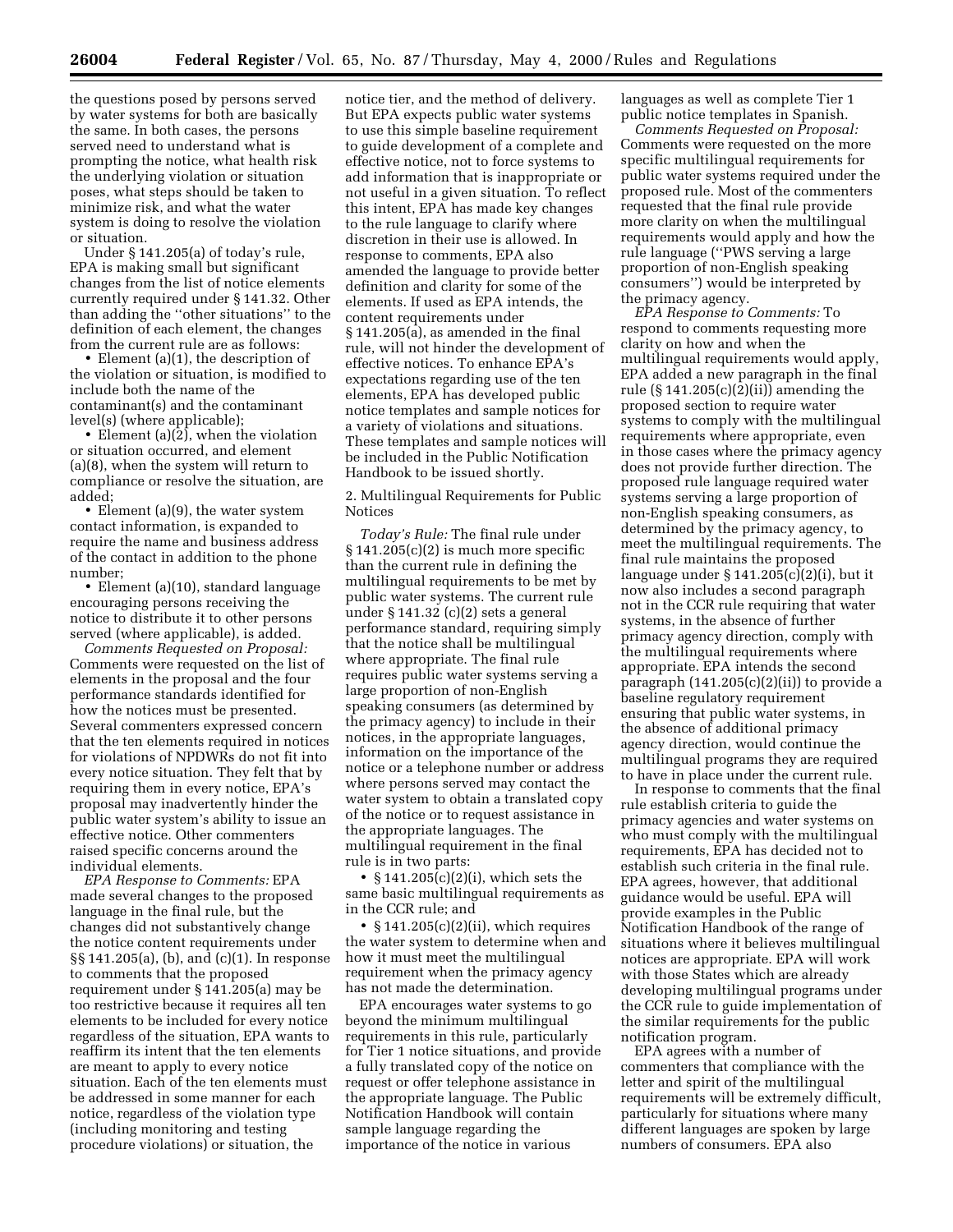believes that compliance with the multilingual requirements is very important if notices are to effectively reach all persons served, particularly for Tier 1 situations. Although EPA is unable to provide a translation service, as some commenters recommended, EPA will include in Appendix C of the Public Notification Handbook a translation in several languages of the key phrases EPA believes are critical in a public notice for communicating the importance of the message. It will also work actively with the States, utility associations, and other assistance providers to provide better support to utilities where needed. EPA believes that widespread compliance with the multilingual requirements depends on active and ongoing support from EPA, the States, the Tribes, and utility associations, and other assistance providers.

#### 3. Standard Health Effects Language

*Today's Rule:* The final rule under § 141.205(d)(1) retains the requirement that all public notices for MCL and treatment technique violations use mandatory health effects language to explain the health risks posed by the violation. The final rule replaces the standard language in the current rule for each NPDWR with a new Appendix B to Subpart Q, which provides a table of regulated contaminants with the required language. The final health effects language is shorter, simpler, and consistent with the language EPA uses in similar outreach forums and documents. Under the rule published today, the health effects language required for both the final public notification rule and the Consumer Confidence Report rule are identical.

EPA believes it does not make sense to require standard health effects language different from the CCR language unless there is a compelling reason specific to the public notice situation. Although EPA recognizes that the CCR and public notice may be given at different times and may be intended to meet different objectives, EPA believes that the benefit of using identical core health effects language outweighs the value of tailoring the language to the unique objectives of the public notice. EPA expects that public water systems will supplement the mandatory health effects language or otherwise put the language in the context of the overall notice to meet the unique purposes of the specific public notice. Examples of public notices applicable to different situations are included in the final Public Notification Handbook, which will be issued shortly.

*Comments Requested on Proposal:* EPA requested comment on EPA's proposal to use the CCR standard health effects language to meet the public notification requirement. In particular, EPA solicited comment on specific situations or violations where the CCR language is believed to be inappropriate or incomplete. Most commenters supported keeping the CCR and public notice health effects language the same. A significant minority of commenters believed that the public notice language should be separate from the CCR language because of the different purpose of public notification. Several commenters provided alternative language for specific violations that they believe better expressed the health concerns that needed to be communicated in the public notice for the violation. Other commenters requested that EPA vary the required health effects language based on the strength of evidence underlying the standard, particularly for carcinogens, or include in the language information on the quality of the source waters.

*EPA Response to Comments:* With three exceptions, the health effects language in today's final rule is identical with the language that was proposed:

• The first exception is the language in the final rule for violations of the fluoride MCL. Today's rule revises the public notification language proposed in Appendix B to Subpart Q for fluoride. Today's action also amends the CCR rule to include this revised fluoride language. The revised fluoride language for violations of the MCL now includes more specific information on the cosmetic effects of exceedances above 2 mg/l, which is the fluoride secondary maximum contaminant level (SMCL). EPA's response to comments received concerning the fluoride standard language is included in Section IV.J.3 of the preamble.

• The second exception is the language EPA proposed in the public notification rule for new and revised standards under the Stage 1 D/DBP rule. EPA is incorporating the language that was proposed into the final rule with only minor editorial changes to maintain consistent language for contaminants with the same health effects. Today's action also amends the existing CCR rule to insert the exact language that is contained in the final public notification rule.

• The third exception is the language in the final rule for fecal coliform/*E. coli* MCL violations. The language in the current CCR rule and the proposed rule listed infants, young children, and people with severely compromised

immune systems. EPA agrees with several commenters that drinking water with violations of the fecal coliform/ *E.coli* standard may pose a special health risk to the elderly as well. Accordingly, the EPA has amended the proposed public notification rule and revised the current CCR rule to add ''some of the elderly'' to the standard health effects language for fecal coliform/*E.coli.*

The final rule affirms the proposed requirement to use standard health effects language in Appendix B in public notices for violations of the MCL, TT, and MRDL standards. In addition, EPA reaffirmed its intent to keep the standard health effects language identical for the public notification and CCR rules. Today's action publishes identical language in the two rules for all the existing regulated contaminants. EPA will maintain this policy direction when considering the public notification and CCR rule requirements for new and revised standards, unless there is a compelling reason specific to the new rules for the language to be different.

In response to the comments received offering alternative language to the proposal for specific violations, EPA undertook a systematic review of each comment to determine, first, if the proposed public notification language (and the underlying CCR rule language) was erroneous or misleading and, second, if there was a reason unique to the public notification objective for the language to be different from the CCR. EPA started with the presumption that the CCR language and the public notification language should be the same unless there were compelling reasons to be different. Based on this review, EPA has concluded that there were no errors in the standard language in the existing CCR rule justifying a change and no compelling reason for the core health effects language in the final public notification rule to be different than what was already in place in the CCR rule. Therefore, with the two exceptions discussed earlier in this section, the proposed language is carried forward unchanged into the final public notification and amended CCR rules. EPA's detailed response to the commenters offering alternative language is contained in the ''Response to Comments'' document in EPA's docket for this rule.

In response to several commenters who recommended that the language be greatly simplified for low-literacy audiences, EPA believes such a change is unwarranted. EPA notes that the health effects language developed for the CCR rule, and used in the proposed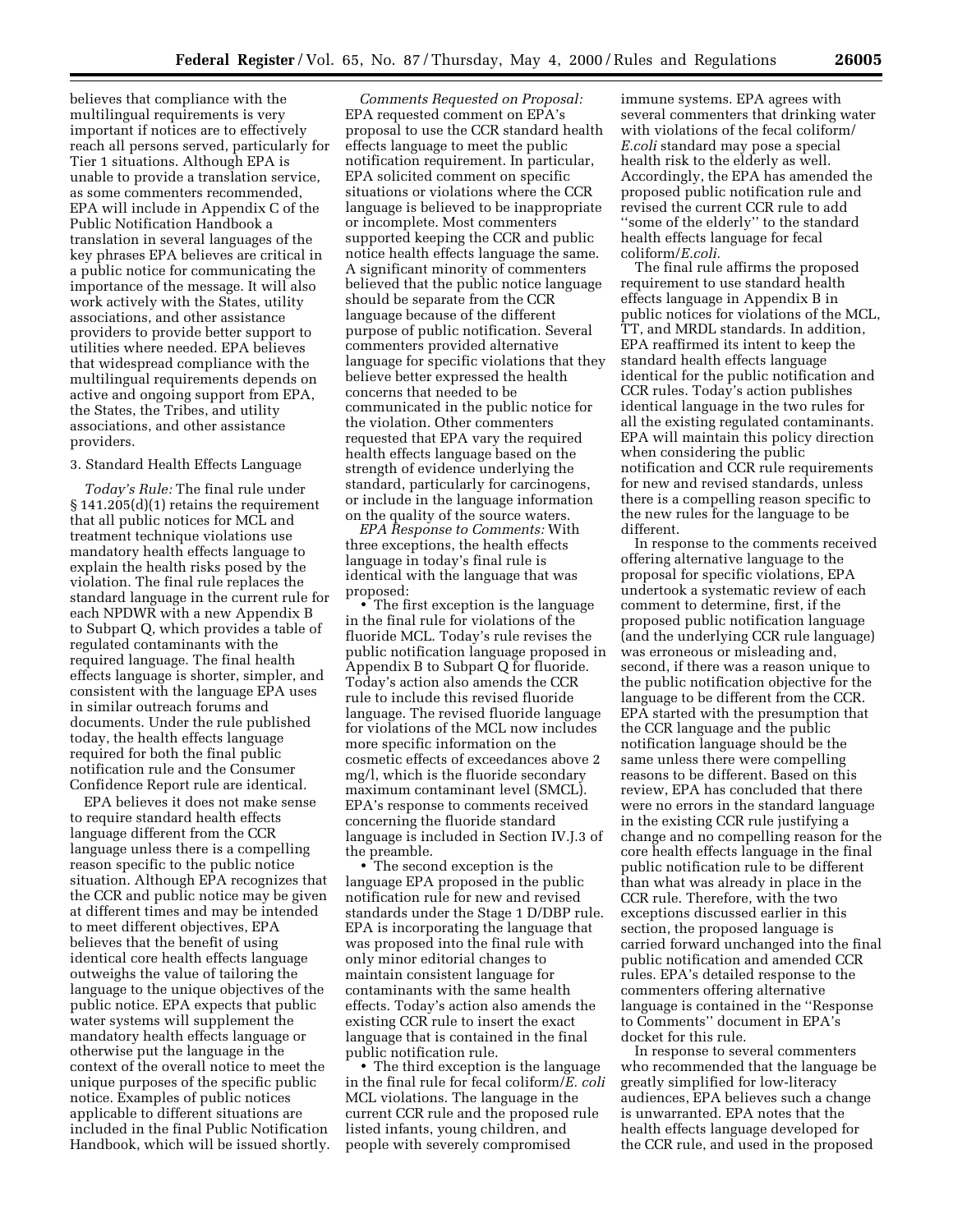public notification rule, was targeted to low-literacy audiences. It is intended to be simplified language, while still communicating essential health information.

EPA does agree with several of the commenters who recommended that EPA periodically review the public notification and health effects language required in both the CCR and the public notification rules. EPA intends to conduct such a review periodically as new and revised regulations are developed and as new health effects materials are developed based on ongoing research and new information.

4. Standard Language for Monitoring and Testing Procedure Violations

*Today's Rule:* The final rule under  $§ 141.205(d)(2)$  adds a new section requiring that all public notices contain the following standard language for monitoring and testing procedure violations:

We are required to monitor your drinking water for specific contaminants on a regular basis. Results of regular monitoring are an indicator of whether or not your drinking water meets health standards. During [compliance period], we [''did not monitor or test'' or ''did not complete all monitoring or testing''] for [contaminant(s)], and therefore cannot be sure of the quality of your drinking water during that time.

The mandatory language is required in all public notices for monitoring and testing procedure violations. EPA recognizes that many monitoring violations are minor, and are quickly resolved and pose little potential risk to health. For most monitoring and testing procedure violations, water systems resume monitoring quickly after a single violation. The standard language will be most effective where the water system supplements the standard language with a clear explanation of the status of the violation, its relative seriousness related to public health risk, and how it was rectified.

*Comments Requested on Proposal:* EPA solicited comment on proposed standard language, particularly the phrase ''\* \* \* and we are unable to tell whether your health was at risk during that time.'' EPA also requested comment on an option to not require any specific language in the public notice for all monitoring violations. Although most commenters supported the new provision requiring standard language to be included in public notices for monitoring violations, several commenters offered edits or alternative language. Other commenters recommended that the standard language be applied selectively or tailored to take account of the wide

range of monitoring violation situations. A significant minority of the commenters disagreed altogether with the need to require any standard language for monitoring violations in EPA's rule.

*EPA Response to Comments:* The final rule retains the proposed new requirement to use standard language in the public notice for monitoring and testing procedure violations. In response to commenters supporting the standard language but offering edits to better meet EPA's objective, the standard language under § 141.205(d)(2) in the final rule has been significantly revised from the language as proposed.

EPA revised the proposed language to speak of the potential health effects of failure to monitor in more general terms, in response to comments that more specific health effects language does not always apply to notices across the wide range of monitoring and testing procedure violations where the language must be used. EPA's intent is to clearly and simply alert consumers that lack of monitoring or failure to meet testing requirements may in some cases disguise a potential risk to health. It is intended to prompt questions from persons served about the significance of a specific monitoring and testing procedure violation. EPA expects water systems to anticipate such questions and to answer them for the specific situation in the full public notice.

In response to comments that EPA delete the requirement to use standard language in favor of a narrative performance standard, EPA considered setting a performance standard rather than requiring mandatory standard language in the final rule. EPA opted to retain standard language in the final rule because the Agency believes that, in the absence of a reported MCL, MRDL, or treatment technique violation, consumers may presume that the drinking water provided by their water system is safe. This may sometimes not be an appropriate presumption. The standard language clearly and simply alerts consumers that lack of monitoring in some cases may disguise a potential risk to health. Although EPA believes that the vast majority of monitoring violations are quickly resolved and do not disguise a potential risk to health, EPA intends the standard language to prompt questions about the significance of the specific monitoring violation. In routine circumstances, these questions should be anticipated and answered in the full public notice. EPA's intent is not to alarm consumers unnecessarily; rather, the information should help inform consumers about the significance of the monitoring or testing procedure violation.

5. Standard Language To Encourage Customers Receiving the Public Notice To Distribute the Notice to Other Persons Served

*Today's Rule:* The final rule under § 141.205(d)(3) adds a new section requiring that public notices contain standard language, where applicable, encouraging the customers receiving the public notice to distribute the notice to other persons served by the public water system (such as tenants, residents, patients, *etc.*). The required standard language is as follows:

Please share this information with all the other people who drink this water, especially those who may not have received this notice directly (for example, people in apartments, nursing homes, schools, and businesses). You can do this by posting this notice in a public place or distributing copies by hand or mail.

Mailed notices, in particular, are routinely sent to only the bill-paying customers, and therefore may not reach some consumers at risk unless actions are taken to notify them of the violations. EPA believes that this standard language is appropriate as a safety net and is necessary to encourage those receiving the public notice to take steps to alert others of the violations and potential risk from drinking water.

Compliance with this requirement is one of, but not the only, reasonablycalculated steps a public water system must take to reach other persons who may not receive or see the notice. The final rule gives the water system discretion to add the distribution language when it determines such a notice is needed to reach persons served beyond those who receive the initial notice directly from the water system.

*Comments Requested on Proposal:* Comments were solicited on the proposed standard language and any alternative language that would meet EPA's intent. Most commenters supported the proposed requirement to include standard distribution language in public notices. A few commenters believed such standard language was not always appropriate and recommended that the final rule give the water system or primacy agency flexibility in determining when it was applicable. A number of comments offered edits to the proposed text to better communicate the intended message.

*EPA Response to Comments:* The final rule retains the proposed requirement that water systems include in their notices the standard language contained in  $§ 141.205(d)(3)$  to encourage persons receiving the notice to distribute it to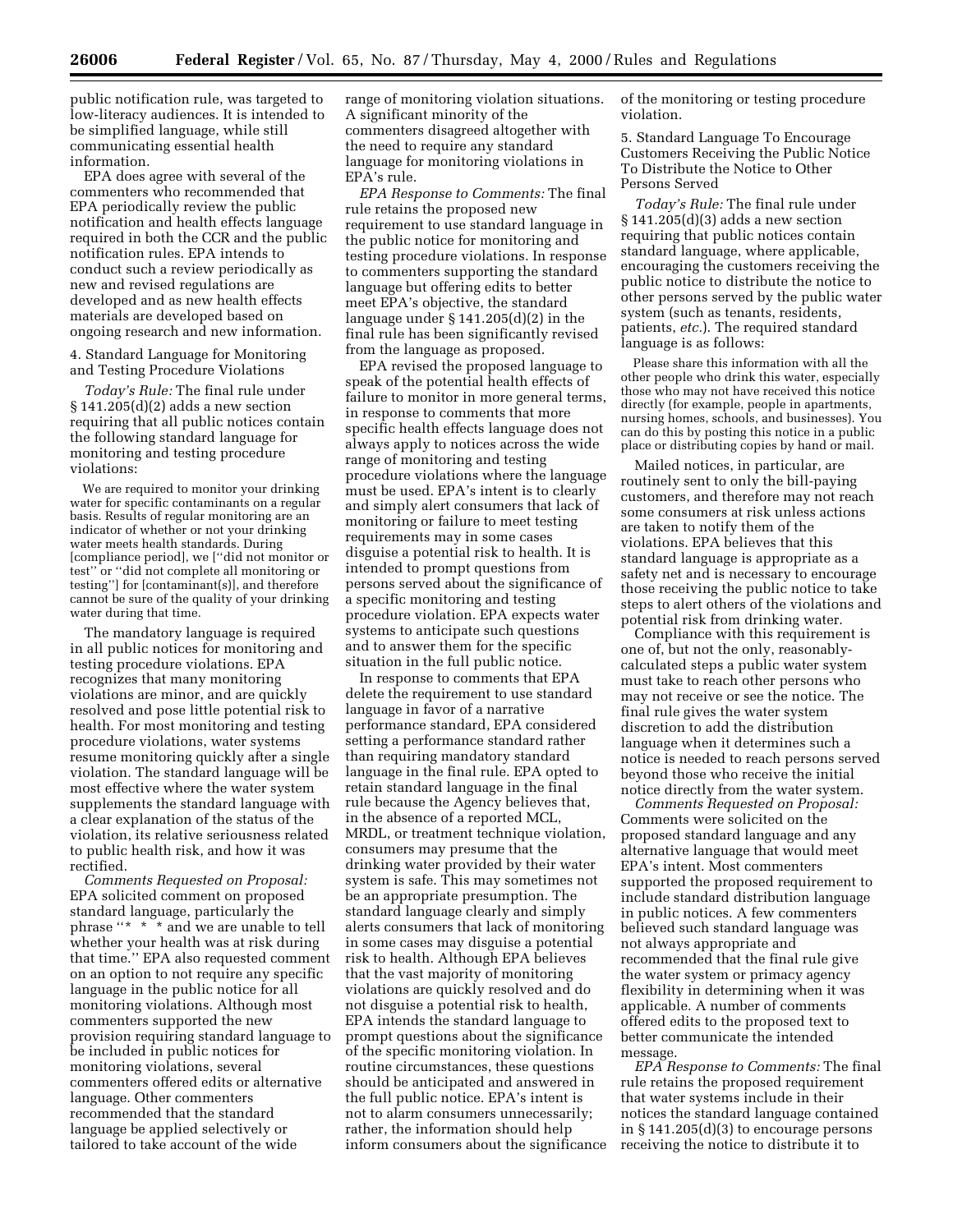others who are served by the water system. EPA agreed with commenters, however, that the standard language should be required only where it is applicable and useful to reach those persons served by the system who may not hear about the violations through traditional means. Therefore, the final rule gives the water system discretion to determine when the standard language is applicable. The proposed rule required the standard language to be used for all notices. The final rule also includes minor edits to the proposed standard language in response to suggestions from commenters. EPA believes the revised language is simpler than what was proposed and would apply to more situations and encourage wider distribution. EPA disagrees with several commenters who claimed that such a new requirement is not warranted. On the contrary, EPA believes the standard language will serve as a safety net, encouraging those receiving the public notice to alert others who would otherwise not hear of the potential risk from their drinking water due to the violation.

## *J. Other Public Notification Requirements*

1. Notice to New Billing Units or New Customers (§ 141.206).

*Today's Rule:* The final rule modifies the current regulatory provision requiring that public notices go to new billing units. The current rule requires that community water systems send a copy of the most recent public notice to all new billing units for ongoing MCL and TT violations or violations of the conditions of existing variances or exemptions. The final rule broadens the requirement to include any ongoing violation or situation that required an initial public notice (including ongoing monitoring and testing procedure violations) and adds a new provision requiring non-community water systems to continuously post the notice to inform new customers of any ongoing violations. EPA is revising the current rule to better ensure that new customers served by all public water systems are made aware of any continuing violations of drinking water standards. The initial notice, if posted in a location where new consumers pass by, will meet this new requirement. However, water systems that deliver the initial notice to some but not all the existing customers (or that otherwise have the notice out of sight of new consumers) have an additional responsibility under this new provision. EPA believes this new provision makes notices more readily available to new consumers not

receiving the notice under the current regulation.

*Comments Requested on Proposal:* EPA requested comment on the change to the current rule extending the requirement to cover ongoing monitoring and testing procedure violations and to require that the notice be provided to new customers by both community and non-community water systems. Commenters raised a number of concerns with the proposed language. Several commenters believed that compliance with the new requirement would be difficult to track. Other commenters felt that the notice to new billing units of ongoing monitoring violations was unnecessary and that the more effective vehicle to communicate these violations, for community water systems at least, would be the CCR.

*EPA Response to Comments:* EPA is retaining the requirement for notice to new billing units as proposed. The final rule makes minor, clarifying changes from the proposal, but the basic changes to the current requirements in the proposal have been retained in the final rule. In response to comments that the new requirement extending the current requirement to include notice to new billing units for ongoing monitoring violations was inappropriate and difficult to track, EPA has decided to leave the proposed requirement unchanged. EPA believes that notification to new customers of all ongoing violations meets a clear rightto-know objective. It is part of the operator's obligation to reach the persons they serve, regardless of when they move into the distribution area. In response to State commenters anticipating significant difficulty in tracking compliance, EPA expects that when a system submits the certification of compliance to the primacy agency under § 141.31(d) after each violation event, it would also commit the PWS to sending the notice to new billing units until the violation is resolved. EPA does not intend for systems to forward to primacy agencies a copy of every public notice sent to new customers. EPA will include in the Public Notification Handbook a discussion of how the certification process will work.

2. Special Notice To Announce the Availability of the Results of Unregulated Contaminant Monitoring (§ 141.207)

*Today's Rule:* The final rule creates a new § 141.207 to add the timing and other public notification details to the notice requirement under the recently published Unregulated Contaminant Monitoring Rule (UCMR). The UCMR carried over an existing provision in

§ 141.35, which required that the water systems give notice to the public of the availability of unregulated contaminant monitoring results. The UCMR retains the same reporting requirement as in the former § 141.35 but eliminates the 3 month deadline for giving the public notice, referencing instead the timing and other requirements contained under § 141.207 of today's rule. Today's rule sets a 12-month deadline for this special notice, to allow public water systems, at their option, to report the availability of all the results in a single annual notice, reducing the number of required notices from four to one. EPA encourages community water systems to include the annual notice required under this section in their CCR, as long as the CCR meets the public notification timing and delivery requirements. The unregulated contaminant monitoring results (where detected) must already be included in the CCR, so meeting both requirements in the CCR will be both more efficient for the regulated community and less confusing to the public.

*Comments Requested on Proposal:* EPA requested comment on the proposed approach to meeting the requirements under Sections 1414(c)(2)(E) and 1445(a)(2)(E) of the 1996 SDWA. EPA also requested comment on its proposal to shift the timing of the notice from three months to twelve months. Most commenters supported the timing change. Several commenters recommended that EPA delete the requirement for this special notice requirement altogether from the public notification rule, as it is already adequately covered by the CCR (for community water systems at least).

*EPA Response to Comments:* The final rule retains the requirement, as proposed, to provide notice of the availability of unregulated contaminant monitoring results within twelve months of the monitoring. In response to several commenters who recommended that the notice requirements be provided within three months (as required in the former § 141.35), EPA has decided to retain the proposed 12-month notice deadline. EPA sees this distribution of information as a right-to-know issue, with a different public notification message than the higher-tier notices because it is not related to a violation of an existing standard. The change in the timing of the public notice is to allow water systems, at their option, to report the availability of all the results just once during the year. Nothing precludes a water system from distributing notice of the availability of results of monitoring for unregulated contaminants sooner.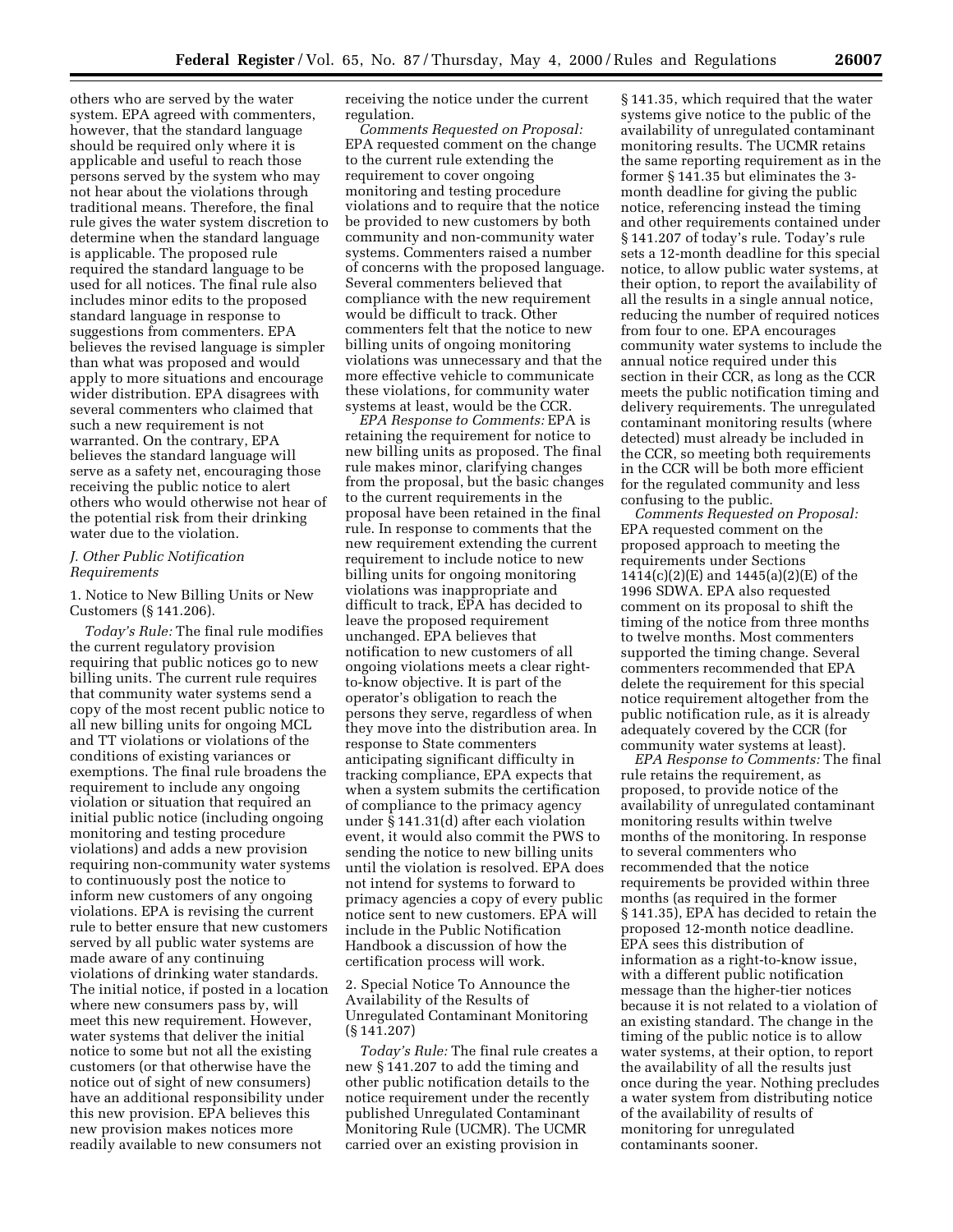In response to comments that the special notice announcing the availability of unregulated contaminant monitoring results is overlapping and redundant with a similar requirement in the CCR rule, EPA is responding to a statutory requirement under Section 1414(c)(1) and (c)(2)(E) of the 1996 SDWA amendments and is carrying over an existing requirement. EPA does agree, however, that community water systems should be allowed and encouraged to include the notice of the availability of the results in the CCR, if the timing and delivery requirements are met. EPA believes close coordination between the public notification requirement and the CCR reporting requirement for this information will be both more efficient for the regulated community and less confusing to the public.

3. Special Notice for Exceedance of the Fluoride Secondary Maximum Contaminant Level (SMCL) (§ 141.208)

*Today's Rule:* Today's action moves the current special fluoride notice requirements under § 143.5 into the new Subpart Q public notification provision at § 141.208. The special public notice is to alert persons served who may not otherwise be notified that the fluoride levels in the drinking water may pose a cosmetic dental risk to children under nine years old. The final rule retains the current requirement that community water systems provide a special notice to persons served when they exceed the SMCL of 2 mg/l for fluoride but do not exceed the MCL violation level of 4 mg/ l. As in the current rule, a copy of the notice must also be sent to all new billing units and new customers at the time service begins and to the State public health officer. Community water systems must use the mandatory notice language in the rule. The final rule requires that the notice be sent out as soon as practical but no later than 12 months from the day the water system learns of the exceedance. Repeat notices must be sent out at least annually until the exceedance is eliminated. At its option, a primacy agency may require an initial notice sooner than 12 months or a repeat notice more frequently than annually when warranted by the specific situation.

The final rule under § 141.208 of Subpart Q makes four changes to the current public notice requirements for exceedance of the fluoride SMCL:

• To require that the form and manner of the special notice follow the Tier 3 requirements in §§ 141.204(c) and 141.204(d) of the final rule, including that the notice be sent to persons served

by the system (rather than just to the billing units);

• To require that the notice be sent out ''as soon as practical but no later than 12 months from the day the water system learns of the exceedance'' (rather than ''annually'');

• To explicitly authorize the primacy agency to require notice sooner and repeat notices more frequently when warranted by the specific situation; and

• To revise the mandatory language to reflect recent studies of the incidence and potential cosmetic effects of dental fluorosis and to make other changes to better communicate the intended message.

Today's rule also requires that the proposed standard health effects language for violations of the fluoride MCL in Appendix B of Subpart Q be revised to include the effects of dental fluorosis on children under nine years of age. This was added in response to comments that the proposed standard language required for a violation of the MCL did not adequately address the risks to children from fluoride levels above the SMCL.

EPA believes it is important to retain and strengthen the existing fluoride SMCL special notice requirement. Consumers have a right to know about the cosmetic effects from dental fluorosis that may occur in children resulting from exposure to drinking water exceeding the fluoride SMCL. The current notice requirement for exceedance of the fluoride SMCL in § 143.5 was put in place when the fluoride national primary drinking water regulation (NPDWR) was published in April 2, 1986 (50 FR 11396). The 1986 fluoride NPDWR replaced the more stringent MCL in place as an interim standard since the original SDWA in 1974. The interim MCL of 2 mg/l became the SMCL when the final primary standard was published on April 2, 1986. Part of the agreement for reducing the stringency of the MCL from 2 mg/l to 4 mg/l was that the public would continue to be notified of the potential for developing dental fluorosis from exposure to their drinking water when the levels exceeded 2 mg/l.

NTNCWS are not currently required to monitor for fluoride under EPA's current regulations, and therefore the EPA SMCL notice requirement does not apply to them. However, EPA recommends that NTNCWS, particularly schools and day-care centers, provide the special SMCL notice to persons they serve when they learn they are providing drinking water with fluoride levels exceeding 2 mg/l.

*Comments Requested on Proposal:* EPA requested comment on whether EPA should retain the special public notice for exceedance of the fluoride SMCL and, if retained, whether retaining the requirement allowing the public notice to be given as soon as practical but no later than 12 months after the exceedance is known is sufficient. EPA also requested comment on whether the revised mandatory language better communicates the purpose of the notice and the cosmetic risks from drinking the water. Several commenters supported continuation of the special notice requirement but believed that EPA should require it to be distributed as a Tier 2 (30-day) notice rather than annually because of the risk of dental fluorosis in children from relatively short-term exposure. Other commenters requested that EPA either delete the requirement outright or somehow merge it with the CCR requirements.

*EPA Response to Comments:* The final rule carries forward the principal elements of the proposed notice requirement for exceedances of the SMCL basically unchanged. In response to comments, however, EPA did make significant changes to the proposed mandatory notice language to improve the effectiveness of the notice. Also, in response to comments, EPA has explicitly authorized the primacy agency to require the initial notice sooner than 12 months and any repeat notices more frequently than annually. EPA also restored in the final rule the language in § 143.5 of the current rule (inadvertently left out of the proposal) requiring that the notice be distributed not only to persons served, but also to new billing units and new customers and to the State health officer.

In addition, EPA agreed with commenters that the proposed standard language required for violations of the fluoride MCL did not adequately cover the cosmetic effects from the violation. Accordingly, EPA has modified in Appendix B of the final rule the standard health effects language for violations of the fluoride MCL, to include more complete information on the effects of dental fluorosis. The existing fluoride language required in the CCR rule was amended as well. This change will ensure that parents of the children most vulnerable to the cosmetic effects of fluoride exceedances (*i.e*., children nine years old and under) receive information on both the cosmetic and health effects from fluoride MCL violations.

In response to commenters recommending that the mandatory notice for exceedance of the fluoride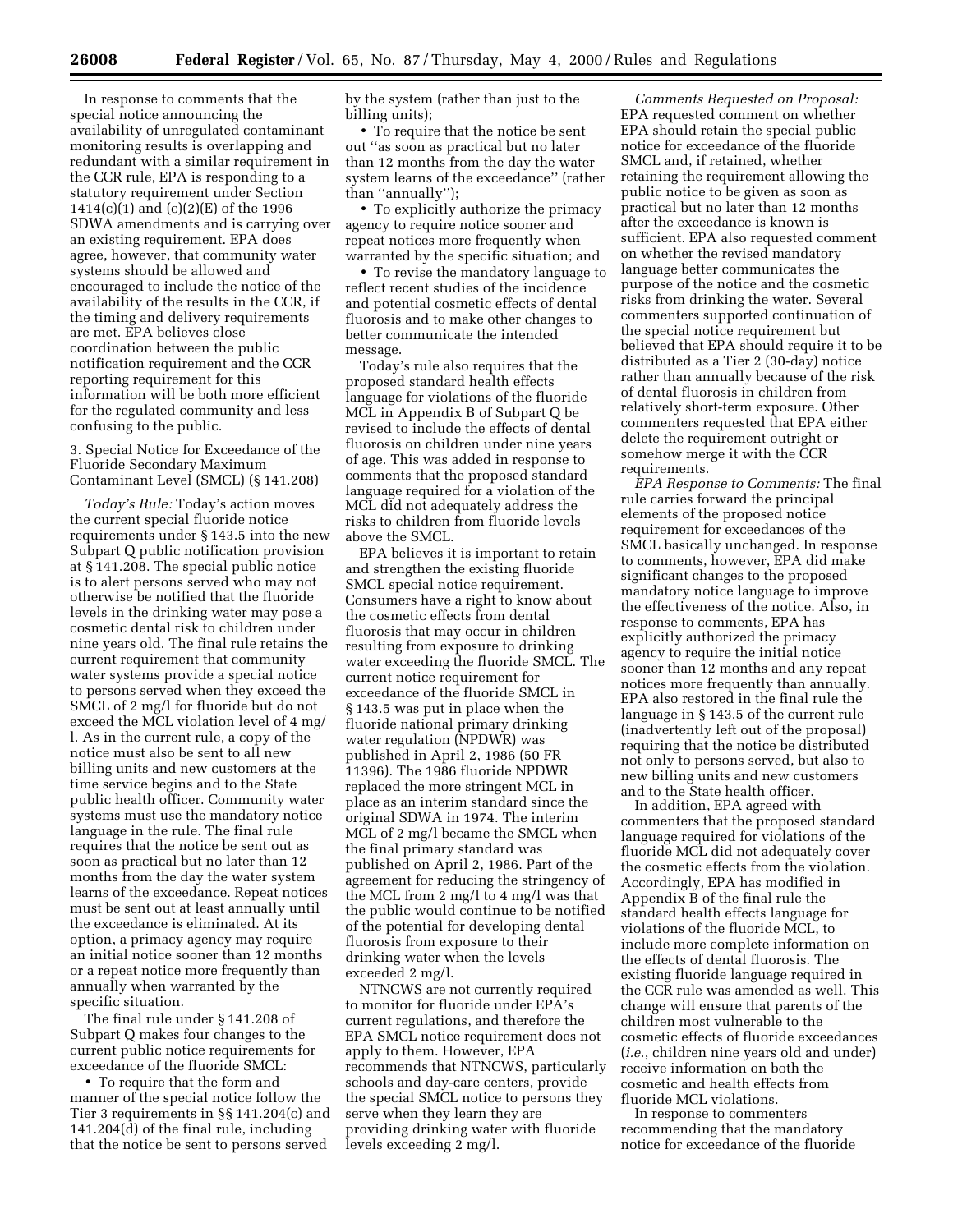SMCL be deleted or somehow combined with the CCR requirements, EPA has decided to retain the current requirement basically unchanged. EPA sees no need to question the decision to require this special fluoride notice made when EPA first published the primary fluoride standard in 1986. EPA continues to believe that consumers have a right to know about the cosmetic effects from dental fluorosis that may occur in children from exposure to drinking water exceeding the fluoride SMCL. EPA encourages community water systems to use the CCR to meet this special notice requirement, where possible, as long as the CCR is able to meet the timing and delivery requirements under the public notification regulation.

In response to comments that the notice be required sooner than 12 months after the exceedance because of the likely effects from exposure as short as three months, EPA has decided to retain the timing of the notice as proposed. EPA did, however, add language in the final rule that explicitly authorizes the primacy agency to require a more frequent notice when warranted by the specific situation. EPA is aware of recent studies that indicate possible risk of dental fluorosis from short-term exposure to fluoride levels above the SMCL, but it has not done a sufficient review of the various studies to consider changing the notice timing from what was proposed. Review of the fluoride standard falls within the required six year review of the existing national primary drinking water standards under Section 1412(b)(9) of the SDWA, which is not due to be completed until August 2002. Since some recent studies do indicate a possible risk of dental fluorosis from short-term exposure in certain circumstances, EPA believes it is prudent for a water system with continuous levels of fluoride above the SMCL to work with the primacy agency to determine when and how often the notice should be given, based on the severity and persistence of the fluoride exceedance in the specific situation.

4. Special Notice for Nitrate Exceedances Above the MCL by Non-Community Water Systems (NCWS), Where Granted Permission by Primacy Agency Under § 141.11(d) (§ 141.209)

*Today's Rule:* The final rule incorporates into Subpart Q the current public notification requirement under § 141.11(d) for non-community water systems (NCWS) that have been granted permission by the primacy agency to continue to exceed the nitrate MCL of 10 mg/l (although they must not exceed 20 mg/l). The current rule under § 141.11(d) sets criteria that primacy agencies must follow in considering whether to allow NCWS to exceed the nitrate MCL without incurring a violation. The criteria under § 141.11(d) require that the water system: (1) Demonstrate that the drinking water will not be available to children under 6 months of age; (2) provide continuous posting of the fact that nitrate levels are above 10 mg/l and identify the potential health effects of exposure; (3) notify local and State health authorities annually of nitrate levels that exceed 10 mg/l; and (4) ensure that no adverse health effects shall result. The public notice provision under § 141.11(d)(2) is revised today to reference § 141.209 of Subpart Q, which requires that NCWS granted permission to exceed the MCL follow the Tier 1 notice requirements (including the deadline, delivery and content) in much the same way as required for violations of the nitrate MCL. EPA believes incorporating the public notice requirement under § 141.11(d) into the more specific Tier 1 standard public notification protocol will allow NCWS to more systematically meet their public notice obligations when allowed to exceed the MCL.

With today's final rule, EPA is incorporating into Subpart Q all the public notification requirements currently in other parts of CFR Part 141, including the requirement in § 141.11(d). See Section IV.L of this preamble for a summary of these changes. This action does not substantively change the existing public notification requirement and therefore requires no prior notice and opportunity to comment.

5. Conditions Under Which the Primacy Agency May Give Notice on Behalf of Public Water System (§ 141.210)

*Today's Rule:* The final rule retains the provision in the current rule specifying under what conditions the primacy agency may give notice on behalf of a public water system. Under this provision, the primacy agency may give a public notice for the public water system if all public notification requirements are met. The responsibility to comply, however, would always remain with the public water system.

*Comments Requested on Proposal:* EPA requested comment on the proposal to retain this provision. Virtually all the comments received on this provision supported the proposal.

*EPA Response to Comments:* The final rule is unchanged from what was proposed.

## *K. Reporting to the Primacy Agency and Retention of Records*

1. Public Water System Reporting to the Primacy Agency (§ 141.31(d))

*Today's Rule:* The final rule amends the existing reporting requirement under § 141.31(d) by requiring public water systems to submit a certification to the primacy agency that all public notification requirements have been met. Under the current § 141.31(d), public water systems are required to submit copies of all public notices to the primacy agency within 10 days of completing each public notice. EPA believes that including a simple certification of compliance from the public water system with the copies of the notices will: Encourage voluntary compliance; save primacy agency resources; and allow better targeting of noncompliers. EPA also believes that maintaining the existing 10-day reporting deadline allows the primacy agency to quickly understand how the system met its public notification obligation and to pursue whatever follow-up is necessary to ensure the public is effectively informed of the violation. The opportunity for immediate feedback to the water system and quick resolution will strengthen the public notification program.

*Comments Received on Proposal:* EPA requested comment on the timing and content of the revised reporting requirement, particularly the new certification requirement. A majority of commenters either requested clarification on what EPA intended under the new certification requirement or recommended that EPA delete the new certification requirement from the final rule altogether. Several commenters also objected to the 10-day reporting deadline, some wanting a 30 or 60-day period and others recommending that it be required immediately after the notice is given.

*EPA Response to Comments:* The final rule retains the proposed requirement that public water systems send a certification of compliance, with copies of the public notices, to the primacy agency within 10 days after the public notification requirements are completed for the initial notice and for each repeat notice cycle. EPA made minor changes to the proposed language to respond to requests that EPA clarify what the scope of the new certification requirement is and when the certification must be submitted. In response to comments questioning the need for this new requirement, EPA believes that a simple certification sent with copies of the notice will facilitate compliance monitoring and follow-up by the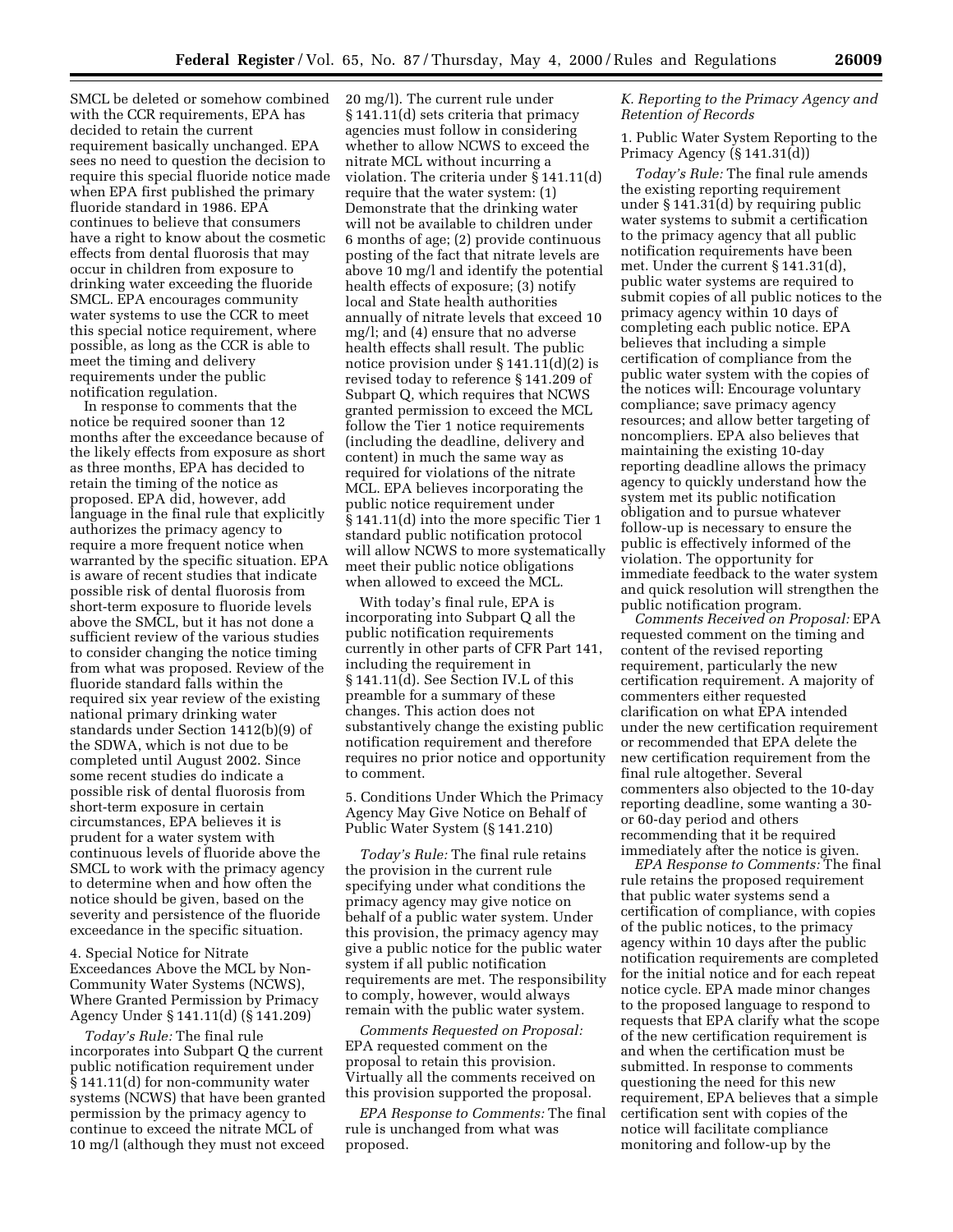primacy agency. It may also encourage voluntary compliance. In response to comments that EPA extend the proposed ten-day deadline to 30 or 60 days, EPA believes it is important for primacy agencies to receive the notices (and assess their adequacy) as soon as possible after the public water system sends the notice to its customers. The primacy agency's quick follow-up to an inadequate public notice response to violations will ensure public health is protected. In response to a commenter's suggestion of a certification "box," EPA agrees that a properly worded box that indicates the system complied with all of the PN requirements would meet the certification requirement. A sample certification statement for PWSs to use will be included in the final Public Notification Handbook.

#### 2. Retention of Records by Public Water Systems (§ 141.33)

*Today's Rule:* The final rule requires that public water systems retain public notification records for three years. Today's action also amends the Consumer Confidence Report (CCR) regulation to change the public water system record retention requirement from five years to three years to be consistent with the public notification requirement. The current public notification regulation has no provision for retention of public notification records. A record retention requirement for public notices conforms with the requirements already in place for other EPA regulatory requirements (*e.g.,* sampling results, variances and exemptions). The record retention period of no more than three years is consistent with the limits set in the Office of Management and Budget (OMB) regulations at 5 CFR 1320.5, which implement the Paperwork Reduction Act.

*Comments Requested on Proposal:* EPA requested comment on the reporting and record keeping proposal, including an alternative to the proposal to set the retention period for records under the public notification regulations to five years. EPA also requested comment on whether the record retention periods required under the related CCR regulation should be adjusted to three years, if necessary, to be consistent with the final public notification retention requirement and Paperwork Reduction Act regulations. Commenters were split on whether a five- or three-year record retention period should be required, but virtually all the comments supported requiring the same period under the CCR rule and public notification rule.

*EPA Response to Comments:* The final rule setting a three-year record retention

period for public notice records is unchanged from the proposal. In response to comments on the need to keep the required record retention period consistent with the CCR rule, EPA is also amending the CCR rule today to match the three-year period proposed for the public notification rule. EPA decided to require a threeyear (rather than a five-year) record retention period to be consistent with the baseline requirement under OMB's paperwork reduction act guidelines. No comments were received that gave compelling reasons to deviate from this baseline OMB requirement.

*L. Other Changes to the Current Code of Federal Regulations (CFR) To Be Consistent With the Final Public Notification Regulations*

Table C is a listing of the changes made in today's rule to various provisions in 40 CFR Part 141 to change the public notification references to the new Subpart Q and to otherwise modify the language to be consistent with the final public notification regulations. The amendments do not substantively alter the existing requirements in these provisions and therefore require no prior notice and opportunity for comment.

TABLE C.—SUMMARY OF OTHER CHANGES TO CFR TO BE CONSISTENT WITH FINAL PUBLIC NOTIFICATION RULE (PART 141, SUBPART Q)

| <b>CFR Section</b>                                      | Subject                                                                                                                                                                                                                                                                                                                                                                                                                                                                                                                                                             | Subpart Q Reference<br>(where applicable)       | Change                                                                                                                                                                                                              |
|---------------------------------------------------------|---------------------------------------------------------------------------------------------------------------------------------------------------------------------------------------------------------------------------------------------------------------------------------------------------------------------------------------------------------------------------------------------------------------------------------------------------------------------------------------------------------------------------------------------------------------------|-------------------------------------------------|---------------------------------------------------------------------------------------------------------------------------------------------------------------------------------------------------------------------|
| $\S 141.6(c), \S 141.6(g)$ Effec-<br>tive dates.        | "The<br>regulations set forth in $\dots$<br>§141.32(b)(3) and §141.32(d) shall take<br>effect immediately upon<br>promulga-<br>tion. The regulations contained in<br>$\S$ 141.32(e)(16), (25–27), and (46)<br>are effective January 1, 1993".                                                                                                                                                                                                                                                                                                                       | §141.201                                        | Delete all reference to §141.32. Effective<br>dates for new Subpart Q are contained<br>in $\S$ 141.201 introductory paragraph.                                                                                      |
| § 141.11(d) Nitrate levels in<br>non-community systems. | "At the discretion of the State, nitrate levels<br>not to exceed 20 mg/l may be allowed in<br>a non-community water system if the<br>supplier of water demonstrates. that<br>(1) Such water will not be available to<br>children under 6 months of age; and (2)<br>There will be continuous posting of the<br>fact that nitrate levels exceed 10 mg/l<br>and the potential health effects of expo-<br>sure; and local and State public health<br>authorities will be notified annually of ni-<br>trate levels. and (4) No adverse<br>health effects shall result.". | $§141.209$                                      | Change $\S 141.11(d)(2)$ to require that sys-<br>tems meet PN requirements under<br>§141.209.<br>Add new special notice (§ 141.209), require<br>Tier 1 notification and the ten elements<br>required for violations |
| $\S$ 141.21(g)(1) Total coliform<br>MCL.                | "A public water system which has exceed-<br>ed the MCL for total coliform in §141.63<br>must report the violation to the State no<br>later than the end of the next business<br>day after it learns of the violation, and<br>notify the public in accordance with<br>§ 141.32".                                                                                                                                                                                                                                                                                     | § 141.203 (Tier 2)<br>and §141.204 (Tier<br>3). | Change reference to "§141.32" to "subpart"<br>Q"                                                                                                                                                                    |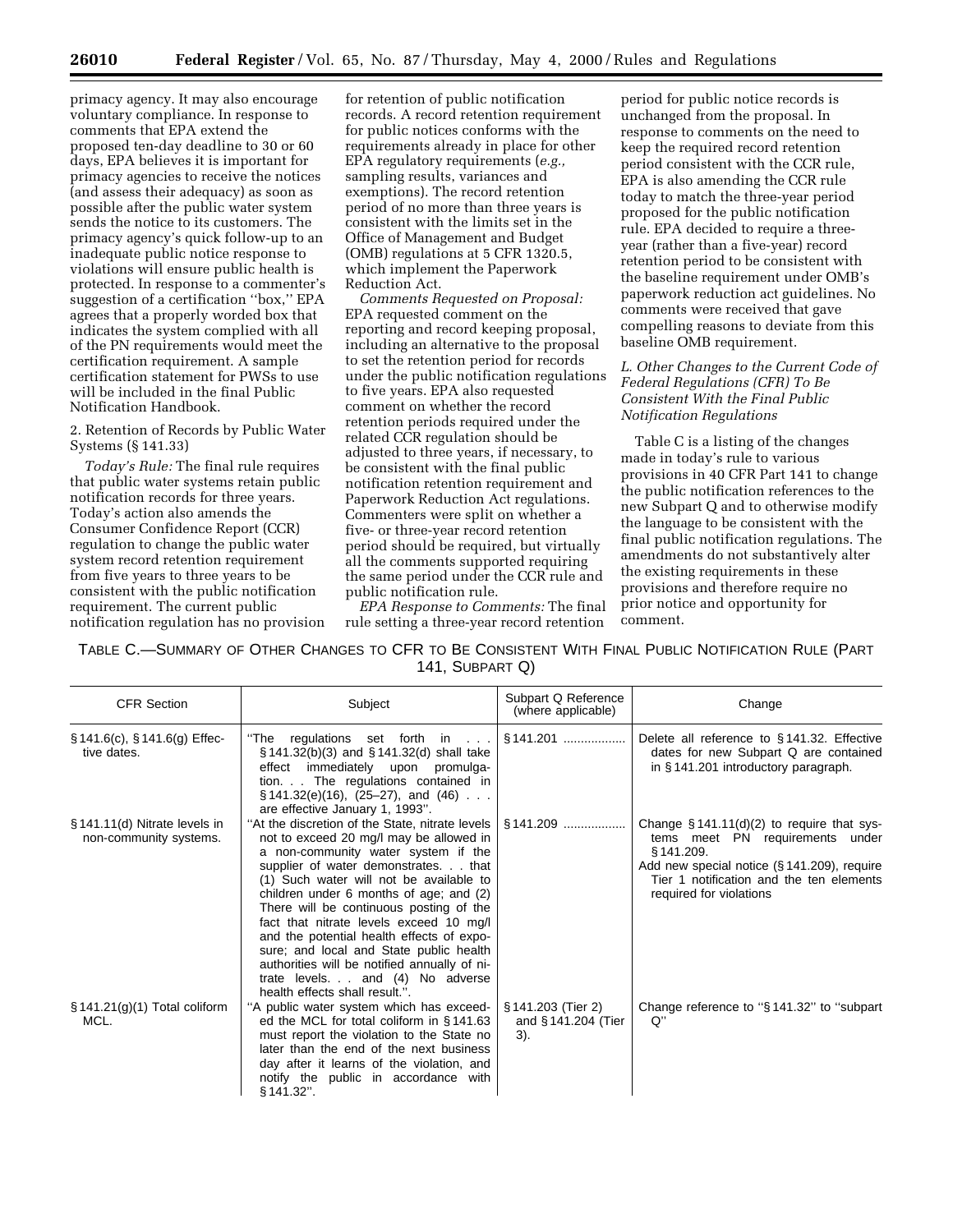# TABLE C.—SUMMARY OF OTHER CHANGES TO CFR TO BE CONSISTENT WITH FINAL PUBLIC NOTIFICATION RULE (PART 141, SUBPART Q)—Continued

| <b>CFR Section</b>                                                                                                                               | Subject                                                                                                                                                                                                                                                                                                                                                                                                   | Subpart Q Reference<br>(where applicable)      | Change                                                                                                                         |
|--------------------------------------------------------------------------------------------------------------------------------------------------|-----------------------------------------------------------------------------------------------------------------------------------------------------------------------------------------------------------------------------------------------------------------------------------------------------------------------------------------------------------------------------------------------------------|------------------------------------------------|--------------------------------------------------------------------------------------------------------------------------------|
| § 141.21(g)(2) Coliform moni-<br>toring.                                                                                                         | "A public water system which has failed to<br>comply with a coliform monitoring re-<br>quirement, including the sanitary survey<br>requirement, must report the monitoring<br>violation to the State within ten days<br>after the system discovers the violation,<br>and notify the public in accordance with                                                                                             | § 141.204 (Tier 3) or<br>$§ 141.202$ (Tier 1). | Change reference to "§141.32" to "subpart<br>Q"                                                                                |
| § 141.22(b) 0Turbidity MCL                                                                                                                       | § 141.32".<br>"If the monthly average of the daily sam-<br>ples exceeds the maximum allowable<br>limit or if the average of 2 samples taken<br>on consecutive days exceeds 5 TU<br>report to the state and notify the public                                                                                                                                                                              | $§ 141.203$ (Tier 2)                           | Change reference to "§141.32" to "subpart<br>Q"                                                                                |
| $§ 141.23(f)(2)$ Confirmation<br>sample for nitrate and ni-<br>trate.                                                                            | as directed in $\S 141.31$ and $\S 141.32$ ".<br>"Where nitrate or nitrite sampling results in-<br>dicate an exceedance of the maximum<br>contaminant level, the system shall take<br>confirmation sample within<br>-24<br>a<br>hours. Systems unable to comply<br>with the 24-hour sampling requirement<br>must immediately notify consumers<br>served in accordance with §141.32<br>$\ldots$ . $\ldots$ | § 141.202 (Tier 1)                             | Change reference<br>"§ 141.32"<br>to<br>to<br>"§141.202 and meet other requirements<br>under Subpart Q of this part"           |
|                                                                                                                                                  |                                                                                                                                                                                                                                                                                                                                                                                                           |                                                | Change "consumers" to "persons"<br>Add this requirement to §141.202 along<br>with that for nitrate MCLs (item 2 of<br>Table 1) |
| § 141.23(l)(4),<br>$\S 141.24(f)(15)(iii)$ ,<br>§ 141.24(h)(11)(iii) Public<br>notice to the area affected<br>for inorganics, VOCs, and<br>SOCs. | "If a public water system has a distribution<br>system separable from other parts of the<br>distribution system with no interconnec-<br>tions, the State may allow the system to<br>give public notice to only the area served<br>by that portion of the system which is out<br>of compliance".                                                                                                           | Subpart Q                                      | Delete these sections since parallel re-<br>will<br>included<br>quirement<br>be<br>in<br>$\S$ 141.201(c)(2)                    |
| §141.23(n) Inorganics MCL                                                                                                                        | "When the average of four analyses<br>exceeds the maximum contaminant level,<br>the supplier of water shall notify the<br>State pursuant to §141.31 and give no-<br>tice to the public pursuant to $\S 141.32$ ".                                                                                                                                                                                         | § 141.203 (Tier 2)                             | Change "§141.32" to "Subpart Q"                                                                                                |
| § 141.23(o) Nitrate MCL                                                                                                                          | ". When a level exceeding the maximum<br>contaminant level for nitrate is found, a<br>second analysis shall be initiated within<br>24 hours, and if the mean of the two<br>analyses exceeds the maximum contami-<br>nant level, the supplier of water shall re-<br>port his findings to the State pursuant to<br>§141.31 and shall notify the public pur-<br>suant to §141.32".                           | § 141.202 (Tier 1)                             | Change "§141.32" to "Subpart Q"                                                                                                |
| $\S$ 141.26(a)(4) Gross alpha<br>or total radium MCL.                                                                                            | "If the average annual maximum contami-<br>nant level for gross alpha particle activity<br>or total radium is exceeded, the<br>supplier shall give notice to the<br>State pursuant to $§$ 141.31 and notify the<br>public as required by §141.32".                                                                                                                                                        | $§ 141.203$ (Tier 2)                           | Change "§141.32" to "Subpart Q"                                                                                                |
| § 141.26(b)(5) Man-made ra-<br>diation MCL.                                                                                                      | "If the average annual maximum contami-<br>nant level for man-made radioactivity<br>. is exceeded, the supplier shall<br>give notice to the State pursuant to<br>§141.31 and notify the public as required<br>by $§ 141.32$ ".                                                                                                                                                                            | § 141.203 (Tier 2)                             | Change "§141.32" to "Subpart Q"                                                                                                |
| § 141.30(d) TTHM MCL                                                                                                                             | "If the average of samples covering any 12<br>month period exceeds the Maximum<br>Contaminant Level, the supplier of water<br>shall report to the State pursuant to<br>§141.31 and notify the public pursuant to<br>§ 141.32".                                                                                                                                                                            | § 141.203 (Tier 2)                             | Change "§141.32" to "Subpart Q"                                                                                                |
| § 141.63(b) Total coliform<br>MCL (fecal positive repeat<br>sample).                                                                             | "For purposes of the public notification re-<br>quirements in $\S$ 141.32, this is a violation<br>that may pose an acute risk to health.".                                                                                                                                                                                                                                                                | § 141.202 (Tier 1)                             | Change "§141.32" to "Subpart Q"                                                                                                |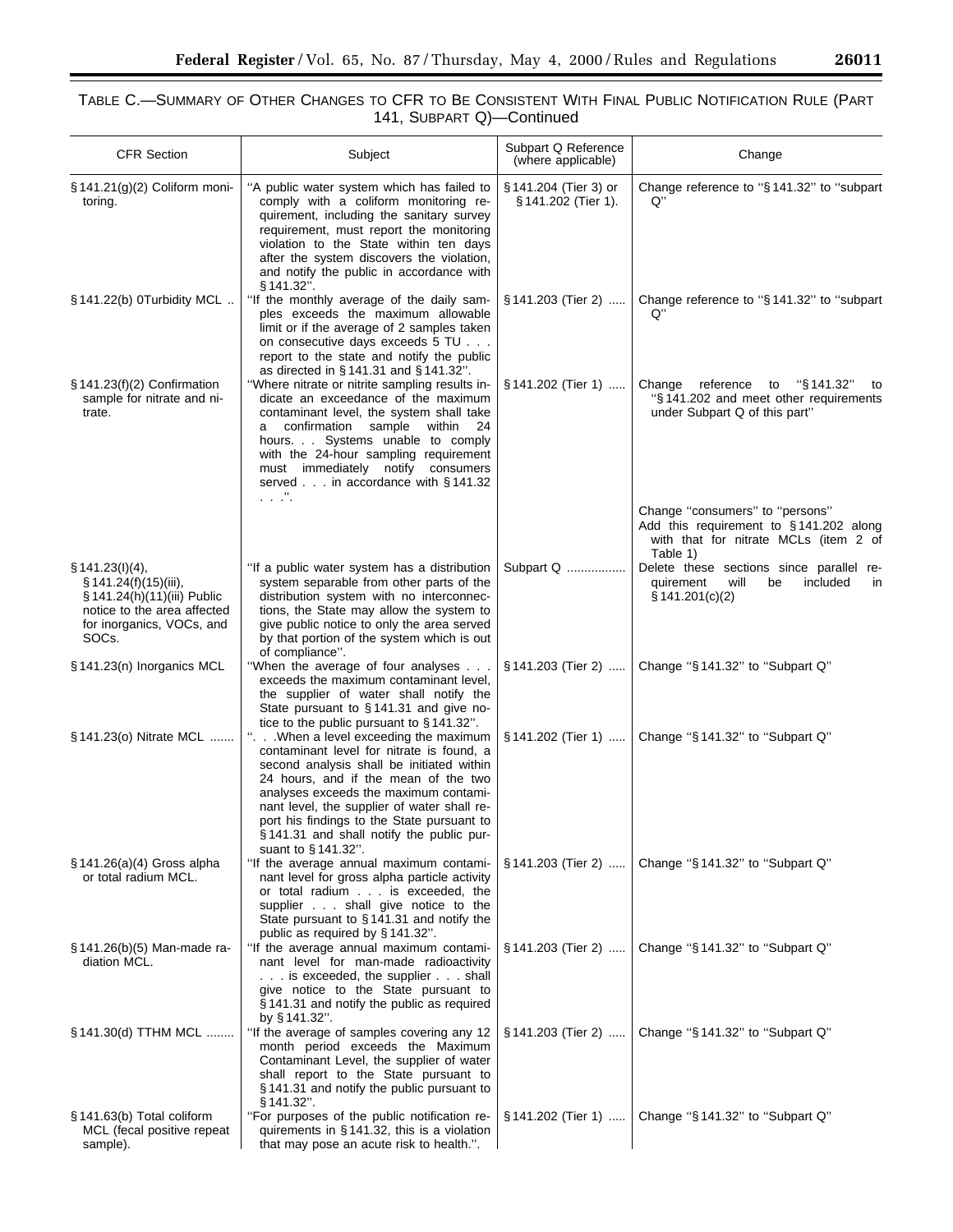$\equiv$ 

▀

# TABLE C.—SUMMARY OF OTHER CHANGES TO CFR TO BE CONSISTENT WITH FINAL PUBLIC NOTIFICATION RULE (PART 141, SUBPART Q)—Continued

| <b>CFR Section</b>                                                           | Subject                                                                                                                                                                                                                                                                                                                                                                                                                                                                                                                                                                                                                                    | Subpart Q Reference<br>(where applicable) | Change                                                                                                                                                                                                                                                                        |
|------------------------------------------------------------------------------|--------------------------------------------------------------------------------------------------------------------------------------------------------------------------------------------------------------------------------------------------------------------------------------------------------------------------------------------------------------------------------------------------------------------------------------------------------------------------------------------------------------------------------------------------------------------------------------------------------------------------------------------|-------------------------------------------|-------------------------------------------------------------------------------------------------------------------------------------------------------------------------------------------------------------------------------------------------------------------------------|
| § 141.75(a)(5)(ii) SWTR re-<br>porting requirements<br>(unfiltered systems). | "If at any time turbidity exceeds 5 NTU, the<br>system must inform the State as soon as<br>possible, but no later than the end of the<br>next business day".                                                                                                                                                                                                                                                                                                                                                                                                                                                                               | $\S$ 141.203(b)(3)                        | Change $§ 141.75(a)(5)(ii)$ to require con-<br>sultation with the primacy agency after<br>turbidity exceedance above 5 NTU, as<br>soon as practical but no later than 24<br>hours in accordance with the public noti-<br>fication<br>requirements<br>under<br>§ 141.203(b)(3) |
| § 141.75(b)(3)(ii) SWTR re-<br>porting requirements (fil-<br>tered systems). | "If at any time turbidity exceeds 5 NTU, the<br>system must inform the State as soon as<br>possible, but no later than the end of the<br>next business day".                                                                                                                                                                                                                                                                                                                                                                                                                                                                               | $§ 141.203(b)(3)$                         | Change §141.75(b)(3)(ii) to require con-<br>sultation with the primacy agency after<br>turbidity exceedance above 5 NTU, as<br>soon as practical but no later than 24<br>hours in accordance with the public noti-<br>fication<br>requirements<br>under<br>§ 141.203(b)(3)    |
| § 141.133(b)(1) TTHMs and<br>HAA5 MCLs.                                      | "If the running annual arithmetic average of<br>quarterly averages covering any con-<br>secutive four-quarter period exceeds the<br>MCL, the system is in violation of the<br>MCL and must notify the public pursuant<br>to $§$ 141.32".                                                                                                                                                                                                                                                                                                                                                                                                   | § 141.203 (Tier 2)                        | Change "§141.32" to "Subpart Q"                                                                                                                                                                                                                                               |
| § 141.133(b)(2) Bromate<br>MCL.                                              | "If the average of samples covering any<br>consecutive four-quarter period exceeds<br>the MCL, the system is in violation of the<br>MCL and must notify the public pursuant<br>to $§$ 141.32 $\ldots$ ".                                                                                                                                                                                                                                                                                                                                                                                                                                   | § 141.203 (Tier 2)                        | Change "§141.32" to "Subpart Q"                                                                                                                                                                                                                                               |
| § 141.133(b)(3) Chlorite MCL                                                 | "If the arithmetic average of any three<br>sample set exceeds the MCL, the sys-<br>tem is in violation of the MCL and must<br>notify<br>the<br>public<br>pursuant<br>to<br>$§ 141.32.$ ".                                                                                                                                                                                                                                                                                                                                                                                                                                                  | § 141.203 (Tier 2)                        | Change "§141.32" to "Subpart Q"                                                                                                                                                                                                                                               |
| § 141.133(c)(1) Chlorine and<br>chloramines MRDL.                            | "If the average of quarterly averages cov-<br>ering any consecutive four-quarter period<br>exceeds the MRDL, the system is in vio-<br>lation of the MRDL and must notify the<br>public pursuant to §141.32".                                                                                                                                                                                                                                                                                                                                                                                                                               | $§ 141.203$ (Tier 2)                      | Change "§141.32" to "Subpart Q"                                                                                                                                                                                                                                               |
| § 141.133(c)(2)(l) Chlorine<br>dioxide MRDL.                                 | "If any daily sample taken at the entrance<br>to the distribution system exceeds the<br>MRDL, and on the following day one (or<br>more) of the three samples exceed<br>the MRDL, the system must $\ldots$ notify<br>the public pursuant to the procedures for<br>acute health risks in $§ 141.32(a)(1)$<br>(iii)(E). Failure to take samples in the dis-<br>tribution system the day following an ex-<br>ceedance of the chlorine dioxide<br>MRDLwill also be considered an<br>MRDL violation and the system must no-<br>tify in accordance with the provi-<br>for<br>acute<br>violations<br>under<br>sions<br>$\S$ 141.32(a)(1)(iii)(E)". | $$141.202$ (Tier 1)                       | Change "§141.32(a)(1)(iii)(E)" to "Subpart<br>Q"                                                                                                                                                                                                                              |
| § 141.133(c)(2)(ii) Chlorine<br>dioxide MRDL.                                | "If any two consecutive daily samples<br>taken at the entrance to the distribution<br>system exceed the MRDL and all dis-<br>tribution system samples are below the<br>MRDL, the system will notify the<br>public pursuant to the procedures for<br>non-acute health risks in $\S$ 141.32(e)(78).<br>Failure to take samples in the distribution<br>system the day following an exceedance<br>of the chlorine dioxide MRDL at the en-<br>trance to the distribution system is<br>also an MRDL violation and the system<br>must notify in accordance with the<br>provisions for non-acute violations under<br>$§ 141.32(e)(78)$ ".          | § 141.203 (Tier 2)                        | Change "§ 141.32(e)(78)" to "Subpart Q"                                                                                                                                                                                                                                       |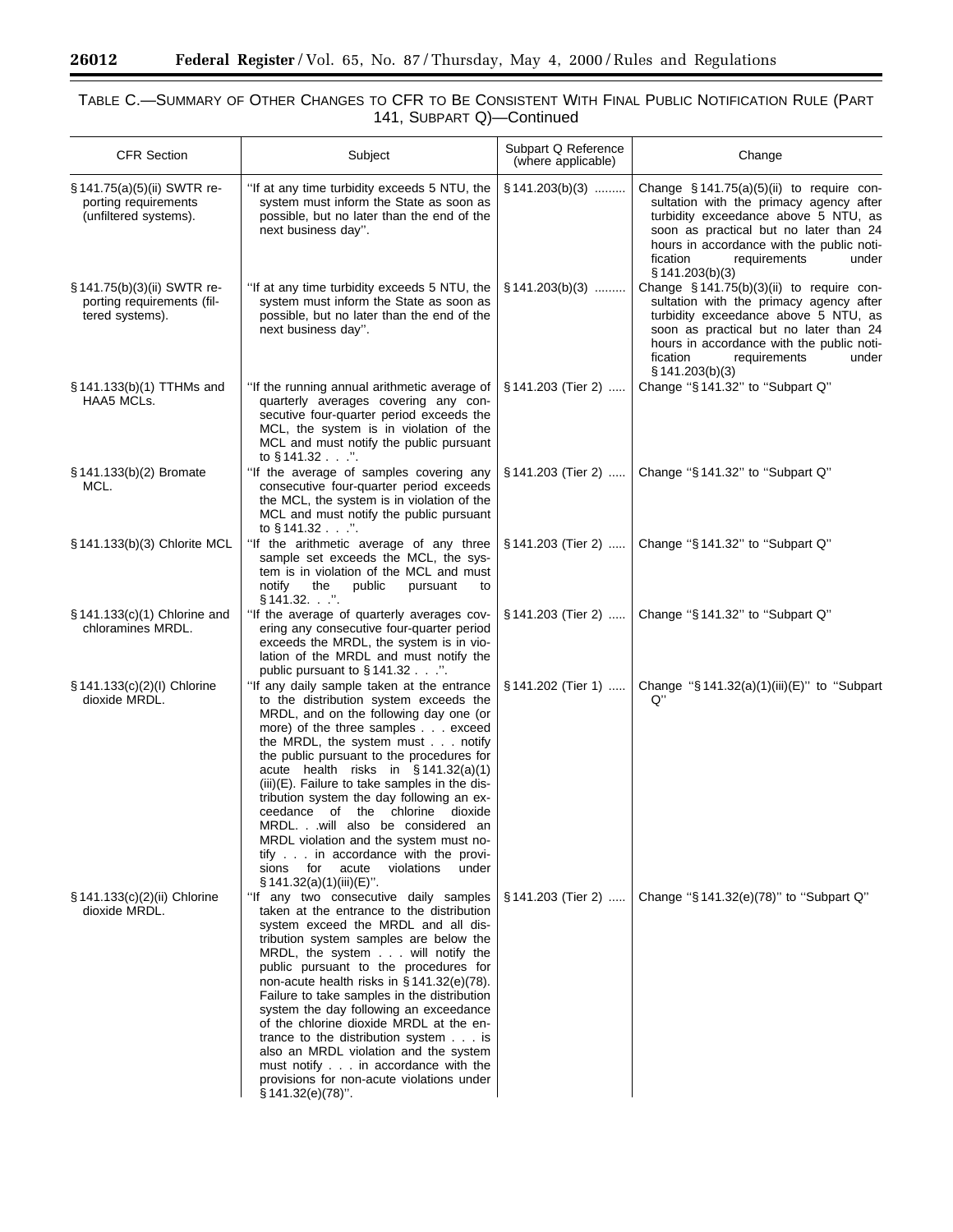| TABLE C.—SUMMARY OF OTHER CHANGES TO CFR TO BE CONSISTENT WITH FINAL PUBLIC NOTIFICATION RULE (PART |                           |  |  |
|-----------------------------------------------------------------------------------------------------|---------------------------|--|--|
|                                                                                                     | 141, SUBPART Q)-Continued |  |  |

| <b>CFR Section</b>                                                                                                                             | Subject                                                                                                                                                                                                                                                                                                                                                                                                                                | Subpart Q Reference<br>(where applicable) | Change                                                                                                                                                                                                                                                                                                      |
|------------------------------------------------------------------------------------------------------------------------------------------------|----------------------------------------------------------------------------------------------------------------------------------------------------------------------------------------------------------------------------------------------------------------------------------------------------------------------------------------------------------------------------------------------------------------------------------------|-------------------------------------------|-------------------------------------------------------------------------------------------------------------------------------------------------------------------------------------------------------------------------------------------------------------------------------------------------------------|
| § 141.175(c)(1) IESWTR re-<br>porting requirements (fil-<br>tered systems using con-<br>ventional or direct filtration<br>treatment).          | "If at any time the turbidity exceeds 1 NTU $\mid$ § 141.203(b)(3)<br>in representative samples of filtered<br>water in a system using conventional fil-<br>tration treatment or direct filtration, the<br>system must inform the State as soon as<br>possible, but no later than the end of the<br>next business day".                                                                                                                |                                           | Change $\S$ 141.175(c)(1) to require consulta-<br>tion with the primacy agency after tur-<br>bidity exceedance above 1 NTU, as soon<br>as practical but no later than 24 hours in<br>accordance with the public notification<br>requirements under $\S$ 141.203(b)(3)                                       |
| § 141.175(c)(2) IESWTR re-<br>porting requirements (fil-<br>tered systems using other<br>than conventional or direct<br>filtration treatment). | "If at any time the turbidity in representa-<br>tive samples of filtered water exceed the<br>maximum level set by the State under<br>§142.173(b) for filtration technologies<br>other than conventional filtration treat-<br>ment, direct filtration, slow sand filtration,<br>or diatomaceous earth filtration, the sys-<br>tem must inform the State as soon as<br>possible, but no later than the end of the<br>next business day". | $$141.203(b)(3)$                          | Change $\S 141.175(c)(2)$ to require consulta-<br>tion with the primacy agency after tur-<br>bidity exceedance above the maximum<br>level set by the State, as soon as prac-<br>tical but no later than 24 hours in accord-<br>ance with the public notification require-<br>ments under $\S$ 141.203(b)(3) |

# *M. Special State/Tribal Primacy Requirements and Rationale (40 CFR Part 142, Subpart B)*

*Today's Rule:* The final rule amends §§ 142.10 and 142.16 of the primacy regulations (40 CFR Part 142, Subpart B) to define the requirements that States (including eligible Indian Tribes) must follow to incorporate the revised public notification regulations into their approved primacy program. The final rule also amends § 142.14 to require that the State retain, for three years, the certifications and public notices received from the public water systems and any determinations establishing alternative public notification requirements. Finally, the final rule amends § 142.15 to reaffirm the requirement that the State report violations of the public notification regulations on a quarterly basis to EPA.

Under the primacy regulations, a State is required to adopt, as a condition of primacy, a State rule that is no less stringent than the regulation being proposed today. The requirements States must meet to receive primary enforcement responsibility (''primacy'') are listed in § 142.10 and requirements to revise an approved primacy program are in § 142.12. Under § 142.10(b)(6)(v), each State with primary enforcement responsibility must adopt and implement adequate procedures to require public water systems to give public notice that is no less stringent than the EPA public notification requirements. Special primacy requirements unique to the public notification regulation are in § 142.16(a).

The final rule amends § 142.10(b)(6)(v) to replace the existing citation (§ 141.32) with the new public notification citation (40 CFR Part 141,

Subpart Q). The final rule replaces the existing language in § 142.16(a) with a new section comprised of two elements.

First, § 142.16(a)(1) requires primacy States to submit requests for approval of a revised primacy program adopting the new public notification requirements under 40 CFR Part 141, Subpart Q. At its option, a State may establish alternative public notification requirements with respect to the form and content of the public notice required under Subpart Q of Part 141. The alternative requirements must provide the same type and amount of information required under Subpart Q and must meet the primacy requirements under § 142.10. States will have two years after the final rule is published in the **Federal Register** to submit a complete and final primacy program revision package to EPA, unless the State requests and EPA approves an extension of up to two additional years.

Second, § 142.16(a)(2) lists the sections of the final public notification regulations (Subpart Q of Part 141) where EPA explicitly authorizes primacy States to augment or otherwise change the EPA requirements to build a more complete and effective State public notification program. In some cases, EPA is counting on the States to augment the EPA regulation by providing authority under their own regulations for making determinations unique to a specific situation that are more appropriate than the regulatory default under the EPA rule (*e.g.,* adding supplemental Tier 1 requirements after consultation with the public water system; elevating a monitoring violation from a Tier 3 to a Tier 2). In other cases, the authority given to the State to

deviate from the EPA rule is intended to build in flexibility to give a ''common sense'' solution to unique situations where the EPA rule default requirement just does not work. The regulation in some cases enables the State to tailor the EPA baseline requirements to increase program flexibility and in other cases recognizes and expects the State to exercise its option under primacy to be more stringent than the EPA rule. Building in this flexibility allows the program to be responsive to different situations. One size does not fit all. Of course, States are free to establish requirements that are more stringent and broader in scope than the EPA program without including them in the approved primacy program. The advantage of including such more stringent requirements in the approved primacy program is that it enables EPA and the State to jointly implement and enforce the expanded program.

Where the State uses the flexibility built into EPA's rule as part of its approved primacy program, § 142.16(a)(2) requires that a State establish, as part of its revised primacy program, enforceable requirements and procedures. The EPA rule provisions that explicitly authorize primacy States to augment the EPA requirements are as follows:

• *Table 1 to 40 CFR 141.201(a) (Item 3v)*—To require public water systems to give a public notice for violations or situations other than those listed in Appendix A of Subpart Q of Part 141. This supports existing State authority under primacy to add notice requirements not explicit in the EPA rule, to tailor its program to respond to its unique public notification policies and situations.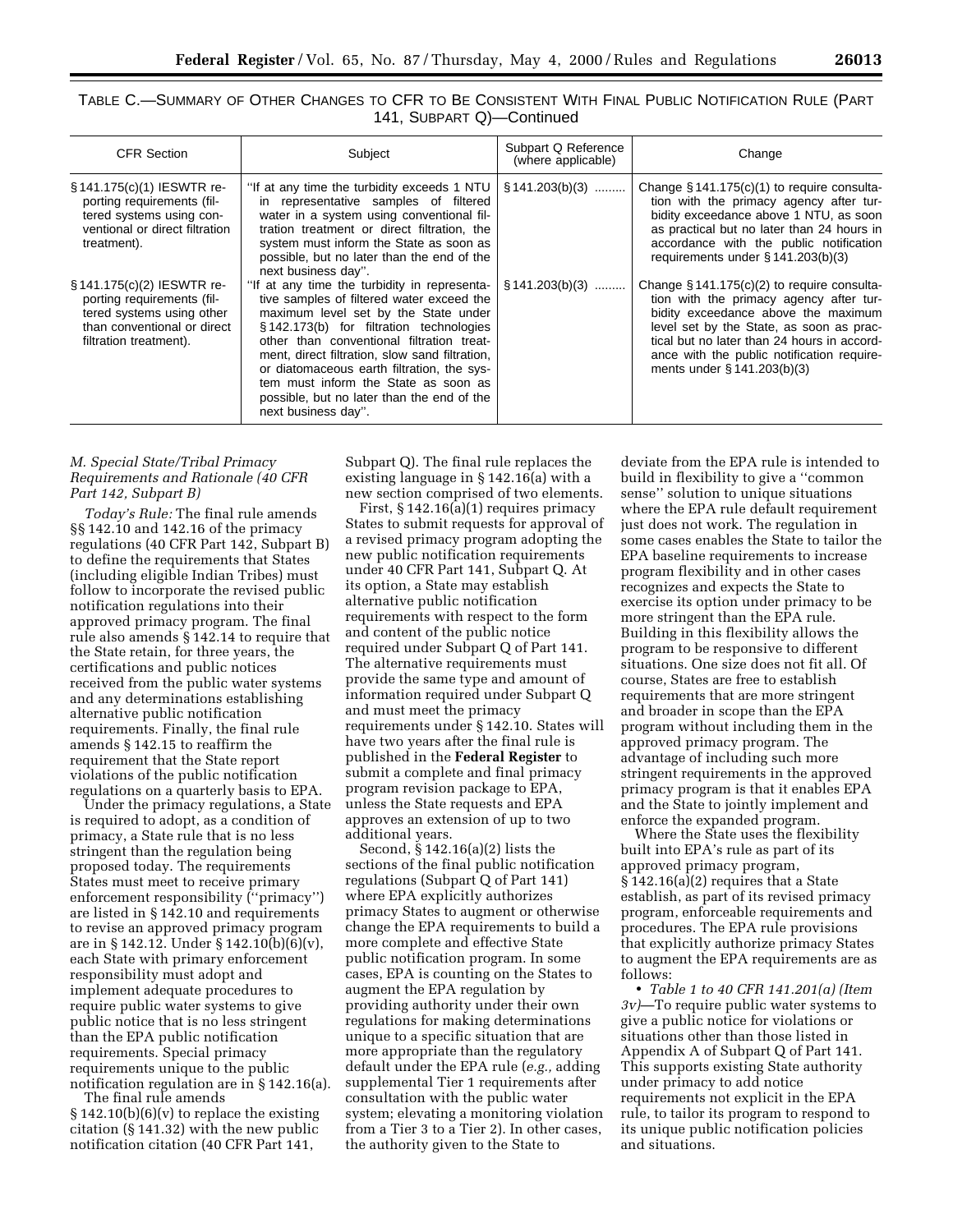• *40 CFR 141.201(c)(2)*—To permit public water systems, under the specific circumstances listed in § 141.201(c)(2), to limit the distribution of the public notice to persons served by the portion of the distribution system that is out of compliance. This authorizes the State to use its discretion to respond to unique situations where strict compliance with EPA's baseline requirements may lead to an ineffective notice or unnecessary costs.

• *Table 1 of 40 CFR 141.202(a) (Items 5, 6, and 8)*—To require public water systems to give a Tier 1 public notice (rather than a Tier 2 or Tier 3 notice) for violations or situations listed in Appendix A of Subpart Q of Part 141 of this chapter. This supports existing State authority under primacy to elevate specific violations to Tier 1 where the EPA default Tier requirement does not meet the State's public health objectives. EPA expects States to use this authority when needed to respond to situations where there is significant potential for adverse health effects from short-term exposure. In particular, EPA needs the State to exercise its authority to elevate single exceedance turbidity violations to a Tier 1 when consultation under § 141.203(b)(3) indicates high potential for short-term health risk.

• *40 CFR 141.202(b)(3)*—To require public water systems to comply with additional Tier 1 public notification requirements set by the State subsequent to the initial 24-hour Tier 1 notice, as a result of their consultation with the State required under § 141.202(b)(2). This supports existing State authority under primacy to add supplemental Tier 1 requirements as a result of the Tier 1 consultation required under § 141.202(b)(2). EPA expects States to use this authority to ensure effective, enforceable follow-up to the initial Tier 1 notice. The EPA rule does not require any specific follow-up action by the water system after the initial Tier 1 notice, deferring totally to the primacy agency to define all supplemental requirements.

• *40 CFR 141.202(c), 141.203(c) and 141.204(c)*—To require a different form and manner of delivery for Tier 1, 2 and 3 public notices. This supports existing State authority under primacy to use its discretion to tailor the public notice delivery to the specific situation or specific approach preferred by the State, as long as it otherwise meets primacy requirements.

• *Table 1 to 40 CFR 141.203(a) (Item 2)*—To require the public water systems to provide a Tier 2 public notice (rather than Tier 3) for monitoring or testing procedure violations specified by the State. This supports existing State

authority under primacy to elevate the notice requirement for a monitoring violation to Tier 2. The default tier level for all monitoring violations is Tier 3 unless the primacy agency chooses to elevate the requirement to a Tier 2 notice when warranted. EPA expects States to build this additional authority into their approved programs to ensure that notices for monitoring violations posing potential serious adverse health effects are delivered within 30 days.

• *40 CFR 141.203(b)(1)*—To grant public water systems an extension of up to three months for distributing the Tier 2 public notice, in appropriate circumstances other than those specifically prohibited by the rule. This authorizes the State to use its discretion, where appropriate, to extend the Tier 2 notice deadline to give water systems some relief from EPA's default deadline.

• *40 CFR 141.203(b)(2)*—To grant a different repeat notice frequency for the Tier 2 public notice in appropriate circumstances (other than those specifically prohibited by the rule), but no less frequently than once per year. This authorizes the State to use its discretion, where appropriate, to allow less frequent repeat notice frequency for violations to give water systems some relief from EPA's default repeat notice requirement.

• *40 CFR 141.203(b)(3)*—To respond within 24 hours to a request for consultation by the public water system to determine whether a Tier 1 (rather than a Tier 2) notice is required for a turbidity MCL violation under § 141.13(b) or a SWTR/IESWTR TT violation due to a single exceedance of the maximum allowable turbidity limit. This ensures that the State is prepared to respond to the request for consultation from the water system after it learns of a violation of the turbidity single exceedance limit. EPA expects States to establish a process that would lead to a determination within the 24 hour window to avoid a ''no action'' default to a Tier 1 notice on every turbidity single exceedance violation.

• *40 CFR 141.205(c)(2)*—To determine the specific multilingual requirement for public water systems, including defining ''large proportion of non-English-speaking consumers.'' This supports existing State authority under primacy to augment the EPA rule to clarify who must comply with the EPA requirements and how the requirements will be met. EPA expects States to provide more specific direction to water systems than is provided under the EPA rule, particularly by developing criteria for determining which systems serve a large proportion of non-English speaking consumers.

EPA believes that State adoption and implementation of the revised public notification rule should, where possible, be coordinated with the State implementation of the CCR rule. EPA encourages and will support efforts by the State to merge the adoption and implementation of the two rules because of the close interrelationship between the two programs. Merging implementation of the two programs will make both programs more effective and understandable to the water systems and to the public.

Although the final date for adoption of the revised public notification rule is two years from the date of today's rule, States may adopt the revised public notification requirements earlier. The new requirements will then go into effect when the State's revised regulations adopting the new requirements go into effect. EPA encourages States to take immediate steps to determine how the more streamlined and effective public notice requirements can be integrated into both the ongoing public notice programs and the emerging CCR program. Early adoption of the new rule will enable water systems to take early advantage of the efficiencies and flexibility built into the revised program.

EPA expects to issue interim primacy guidance shortly, which will outline the new requirements and describe how they can most effectively be adopted and implemented by the States. The guidance will include recommended steps States can take, at their option, to combine the new public notification rule with the CCR rule to better coordinate the related primacy and implementation activities.

*Comments Requested on Proposal:* EPA requested comment on the proposed requirements States would have to follow to develop the approved primacy program revision and on other changes to the State record keeping and reporting requirements related to the public notification rule. EPA also requested comment on the proposed interpretation of the primacy standard to be applied for review of State alternative programs. All comments received on the primacy proposal were in support of allowing States the full two years to adopt the revised public notification regulation. Several commenters saw no need to set special primacy requirements for provisions allowing States to be more stringent than EPA's rule, since States already have that authority. Several other commenters asked EPA to establish criteria in the regulation for when EPA expects States to elevate violations to a more stringent violation tier. A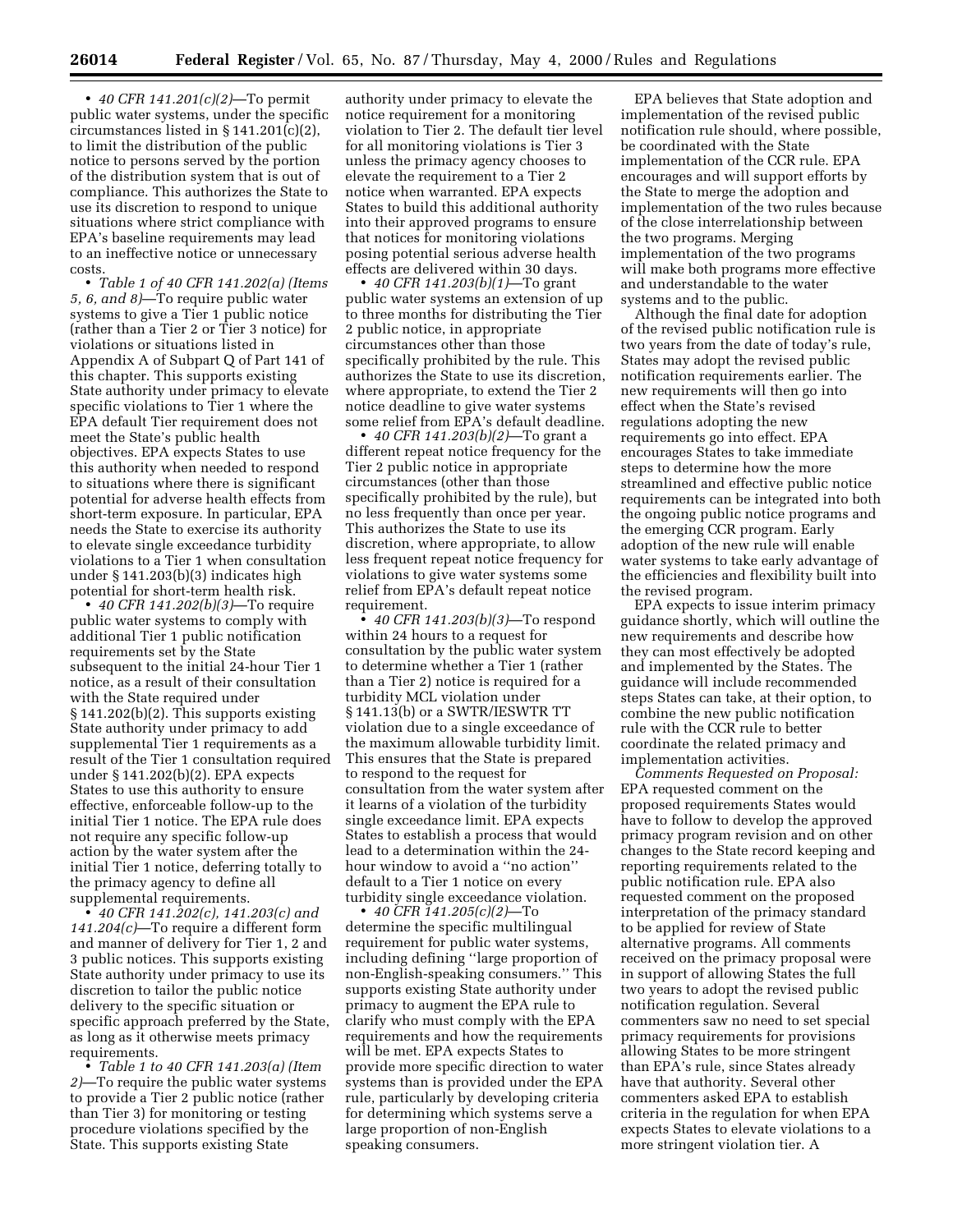significant minority of commenters asked that EPA set more specific requirements in the final rule on State compliance reporting and tracking.

*EPA Response to Comments:* The final rule retains the requirement, as proposed, that States must revise their approved primacy programs, including addressing the new special primacy requirements under Section 142.16(a)(2), to retain primacy. The proposed list of special primacy conditions was modified in the final rule to conform to changes made in other sections of the rule and to make other edits to improve the presentation. The basic primacy requirements, however, were unchanged from the proposal.

In response to commenters who questioned the need for special primacy conditions where the State chooses to be more stringent, EPA has reaffirmed the requirement that the primacy revision package submitted to EPA for approval must address all the program elements where EPA explicitly allows the State to set different requirements from the EPA rule requirements. The advantage of including all the program elements in the approved primacy program where the State is explicitly allowed to be different is that it enables EPA and the State to jointly implement and enforce the expanded program. EPA recommends that primacy States take advantage of this opportunity to work together to develop an effective State public notification program. Under the final rule, States are of course still free to establish more stringent requirements outside the approved primacy program.

In response to other commenters requesting that the final rule include criteria for when EPA expects States to be more stringent, EPA has chosen not to specify additional criteria on how the States should use the discretion authorized in the EPA rule. The final rule provisions, in most cases, do establish boundaries on the use of the State discretion. Beyond that, EPA believes the State program should work with EPA to address those questions during the primacy revision approval process. EPA is acutely interested in how the flexibility is used and how EPA and the States can jointly implement and enforce this tailored program. EPA wants to work with States individually to fashion a flexible program which meets the State's needs.

In response to comments concerning EPA's specific expectations regarding State compliance reporting and tracking, EPA believes that these questions are most appropriately addressed in the primacy guidance rather than the regulations. The final rule does reaffirm

the requirement that primacy agencies report public notification violations to EPA on a quarterly basis. It also requires public water systems to submit a compliance certification, with copies of the public notices, to the State within ten days after every public notification event. EPA will address compliance and reporting strategies in its guidance to primacy agencies on implementing the PN rule.

## **V. Changes to Consumer Confidence Report (CCR) Regulation To Be Consistent With the Final Public Notification Regulation**

*Today's Rule:* The Consumer Confidence Report rule is updated today in several aspects, to be better aligned with the final public notification rule being published today. First, the three Appendices to Subpart O, which contain various pieces of information about the contaminants that EPA regulates, are deleted and the information is combined into a new, comprehensive Appendix A to Subpart O. This new single Appendix makes the information more accessible. EPA will republish the entire table in each final rule that changes the information it contains. As a result of this change, a number of references to the three appendices are revised to reflect the new combined Appendix A. EPA will consider at a later date whether and how to further align the CCR and public notification rules by combining the Appendices in the two rules, since much of the information is similar.

Second, the new Appendix A to Subpart O is updated to contain regulatory and health effects information on each of the disinfectants and disinfection byproducts regulated in the Stage 1 D/DBP rule that EPA published in December 1998. The health effects language was proposed in the public notification rule on May 13, 1999. The final language being published today in Appendix A to Subpart O is identical to that which is established through today's public notification regulations under Subpart Q. Although systems will not be required to include information in their CCRs on these contaminants until after the effective date of the new regulations, some systems may choose to do so earlier.

Third, the standard health effects language for fluoride in the current CCR regulations is revised to be identical to the health effects language required for violation of the fluoride MCL in the public notification rule published today. The revised language incorporates language on the cosmetic effects (*i.e.,* dental fluorosis) that may occur at levels

above 2 mg/l (the SMCL). The MCL standard is 4 mg/l. With this change, the health effects language required for all the regulated contaminants in the public notification rule is now identical to the language required in the CCR rule.

Fourth, the § 141.155(h) requirement that systems retain copies of their CCRs for at least five years is amended to require retention for three years. EPA is making this change to slightly reduce the paper storage burden on water suppliers and to make this requirement consistent with other drinking water record retention requirements.

Finally, definitions for Maximum Residual Disinfectant Level (MRDL) and Maximum Residual Disinfectant Level Goal (MRDLG), modeled on the current definitions for MCL and MCLG, are added to the regulatory terms that systems must include in their CCRs under 141.153(c) when reporting on contaminants governed by them. EPA considers these changes to be straightforward and noncontroversial. Since the new requirements to include the definitions for MRDL and MRDLG are consistent with the similar requirements to include other definitions, EPA believes no prior notice and opportunity to comment are required.

The final public notification rule is closely related to the Consumer Confidence Report (CCR) regulation promulgated in August, 1998 [63 FR 44511 (August 19, 1998)], as amended today. The final rule uses identical language from the CCR rule where there is an overlap, defers to the CCR process where the public notification objectives could be effectively accomplished through the CCR, and otherwise uses language consistent with the CCR when appropriate.

• *Health Effects Language (§ 141.205(d)(1), Appendix B to Subpart Q).* Language on potential health effects of violations is required both for the CCR and public notification. The final rule requires identical health effects standard language for the public notice and the CCR rule, as amended today under Appendix A to Subpart O).

• *Use of CCR for Some Public Notices (§ 141.204(d)).* The CCR requires an annual summary of all violations that have occurred in the previous year (§ 141.153(f)). The final public notification rule allows community water systems, at their option, to use the Consumer Confidence Report as the mechanism to notify their customers of any or all Tier 3 violations, as long as those violations occurred within the last 12 months, the content requirements of § 141.205 are complied with, and the delivery requirements under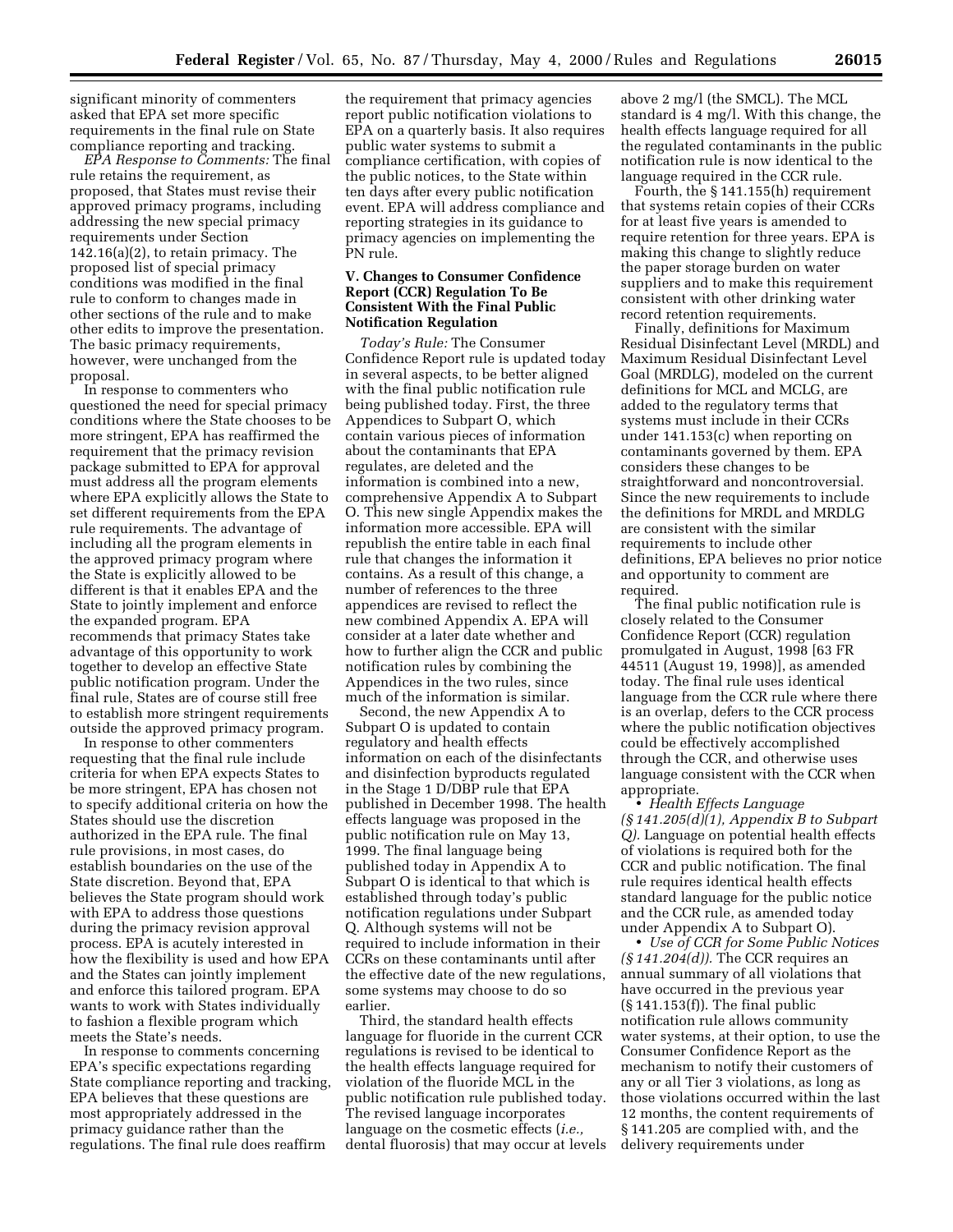§ 141.204(c) are met. The final rule also allows public water systems that are not required to distribute a CCR to use an annual report of all their Tier 3 violations or variances or exemptions, in lieu of individual public notices. In all cases, the CCR or other annual report would have to follow the requirements of the public notice rule to be used for this purpose.

• *Notice of the Availability of the Results of Unregulated Contaminant Monitoring (§ 141.207).* The 1996 SDWA amendments for both the CCR and public notification contained provisions related to giving notice of the results of unregulated contaminant monitoring required by EPA. EPA is deferring to the requirement in the CCR rule (under § 141.153(d) and (e)) to meet the public notification statutory provision. The CCR rule requires that such information be included in the annual CCR for community water systems when contaminants are detected. The final public notification rule does, however, contain a special public notice requirement (under § 141.207) to announce the availability of the results of the unregulated contaminant monitoring required under the Unregulated Contaminant Monitoring Rule (UCMR).

• *Certification by PWS That Public Notification Requirements Are Met (§ 141.31(d)).* The final rule adds a new requirement that public water systems provide a certification to the primacy agency, along with a copy of their public notices, that all requirements have been met. This is patterned after (although not identical) to the certification requirement in the CCR regulation (§ 141.155(c)).

• *Use of Multilingual Notices (§ 141.205(c)(2)).* The CCR regulation requires that in communities with a large proportion of non-English speaking residents, as determined by the primacy agency, the report must contain information in the appropriate language(s) regarding the importance of the notice or contain a telephone number or address where persons served may contact the water system to obtain a translated copy of the notice or to request assistance in the appropriate language. The final public notification

rule uses the exact language in the CCR rule to set the multilingual requirements. The public notification rule, however, includes a second provision not in the CCR rule that requires PWSs to comply with the multilingual requirements where appropriate, even when the primacy agency opts not to make a determination. (§ 141.153(h)(3)).

*Comments Requested on Proposal:* EPA requested comment on the approach in the proposed rule aligning the public notification requirements with the parallel requirements in the CCR rule for the five areas and for any other areas that would make compliance with the two rules more effective and efficient. Commenters overwhelmingly supported EPA's proposed intention to closely coordinate the CCR and public notification rule language. A number of commenters, however, disagreed or questioned how EPA proposed to do this for certain program elements.

*EPA Response to Comments:* In the final rule published today, EPA continues to support a close regulatory relationship between the CCR and the public notification rules and strongly encourages primacy agencies and water systems to integrate the two requirements in implementation where it makes sense. EPA's response to commenters who questioned how EPA planned to coordinate the CCR and public notification rules is addressed in the individual preamble sections related to each program element.

#### **VI. Cost of Rule**

EPA has estimated the costs both for public water systems, which must comply with the requirements of the revised public notification rule published today, and the primacy agencies, which must implement the new requirements on behalf of EPA.

For *public water systems*, the estimated costs of complying with the new regulation are divided into three component activities: notice preparation costs, notice distribution costs, and costs of repeat notices. Only public water systems with a violation or other situation requiring a public notice incur costs under this rule.

• *Notice preparation costs* include those costs that a public water system must incur to comply with the requirements regardless of how many copies of the notice it must deliver. These costs include the labor hour costs associated with becoming familiar with the requirements for the notice, collecting data regarding monitoring results and the violation, consulting with the primacy agency (when necessary), preparing the technical content of the public notification in a format suitable for distribution, identifying the recipients of the notice, and providing instructions about production of the notice.

• *Notice distribution costs* are costs that increase or decrease along with the number of public notices to be delivered. These costs include costs of producing the reports (costs of paper and photocopying or printing), postage costs when the notice is mailed, costs of posting notices in specified locations, and other labor hour costs of producing and delivering the notices.

• *Repeat notice costs* involve the costs of updating the initial notice and delivering a second copy of the notice, if the violation is not corrected within the specified time period.

For *primacy agencies*, the estimated incremental costs of implementing the new requirements are divided into four components:

• Cost of revising primacy packages to incorporate the new requirements;

• Costs of consulting with public water systems to clarify notice requirements on a case-by-case basis;

• Costs of receiving and reviewing the public water system compliance certification and copies of the notices; and

• Costs of filing and maintaining the public notification records.

Table D provides a summary of the estimated average annual cost and labor hours to public water systems and to the State primacy agencies. The public water system costs are broken out by size of the system. The combined total cost per year to both the PWS and the primacy agencies is \$13,543,277. The combined total burden hours are 748,811.

TABLE D.—AVERAGE ANNUAL COST AND LABOR HOURS FOR PUBLIC WATER SYSTEMS AND PRIMACY AGENCIES

| Summary table                                            | Total cost per<br>year*        | Total<br>labor<br>hours<br>(2) | Number of systems in<br>violation ** | Labor hours per system<br>(2)/(3) | Cost per system $(1)/(3)$<br>(5) |
|----------------------------------------------------------|--------------------------------|--------------------------------|--------------------------------------|-----------------------------------|----------------------------------|
| PWS:<br>PWS serving 25-500<br>PWS serving 501-<br>3,300. | \$5,218,727.77<br>1,482.639.78 |                                |                                      | . 16.53<br>31.02                  | \$167.34<br>396.43               |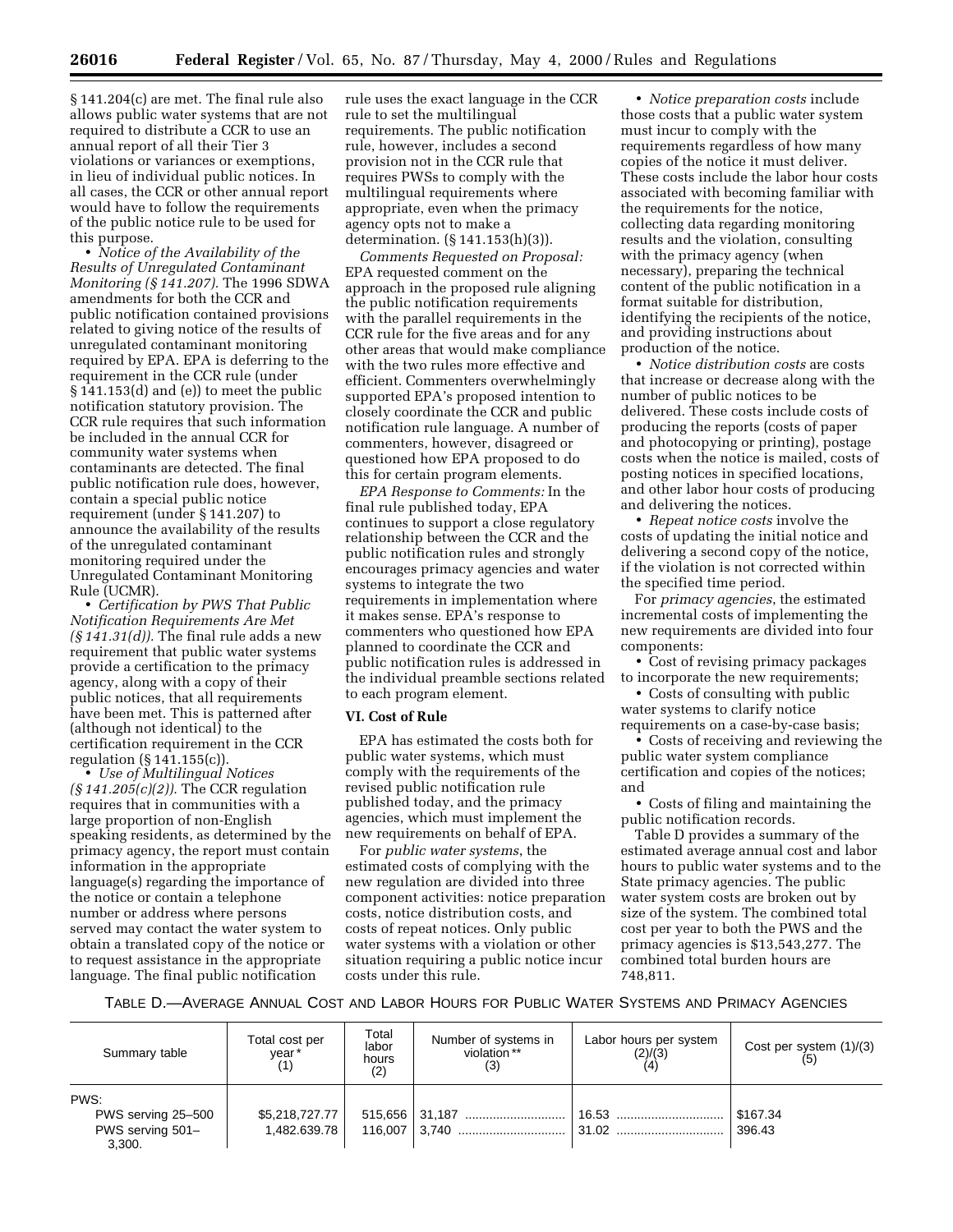| TABLE D.—AVERAGE ANNUAL COST AND LABOR HOURS FOR PUBLIC WATER SYSTEMS AND PRIMACY AGENCIES— |  |
|---------------------------------------------------------------------------------------------|--|
| Continued                                                                                   |  |

| Summary table                   | Total cost per<br>year*<br>(1) | Total<br>labor<br>hours<br>(2) | Number of systems in<br>violation**<br>(3) | Labor hours per system<br>(2)/(3)       | Cost per system (1)/(3)         |
|---------------------------------|--------------------------------|--------------------------------|--------------------------------------------|-----------------------------------------|---------------------------------|
| PWS serving 3,301-<br>10.000.   | 1.052.496.62                   | 28,799                         |                                            |                                         | 1.232.43                        |
| PWS serving 10,001-<br>100.000. | 2,074,925.70                   | 27.379                         |                                            |                                         | 3.283.11                        |
| PWS serving over<br>100.000.    | 2,171,777.56                   | 2.550                          |                                            | 47.23                                   | 40.218.10                       |
| Totals for PWS                  | 12.000.567.43                  | 690.390                        | 36.467 PWS                                 | 18.93 hours per PWS                     | 329.08 per PWS                  |
| State Primacy Agencies          | 1.542.709.87                   | 58.420                         | 56 Primacy agencies                        | 1,043.22 hours per pri-<br>macy agency. | 27,548.39 per primacy<br>agency |
| Totals                          | \$13,543,277.30                | 748.811                        |                                            |                                         |                                 |

\* Costs include both labor hour costs and operations and maintenance (O&M) costs.

\*\* Source: FY 1998 inventory and violation data from Safe Drinking Water Information System (SDWIS), January, 1999.

The Agency estimates that the average annual cost to all public water systems with one or more violations during the year is \$12,000,567, including the costs for 690,390 labor hours and the costs for copying, postage and other related O&M costs. This is an average annual cost of \$329.08 for each of the 36,467 public water systems required to comply with the public notice requirements because they had one or more violations during the year. As shown in Table D, the average annual per system costs and labor hours vary significantly by size of the water system:

• The dollar costs include both labor hour costs and non-labor costs. The non-labor costs incurred are principally to cover the costs of copying and mailing the notice. Because the cost of distribution varies directly with the number of persons served, the cost per water system for the large and very large water systems is many times higher than the cost per water system for small and very small systems (e.g., \$167.34 per system serving less than 500 people vs. \$40,218.10 per system serving over 100,000 people).

• The labor hours vary by both the type and size of the water system. For example, a non-community water

system may post the notice, a significantly lower labor hour burden than preparing a mailing or hand delivering the notice. System size also makes a significant difference in total labor costs. The labor estimated to prepare and distribute the notice for a very small system is 16.5 hours. For very large systems, the labor hour estimate is 47.2 hours, almost three times the rate estimated for the very small systems.

The Agency estimates the annual primacy agency costs and labor hours to be \$1,542,710 and 58,420 hours. The average annual cost per primacy agency is estimated at \$27,548 per primacy agency (\$1,542,710 divided by 56) and the annual labor hours per primacy agency are estimated at 1,043 hours per primacy agency (58,420 divided by 56). This does not include the costs for EPA direct implementation of the regulatory program in Wyoming, the District of Columbia, and on Indian lands.

The paperwork burden associated with the current public notification requirements, which are being revised by today's action, was included in the baseline drinking water ICR (OMB Control No. 2040–0090, EPA ICR# 270.39). The estimated burden under

ICR#270.39 was 955,191 hours, and the costs were \$21,969,393. This included the estimated cost to public water systems only. ICR#270.39 did not include any incremental costs to the primacy agencies.

To estimate the change in the burden for public water systems under the revised rule, EPA recalculated the burden numbers under ICR#270.39 to provide a common basis for comparison. The ICR burden estimate under ICR#270.39 could not be used as the basis for comparison because it used different external cost and workload assumptions. First, the cost assumptions in ICR#270.39 used lower postage and labor rates than are currently in place. Second, it assumed the violation levels that were in place when ICR#270.39 was developed, which are quite different from the violation levels assumed for the revised ICR. Third, some activities were omitted from ICR#270.39, such as repeat notices.

The combined changes in the average annual burden and costs to primacy agencies and PWSs, based on comparing the estimate under the revised rule to the adjusted estimate under the current rule, are shown in the table below:

CHANGES IN AVERAGE ANNUAL BURDEN AND COST ESTIMATES (FOR PWS AND PRIMACY AGENCY) [Rounded to nearest 10,000 for burden and nearest \$100,000 for cost]

|      | Current rule<br>(Recalculated) <sup>1</sup> | Revised rule<br>ICR | Decrease      | Percent<br>change |
|------|---------------------------------------------|---------------------|---------------|-------------------|
|      |                                             | . 748,000 hours     | 206,000 hours | 21.6              |
| Cost |                                             |                     |               | 38.8              |

1To make the current rule estimate and revised rule estimate comparable, the current rule estimate was adjusted to be the sum of the costs under the revised rule plus the estimated cost savings that will be realized under the revised rule.

Two programmatic changes associated with the revised rule account for the bulk of the reduction in burden and cost

estimates from the current rule under § 141.32:

• The revised rule changes both the timing and method of delivery options for Tier 3 violations—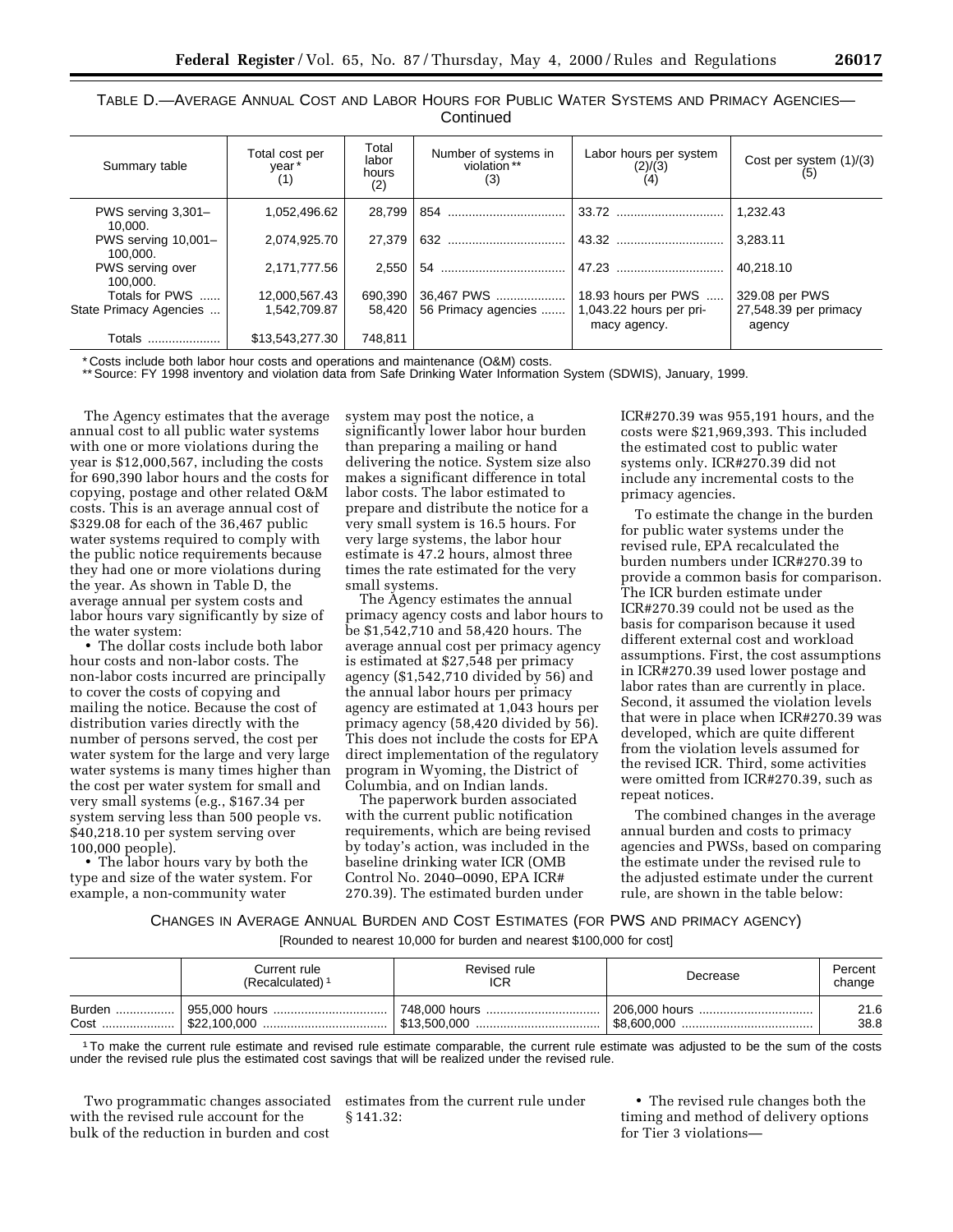- —The revised rule would require notice within one year after the occurrence of the violation rather than within three months, as required by the current rule. Systems with monitoring and testing procedure violations occurring several times throughout the year are able, under the revised rule, to consolidate their notices into one annual notice. The current rule limits the PWS's ability to combine multiple violations into a single notice to those occurring within the prior three months. For estimating the burden reduction from this change, EPA assumes that, under the current rule, systems with violations send out a statistical average of 1.5 notices per year.
- —The revised rule allows community water systems to meet the public notice requirements for Tier 3 through the existing Consumer Confidence Report (CCR). Tier 3 violations are primarily monitoring or testing procedure violations. Systems that would otherwise incur a large labor burden and postage burden for distributing a mail notice and paying for a newspaper notice will be able to insert the text of the notice into the CCR and incur no additional costs. EPA estimates that half of all community water systems serving less than 10,000 and all community water systems serving more than 10,000 will use the CCR for Tier 3 notices.
- —The average annual estimated burden reduction associated with the changes to the timing and method of delivery for Tier 3 notices is approximately 186,000 hours (19.5 percent) and the cost reduction is approximately \$6,300,000 (28.7 percent).

• The revised rule changes the required methods of delivery for Tiers 1 and 2 notices. The current rule requires both newspaper and mail delivery for all tiers, although the primacy agency could waive the mail requirement if it determines the violation has been resolved within a given time. Those systems for whom no newspaper outlet is available are allowed to hand deliver or post instead of mailing and using the newspaper. Under the current rule, systems with Tier 1 violations must also issue a notice via television or radio. The revised rule requires only one method of delivery for Tier 2—mail or hand delivery (or posting for noncommunity systems). The burden reduction for Tier 2 is small, because it eliminates only newspaper notices, which are estimated to take only 1 hour of labor. For Tier 1, however, systems will have the option of issuing the notice via electronic media, hand

delivery, or posting. The burden reduction resulting from the change in the Tier 1 and Tier 2 method of delivery requirements in the revised rule would be approximately 20,000 hours (2.1 percent), and the cost reduction would be \$2,300,000 (10.2 percent).

The estimated total average annual savings resulting from the above revisions to the public notification requirements are approximately 206,000 hours (21.6 percent) and \$8,600,000 (38.8 percent).

In considering the burden and cost reduction for the revised rule relative to the current requirements under § 141.32, it is important to keep in mind that this comparison is based on assuming full compliance with both rules. In fact, as documented in the 1992 GAO report on the public notification program (GAO/RCED–92–135, June 1992), there has been widespread noncompliance with the public notification requirements. EPA expects that by clarifying and streamlining the requirements in the revised regulation, the revised rule will result in a significantly higher level of compliance with the public notification requirements. To the extent that this occurs, there will also be an increase in State and water system resources devoted to public notification, despite the savings estimated here because of the streamlined revised rule. On the other hand, for those systems that have been complying with public notice requirements all along, the revised rule should result in genuine cost and burden savings.

For more information about the costs of the rule and how EPA developed the estimates, see the Supporting Statement for the EPA Information Collection Request (ICR #1898.02) and the Regulatory Flexibility Screening Analysis in the EPA docket for this rule.

#### **VII. Other Administrative Requirements**

## *A. Executive Order 12866: Regulatory Review*

Under Executive Order 12866 [58 FR 51735 (October 4, 1993)], the Agency must determine whether the regulatory action is ''significant'' and therefore subject to OMB review and the requirements of the Executive Order. The Order defines ''significant regulatory action'' as one that is likely to result in a rule that may:

(1) Have an annual effect on the economy of \$100 million or more, or adversely affect in a material way the economy, a sector of the economy, productivity, competition, jobs, the environment, public health or safety, or State, local, or tribal governments or communities;

(2) Create a serious inconsistency or otherwise interfere with an action taken or planned by another agency;

(3) Materially alter the budgetary impact of entitlements, grants, user fees, or loan programs or the rights and obligations of the recipients thereof; or (4) Raise novel legal or policy issues arising out of the legal mandates, the President's priorities, or the principles set forth in the Executive Order.

It has been determined that this final rule action is not a ''significant regulatory action'' under the terms of Executive Order 12866 and is therefore not subject to OMB review.

# *B. Regulatory Flexibility Act (RFA), as amended by the Small Business Regulatory Enforcement Fairness Act of 1996 (SBREFA), 5 U.S.C. 601 et seq.*

The RFA generally requires an agency to prepare a regulatory flexibility analysis of any rule subject to notice and comment rulemaking requirements under the Administrative Procedure Act or any other statute unless the agency certifies that the rule will not have a significant economic impact on a substantial number of small entities. Small entities include small businesses, small organizations, and small governmental jurisdictions.

The RFA provides default definitions for each type of small entity. It also authorizes an agency to use alternative definitions for each category of small entity, ''which are appropriate to the activities of the agency,'' after proposing the alternative definition(s) in the **Federal Register** and taking comment (5 U.S.C. secs. 601(3)–(5)). In addition to the above, to establish an alternative small business definition, agencies must consult with Small Business Administration's Chief Counsel for Advocacy.

For purposes of assessing the impacts of today's rule on small entities, EPA considered small entities to be public water systems serving 10,000 or fewer persons. In accordance with the RFA requirements, EPA proposed using this alternative definition in the **Federal Register** notice for the proposed Consumer Confidence Report (CCR) regulation (63 FR 7620, February 13, 1998), requested public comment, consulted with the Small Business Administration on the alternative definition for small businesses, and finalized the alternative definition in the final CCR regulation (63 FR 44511, August 19, 1998). As stated in that Final Rule, the alternative definition would be applied to other drinking water regulations as well.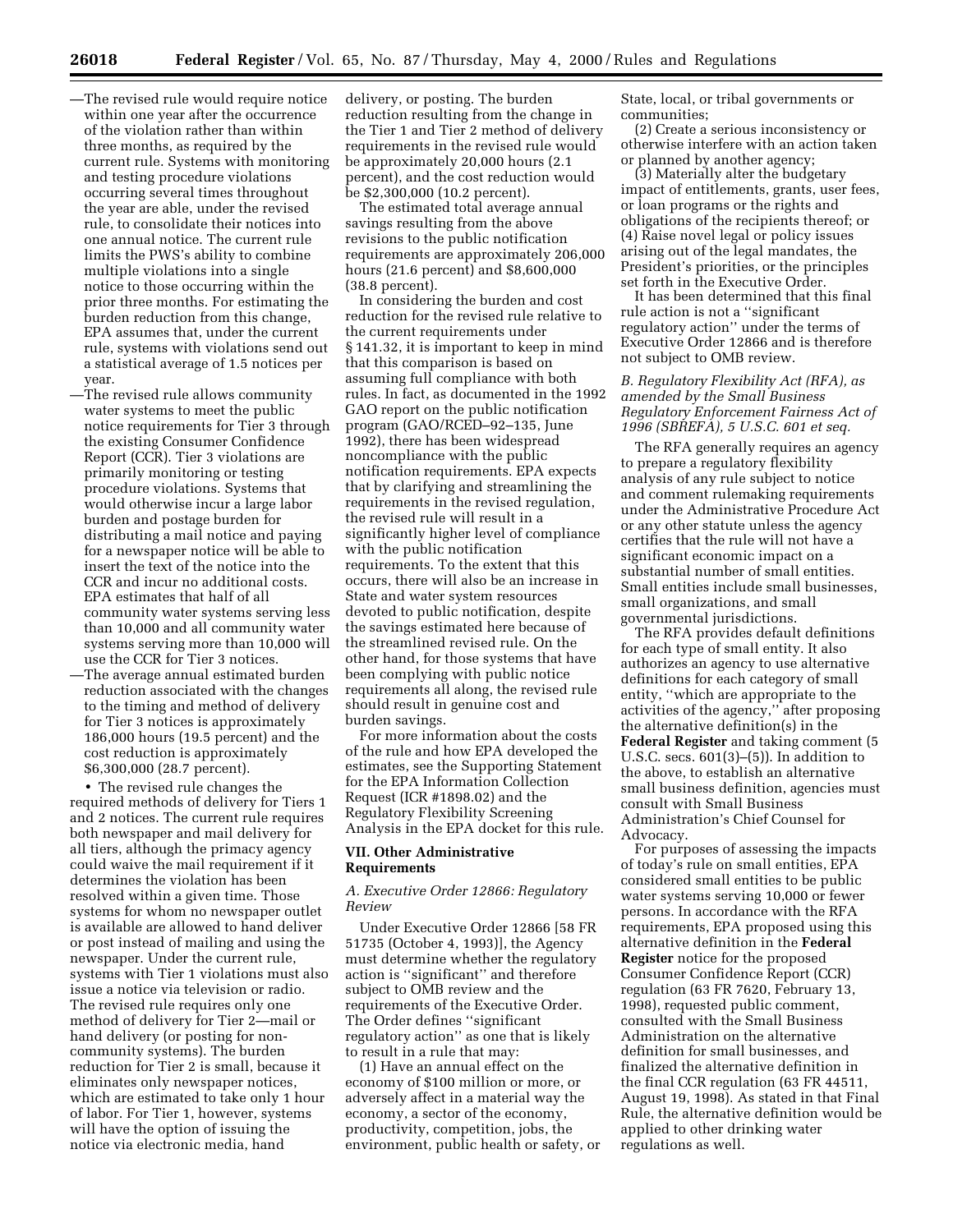After considering the economic impacts of today's final rule on small entities, I certify that this action will not have a significant economic impact on a substantial number of small entities. We have determined that all small entities will experience an impact of much less than one percent of their annual revenues or expenditures. The analyses supporting this certification are contained in the ''Regulatory Flexibility Screening Analysis'' prepared for this final rule. About 64,000 small water systems are impacted by the revised public notification rule: 24,000 small governments, 31,000 small businesses, and 9,000 small non-profit organizations. We compared for each small entity category the ratio of the average annual per system compliance costs to the estimated average annual per system revenue and expenditures. The ratio for small government entities ranged from 0.19 percent for systems serving less than 500 people to 0.02 percent for systems serving between 3,301 to 10,000 people. The ratio for small business entities ranged from 0.01 percent for systems serving less than 500 people to 0.03 percent for systems serving between 3,301 to 10,000 people. The ratio for small non-profit organization entities ranged from 0.06 percent for systems serving less than 500 people to 0.01 percent for systems serving between 3,301 to 10,000 people.

Although this final rule will not have a significant economic impact on a substantial number of small entities, EPA nonetheless has tried to reduce the impact of this rule on small entities by providing flexibility to public water systems on the method of delivery of the public notice and by offering all public water systems the opportunity to use an annual report of violations in lieu of individual Tier 3 notices. In addition, all community water systems are encouraged to use the CCR to meet the requirements of the public notice rule wherever appropriate. (Note that to use the CCR, many small systems would have to distribute their CCR more widely to meet the public notification distribution requirements.) In addition, if the primacy agency permits, systems may be allowed to provide notice to only the portion of the distribution system that is affected by the violation. Finally, small community water systems and all non-community water systems may hand deliver or post the notice in lieu of mailing, reducing substantially their overall cost of compliance with this rule.

#### *C. Paperwork Reduction Act*

The Office of Management and Budget (OMB) has approved the information

collection requirements contained in this rule under the provisions of the *Paperwork Reduction Act,* 44 U.S.C 3501 *et seq.* and has assigned OMB control number 2040–0209.

This information is being collected in order to fulfill the statutory requirements of section 114 of the Safe Drinking Water Act Amendments (SDWA) of 1996 (Public Law 104–182) enacted August 6, 1996. Public notice of violations is an integral part of the public health protection and consumer right-to-know provisions of the 1996 SDWA amendments. The public notification requirement is one of six interrelated provisions now included in the SDWA, related to providing information to the public. Responses are mandatory. None of the information submitted under the revised rule is confidential business information.

The burden to public water systems is based on the cost of the rule discussed under Section VI of the Preamble. Burden means the total time, effort, or financial resources expended by persons to generate, maintain, retain, or disclose or provide information to or for a Federal agency. This includes the time needed to review instructions; develop, acquire, install, and utilize technology and systems for the purposes of collecting, validating, and verifying information, processing and maintaining information, and disclosing and providing information; adjust the existing way to comply with any previous applicable instructions and requirements; train personnel to be able to respond to a collection of information; search data sources; complete and review the collection of information; and to transmit or otherwise disclose the information.

The total average annual burden to both public water systems and primacy agencies is 748,811 hours at an annual cost of \$13,543,277. The cost estimate includes both the labor hour costs and the operations and maintenance (O&M) costs of implementing the rule.

The average annual burden to public water systems to meet the requirements of the revised public notification rule is 690,390 hours at an annual cost of \$12,000,567. The burden estimate is the sum of the costs of three component activities: notice preparation costs; notice distribution costs; and costs of repeat notices. The costs to the public water systems include labor and nonlabor costs, such as the costs to copy and mail the public notices where required. Public water systems are required to comply with the public notification rule if they have one or more violations of National Primary Drinking Water Regulations (NPDWR) or have other situations requiring a public notice. The number of public water systems estimated to have violations on an annual basis is 36,467. The annual average burden per public water system violating one or more drinking water standards is \$329.08 and 18.9 hours.

The average annual burden to primacy agencies of implementing the new public notification regulations is 58,420 hours at an annual cost of \$1,542,710. The burden estimate is the sum of four component activities: cost of revising primacy packages to incorporate the new requirements; costs of consulting with public water systems; costs of receiving and reviewing the compliance certification and notice copies received from the public water system; and the costs of filing and maintaining the public water system notification records. The costs to the primacy agency include labor costs only. Primacy agencies are required to adopt and implement the new public notification regulation as a condition of maintaining primacy. Fifty-six States and Territories currently have primacy under the Safe Drinking Water Act. EPA directly implements the regulatory program in Wyoming, Washington, D.C., and the Indian Lands. The average annual burden for each of the 56 States and Territories with primacy to implement the revised public notification rule is \$27,548 and 1,043 hours per primacy agency. For additional detail, see Section VI of this preamble.

An Agency may not conduct, or sponsor, and a person is not required to respond to, a collection of information unless it displays a currently valid OMB control number. The OMB control numbers for EPA's regulations are listed in 40 CFR Part 9 and 48 CFR Chapter 15. EPA is amending the table in Part 9 of currently approved ICR control numbers issued by OMB for various regulations to list the information requirements contained in this final rule.

#### *D. Executive Order 13132: Federalism*

Executive Order 13132, entitled ''Federalism'' (64 FR 43255, August 10, 1999), requires EPA to develop an accountable process to ensure ''meaningful and timely input by State and local officials in the development of regulatory policies that have federalism implications.'' ''Policies that have federalism implications'' is defined in the Executive Order to include regulations that have ''substantial direct effects on the States, on the relationship between the national government and the States, or on the distribution of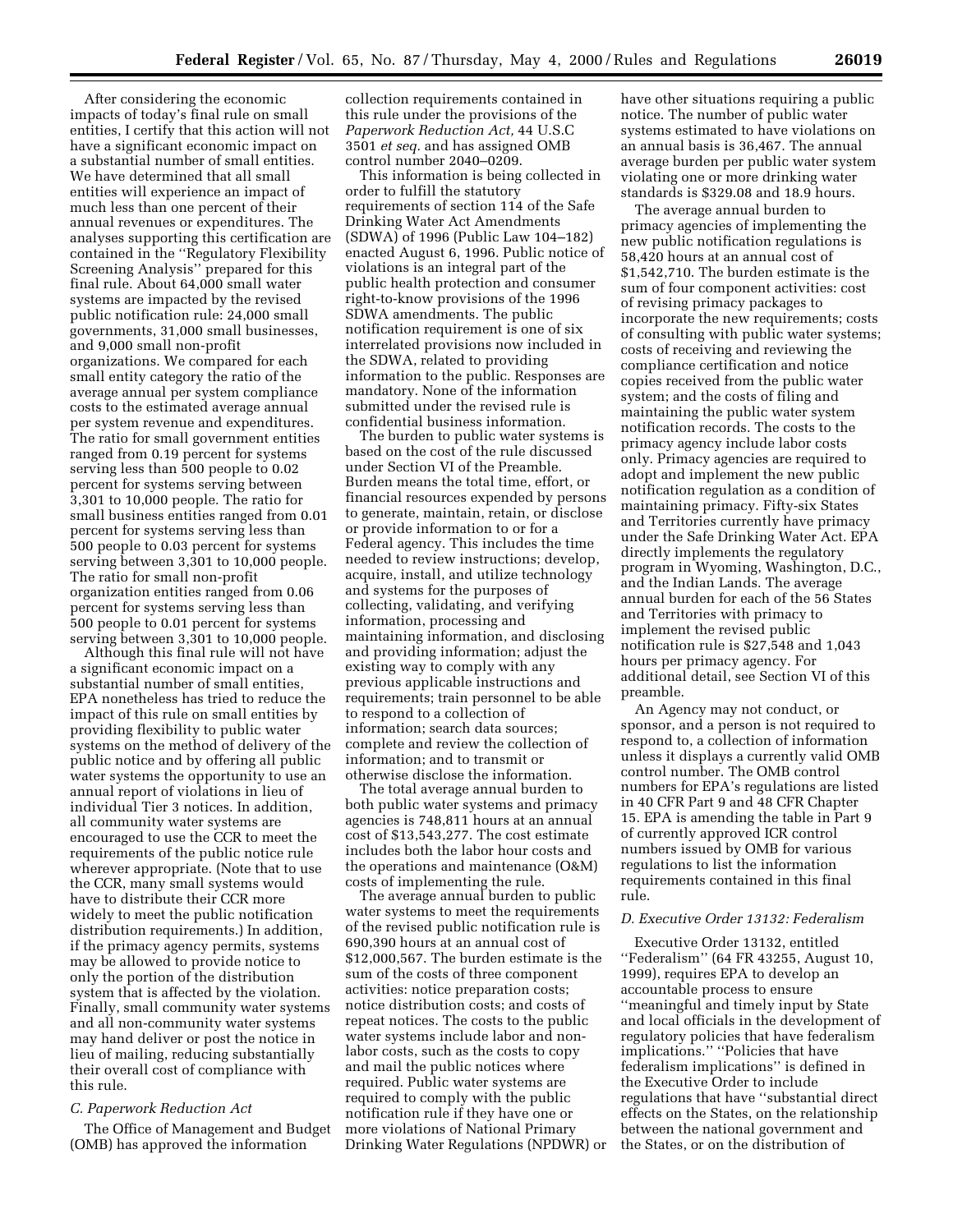power and responsibilities among the various levels of government.''

Under Section 6 of Executive Order 13132, EPA may not issue a regulation that has federalism implications, that imposes substantial direct compliance costs, and that is not required by statute, unless the Federal government provides the funds necessary to pay the direct compliance costs incurred by State and local governments, or EPA consults with State and local officials early in the process of developing the proposed regulation. EPA also may not issue a regulation that has federalism implications and that preempts State law unless the Agency consults with State and local officials early in the process of developing the proposed regulation.

This final rule does not have federalism implications. It will not have substantial direct effects on the States, on the relationship between the national government and the States, or on the distribution of power and responsibilities among the various levels of government, as specified in Executive Order 13132. The rule published today replaces an existing rule and represents a significant streamlining of requirements from those currently in place. Thus, the requirements of section 6 of the Executive Order do not apply to this rule. Although section 6 of Executive Order 13132 does not apply to this rule, EPA consulted extensively with State and local officials in developing this rule. See Section II of this preamble for more detail regarding our work with the State and local government representatives.

# *E. Executive Order 13084: Consultation and Coordination With Indian Tribal Governments*

Under Executive Order 13084, EPA may not issue a regulation that is not required by statute, that significantly or uniquely affects the communities of Indian Tribal governments, and that imposes substantial direct compliance costs on those communities, unless the Federal government provides the funds necessary to pay the direct compliance costs incurred by the Tribal governments, or EPA consults with those governments. If EPA complies by consulting, Executive Order 13084 requires EPA to provide to the Office of Management and Budget, in a separately identified section of the preamble to the rule, a description of the extent of EPA's prior consultation with representatives of affected Tribal governments, a summary of the nature of their concerns, and a statement supporting the need to issue the regulation. In addition,

Executive Order 13084 requires EPA to develop an effective process permitting elected officials and other representatives of Indian Tribal governments ''to provide meaningful and timely input in the development of regulatory policies on matters that significantly or uniquely affect their communities.''

Today's final rule does not significantly or uniquely affect the communities of Indian Tribal governments, nor does it impose substantial direct compliance costs on such communities. The impact on Tribal governments is not unique in that this rule applies equally to all public water systems, including those owned and operated by Federal, State, and local governments. Public water systems on Indian lands incur costs under the public notification rule only if they violate a national primary drinking water regulation or have a variance or exemption from EPA. The public notification requirements will in most cases be met either through hand delivery of a single notice to all persons served or by posting the notice in conspicuous locations. Costs of meeting these requirements will be minimal. In fact, the public notification costs resulting from this rule are less than those required for full compliance with the public notification regulations currently in effect under § 141.32. Accordingly, the requirements of section 3(b) of Executive Order 13084 do not apply to this final rule.

#### *F. Unfunded Mandates Reform Act*

Title II of the Unfunded Mandates Reform Act of 1995 (UMRA), Public Law 104–4, establishes requirements for Federal agencies to assess the effects of their regulatory actions on State, local, and Tribal governments and the private sector. Under Section 202 of the UMRA, EPA generally must prepare a written statement, including a cost-benefit analysis, for proposed and final rules with ''Federal Mandates'' that may result in expenditures to State, local, and Tribal governments, in the aggregate, or to the private sector, of \$100 million or more in any one year. Before promulgating an EPA rule for which a written statement is needed, section 205 of the UMRA generally requires EPA to identify and consider a reasonable number of regulatory alternatives and adopt the least costly, most cost-effective or least burdensome alternative that achieves the objectives of the rule. The provisions of section 205 do not apply when they are inconsistent with applicable law. Moreover, section 205 allows EPA to adopt an alternative other than the least

costly, most cost-effective or least burdensome alternative if the Administrator publishes with the final rule an explanation why that alternative was not adopted. Before EPA establishes any regulatory requirements that may significantly or uniquely affect small governments, including Tribal governments, it must have developed under section 203 of the UMRA a small government agency plan. The plan must provide for notifying potentially affected small governments, enabling officials of affected small governments to have meaningful and timely input in the development of EPA regulatory proposals with significant Federal intergovernmental mandates and informing, educating, and advising small governments on compliance with the regulatory requirements.

EPA has determined that this rule does not contain a Federal mandate that may result in expenditures of \$100 million or more for State, local, and Tribal governments, in the aggregate, or the private sector in any one year. The estimated total annual average cost of the final rule is \$13,543,277. (See Section VI of the Supplementary Information.) Thus, today's rule is not subject to the requirements of sections 202 and 205 of the UMRA. This rule will establish requirements that affect small community water systems. However, EPA has determined that this rule contains no regulatory requirements that might significantly or uniquely affect small governments because the regulation reduces the burden associated with the public notification regulations currently in effect under § 141.32 and requires a minimal expenditure of resources. Thus, today's rule is not subject to the requirements of section 203 of UMRA.

#### *G. Executive Order 12898: Environmental Justice*

Pursuant to Executive Order 12898 (59 FR 7629, February 16, 1994), the Agency has considered environmental justice related issues with regard to the potential impacts of this action on the environmental and health conditions in low-income and minority communities. The Agency believes that several of today's requirements will be particularly beneficial to these communities:

• Public water systems would be required to distribute the notice to all persons served, both through the use of required delivery methods and through the use of additional measures reasonably calculated to reach other persons served, if they would not normally be reached by the required method. In addition, the notice to bill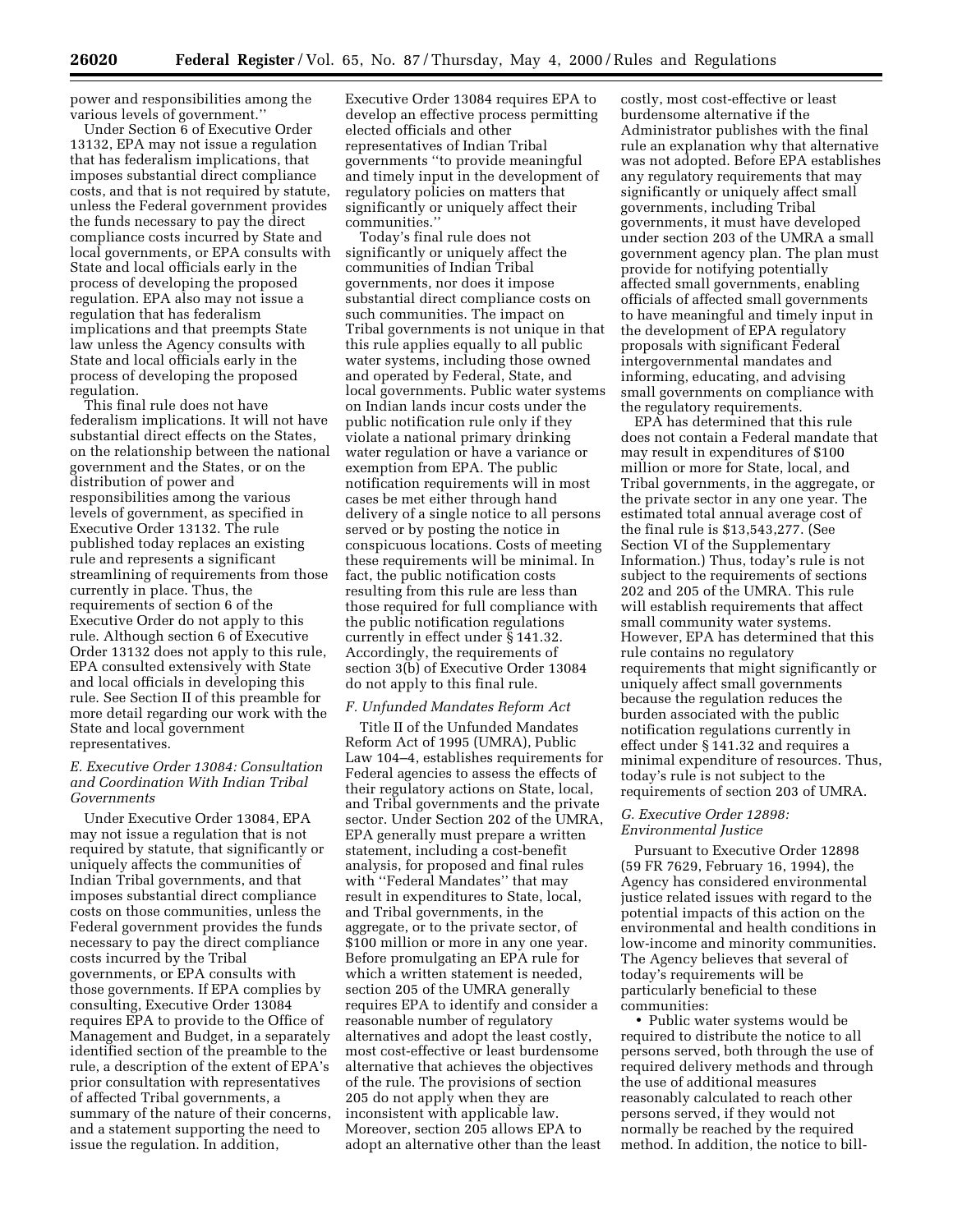paying customers must include standard considering such risks in assigning language encouraging those receiving the public notice to make the notice available to other consumers who are not bill-paying customers (e.g., renters, transients, students).

• Public notices would include information on what the consumers should do to minimize the health risk from drinking water in violation of EPA standards and when to seek further medical advice. All notices would be required to include the name, address, and phone number of the water system official who can provide further information.

• Public water systems, where appropriate, must include information on the importance of the notice and other information in languages other than English. Primacy States may, at their option, augment these multilingual requirements. For example, a primacy State could define when a system is serving a population with a large proportion of non-English speaking consumers. Thus, the State could specify which water systems must comply with the augmented State requirements.

## *H. Executive Order 13045: Protection of Children From Environmental Health Risks and Safety Risks*

Executive Order 13045, ''Protection of Children from Environmental Health Risks and Safety Risks'' (62 FR 19885, April 23, 1997), applies to any rule that: (1) is determined to be ''economically significant'' as defined under E.O. 12866, and (2) concerns an environmental health or safety risk that EPA has reason to believe may have a disproportionate effect on children. If the regulatory action meets both criteria, the Agency must evaluate the environmental health or safety effects of the planned rule on children, and explain why the planned regulation is preferable to other potentially effective and reasonably feasible alternatives considered by the Agency.

The final rule is not subject to the Executive Order because it is not economically significant as defined in E.O. 12866 and because the Agency does not have reason to believe the environmental health or safety risks addressed by this action present a disproportionate risk to children. The purpose of the public notification rule is to provide a public notice to persons served when a violation of EPA drinking water standards occurs, to enable consumers to avoid health and safety risks from potential exposure to harmful contaminants in the drinking water. The regulation addresses the particular risks that certain contaminants may pose by

contaminants to the appropriate tier and by identifying such risks in the required health effects language, with specific reference to risks to children, where appropriate. The public notice requirements, however, apply to potential health and safety risks to all consumers and all vulnerable populations, and are not targeted specifically to address a disproportionate risk to children.

## *I. National Technology Transfer and Advancement Act*

As noted in the proposed rule, Section 12(d) of the National Technology Transfer and Advancement Act of 1995 (NTTAA), Public Law No. 104–113, Section 12(d) (15 U.S.C. 272 note) directs EPA to use voluntary consensus standards in its regulatory activities unless to do so would be inconsistent with applicable law or otherwise impractical. Voluntary consensus standards are technical standards (e.g., materials specifications, test methods, sampling procedures, and business practices) that are developed or adopted by voluntary consensus standards bodies. The NTTAA directs EPA to provide Congress, through OMB, explanations when the Agency decides not to use available and applicable voluntary consensus standards. This action does not involve technical standards. Therefore, EPA did not consider the use of any voluntary consensus standards.

#### *J. Congressional Review Act*

The Congressional Review Act, 5 U.S.C. 801 *et seq.*, as added by the Small Business Regulatory Enforcement Fairness Act of 1996, generally provides that before a rule may take effect, the agency promulgating the rule must submit a rule report, which includes a copy of the rule, to each House of the Congress and to the Comptroller General of the United States. EPA will submit a report containing this rule and other required information to the U.S. Senate, the U.S. House of Representatives, and the Comptroller General of the United States prior to publication of the rule in the **Federal Register**. A major rule cannot take effect until 60 days after it is published in the **Federal Register**. This action is not a ''major rule'' as defined by U.S.C. 804(2). This rule will be effective June 5, 2000.

#### **List of Subjects**

#### *40 CFR Part 9*

Reporting and recordkeeping requirements.

#### *40 CFR Part 141*

Environmental protection, Chemicals, Indians-lands, Intergovernmental relations, Radiation protection, Reporting and record-keeping requirements, Water supply.

#### *40 CFR Part 142*

Environmental protection, Administrative practice and procedure, Chemicals, Indians-lands, Radiation protection, Reporting and recordkeeping requirements, Water supply.

#### *40 CFR Part 143*

Chemicals, Indians-lands, Water supply.

Dated: April 7, 2000.

#### **Carol M. Browner,**

*Administrator.*

For the reasons set out in the preamble, 40 CFR Parts 9, 141, 142, and 143 are amended as follows:

#### **PART 9—[AMENDED]**

1. The authority citation for part 9 continues to read as follows:

**Authority:** 7 U.S.C. 135 *et seq.*, 136–136y; 15 U.S.C. 2001, 2003, 2005, 2006, 2601–2671; 21 U.S.C. 331j, 345a, 348; 31 U.S.C. 9701; 33 U.S.C. 1251 *et seq.*, 1311, 1313d, 1314, 1318, 1321, 1326 1330, 1324, 1344, 1345 (d) and (e), 1361; E.O. 11735, 38 FR 21243, 3 CFR, 1971–1975 Comp. p. 973; 42 U.S.C. 241, 242b, 243, 246, 300f, 300g, 300g–1, 300g–2, 300g–3, 300g–4, 300g–5, 300g–6, 300j–1, 300j–2, 300j–3, 300j–4, 300j–9, 1857 *et seq.*, 69016992k, 7401–7671q, 7542, 9501–9657, 11023, 11048.

2. In § 9.1 the table is amended by removing the entries ''§ 141.31–141.32'', ''§ 141.33–141.35'', ''§ 142.10–142.15'', and ''142.16'' and adding in numerical order new entires under the indicated heading to read as follows:

#### **§ 9.1 OMB approvals under the Paperwork Reduction Act.**

| $^\star$ | ÷ | ÷                                                                                                     | ÷                  | ÷ |                                                                                       |   |
|----------|---|-------------------------------------------------------------------------------------------------------|--------------------|---|---------------------------------------------------------------------------------------|---|
|          |   | 40 CFR citation                                                                                       |                    |   | OMB Control No.                                                                       |   |
| $\star$  |   | ÷                                                                                                     | ÷                  |   | $\star$                                                                               | ÷ |
|          |   |                                                                                                       | <b>Regulaitons</b> |   | <b>National Primary Drinking Water</b>                                                |   |
| $\star$  |   | ÷<br>$141.31(a)$ - (c)<br>141.31(d)<br>141.31(e)<br>$141.32(a)–(g)$<br>$141.33(a)$ - (d)<br>141.33(e) |                    |   | $\star$<br>2040-0090<br>2040-0209<br>2040-0090<br>2040-0090<br>2040-0090<br>2040-0209 |   |
| ÷        |   |                                                                                                       |                    |   |                                                                                       |   |

141.201–141.210 ...... 2040–0209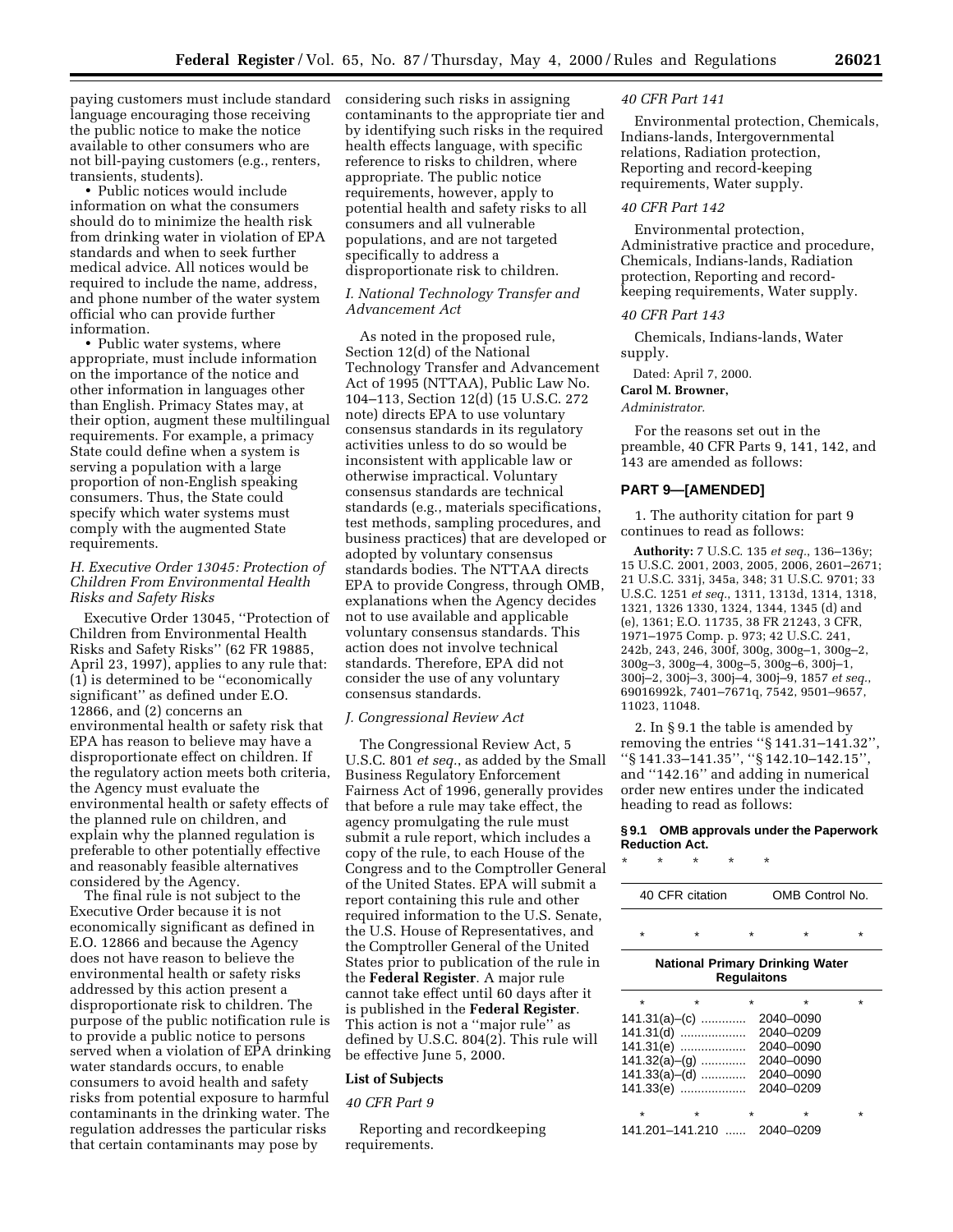|                                                                             | 40 CFR citation   |         | OMB Control No.  |   |  |  |  |  |  |  |
|-----------------------------------------------------------------------------|-------------------|---------|------------------|---|--|--|--|--|--|--|
| $\star$                                                                     | ÷                 | $\star$ | $\star$          | ÷ |  |  |  |  |  |  |
| <b>National Primary Drinking Water</b><br><b>Requlations Implementation</b> |                   |         |                  |   |  |  |  |  |  |  |
| $\star$                                                                     | ÷                 | $\star$ | $\star$          | ÷ |  |  |  |  |  |  |
|                                                                             | $142.10 - 142.13$ |         | 2040–0090        |   |  |  |  |  |  |  |
|                                                                             | $142.14(a)$ - (e) |         | 2040-0090        |   |  |  |  |  |  |  |
|                                                                             | 142.14(f)         |         | 2040–0209        |   |  |  |  |  |  |  |
|                                                                             | $142.14(q)$       |         | 2040–0090        |   |  |  |  |  |  |  |
|                                                                             | 142.15(a)         |         | 2040-0090, 2040- |   |  |  |  |  |  |  |
|                                                                             |                   |         | 0209             |   |  |  |  |  |  |  |
|                                                                             | $142.15(b)$ - (d) |         | 2040-0090        |   |  |  |  |  |  |  |
|                                                                             | 142.16(a)         |         | 2040–0209        |   |  |  |  |  |  |  |
|                                                                             | 142.16(b)-(e)     |         | 2040–0090        |   |  |  |  |  |  |  |
|                                                                             |                   |         |                  |   |  |  |  |  |  |  |

\* \* \* \* \*

# **PART 141—NATIONAL PRIMARY DRINKING WATER REGULATIONS**

1. The authority citation for Part 141 continues to read as follows:

**Authority:** 42 U.S.C. 300f, 300g–1, 300g–2, 300g–3, 300g–4, 300g–5, 300g–6, 300j–4, 300j–9, and 300j–11.

2. Section 141.11 is amended by revising paragraph (d)(2) to read as follows:

## **§ 141.11 Maximum contaminant levels for inorganic chemicals**

\* \* \* \* \*

(d) \* \* \*

(2) The non-community water system is meeting the public notification requirements under § 141.209, including continuous posting of the fact that nitrate levels exceed 10 mg/l and the potential health effects of exposure; and \* \* \* \* \*

3. Sections 141.21(g)(1) and (g)(2), 141.22(b), 141.23(n) and (o), 141.26(a)(4), (b)(5), 141.30(d), 141.63(b),  $141.133(b)(1)(i)$ , (b)(2), (b)(3) and (c)(1)(i) are amended by revising ''§ 141.32'' to read ''subpart Q'' and in § 141.133(c)(2)(i) by revising  $\sqrt{\frac{1}{2} (a)(1)(iii)}$ (E) (which appears twice) to ''subpart Q'' and in § 141.33(c)(2)(ii) by revising ''§ 141.133(e)(78)'' to read ''subpart Q.''

#### **§§ 141.21, 141.22, 141.23, 141.26, 141.30, 141.63, and 141.133, [Amended]**

4. Section 141.23 is amended by removing paragraph (i)(4) and revising paragraph (f)(2), to read as follows:

#### **§ 141.23 Inorganic chemical sampling and analytical requirements.**

- \* \* \* \* \*
	- (f) \* \* \*

(2) Where nitrate or nitrite sampling results indicate an exceedance of the maximum contaminant level, the system shall take a confirmation sample within

24 hours of the system's receipt of notification of the analytical results of the first sample. Systems unable to comply with the 24-hour sampling requirement must immediately notify persons served by the public water system in accordance with § 141.202 and meet other Tier 1 public notification requirements under Subpart Q of this part. Systems exercising this option must take and analyze a confirmation sample within two weeks of notification of the analytical results of the first sample.

\* \* \* \* \*

### **§ 141.24 [ Amended]**

5. Part 141 is amended by removing §§ 141.24(f)(15)(iii) and

# 141.24(h)(11)(iii).

6. In Part 141, the heading for Subpart D is revised to read as follows:

# **Subpart D—Reporting and Record Keeping**

7. Section 141.31 is amended by revising paragraph (d), to read as follows:

# **§ 141.31 Reporting requirements.**

\* \* \* \* \* (d) The public water system, within 10 days of completing the public notification requirements under Subpart Q of this part for the initial public notice and any repeat notices, must submit to the primacy agency a certification that it has fully complied with the public notification regulations. The public water system must include with this certification a representative copy of each type of notice distributed, published, posted, and made available to the persons served by the system and to the media.

\* \* \* \* \* 8. Section 141.32 is amended by revising the introductory paragraph, to read as follows:

## **§ 141.32 Public notification.**

The requirements in this section apply until the requirements of Subpart Q of this part are applicable. Public water systems where EPA directly implements the public water system supervision program must comply with the requirements in Subpart Q of this part on October 31, 2000. All other public water systems must comply with the requirements in Subpart Q of this part on May 6, 2002 or on the date the State-adopted rule becomes effective, whichever comes first.

\* \* \* \* \* 9. Section 141.33 is amended by adding paragraph (e), to read as follows:

#### **§ 141.33 Record maintenance.**

\* \* \* \* \*

(e) Copies of public notices issued pursuant to Subpart Q of this part and certifications made to the primacy agency pursuant to § 141.31 must be kept for three years after issuance.

10. Section 141.75 is amended by revising paragraphs (a)(5)(ii) and (b)(3)(ii) to read as follows:

## **§ 141.75 Reporting and record keeping requirements.**

- $(a) * * * *$
- $(5)^*$  \* \*

(ii) If at any time the turbidity exceeds 5 NTU, the system must consult with the primacy agency as soon as practical, but no later than 24 hours after the exceedance is known, in accordance with the public notification requirements under § 141.203(b)(3).

- \* \* \* \* \* (b) \* \* \*
- $(3) * * * *$

(ii) If at any time the turbidity exceeds 5 NTU, the system must consult with the primacy agency as soon as practical, but no later than 24 hours after the exceedance is known, in accordance with the public notification requirements under § 141.203(b)(3).

- \* \* \* \* \* 11. Section 141.153 is amended by: a. Revising (c)(3) introductory text.
- b. Adding paragraphs (c)(3)(iii) and  $(c)(3)(iv).$
- c. Revising paragraphs (d)(1)(i),

 $(d)(4)(ix)$  and  $(d)(6)$ . d. Revising paragraphs (f)(3) and  $(f)(4).$ 

The additions and revisions are as follows:

#### **§ 141.153 Content of the reports.**

\* \* \* \* \* (c) \* \* \*

(3) A report that contains data on contaminants that EPA regulates using any of the following terms must include the applicable definitions: \* \* \* \* \*

(iii) *Maximum residual disinfectant level goal or MRDLG:* The level of a drinking water disinfectant below which there is no known or expected risk to health. MRDLGs do not reflect the benefits of the use of disinfectants to control microbial contaminants.

(iv) *Maximum residual disinfectant level or MRDL:* The highest level of a disinfectant allowed in drinking water. There is convincing evidence that addition of a disinfectant is necessary for control of microbial contaminants.

 $(d) * * * *$  $(1) * * * *$ 

(i) Contaminants subject to a MCL, action level, maximum residual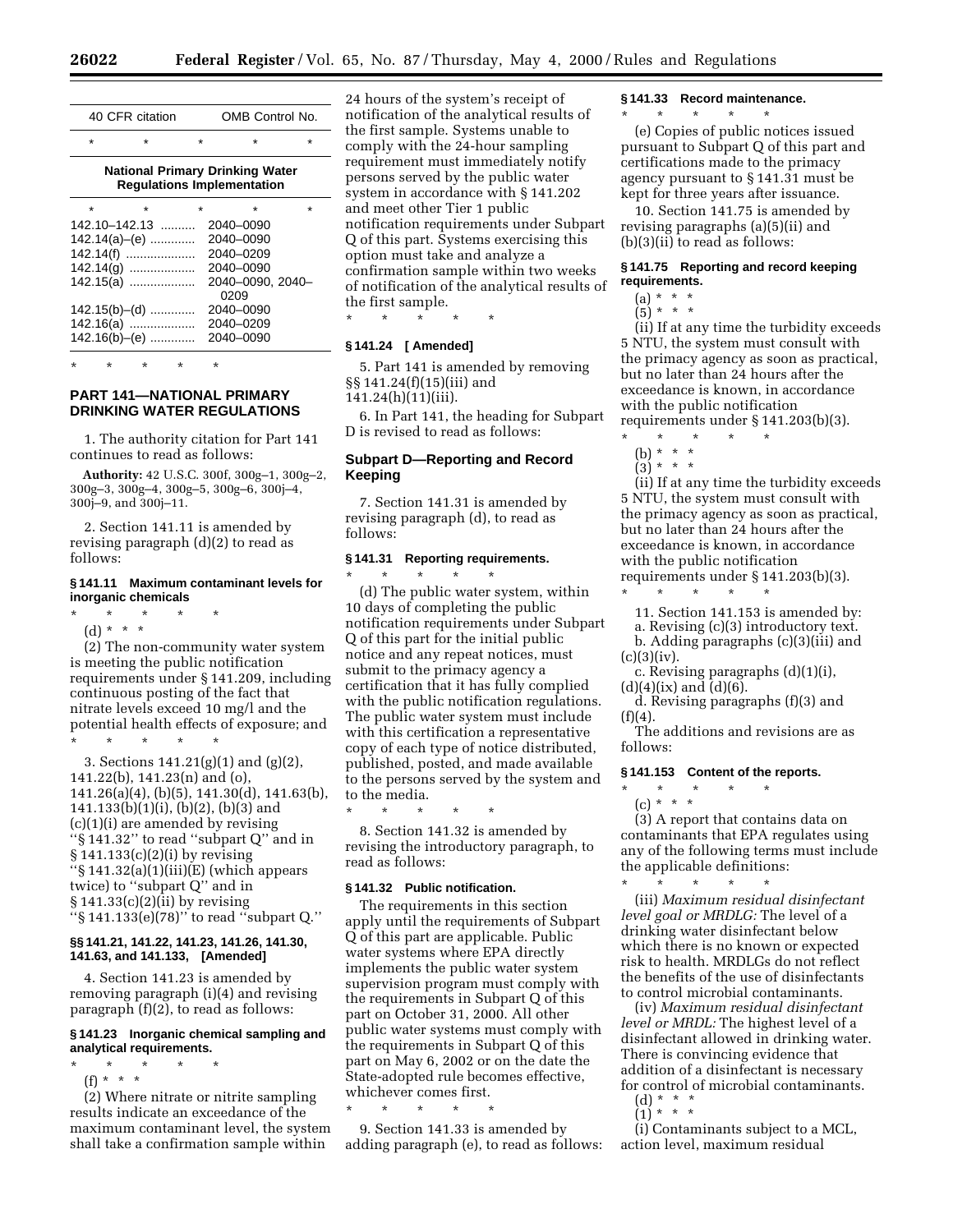disinfectant level, or treatment technique (regulated contaminants).

\* \* \* \* \* (4) \* \* \*

(ix) The likely source(s) of detected contaminants to the best of the operator's knowledge. Specific information regarding contaminants may be available in sanitary surveys and source water assessments, and should be used when available to the operator. If the operator lacks specific information on the likely source, the report must include one or more of the typical sources for that contaminant listed in appendix A to this subpart that is most applicable to the system.

\* \* \* \* \* (6) The table(s) must clearly identify any data indicating violations of MCLs, MRDLs, or treatment techniques, and the report must contain a clear and readily understandable explanation of the violation including: the length of the violation, the potential adverse health

effects, and actions taken by the system to address the violation. To describe the potential health effects, the system must use the relevant language of appendix A to this subpart.<br> $*$  \* \* \*

\* \* \* \* \*

(f) \* \* \*

(3) Lead and copper control requirements prescribed by subpart I of this part. For systems that fail to take one or more actions prescribed by §§ 141.80(d), 141.81, 141.82, 141.83 or 141.84, the report must include the applicable language of appendix A to this subpart for lead, copper, or both.

(4) Treatment techniques for Acrylamide and Epichlorohydrin prescribed by subpart K of this part. For systems that violate the requirements of subpart K of this part, the report must include the relevant language from appendix A to this subpart. \* \* \* \* \*

12. Section 141.154 is amended by revising paragraph (e) to read as follows:

# **§ 141.154 Required additional health information.**

\* \* \* \* \*

(e) Community water systems that detect TTHM above 0.080 mg/l, but below the MCL in § 141.12, as an annual average, monitored and calculated under the provisions of § 141.30, must include health effects language for TTHMs prescribed by appendix A.

13. Section 141.155 is amended by revising paragraph (h) to read as follows:

## **§ 141.155 Report delivery and record keeping.**

\* \* \* \* \*

(h) Any system subject to this subpart must retain copies of its Consumer Confidence Report for no less than 3 years.

14. Appendix A to Subpart O is revised to read as follows: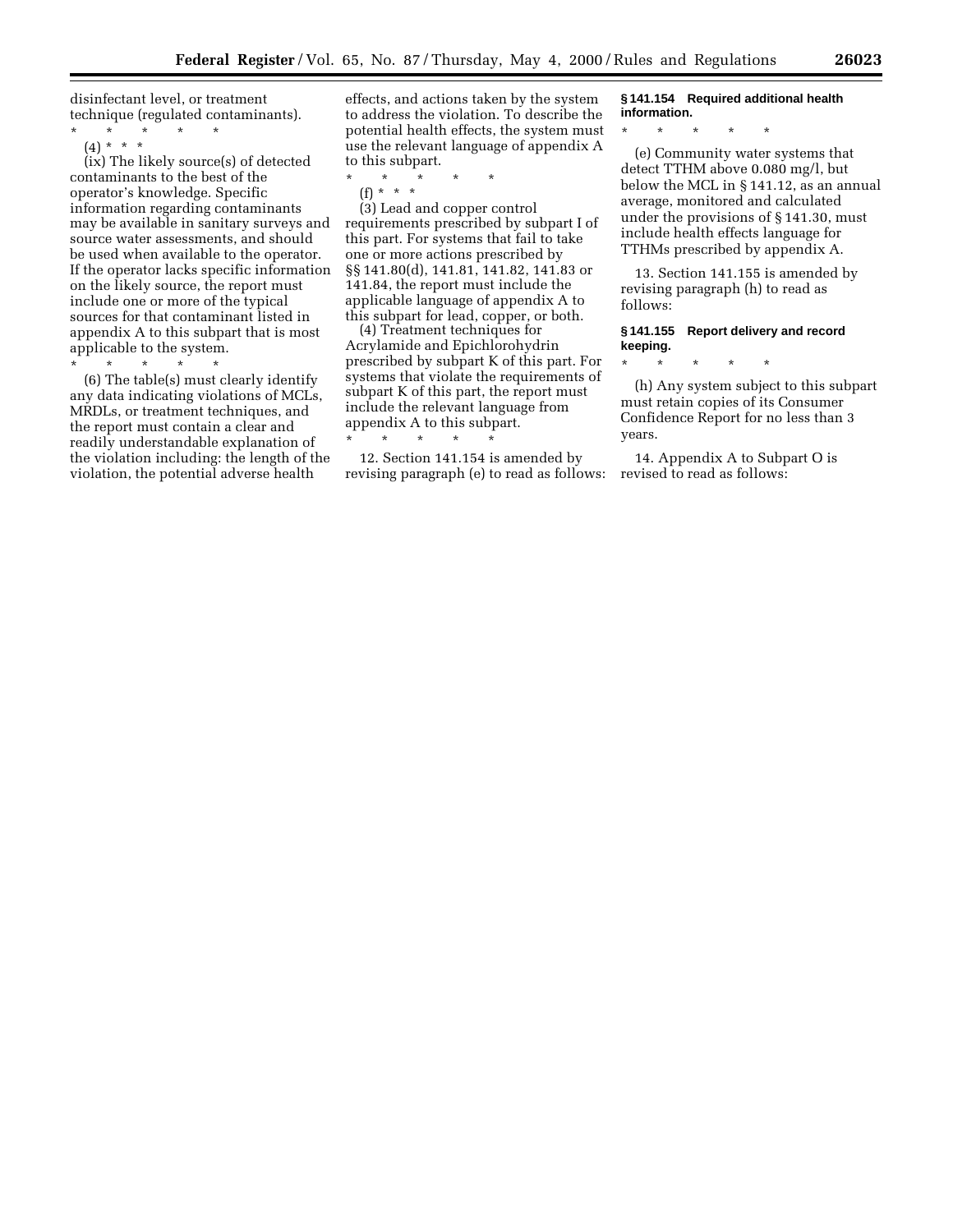| Contaminant (units)                                      | <b>Traditional MCL</b><br>in $mg/L$                                                                                                                                                          | To convert for<br>CCR, multiply by | MCL in CCR<br>units                                                                                                                                                                          | <b>MCLG</b> | Major sources in drinking water            | Health effects language                                                                                                                                                                                                                                                                                                                                                                                                                                                                  |
|----------------------------------------------------------|----------------------------------------------------------------------------------------------------------------------------------------------------------------------------------------------|------------------------------------|----------------------------------------------------------------------------------------------------------------------------------------------------------------------------------------------|-------------|--------------------------------------------|------------------------------------------------------------------------------------------------------------------------------------------------------------------------------------------------------------------------------------------------------------------------------------------------------------------------------------------------------------------------------------------------------------------------------------------------------------------------------------------|
| Microbiological contaminants:<br>Total Coliform Bacteria | MCL: (systems<br>that collect $\geq 40$<br>samples/<br>month) 5% of<br>monthly sam-<br>ples are posi-<br>tive; (systems<br>that collect $<$ 40<br>samples/<br>month) 1 posi-<br>tive monthly |                                    | MCL: (systems<br>that collect $\geq 40$<br>samples/<br>month) 5% of<br>monthly sam-<br>ples are posi-<br>tive; (systems<br>that collect $<$ 40<br>samples/<br>month) 1 posi-<br>tive monthly | 0           | Naturally present in the environ-<br>ment. | Coliforms are bacteria that are nat-<br>urally present in the environment<br>and are used as an indicator that<br>other, potentially-harmful, bac-<br>teria may be present. Coliforms<br>were found in more samples than<br>allowed and this was a warning<br>of potential problems.                                                                                                                                                                                                     |
| Fecal coliform and E. coli                               | sample.                                                                                                                                                                                      |                                    | sample.<br>0                                                                                                                                                                                 | 0           | Human and animal fecal waste               | Fecal coliforms and E. coli are bac-<br>teria whose presence indicates<br>that the water may be contami-<br>nated with human or animal<br>wastes. Microbes<br>in<br>these<br>wastes can cause short-term ef-<br>fects, such as diarrhea, cramps,<br>nausea, headaches, or other<br>symptoms. They may pose a<br>special health risk for infants,<br>young children, some of the el-<br>derly, and people with severely-<br>compromised immune systems.                                   |
| Total organic carbon (ppm)                               | <b>TT</b>                                                                                                                                                                                    |                                    | <b>TT</b>                                                                                                                                                                                    | N/A         | Naturally present in the environ-<br>ment. | Total organic carbon (TOC) has no<br>health effects. However, total or-<br>ganic carbon provides a medium<br>for the formation of disinfection<br>by products. These byproducts<br>include trihalomethanes (THMs)<br>and haloacetic acids (HAAs).<br>Drinking water containing these<br>byproducts in excess of the MCL<br>may lead to adverse health ef-<br>fects, liver or kidney problems, or<br>nervous system effects, and may<br>lead to an increased risk of get-<br>ting cancer. |
| Turbidity (NTU)                                          | <b>TT</b>                                                                                                                                                                                    |                                    | TT                                                                                                                                                                                           | N/A         |                                            | Turbidity has no health effects.                                                                                                                                                                                                                                                                                                                                                                                                                                                         |
|                                                          |                                                                                                                                                                                              |                                    |                                                                                                                                                                                              |             |                                            | However, turbidity can interfere<br>with disinfection and provide a<br>medium for microbial growth.<br>Turbidity may indicate the pres-<br>ence of disease-causing orga-<br>nisms. These organisms include<br>bacteria, viruses, and parasites<br>that can cause symptoms such<br>as nausea, cramps, diarrhea and<br>associated headaches.                                                                                                                                               |

# Appendix A to Subpart O.—Regulated Contaminants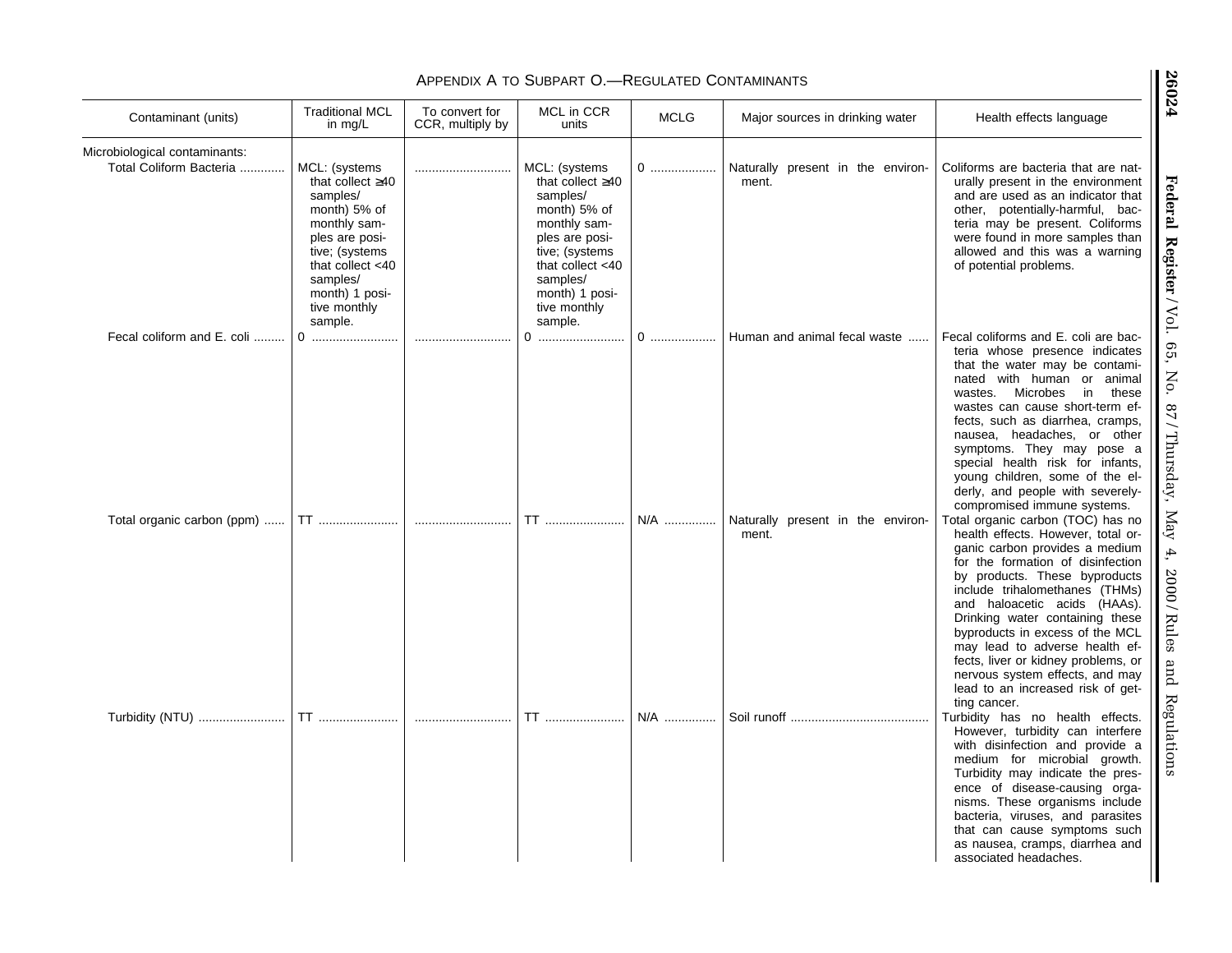| Radioactive contaminants:                          |           |      |    |     |                                                                                                                                                      |                                                                                                                                                                                                                                                                                 |
|----------------------------------------------------|-----------|------|----|-----|------------------------------------------------------------------------------------------------------------------------------------------------------|---------------------------------------------------------------------------------------------------------------------------------------------------------------------------------------------------------------------------------------------------------------------------------|
| Beta/photon emitters (mrem/yr)                     | 4 mrem/yr |      | 4  | N/A | Decay of natural and man-made<br>deposits.                                                                                                           | Certain minerals are radioactive<br>and may emit forms of radiation<br>known as photons and beta radi-<br>ation. Some people who drink<br>water containing beta and photon<br>emitters in excess of the MCL<br>over many years may have an<br>increased risk of getting cancer. |
| Alpha emitters (pCi/l)                             | 15 pCi/l  |      |    |     | 15    N/A    Erosion of natural deposits                                                                                                             | Certain minerals are radioactive<br>and may emit a form of radiation<br>known as alpha radiation. Some<br>people who drink water con-<br>taining alpha emitters in excess<br>of the MCL over many years may<br>have an increased risk of getting<br>cancer.                     |
| Combined radium (pCi/l)<br>Inorganic contaminants: | 5 pCi/l   |      |    |     | N/A    Erosion of natural deposits                                                                                                                   | Some people who drink water con-<br>taining radium 226 or 228 in ex-<br>cess of the MCL over many<br>years may have an increased<br>risk of getting cancer                                                                                                                      |
| Antimony (ppb)                                     |           | 1000 |    | 6   | Discharge from petroleum refin-<br>eries; fire retardants; ceramics;<br>electronics; solder.                                                         | Some people who drink water con-<br>taining antimony well in excess<br>of the MCL over many years<br>could experience increases in<br>blood cholesterol and decreases<br>in blood sugar.                                                                                        |
|                                                    |           | 1000 | 50 | N/A | Erosion of natural deposits; Runoff<br>from orchards; Runoff from glass<br>and<br>electronics<br>production<br>wastes.                               | Some people who drink water con-<br>taining arsenic in excess of the<br>MCL over many years could ex-<br>perience skin damage or prob-<br>lems with their circulatory sys-<br>tem, and may have an increased<br>risk of getting cancer.                                         |
|                                                    |           |      | 7  | 7   | Decay of asbestos cement water<br>mains; Erosion of natural depos-<br>its.                                                                           | Some people who drink water con-<br>taining asbestos in excess of the<br>MCL over many years may have<br>an increased risk of developing<br>benign intestinal polyps.                                                                                                           |
|                                                    | 2         |      |    |     | Discharge of drilling wastes; Dis-<br>charge from metal refineries;<br>Erosion of natural deposits.                                                  | Some people who drink water con-<br>taining barium in excess of the<br>MCL over many years could ex-<br>perience an increase in their<br>blood pressure.                                                                                                                        |
| Beryllium (ppb)                                    | .004      |      |    |     | Discharge from metal refineries and<br>coal-burning factories; Discharge<br>from electrical, aerospace, and<br>defense industries.                   | Some people who drink water con-<br>taining beryllium well in excess of<br>the MCL over many years could<br>develop intestinal lesions                                                                                                                                          |
|                                                    |           |      |    |     | Corrosion of galvanized pipes; Ero-<br>sion of natural deposits; Dis-<br>charge from metal refineries;<br>Runoff from waste batteries and<br>paints. | Some people who drink water con-<br>taining cadmium in excess of the<br>MCL over many years could ex-<br>perience kidney damage.                                                                                                                                                |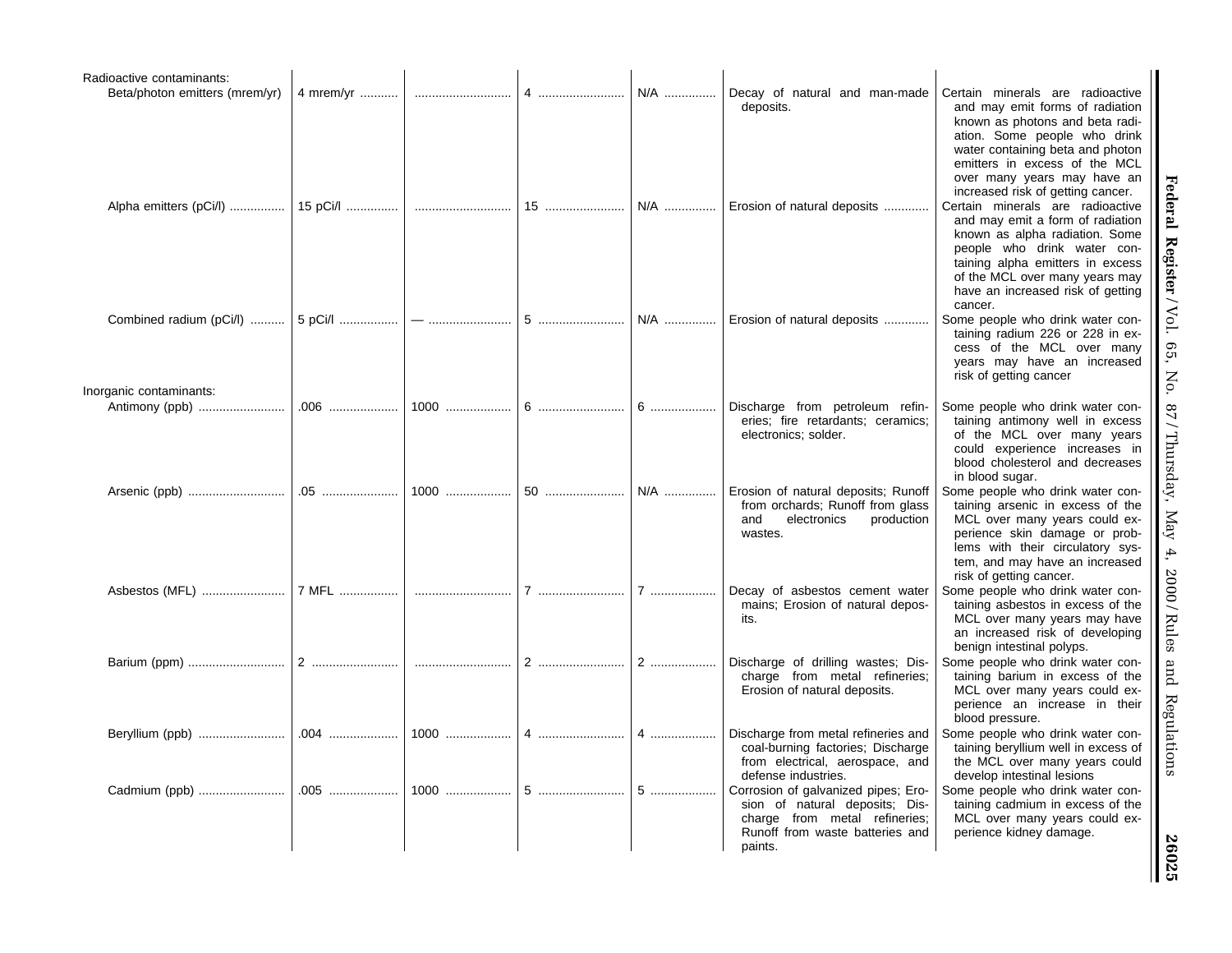# APPENDIX A TO SUBPART O.—REGULATED CONTAMINANTS—Continued

| Contaminant (units) | <b>Traditional MCL</b><br>in $mg/L$ | To convert for<br>CCR, multiply by | MCL in CCR<br>units | <b>MCLG</b> | Major sources in drinking water                                                                                                     | Health effects language                                                                                                                                                                                                                                                                                                                                                                                                                                                                                                    |
|---------------------|-------------------------------------|------------------------------------|---------------------|-------------|-------------------------------------------------------------------------------------------------------------------------------------|----------------------------------------------------------------------------------------------------------------------------------------------------------------------------------------------------------------------------------------------------------------------------------------------------------------------------------------------------------------------------------------------------------------------------------------------------------------------------------------------------------------------------|
| Chromium (ppb)      |                                     | 1000                               | 100                 | $100$       | Discharge from steel and pulp<br>mills; Erosion of natural deposits.                                                                | Some people who use water con-<br>taining chromium well in excess<br>of the MCL over many years<br>could experience allergic derma-<br>titis.                                                                                                                                                                                                                                                                                                                                                                              |
| Copper (ppm)        | AL=1.3                              |                                    | AL=1.3              | $1.3$       | Corrosion of household plumbing<br>systems; Erosion of natural de-<br>posits; Leaching from wood pre-<br>servatives.                | Copper is an essential nutrient, but<br>some people who drink water<br>containing copper in excess of<br>the action level over a relatively<br>short amount of time could expe-<br>rience gastrointestinal distress.<br>Some people who drink water<br>containing copper in excess of<br>the action level over many years<br>could suffer liver or kidney dam-<br>age. People with Wilson's Dis-<br>ease should consult their per-<br>sonal doctor.                                                                        |
|                     |                                     | 1000                               | 200                 | 200         | Discharge from steel/metal fac-<br>tories; Discharge from plastic and<br>fertilizer factories.                                      | Some people who drink water con-<br>taining cyanide well in excess of<br>the MCL over many years could<br>experience nerve damage or<br>problems with their thyroid.                                                                                                                                                                                                                                                                                                                                                       |
|                     | 4                                   |                                    | 4                   | 4           | Erosion of natural deposits; Water<br>additive which promotes strong<br>teeth; Discharge from fertilizer<br>and aluminum factories. | Some people who drink water con-<br>taining fluoride in excess of the<br>MCL over many years could get<br>bone disease, including pain and<br>tenderness of the bones. Fluo-<br>ride in drinking water at half the<br>MCL or more may cause mottling<br>of children's teeth, usually in chil-<br>dren less than nine years old.<br>Mottling, also known as dental<br>fluorosis, may include brown<br>staining and/or pitting of the<br>teeth, and occurs only in devel-<br>oping teeth before they erupt<br>from the gums. |
|                     | AL=.015                             | 1000                               | AL=15               | $0$         | Corrosion of household plumbing<br>systems; Erosion of natural de-<br>posits.                                                       | Infants and children who drink<br>water containing lead in excess<br>of the action level could experi-<br>ence delays in their physical or<br>mental development. Children<br>could show slight deficits in at-<br>tention span and learning abili-<br>ties. Adults who drink this water<br>over many years could develop<br>kidney problems or high blood<br>pressure.                                                                                                                                                    |

Federal Register / Vol. 65, No. 87 / Thursday, May 4, 2000 / Rules and Regulations **Federal Register** / Vol. 65, No. 87 / Thursday, May 4, 2000 / Rules and Regulations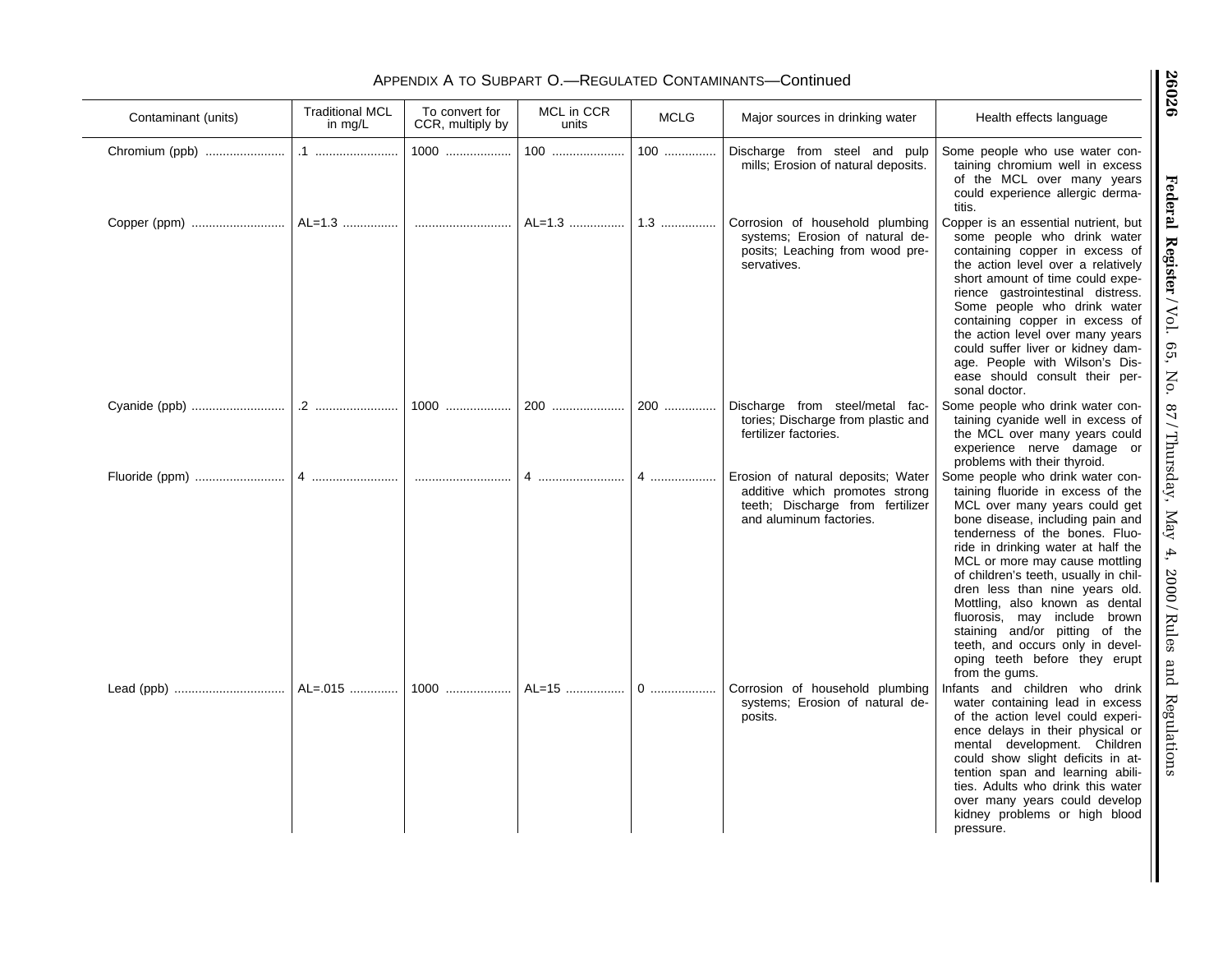|                                                      |           |        |    | 2    | Erosion of natural deposits; Dis<br>charge from refineries and fac-<br>tories; Runoff from landfills; Run-<br>off from cropland. | Some people who drink water con-<br>taining inorganic mercury well in<br>excess of the MCL over many<br>years could experience kidney<br>damage.                                                                                                                     |
|------------------------------------------------------|-----------|--------|----|------|----------------------------------------------------------------------------------------------------------------------------------|----------------------------------------------------------------------------------------------------------------------------------------------------------------------------------------------------------------------------------------------------------------------|
|                                                      | 10        |        | 10 | 10   | Runoff from fertilizer use; Leaching<br>from septic tanks, sew age; Ero-<br>sion of natural deposits.                            | Infants below the age of six months<br>who drink water containing ni-<br>trate in excess of the MCL could<br>become seriously ill and, if un-<br>treated, may die. Symptoms in-<br>clude shortness of breath and<br>blue baby syndrome.                              |
|                                                      | 1         |        |    | 1    | Runoff from fertilizer use; Leaching<br>from septic tanks, sew age; Ero-<br>sion of natural deposits.                            | Infants below the age of six months<br>who drink water containing nitrite<br>in excess of the MCL could be-<br>come seriously ill and, if un-<br>treated, may die. Symptoms in-<br>clude shortness of breath and<br>blue baby syndrome.                              |
|                                                      |           |        | 50 | $50$ | Discharge from<br>petroleum and<br>metal refineries; Erosion of nat-<br>ural deposits; Discharge from<br>mines.                  | Selenium is an essential nutrient.<br>However, some people who drink<br>water containing selenium in ex-<br>cess of the MCL over many<br>years could experience hair or<br>fingernail losses, numbness in<br>fingers or toes, or problems with<br>their circulation. |
| Thallium (ppb)<br>Synthetic organic contaminants in- | .002      | 1000   | 2  | 0.5  | Leaching from ore-processing sites;<br>from<br>Discharge<br>electronics,<br>glass, and drug factories.                           | Some people who drink water con-<br>taining thallium in excess of the<br>MCL over many years could ex-<br>perience hair loss, changes in<br>their blood, or problems with their<br>kidneys, intestines, or liver.                                                    |
| cluding pesticides and herbicides:                   |           | $1000$ | 70 | 70   | Runoff from herbicide used on row<br>crops.                                                                                      | Some people who drink water con-<br>taining the weed killer 2,4-D well<br>in excess of the MCL over many<br>years could experience problems<br>with their kidneys, liver, or adre-<br>nal glands.                                                                    |
| 2,4,5-TP [Silvex](ppb)                               | .05       | $1000$ | 50 | 50   | Residue of banned herbicide                                                                                                      | Some people who drink water con-<br>taining silvex in excess of the<br>MCL over many years could ex-<br>perience liver problems.                                                                                                                                     |
| Acrylamide                                           | <b>TT</b> |        |    |      | Added to water during sewage/<br>wastewater treatment.                                                                           | Some people who drink water con-<br>taining high levels of acrylamide<br>over a long period of time could<br>have problems with their nervous<br>system or blood, and may have<br>an increased risk of getting can-<br>cer.                                          |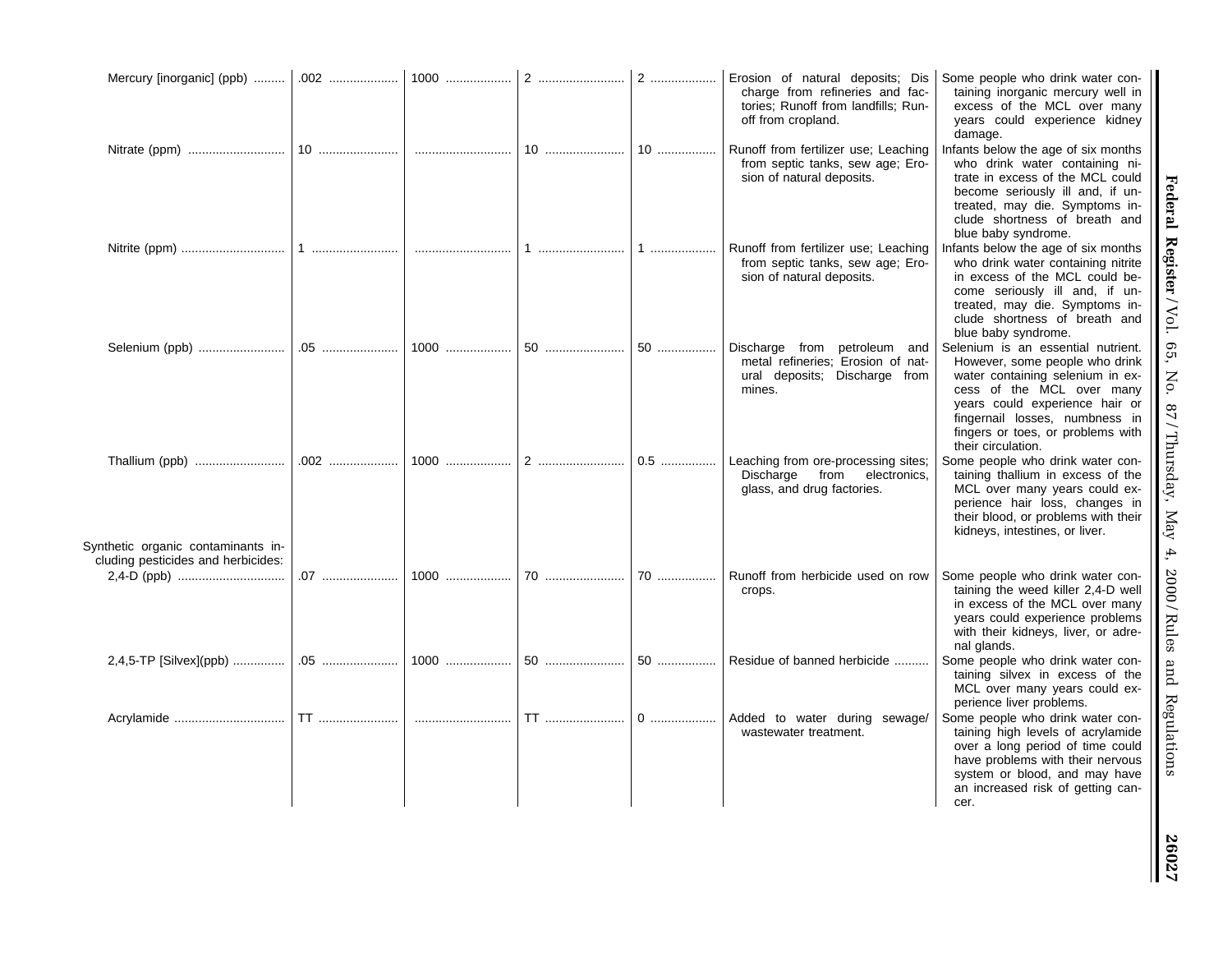# APPENDIX A TO SUBPART O.—REGULATED CONTAMINANTS—Continued

| Contaminant (units)                       | <b>Traditional MCL</b><br>in $mg/L$ | To convert for<br>CCR, multiply by | MCL in CCR<br>units | <b>MCLG</b> | Major sources in drinking water                                           | Health effects language                                                                                                                                                                                                                                           |
|-------------------------------------------|-------------------------------------|------------------------------------|---------------------|-------------|---------------------------------------------------------------------------|-------------------------------------------------------------------------------------------------------------------------------------------------------------------------------------------------------------------------------------------------------------------|
| Alachlor (ppb)                            | .002                                | 1000                               |                     |             | Runoff from herbicide used on row<br>crops.                               | Some people who drink water con-<br>taining alachlor in excess of the<br>MCL over many years could<br>have problems with their eyes,<br>liver, kidneys, or spleen, or expe-<br>rience anemia, and may have an<br>increased risk of getting cancer.                |
| Atrazine (ppb)                            |                                     | 1000                               | 3                   |             | Runoff from herbicide used on row<br>crops.                               | Some people who drink water con-<br>taining atrazine well in excess of<br>the MCL over many years could<br>experience problems with their<br>cardiovascular system or repro-<br>ductive difficulties.                                                             |
| Benzo(a)pyrene<br>[PAH]<br>(nanograms/l). | .0002                               | 1,000,000                          |                     |             | Leaching from linings of water stor-<br>age tanks and distribution lines. | Some people who drink water con-<br>taining benzo(a)pyrene in excess<br>of the MCL over many years may<br>experience reproductive difficul-<br>ties and may have an increased<br>risk of getting cancer.                                                          |
|                                           |                                     | 1000                               | 40                  | 40          | Leaching of soil fumigant used on<br>rice and alfalfa.                    | Some people who drink water con-<br>taining carbofuran in excess of<br>the MCL over many years could<br>experience problems with their<br>blood, or nervous or reproductive<br>systems.                                                                           |
|                                           | .002                                | 1000                               |                     |             | Residue of banned termiticide                                             | Some people who drink water con-<br>taining chlordane in excess of<br>the MCL over many years could<br>experience problems with their<br>liver or nervous system, and may<br>have an increased risk of getting<br>cancer.                                         |
|                                           |                                     | 1000                               | 200                 |             | Runoff from herbicide used on<br>rights of way.                           | Some people who drink water con-<br>taining dalapon well in excess of<br>the MCL over many years could<br>experience<br>minor<br>kidney<br>changes.                                                                                                               |
| Di(2-ethylhexyl) adipate (ppb)            | .4                                  | $1000$                             | 400                 |             | 400    Discharge from chemical factories                                  | Some people who drink water con-<br>taining di (2-ethylhexyl) adipate<br>well in excess of the MCL over<br>many years could experience<br>general toxic effects or reproduc-<br>tive difficulties.                                                                |
| Di(2-ethylhexyl) phthalate (ppb)          |                                     | 1000                               |                     | $0$         | Discharge from rubber and chem-<br>ical factories.                        | Some people who drink water con-<br>taining di (2-ethylhexyl) phthalate<br>in excess of the MCL over many<br>years may have problems with<br>their liver, or experience repro-<br>ductive difficulties, and may have<br>an increased risk of getting can-<br>cer. |

Federal Register / Vol. 65, No. 87 / Thursday, May 4, 2000 / Rules and Regulations **Federal Register** / Vol. 65, No. 87 / Thursday, May 4, 2000 / Rules and Regulations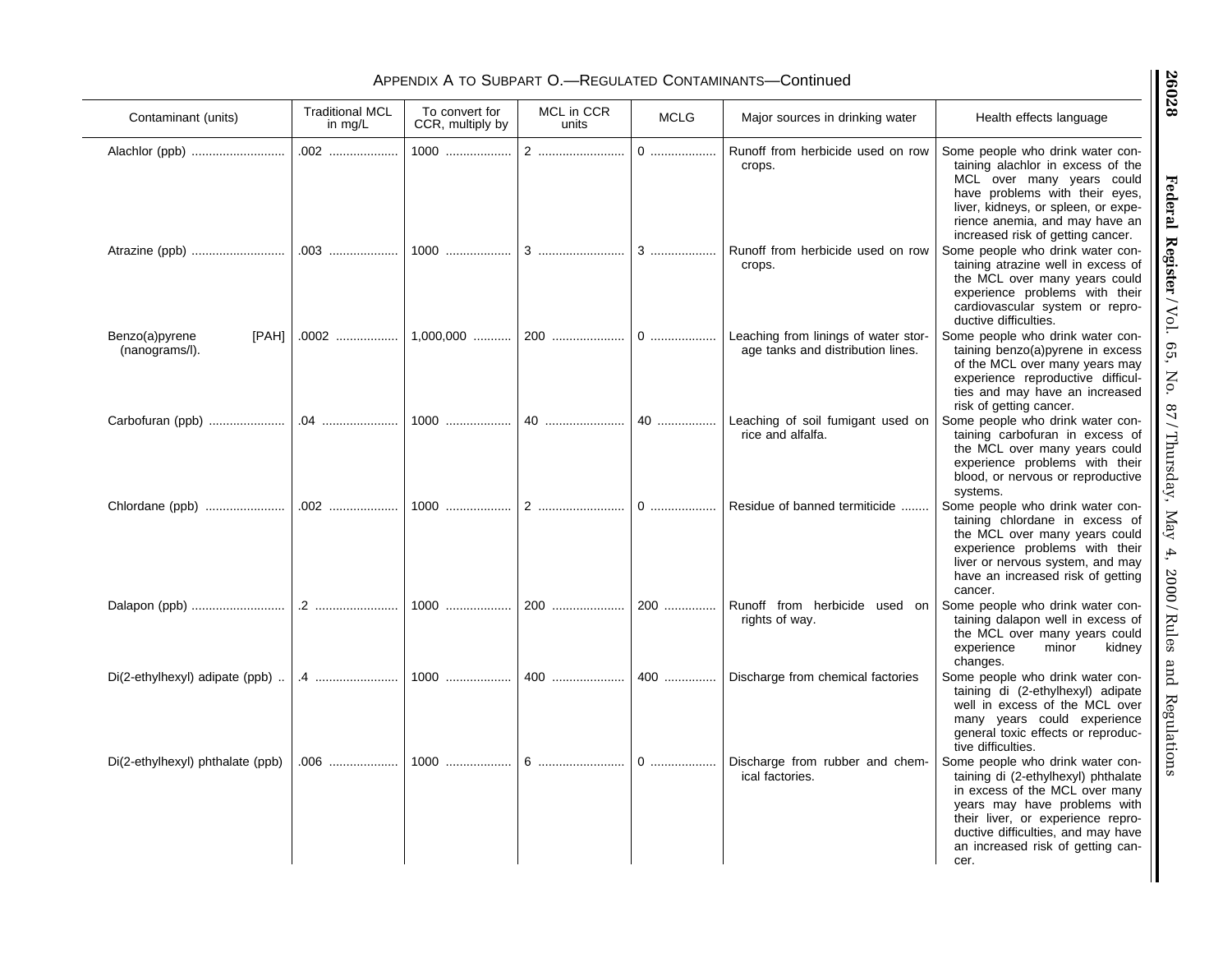| Dibromochloropropane (ppt)  |          |             |     |     | Runoff/leaching from soil fumigant<br>used on soybeans, cotton, pine-<br>apples, and orchards.     | Some people who drink water con-<br>taining DBCP in excess of the<br>MCL over many years could ex-<br>perience reproductive problems<br>and may have an increased risk<br>of getting cancer.                                                                      |
|-----------------------------|----------|-------------|-----|-----|----------------------------------------------------------------------------------------------------|-------------------------------------------------------------------------------------------------------------------------------------------------------------------------------------------------------------------------------------------------------------------|
| Dinoseb (ppb)               |          |             |     |     | Runoff from herbicide used on soy-<br>beans and vegetables.                                        | Some people who drink water con-<br>taining dinoseb well in excess of<br>the MCL over many years could<br>experience reproductive difficul-<br>ties.                                                                                                              |
|                             | .02  10  |             |     |     | Runoff from herbicide use                                                                          | Some people who drink water con-<br>taining diquat in excess of the<br>MCL over many years could get<br>cataracts.                                                                                                                                                |
| Dioxin [2,3,7,8-TCDD] (ppq) |          |             |     |     | Emissions from waste incineration<br>and other combustion; Discharge<br>from chemical factories.   | Some people who drink water con-<br>taining dioxin in excess of the<br>MCL over many years could ex-<br>perience reproductive difficulties<br>and may have an increased risk<br>of getting cancer.                                                                |
|                             |          |             |     | 100 | Runoff from herbicide use                                                                          | Some people who drink water con-<br>taining endothall in excess of the<br>MCL over many years could ex-<br>perience problems with their<br>stomach or intestines.                                                                                                 |
|                             |          |             |     |     | Residue of banned insecticide                                                                      | Some people who drink water con-<br>taining endrin in excess of the<br>MCL over many years could ex-<br>perience liver problems.                                                                                                                                  |
| Epichlorohydrin             |          |             |     | $0$ | Discharge from industrial chemical<br>factories; An impurity of some<br>water treatment chemicals. | Some people who drink water con-<br>taining<br>high<br>levels<br>оf<br>epichlorohydrin over a long pe-<br>riod of time could experience<br>stomach problems, and may<br>have an increased risk of getting<br>cancer.                                              |
| Ethylene dibromide (ppt)    | $.00005$ | $1,000,000$ |     | $0$ | Discharge from petroleum refineries                                                                | Some people who drink water con-<br>taining ethylene dibromide in ex-<br>cess of the MCL over many<br>years could experience problems<br>with their liver, stomach, repro-<br>ductive system, or kidneys, and<br>may have an increased risk of<br>getting cancer. |
| Glyphosate (ppb)            |          | 1000        | 700 | 700 | Runoff from herbicide use                                                                          | Some people who drink water con-<br>taining glyphosate in excess of<br>the MCL over many years could<br>experience problems with their<br>kidneys or reproductive difficul-<br>ties.                                                                              |
|                             |          |             |     |     | Residue of banned pesticide                                                                        | Some people who drink water con-<br>taining heptachlor in excess of<br>the MCL over many years could<br>experience liver damage and<br>may have an increased risk of<br>getting cancer.                                                                           |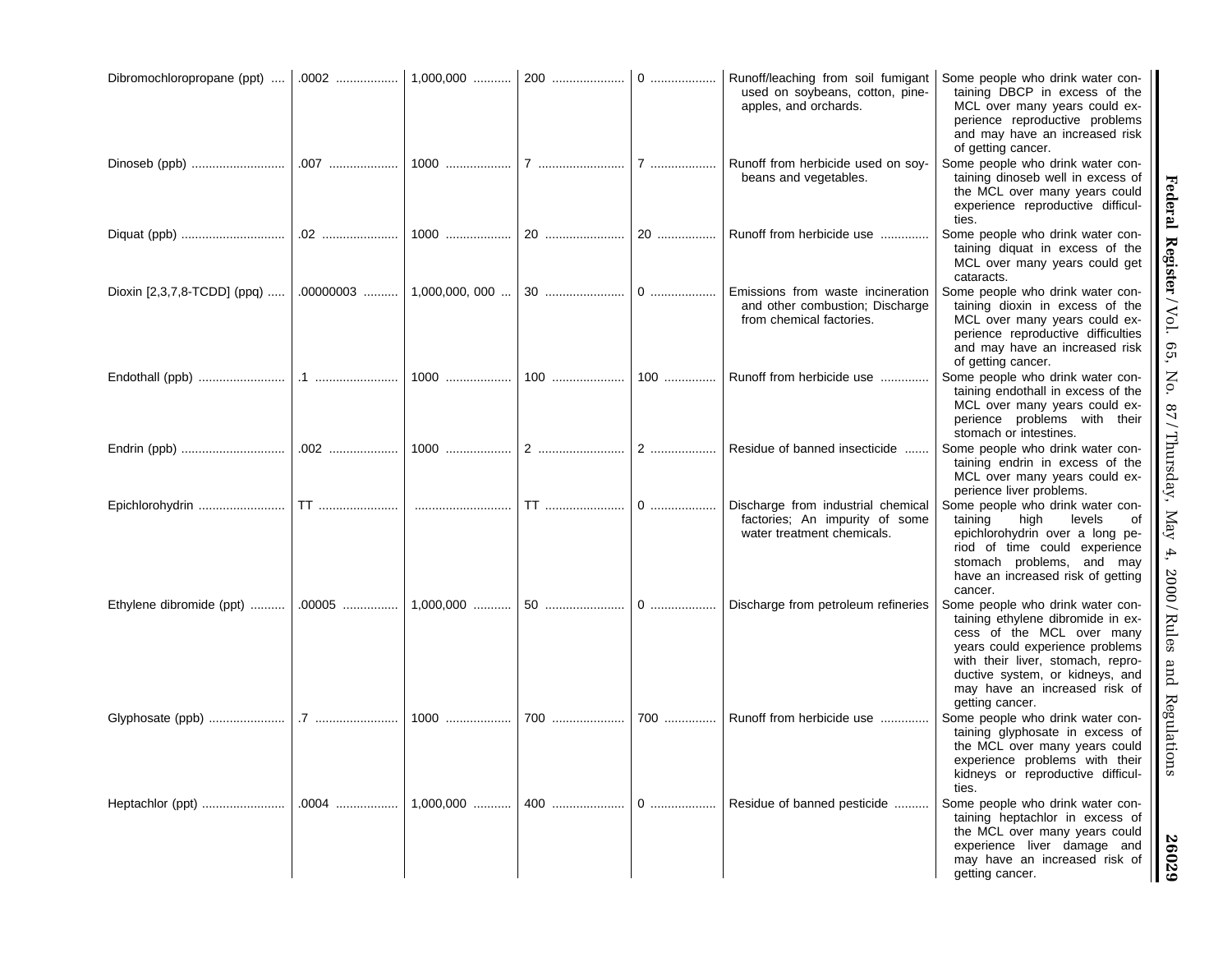# APPENDIX A TO SUBPART O.—REGULATED CONTAMINANTS—Continued

| Contaminant (units)                                  | <b>Traditional MCL</b><br>in $mg/L$ | To convert for<br>CCR, multiply by | MCL in CCR<br>units | <b>MCLG</b>                                          | Major sources in drinking water                                                          | Health effects language                                                                                                                                                                                                                                                                                         |
|------------------------------------------------------|-------------------------------------|------------------------------------|---------------------|------------------------------------------------------|------------------------------------------------------------------------------------------|-----------------------------------------------------------------------------------------------------------------------------------------------------------------------------------------------------------------------------------------------------------------------------------------------------------------|
| Heptachlor epoxide (ppt)                             | .0002                               | 1,000,000                          | 200                 | $0$                                                  | Breakdown of heptachlor                                                                  | Some people who drink water con-<br>taining heptachlor epoxide in ex-<br>cess of the MCL over many<br>years could experience liver<br>damage, and may have an in-<br>creased risk of getting cancer.                                                                                                            |
| Hexachlorobenzene (ppb)                              | .001                                | $1000$                             |                     | $0$                                                  | Discharge from metal refineries and<br>agricultural chemical factories.                  | Some people who drink water con-<br>taining hexachlorobenzene in ex-<br>cess of the MCL over many<br>years could experience problems<br>with their liver or kidneys, or ad-<br>verse reproductive effects, and<br>may have an increased risk of<br>getting cancer.                                              |
| Hexachlorocyclopentadiene<br>$(ppb)$ .               | .05                                 | $1000$                             | 50                  | $50$                                                 | Discharge from chemical factories                                                        | Some people who drink water con-<br>taining<br>hexachlorocyclopentadiene well<br>in excess of the MCL over many<br>years could experience problems<br>with their kidneys or stomach.                                                                                                                            |
|                                                      | .0002                               | $1,000,000$                        | 200                 | 200                                                  | Runoff/leaching from insecticide<br>used on cattle, lumber, gardens.                     | Some people who drink water con-<br>taining lindane in excess of the<br>MCL over many years could ex-<br>perience problems with their kid-<br>neys or liver.                                                                                                                                                    |
| Methoxychlor (ppb)                                   | .04                                 | 1000                               | 40                  | 40                                                   | Runoff/leaching from insecticide<br>used on fruits, vegetables, al-<br>falfa, livestock. | Some people who drink water con-<br>taining methoxychlor in excess of<br>the MCL over many years could<br>experience reproductive difficul-<br>ties.                                                                                                                                                            |
| Oxamyl [Vydate] (ppb)                                | $2$                                 | 1000                               | 200                 | 200                                                  | Runoff/leaching from insecticide<br>used on apples, potatoes and to-<br>matoes.          | Some people who drink water con-<br>taining oxamyl in excess of the<br>MCL over many years could ex-<br>perience slight nervous system<br>effects.                                                                                                                                                              |
| <b>PCBs</b><br>[Polychlorinated<br>biphenyls] (ppt). | .0005                               | 1,000,000                          | 500                 |                                                      | Runoff from landfills; Discharge of<br>waste chemicals.                                  | Some people who drink water con-<br>taining PCBs in excess of the<br>MCL over many years could ex-<br>perience changes in their skin,<br>problems with their thymus<br>gland, immune deficiencies, or<br>reproductive or nervous system<br>difficulties, and may have an in-<br>creased risk of getting cancer. |
| Pentachlorophenol (ppb)                              | .001                                | $1000$                             | 1                   | $0\ \dots\!\dots\!\dots\!\dots\!\dots\!\dots\!\dots$ | Discharge from wood preserving<br>factories.                                             | Some people who drink water con-<br>taining pentachlorophenol in ex-<br>cess of the MCL over many<br>years could experience problems<br>with their liver or kidneys, and<br>may have an increased risk of<br>getting cancer.                                                                                    |

Federal Register/Vol. 65, No. 87/Thursday, May 4, 2000/Rules and Regulations **Federal Register** / Vol. 65, No. 87 / Thursday, May 4, 2000 / Rules and Regulations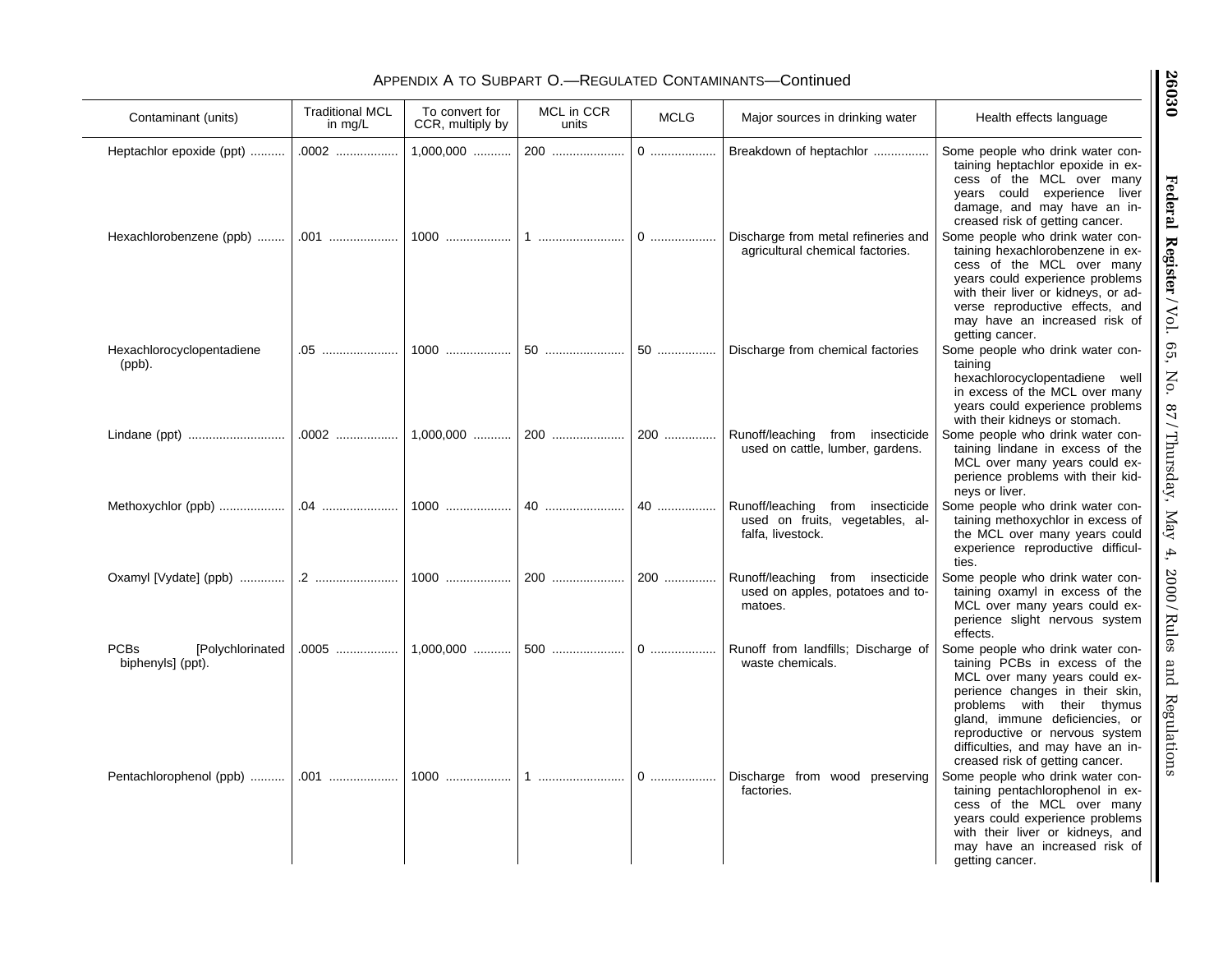|                                                   |            | 1000   | 500        |             |                                                                                  | Some people who drink water con-<br>taining picloram in excess of the<br>MCL over many years could ex-<br>perience problems with their<br>liver.                                                                                                                                                   |
|---------------------------------------------------|------------|--------|------------|-------------|----------------------------------------------------------------------------------|----------------------------------------------------------------------------------------------------------------------------------------------------------------------------------------------------------------------------------------------------------------------------------------------------|
| Simazine (ppb)                                    | .004       | $1000$ | 4          | 4           | Herbicide runoff                                                                 | Some people who drink water con-<br>taining simazine in excess of the<br>MCL over many years could ex-<br>perience problems with their<br>blood.                                                                                                                                                   |
| Toxaphene (ppb)<br>Volatile organic contaminants: |            | 1000   | 3          | $0$         | Runoff/leaching from insecticide<br>used on cotton and cattle.                   | Some people who drink water con-<br>taining toxaphene in excess of<br>the MCL over many years could<br>have problems with their kidneys,<br>liver, or thyroid, and may have<br>an increased risk of getting can-<br>cer.                                                                           |
| Benzene (ppb)                                     |            | $1000$ | $5$        | $0$         | Discharge from factories; Leaching<br>from gas storage tanks and land-<br>fills. | Some people who drink water con-<br>taining benzene in excess of the<br>MCL over many years could ex-<br>perience anemia or a decrease<br>in blood platelets, and may have<br>an increased risk of getting can-<br>cer.                                                                            |
|                                                   |            | 1000   | $10$       | $0$         | By-product of<br>drinking<br>water<br>chlorination.                              | Some people who drink water con-<br>taining bromate in excess of the<br>MCL over many years may have<br>an increased risk of getting can-<br>cer.                                                                                                                                                  |
| Carbon tetrachloride (ppb)                        |            | 1000   |            | 0           | Discharge from chemical plants<br>and other industrial activities.               | Some people who drink water con-<br>taining carbon tetrachloride in ex-<br>cess of the MCL over many<br>years could experience problems<br>with their liver and may have an<br>increased risk of getting cancer.                                                                                   |
| Chloramines (ppm)    MRDL = 4                     |            |        | $MRDL = 4$ | $MRDLG = 4$ | Water additive used to control mi-<br>crobes.                                    | Some people who use water con-<br>taining chloramines well in ex-<br>cess of the MRDL could experi-<br>ence irritating effects to their<br>eyes and nose. Some people<br>who drink water containing<br>chloramines well in excess of the<br>MRDL could experience stomach<br>discomfort or anemia. |
| Chlorine (ppm)                                    | $MRDL = 4$ |        | $MRDL = 4$ | $MRDLG = 4$ | Water additive used to control mi-<br>crobes.                                    | Some people who use water con-<br>taining chlorine well in excess of<br>the MRDL could experience irri-<br>tating effects to their eyes and<br>nose. Some people who drink<br>water containing chlorine well in<br>excess of the MRDL could expe-<br>rience stomach discomfort.                    |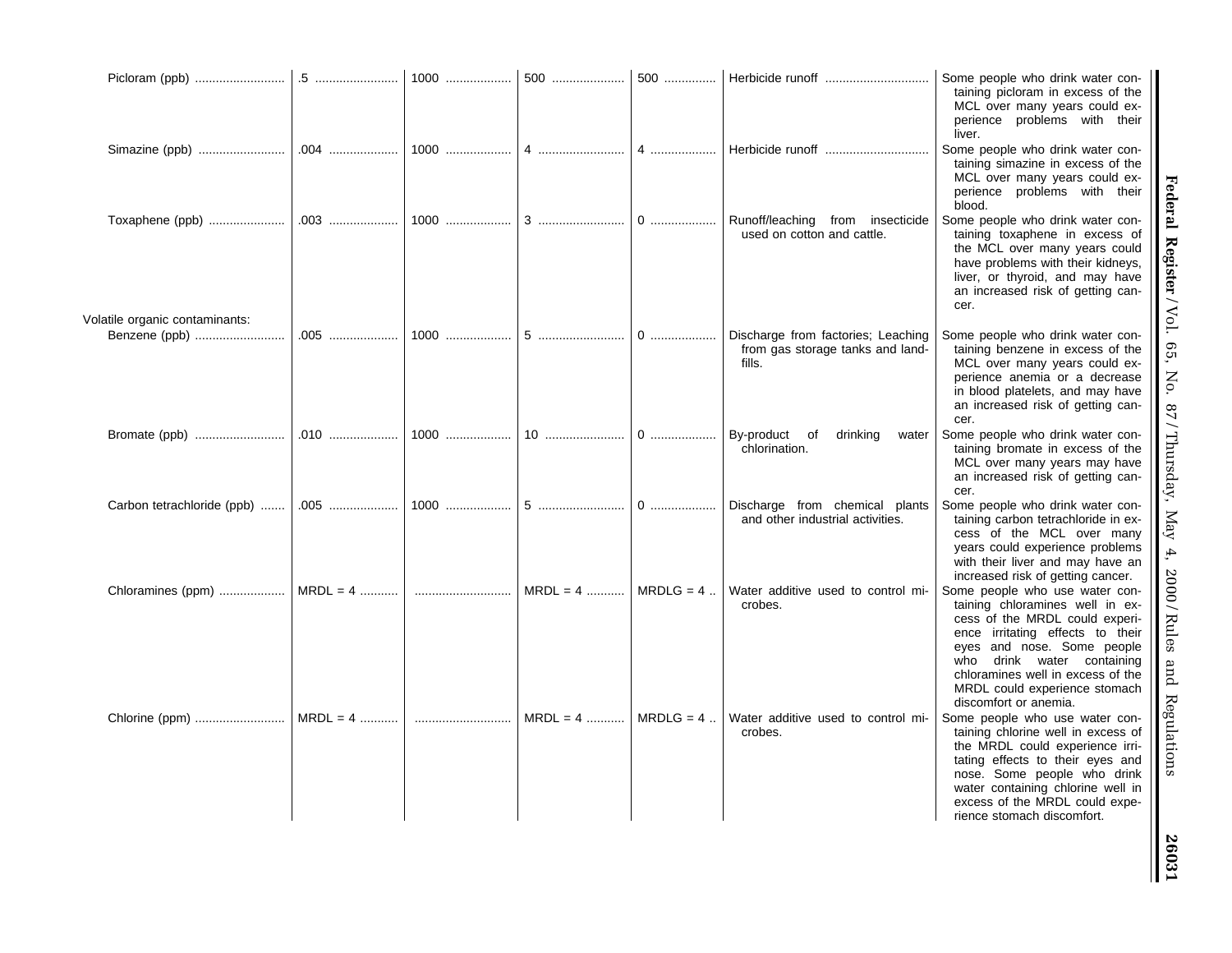# APPENDIX A TO SUBPART O.—REGULATED CONTAMINANTS—Continued

 $\overline{\phantom{a}}$ 

| Contaminant (units)            | <b>Traditional MCL</b><br>in mg/L | To convert for<br>CCR, multiply by | MCL in CCR<br>units | <b>MCLG</b>                | Major sources in drinking water                                                                      | Health effects language                                                                                                                                                                                                                                                                                                                                                                    |
|--------------------------------|-----------------------------------|------------------------------------|---------------------|----------------------------|------------------------------------------------------------------------------------------------------|--------------------------------------------------------------------------------------------------------------------------------------------------------------------------------------------------------------------------------------------------------------------------------------------------------------------------------------------------------------------------------------------|
| Chloride dioxide (ppb)         | 1<br>$MRDL = .8$                  | $1000$                             | 1<br>$MRDL = 800$   | $0.8$<br>$MRDLG =$<br>800. | By-product of<br>drinking<br>water<br>chlorination.<br>Water additive used to control mi-<br>crobes. | Some infants and young children<br>who drink water containing chlo-<br>rite in excess of the MCL could<br>experience nervous system ef-<br>fects. Similar effects may occur<br>in fetuses of pregnant women<br>who drink water containing chlo-<br>rite in excess of the MCL. Some<br>people may experience anemia.<br>Some infants and young children<br>who drink water containing chlo- |
|                                |                                   |                                    |                     |                            |                                                                                                      | rine dioxide in excess of the<br>MRDL could experience nervous<br>system effects. Similar effects<br>may occur in fetuses of pregnant<br>women who drink water con-<br>taining chlorine dioxide in excess<br>of the MRDL. Some people may<br>experience anemia.                                                                                                                            |
|                                |                                   | 1000                               | $100$               | 100                        | Discharge from chemical and agri-<br>cultural chemical factories.                                    | Some people who drink water con-<br>taining chlorobenzene in excess<br>of the MCL over many years<br>could experience problems with<br>their liver or kidneys.                                                                                                                                                                                                                             |
| o-Dichlorobenzene (ppb)        |                                   | 1000                               | 600                 | 600                        | Discharge from industrial chemical<br>factories.                                                     | Some people who drink water con-<br>taining o-dichlorobenzene well in<br>excess of the MCL over many<br>years could experience problems<br>with their liver, kidneys, or cir-<br>culatory systems.                                                                                                                                                                                         |
| p-Dichlorobenzene (ppb)        | .075                              | 1000                               | 75                  | 75                         | Discharge from industrial chemical<br>factories.                                                     | Some people who drink water con-<br>taining p-dichlorobenzene in ex-<br>cess of the MCL over many<br>years could experience anemia,<br>damage to their liver, kidneys, or<br>spleen, or changes in their blood.                                                                                                                                                                            |
| 1,2-Dichloroethane (ppb)       |                                   | 1000                               |                     | $0$                        | Discharge from industrial chemical<br>factories.                                                     | Some people who drink water con-<br>taining 1,2-dichloroethane in ex-<br>cess of the MCL over many<br>years may have an increased<br>risk of getting cancer.                                                                                                                                                                                                                               |
| 1,1-Dichloroethylene (ppb)     |                                   | 1000                               |                     | $7$                        | Discharge from industrial chemical<br>factories.                                                     | Some people who drink water con-<br>taining 1,1-dichloroethylene in<br>excess of the MCL over many<br>years could experience problems<br>with their liver.                                                                                                                                                                                                                                 |
| cis-1,2-Dichloroethylene (ppb) |                                   | $1000$                             |                     | $70$                       | Discharge from industrial chemical<br>factories.                                                     | Some people who drink water con-<br>taining cis-1,2-dichloroethylene in<br>excess of the MCL over many<br>years could experience problems<br>with their liver.                                                                                                                                                                                                                             |

Federal Register/Vol. 65, No. 87/Thursday, May 4, 2000/Rules and Regulations **Federal Register** / Vol. 65, No. 87 / Thursday, May 4, 2000 / Rules and Regulations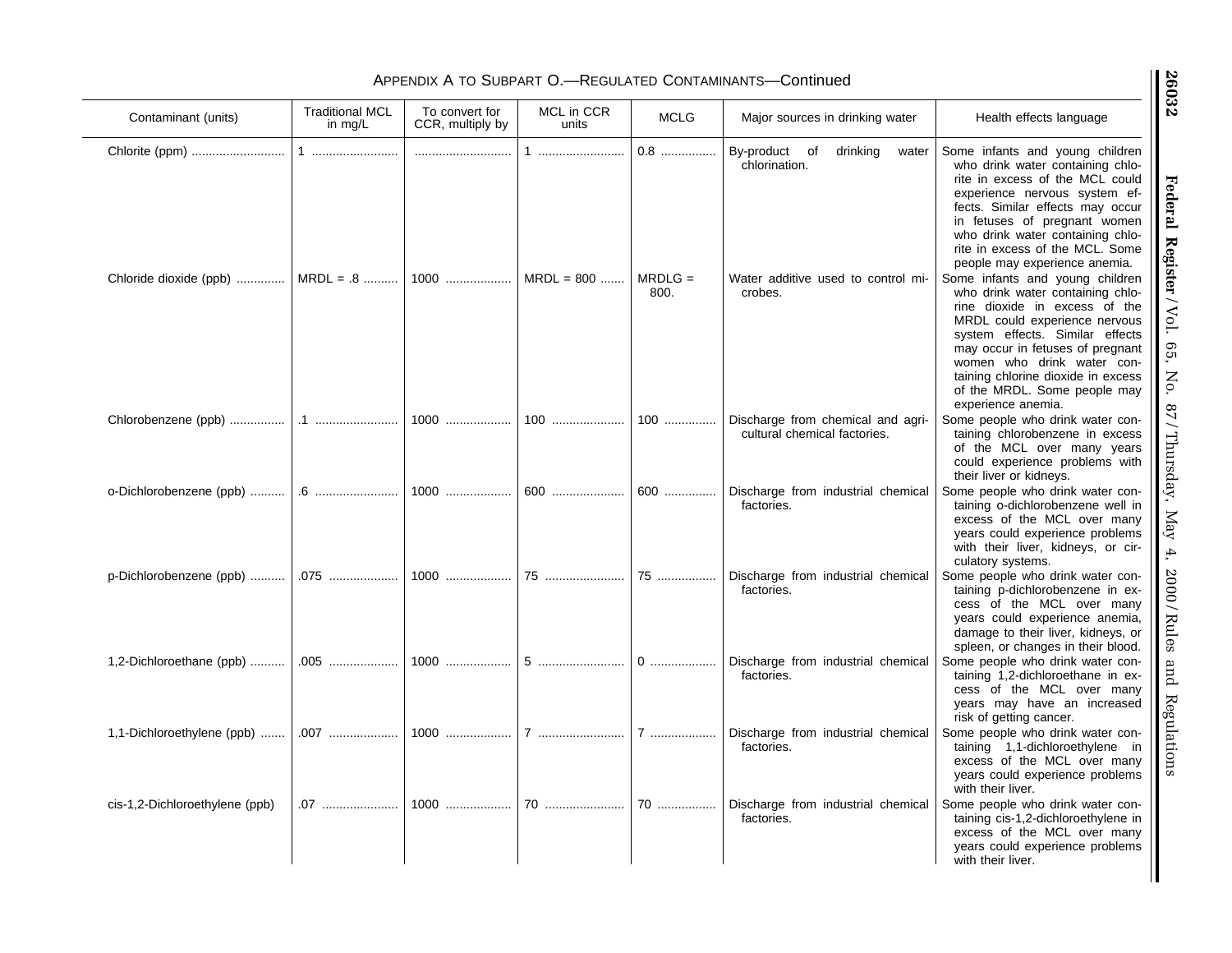| trans-1,2-Dichloroethylene<br>$(ppb)$ . | .1   | 1000 | 100 | 100 | Discharge from industrial chemical<br>factories.                         | Some people who drink water con-<br>taining trans-1,2-dichloroethylene<br>well in excess of the MCL over<br>many years could experience<br>problems with their liver.                                        |
|-----------------------------------------|------|------|-----|-----|--------------------------------------------------------------------------|--------------------------------------------------------------------------------------------------------------------------------------------------------------------------------------------------------------|
| Dichloromethane (ppb)                   |      | 1000 |     | $0$ | Discharge from pharmaceutical and<br>chemical factories.                 | Some people who drink water con-<br>taining dichloromethane in ex-<br>cess of the MCL over many<br>years could have liver problems<br>and may have an increased risk<br>of getting cancer.                   |
| 1,2-Dichloropropane (ppb)               | .005 | 1000 | 5   | 0   | Discharge from industrial chemical<br>factories.                         | Some people who drink water con-<br>taining 1,2-dichloropropane in ex-<br>cess of the MCL over many<br>years may have an increased<br>risk of getting cancer.                                                |
| Ethylbenzene (ppb)                      |      | 1000 | 700 | 700 | Discharge from petroleum refineries                                      | Some people who drink water con-<br>taining ethylbenzene well in ex-<br>cess of the MCL over many<br>years could experience problems<br>with their liver or kidneys.                                         |
| Haloacetic Acids (HAA) (ppb)            |      | 1000 | 60  | N/A | By-product of drinking water dis-<br>infection.                          | Some people who drink water con-<br>taining haloacetic acids in excess<br>of the MCL over many years may<br>have an increased risk of getting<br>cancer.                                                     |
|                                         |      | 1000 | 100 | 100 | Discharge from rubber and plastic<br>factories; Leaching from landfills. | Some people who drink water con-<br>taining styrene well in excess of<br>the MCL over many years could<br>have problems with their liver,<br>kidneys, or circulatory system.                                 |
| Tetrachloroethylene (ppb)               |      | 1000 | 5   | $0$ | Discharge from factories and dry<br>cleaners.                            | Some people who drink water con-<br>taining tetrachloroethylene in ex-<br>cess of the MCL over many<br>years could have problems with<br>their liver, and may have an in-<br>creased risk of getting cancer. |
| 1,2,4-Trichlorobenzene (ppb)            |      | 1000 | 70  | 70  | Discharge from textile-finishing fac-<br>tories.                         | Some people who drink water con-<br>taining<br>1,2,4-trichlorobenzene<br>well in excess of the MCL over<br>many years could experience<br>changes in their adrenal glands.                                   |
| 1,1,1-Trichloroethane (ppb)             | .2   | 1000 | 200 | 200 | Discharge from metal degreasing<br>sites and other factories.            | Some people who drink water con-<br>taining 1,1,1-trichloroethane in<br>excess of the MCL over many<br>years could experience problems<br>with their liver, nervous system,<br>or circulatory system.        |
| 1,1,2-Trichloroethane (ppb)             |      | 1000 |     |     | Discharge from industrial chemical<br>factories.                         | Some people who drink water con-<br>taining 1,1,2-trichloroethane well<br>in excess of the MCL over many<br>years could have problems with<br>their liver, kidneys, or immune<br>systems.                    |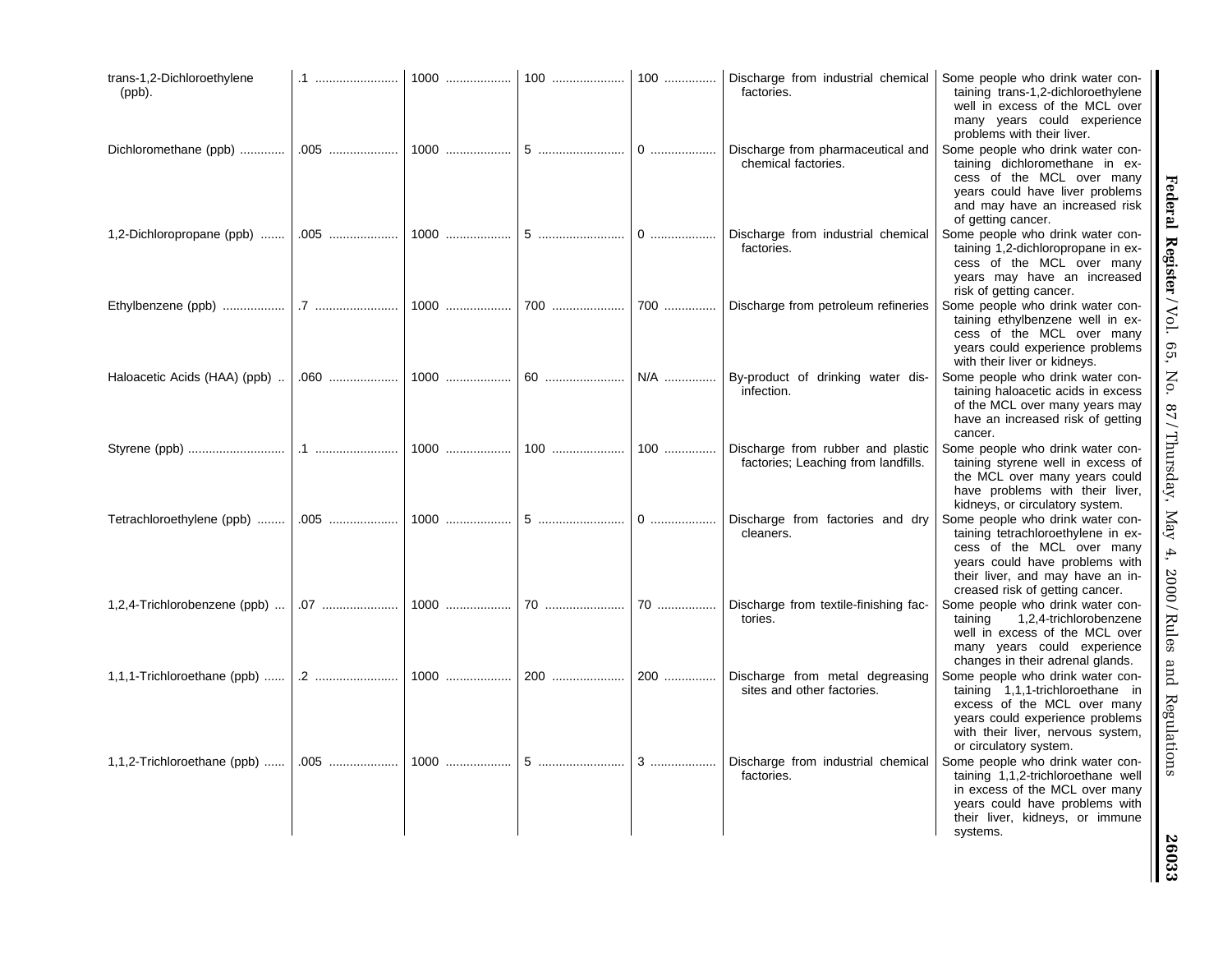# APPENDIX A TO SUBPART O.—REGULATED CONTAMINANTS—Continued

| Contaminant (units)                                    | <b>Traditional MCL</b><br>in $mg/L$ | To convert for<br>CCR, multiply by | MCL in CCR<br>units | <b>MCLG</b> | Major sources in drinking water                                                | Health effects language                                                                                                                                                                                                                            |
|--------------------------------------------------------|-------------------------------------|------------------------------------|---------------------|-------------|--------------------------------------------------------------------------------|----------------------------------------------------------------------------------------------------------------------------------------------------------------------------------------------------------------------------------------------------|
| Trichloroethylene (ppb)                                |                                     |                                    | 5                   |             | Discharge from metal degreasing<br>sites and other factories.                  | Some people who drink water con-<br>taining trichloroethylene in ex-<br>cess of the MCL over many<br>years could experience problems<br>with their liver and may have an<br>increased risk of getting cancer.                                      |
| TTHMs [Total trihalomethanes]   0.10/.080   <br>(ppb). |                                     | 1000                               | 100/80              | N/A         | drinking<br>By-product<br>water<br>of<br>chlorination.                         | Some people who drink water con-<br>taining trihalomethanes in excess<br>of the MCL over many years may<br>experience problems with their<br>liver, kidneys, or central nervous<br>systems, and may have an in-<br>creased risk of getting cancer. |
| Toluene (ppm)                                          |                                     |                                    |                     |             | Discharge from petroleum factories                                             | Some people who drink water con-<br>taining toluene well in excess of<br>the MCL over many years could<br>have problems with their nervous<br>system, kidneys, or liver.                                                                           |
| Vinyl Chloride (ppb)                                   |                                     | 1000                               | 2                   | 0           | Leaching from PVC piping; Dis-<br>charge from plastics factories.              | Some people who drink water con-<br>taining vinyl chloride in excess of<br>the MCL over many years may<br>have an increased risk of getting<br>cancer.                                                                                             |
|                                                        |                                     |                                    | 10                  | 10          | Discharge from petroleum factories;<br>Discharge from chemical fac-<br>tories. | Some people who drink water con-<br>taining xylenes in excess of the<br>MCL over many years could ex-<br>perience damage to their nerv-<br>ous system.                                                                                             |

Key:

AL=Action Level MCL=Maximum Contaminant Level MCLG=Maximum Contaminant Level GoalMFL=million fibers per liter MRDL=Maximum Residual Disinfectant Level MRDLG=Maximum Residual Disinfectant Level Goal mrem/year=millirems per year (a measure of radiation absorbed by the body) N/A=Not Applicable NTU=Nephelometric Turbidity Units (a measure of water clarity) pCi/l=picocuries per liter (a measure of radioactivity) ppm=parts per million, or milligrams per liter (mg/l) ppb=parts per billion, or micrograms per liter (µg/l) ppt=parts per trillion, or nanograms per liter ppq=parts per quadrillion, or picograms per liter TT=Treatment Technique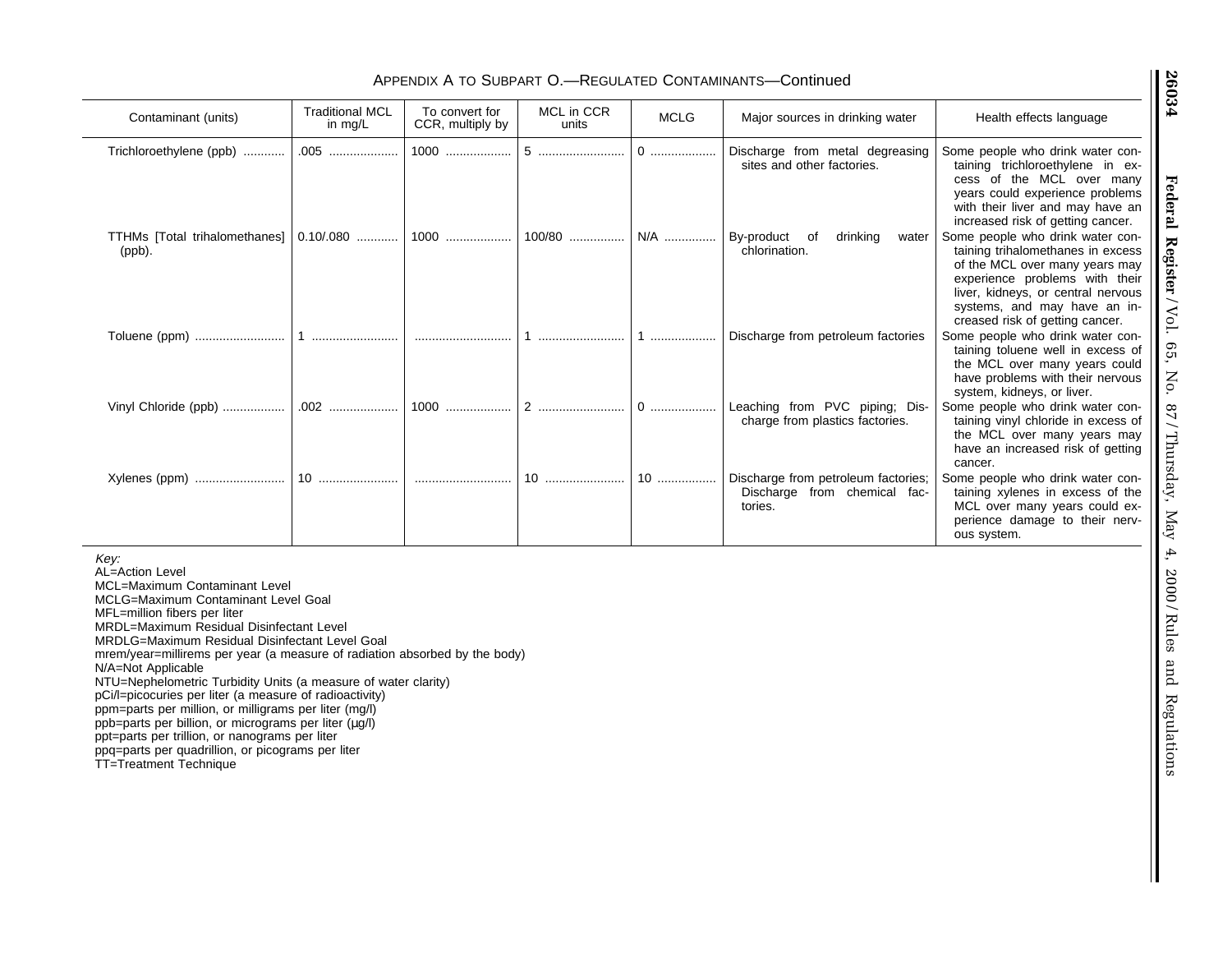## **Appendices B and C to Subpart O [Removed]**

15. Appendices B and C to Subpart O are removed.

16. Section 141.175 is amended by revising paragraphs (c)(1) and (c)(2) to read as follows:

# **§ 141.175 Reporting and record keeping requirements.**

\* \* \* \* \*

(c) \* \* \*

(1) If at any time the turbidity exceeds 1 NTU in representative samples of filtered water in a system using conventional filtration treatment or direct filtration, the system must consult with the primacy agency as soon as practical, but no later than 24 hours after the exceedance is known, in accordance with the public notification requirements under § 141.203(b)(3).

(2) If at any time the turbidity in representative samples of filtered water exceed the maximum level set by the State under § 142.173(b) for filtration technologies other than conventional filtration treatment, direct filtration, slow sand filtration, or diatomaceous earth filtration, the system must consult with the primacy agency as soon as practical, but no later than 24 hours after the exceedance is known, in accordance with the public notification requirements under § 141.203(b)(3).

17. Part 141 is amended by adding Subpart Q, to read as follows:

#### **Subpart Q—Public Notification of Drinking Water Violations**

Sec.

- 141.201 General public notification requirements.
- 141.202 *Tier 1 Public Notice*—Form, manner, and frequency of notice.
- 141.203 *Tier 2 Public Notice*—Form, manner, and frequency of notice.
- 141.204 *Tier 3 Public Notice*—Form,
- manner, and frequency of notice.<br>141.205 Content of the public notice 141.205 Content of the public notice.<br>141.206 Notice to new billing units o
- Notice to new billing units or new customers.
- 141.207 Special notice of the availability of unregulated contaminant monitoring results.
- 141.208 Special notice for exceedance of the SMCL for fluoride.
- 141.209 Special notice for nitrate exceedances above MCL by noncommunity water systems (NCWS), where granted permission by the primacy agency under § 141.11(d).
- 141.210 Notice by primacy agency on behalf of the public water system.
- **Appendix A to Subpart Q of Part 141** NPDWR Violations and Situations Requiring Public Notice
- **Appendix B to Subpart Q of Part 141** Standard Health Effects Language for Public Notification

**Appendix C to Subpart Q of Part 141**—List of Acronyms Used in Public Notification Regulation

# **Subpart Q—Public Notification of Drinking Water Violations**

#### **§ 141.201 General public notification requirements.**

Public water systems in States with primacy for the public water system supervision (PWSS) program must comply with the requirements in this subpart no later than May 6, 2002 or on the date the State-adopted rule becomes effective, whichever comes first. Public water systems in jurisdictions where EPA directly implements the PWSS program must comply with the requirements in this subpart on October 31, 2000. Prior to these dates, public water systems must continue to comply with the public notice requirements in § 141.32 of this part. The term ''primacy agency'' is used in this subpart to refer to either EPA or the State or the Tribe in cases where EPA, the State, or the Tribe exercises primary enforcement responsibility for this subpart.

(a) *Who must give public notice?* Each owner or operator of a public water system (community water systems, nontransient non-community water systems, and transient non-community water systems) must give notice for all violations of national primary drinking water regulations (NPDWR) and for other situations, as listed in Table 1. The term ''NPDWR violations'' is used in this subpart to include violations of the maximum contaminant level (MCL), maximum residual disinfection level (MRDL), treatment technique (TT), monitoring requirements, and testing procedures in this part 141. Appendix A to this subpart identifies the tier assignment for each specific violation or situation requiring a public notice.  $\frac{1}{\sqrt{2}}$ 

# TABLE 1 TO § 141.201.—VIOLATION CATEGORIES AND OTHER SITUA-TIONS REQUIRING A PUBLIC NOTICE

(1) NPDWR violations:

- (i) Failure to comply with an applicable maximum contaminant level (MCL) or maximum residual disinfectant level (MRDL).
- (ii) Failure to comply with a prescribed treatment technique (TT).
- (iii) Failure to perform water quality monitoring, as required by the drinking water regulations.
- (iv) Failure to comply with testing procedures as prescribed by a drinking water regulation.
- (2) Variance and exemptions under sections 1415 and 1416 of SDWA:
	- (i) Operation under a variance or an exemption.
- TABLE 1 TO § 141.201.—VIOLATION CATEGORIES AND OTHER SITUA-TIONS REQUIRING A PUBLIC NO-TICE—Continued
	- (ii) Failure to comply with the requirements of any schedule that has been set under a variance or exemption.
- (3) Special public notices: (i) Occurrence of a waterborne disease
	- outbreak or other waterborne emergency.
	- (ii) Exceedance of the nitrate MCL by non-community water systems (NCWS), where granted permission by the primacy agency under 141.11(d) of this part.
	- (iii) Exceedance of the secondary maximum contaminant level (SMCL) for fluoride.
	- (iv) Availability of unregulated contaminant monitoring data.
	- (v) Other violations and situations determined by the primacy agency to require a public notice under this subpart, not already listed in Appendix A.

(b) What type of public notice is required for each violation or situation? Public notice requirements are divided into three tiers, to take into account the seriousness of the violation or situation and of any potential adverse health effects that may be involved. The public notice requirements for each violation or situation listed in Table 1 of this section are determined by the tier to which it is assigned. Table 2 of this section provides the definition of each tier. Appendix A of this part identifies the tier assignment for each specific violation or situation.

# TABLE 2 TO § 141.201.—DEFINITION OF PUBLIC NOTICE TIERS

- (1) Tier 1 public notice—required for NPDWR violations and situations with significant potential to have serious adverse effects on human health as a result of short-term exposure.
- (2) Tier 2 public notice—required for all other NPDWR violations and situations with potential to have serious adverse effects on human health.
- (3) Tier 3 public notice—required for all other NPDWR violations and situations not included in Tier 1 and Tier 2.

#### (c) Who must be notified?

(1) Each public water system must provide public notice to persons served by the water system, in accordance with this subpart. Public water systems that sell or otherwise provide drinking water to other public water systems (i.e., to consecutive systems) are required to give public notice to the owner or operator of the consecutive system; the consecutive system is responsible for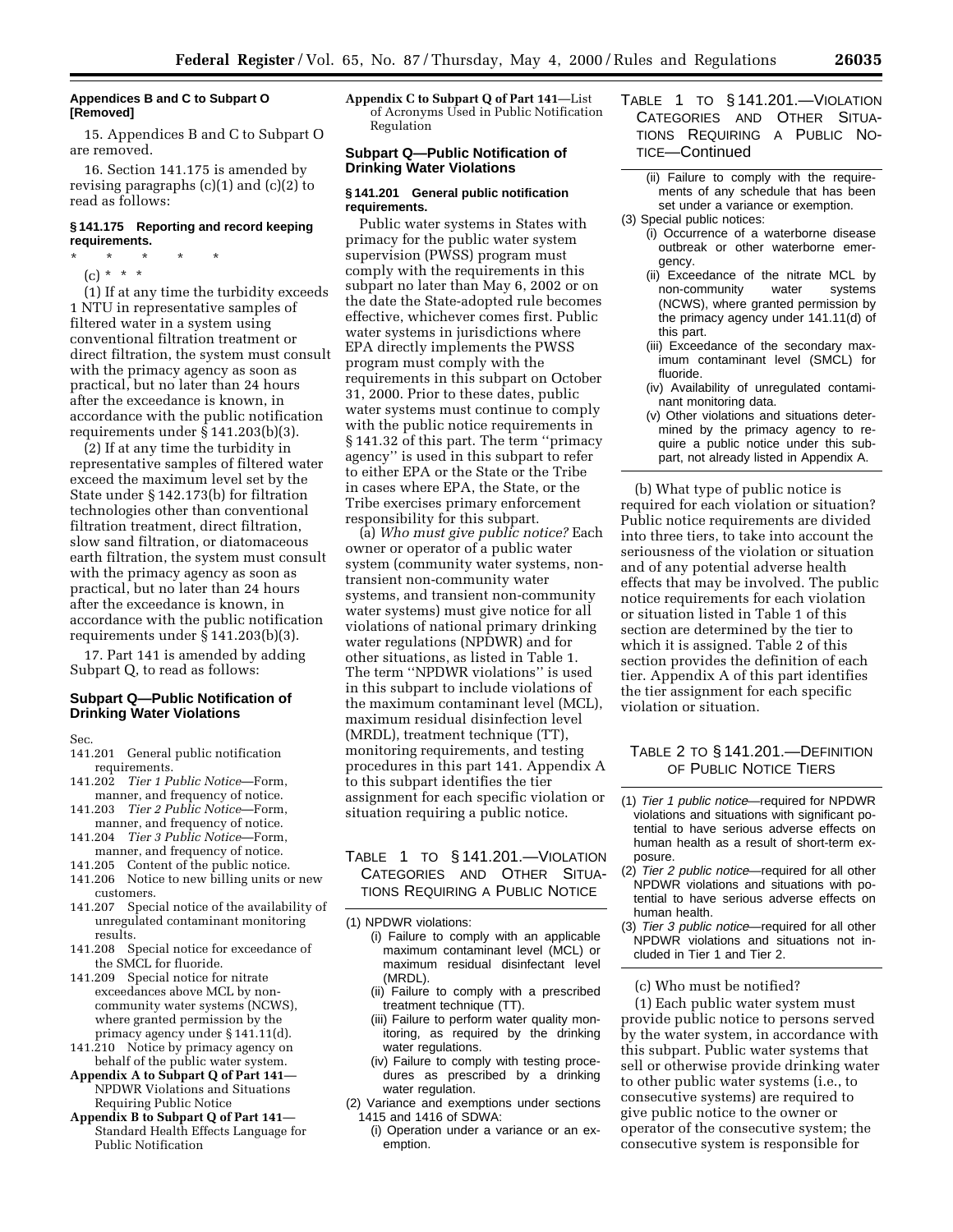serves.

(2) If a public water system has a violation in a portion of the distribution system that is physically or hydraulically isolated from other parts of the distribution system, the primacy agency may allow the system to limit distribution of the public notice to only persons served by that portion of the system which is out of compliance. Permission by the primacy agency for limiting distribution of the notice must be granted in writing.

(3) A copy of the notice must also be sent to the primacy agency, in accordance with the requirements under § 141.31(d).

## **§ 141.202 Tier 1 Public Notice—Form, manner, and frequency of notice.**

(a) Which violations or situations require a Tier 1 public notice? Table 1 of this section lists the violation categories and other situations requiring a Tier 1 public notice. Appendix A to this subpart identifies the tier assignment for each specific violation or situation.

- TABLE 1 TO § 141.202.—VIOLATION CATEGORIES AND OTHER SITUA-TIONS REQUIRING A TIER 1 PUBLIC **NOTICE**
- (1) Violation of the MCL for total coliforms when fecal coliform or E. coli are present in the water distribution system (as specified in § 141.63(b)), or when the water system fails to test for fecal coliforms or E. coli when any repeat sample tests positive for coliform (as specified in § 141.21(e));
- (2) Violation of the MCL for nitrate, nitrite, or total nitrate and nitrite, as defined in § 141.62, or when the water system fails to take a confirmation sample within 24 hours of the system's receipt of the first sample showing an exceedance of the nitrate or nitrite MCL, as specified in § 141.23(f)(2);
- (3) Exceedance of the nitrate MCL by noncommunity water systems, where permitted to exceed the MCL by the primacy agency under § 141.11(d), as required under § 141.209;
- (4) Violation of the MRDL for chlorine dioxide, as defined in § 141.65(a), when one or more samples taken in the distribution system the day following an exceedance of the MRDL at the entrance of the distribution system exceed the MRDL, or when the water system does not take the required samples in the distribution system, as specified in § 141.133(c)(2)(i);
- (5) Violation of the turbidity MCL under § 141.13(b), where the primacy agency determines after consultation that a Tier 1 notice is required or where consultation does not take place within 24 hours after the system learns of the violation;
- providing public notice to the persons it TABLE 1 TO § 141.202.—VIOLATION CATEGORIES AND OTHER SITUA-TIONS REQUIRING A TIER 1 PUBLIC NOTICE—Continued
	- (6) Violation of the Surface Water Treatment Rule (SWTR) or Interim Enhanced Surface Water Treatment rule (IESWTR) treatment technique requirement resulting from a single exceedance of the maximum allowable turbidity limit (as identified in Appendix A), where the primacy agency determines after consultation that a Tier 1 notice is required or where consultation does not take place within 24 hours after the system learns of the violation;
	- (7) Occurrence of a waterborne disease outbreak, as defined in § 141.2, or other waterborne emergency (such as a failure or significant interruption in key water treatment processes, a natural disaster that disrupts the water supply or distribution system, or a chemical spill or unexpected loading of possible pathogens into the source water that significantly increases the potential for drinking water contamination);
	- (8) Other violations or situations with significant potential to have serious adverse effects on human health as a result of shortterm exposure, as determined by the primacy agency either in its regulations or on a case-by-case basis.

(b) *When is the Tier 1 public notice to be provided?* What additional steps are required? Public water systems must:

(1) Provide a public notice as soon as practical but no later than 24 hours after the system learns of the violation;

(2) Initiate consultation with the primacy agency as soon as practical, but no later than 24 hours after the public water system learns of the violation or situation, to determine additional public notice requirements; and

(3) Comply with any additional public notification requirements (including any repeat notices or direction on the duration of the posted notices) that are established as a result of the consultation with the primacy agency. Such requirements may include the timing, form, manner, frequency, and content of repeat notices (if any) and other actions designed to reach all persons served.

(c) What is the form and manner of the public notice? Public water systems must provide the notice within 24 hours in a form and manner reasonably calculated to reach all persons served. The form and manner used by the public water system are to fit the specific situation, but must be designed to reach residential, transient, and nontransient users of the water system. In order to reach all persons served, water systems are to use, at a minimum, one

or more of the following forms of delivery:

(1) Appropriate broadcast media (such as radio and television);

(2) Posting of the notice in conspicuous locations throughout the area served by the water system;

(3) Hand delivery of the notice to persons served by the water system; or

(4) Another delivery method approved in writing by the primacy agency.

#### **§ 141.203 Tier 2 Public Notice—Form, manner, and frequency of notice.**

(a) Which violations or situations require a Tier 2 public notice? Table 1 of this section lists the violation categories and other situations requiring a Tier 2 public notice. Appendix A to this subpart identifies the tier assignment for each specific violation or situation.

- TABLE 1 TO § 141.203.—VIOLATION CATEGORIES AND OTHER SITUA-TIONS REQUIRING A TIER 2 PUBLIC **NOTICE**
- (1) All violations of the MCL, MRDL, and treatment technique requirements, except where a Tier 1 notice is required under § 141.202(a) or where the primacy agency determines that a Tier 1 notice is required;
- (2) Violations of the monitoring and testing procedure requirements, where the primacy agency determines that a Tier 2 rather than a Tier 3 public notice is required, taking into account potential health impacts and persistence of the violation; and
- (3) Failure to comply with the terms and conditions of any variance or exemption in place.

(b) *When is the Tier 2 public notice to be provided?*

(1) Public water systems must provide the public notice as soon as practical, but no later than 30 days after the system learns of the violation. If the public notice is posted, the notice must remain in place for as long as the violation or situation persists, but in no case for less than seven days, even if the violation or situation is resolved. The primacy agency may, in appropriate circumstances, allow additional time for the initial notice of up to three months from the date the system learns of the violation. It is not appropriate for the primacy agency to grant an extension to the 30-day deadline for any unresolved violation or to allow across-the-board extensions by rule or policy for other violations or situations requiring a Tier 2 public notice. Extensions granted by the primacy agency must be in writing.

(2) The public water system must repeat the notice every three months as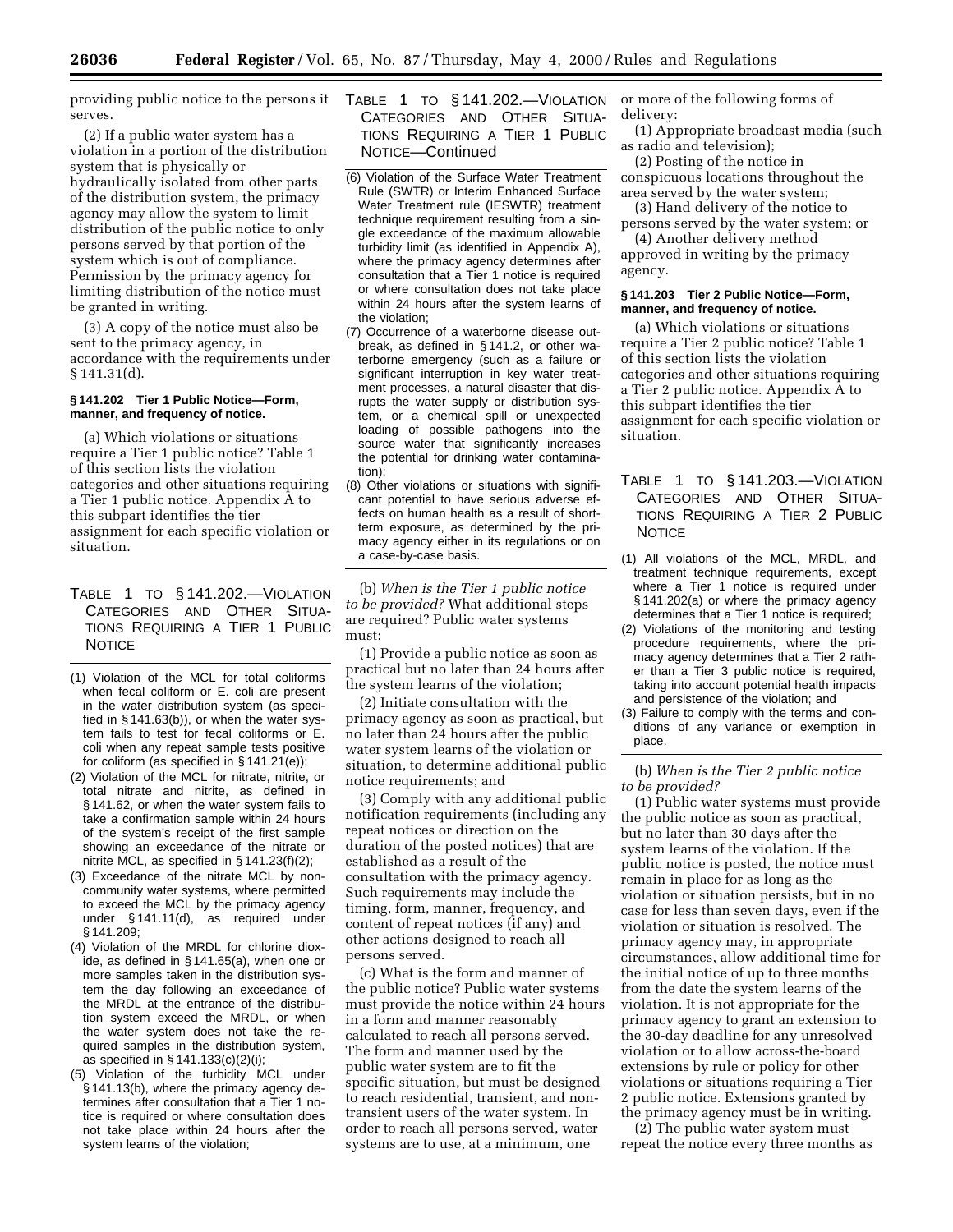long as the violation or situation persists, unless the primacy agency determines that appropriate circumstances warrant a different repeat notice frequency. In no circumstance may the repeat notice be given less frequently than once per year. It is not appropriate for the primacy agency to allow less frequent repeat notice for an MCL violation under the Total Coliform Rule or a treatment technique violation under the Surface Water Treatment Rule or Interim Enhanced Surface Water Treatment Rule. It is also not appropriate for the primacy agency to allow through its rules or policies across-the-board reductions in the repeat notice frequency for other ongoing violations requiring a Tier 2 repeat notice. Primacy agency determinations allowing repeat notices to be given less frequently than once every three months must be in writing.

(3) For the turbidity violations specified in this paragraph, public water systems must consult with the primacy agency as soon as practical but no later than 24 hours after the public water system learns of the violation, to determine whether a Tier 1 public notice under § 141.202(a) is required to protect public health. When consultation does not take place within the 24-hour period, the water system must distribute a Tier 1 notice of the violation within the next 24 hours (*i.e.,* no later than 48 hours after the system learns of the violation), following the requirements under § 141.202(b) and (c). Consultation with the primacy agency is required for:

(i) Violation of the turbidity MCL under § 141.13(b); or

(ii) Violation of the SWTR or IESWTR treatment technique requirement resulting from a single exceedance of the maximum allowable turbidity limit.

(c) *What is the form and manner of the Tier 2 public notice?* Public water systems must provide the initial public notice and any repeat notices in a form and manner that is reasonably calculated to reach persons served in the required time period. The form and manner of the public notice may vary based on the specific situation and type of water system, but it must at a minimum meet the following requirements:

(1) Unless directed otherwise by the primacy agency in writing, community water systems must provide notice by:

(i) Mail or other direct delivery to each customer receiving a bill and to other service connections to which water is delivered by the public water system; and

(ii) Any other method reasonably calculated to reach other persons

regularly served by the system, if they would not normally be reached by the notice required in paragraph (c)(1)(i) of this section. Such persons may include those who do not pay water bills or do not have service connection addresses (*e.g.,* house renters, apartment dwellers, university students, nursing home patients, prison inmates, etc.). Other methods may include: Publication in a local newspaper; delivery of multiple copies for distribution by customers that provide their drinking water to others (*e.g.,* apartment building owners or large private employers); posting in public places served by the system or on the Internet; or delivery to community organizations.

(2) Unless directed otherwise by the primacy agency in writing, noncommunity water systems must provide notice by:

(i) Posting the notice in conspicuous locations throughout the distribution system frequented by persons served by the system, or by mail or direct delivery to each customer and service connection (where known); and

(ii) Any other method reasonably calculated to reach other persons served by the system if they would not normally be reached by the notice required in paragraph (c)(2)(i) of this section. Such persons may include those served who may not see a posted notice because the posted notice is not in a location they routinely pass by. Other methods may include: Publication in a local newspaper or newsletter distributed to customers; use of E-mail to notify employees or students; or, delivery of multiple copies in central locations (*e.g.,* community centers).

#### **§ 141.204 Tier 3 Public Notice—Form, manner, and frequency of notice.**

(a) Which violations or situations require a Tier 3 public notice? Table 1 of this section lists the violation categories and other situations requiring a Tier 3 public notice. Appendix A to this subpart identifies the tier assignment for each specific violation or situation.

TABLE 1 TO § 141.204.—VIOLATION CATEGORIES AND OTHER SITUA-TIONS REQUIRING A TIER 3 PUBLIC **NOTICE** 

- TABLE 1 TO § 141.204.—VIOLATION CATEGORIES AND OTHER SITUA-TIONS REQUIRING A TIER 3 PUBLIC NOTICE—Continued
- (2) Failure to comply with a testing procedure established in 40 CFR part 141, except where a Tier 1 notice is required under § 141.202(a)) or where the primacy agency determines that a Tier 2 notice is required;
- (3) Operation under a variance granted under Section 1415 or an exemption granted under Section 1416 of the Safe Drinking Water Act;
- (4) Availability of unregulated contaminant monitoring results, as required under § 141.207; and
- (5) Exceedance of the fluoride secondary maximum contaminant level (SMCL), as required under § 141.208.

(b) *When is the Tier 3 public notice to be provided?*

(1) Public water systems must provide the public notice not later than one year after the public water system learns of the violation or situation or begins operating under a variance or exemption. Following the initial notice, the public water system must repeat the notice annually for as long as the violation, variance, exemption, or other situation persists. If the public notice is posted, the notice must remain in place for as long as the violation, variance, exemption, or other situation persists, but in no case less than seven days (even if the violation or situation is resolved).

(2) (2) Instead of individual Tier 3 public notices, a public water system may use an annual report detailing all violations and situations that occurred during the previous twelve months, as long as the timing requirements of paragraph (b)(1) of this section are met.

(c) *What is the form and manner of the Tier 3 public notice?* Public water systems must provide the initial notice and any repeat notices in a form and manner that is reasonably calculated to reach persons served in the required time period. The form and manner of the public notice may vary based on the specific situation and type of water system, but it must at a minimum meet the following requirements:

(1) Unless directed otherwise by the primacy agency in writing, community water systems must provide notice by:

(i) Mail or other direct delivery to each customer receiving a bill and to other service connections to which water is delivered by the public water system; and

(ii) Any other method reasonably calculated to reach other persons regularly served by the system, if they would not normally be reached by the notice required in paragraph (c)(1)(i) of

<sup>(1)</sup> Monitoring violations under 40 CFR part 141, except where a Tier 1 notice is required under § 141.202(a) or where the primacy agency determines that a Tier 2 notice is required;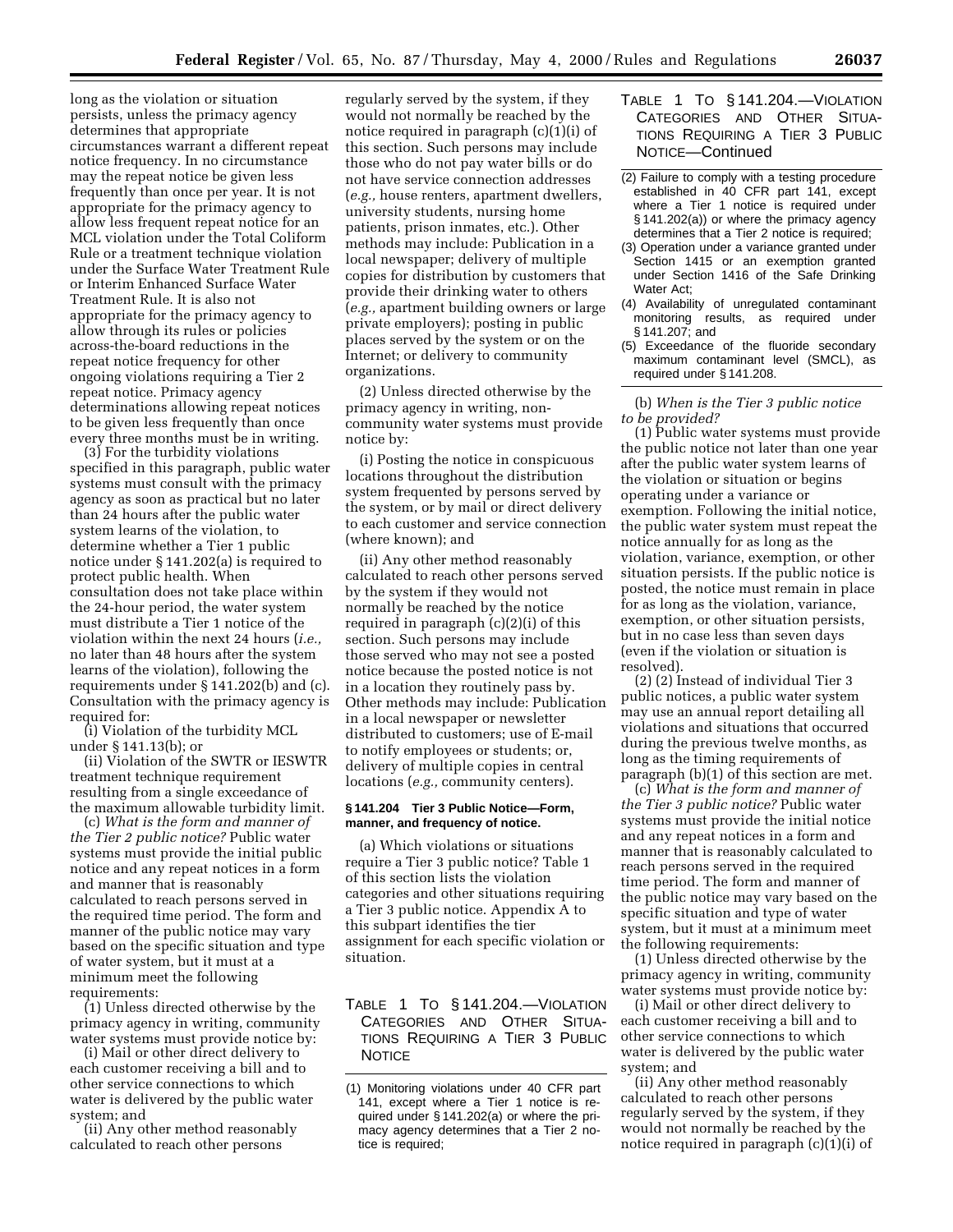this section. Such persons may include those who do not pay water bills or do not have service connection addresses (*e.g.,* house renters, apartment dwellers, university students, nursing home patients, prison inmates, etc.). Other methods may include: Publication in a local newspaper; delivery of multiple copies for distribution by customers that provide their drinking water to others (*e.g.,* apartment building owners or large private employers); posting in public places or on the Internet; or delivery to community organizations.

(2) Unless directed otherwise by the primacy agency in writing, noncommunity water systems must provide notice by:

(i) Posting the notice in conspicuous locations throughout the distribution system frequented by persons served by the system, or by mail or direct delivery to each customer and service connection (where known); and

(ii) Any other method reasonably calculated to reach other persons served by the system, if they would not normally be reached by the notice required in paragraph (c)(2)(i) of this section. Such persons may include those who may not see a posted notice because the notice is not in a location they routinely pass by. Other methods may include: Publication in a local newspaper or newsletter distributed to customers; use of E-mail to notify employees or students; or, delivery of multiple copies in central locations (*e.g.,* community centers).

(d) In what situations may the Consumer Confidence Report be used to meet the Tier 3 public notice requirements? For community water systems, the Consumer Confidence Report (CCR) required under Subpart O of this part may be used as a vehicle for the initial Tier 3 public notice and all required repeat notices, as long as:

(1) The CCR is provided to persons served no later than 12 months after the system learns of the violation or situation as required under § 141.204(b);

(2) The Tier 3 notice contained in the CCR follows the content requirements under § 141.205; and

(3) The CCR is distributed following the delivery requirements under § 141.204(c).

#### **§ 141.205 Content of the public notice.**

(a) What elements must be included in the public notice for violations of National Primary Drinking Water Regulations (NPDWR) or other situations requiring a public notice? When a public water system violates a NPDWR or has a situation requiring public notification, each public notice must include the following elements:

(1) A description of the violation or situation, including the contaminant(s) of concern, and (as applicable) the contaminant level(s);

(2) When the violation or situation occurred;

(3) Any potential adverse health effects from the violation or situation, including the standard language under paragraph (d)(1) or (d)(2) of this section, whichever is applicable;

(4) The population at risk, including subpopulations particularly vulnerable if exposed to the contaminant in their drinking water;

(5) Whether alternative water supplies should be used;

(6) What actions consumers should take, including when they should seek medical help, if known;

(7) What the system is doing to correct the violation or situation;

(8) When the water system expects to return to compliance or resolve the situation;

(9) The name, business address, and phone number of the water system owner, operator, or designee of the public water system as a source of additional information concerning the notice; and

(10) A statement to encourage the notice recipient to distribute the public notice to other persons served, using the standard language under paragraph (d)(3) of this section, where applicable.

(b) What elements must be included in the public notice for public water systems operating under a variance or exemption?

(1) If a public water system has been granted a variance or an exemption, the public notice must contain:

(i) An explanation of the reasons for the variance or exemption;

(ii) The date on which the variance or exemption was issued;

(iii) A brief status report on the steps the system is taking to install treatment, find alternative sources of water, or otherwise comply with the terms and schedules of the variance or exemption; and

(iv) A notice of any opportunity for public input in the review of the variance or exemption.

(2) If a public water system violates the conditions of a variance or exemption, the public notice must contain the ten elements listed in paragraph (a) of this section.

(c) How is the public notice to be presented?

(1) Each public notice required by this section:

(i) Must be displayed in a conspicuous way when printed or posted;

(ii) Must not contain overly technical language or very small print;

(iii) Must not be formatted in a way that defeats the purpose of the notice;

(iv) Must not contain language which nullifies the purpose of the notice.

(2) Each public notice required by this section must comply with multilingual requirements, as follows:

(i) For public water systems serving a large proportion of non-English speaking consumers, as determined by the primacy agency, the public notice must contain information in the appropriate language(s) regarding the importance of the notice or contain a telephone number or address where persons served may contact the water system to obtain a translated copy of the notice or to request assistance in the appropriate language.

(ii) In cases where the primacy agency has not determined what constitutes a large proportion of non-English speaking consumers, the public water system must include in the public notice the same information as in paragraph (c)(2)(i) of this section, where appropriate to reach a large proportion of non-English speaking persons served by the water system.

(d) What standard language must public water systems include in their public notice? Public water systems are required to include the following standard language in their public notice:

(1) Standard health effects language for MCL or MRDL violations, treatment technique violations, and violations of the condition of a variance or exemption. Public water systems must include in each public notice the health effects language specified in Appendix B to this subpart corresponding to each MCL, MRDL, and treatment technique violation listed in Appendix A to this subpart, and for each violation of a condition of a variance or exemption.

(2) Standard language for monitoring and testing procedure violations. Public water systems must include the following language in their notice, including the language necessary to fill in the blanks, for all monitoring and testing procedure violations listed in Appendix A to this subpart:

We are required to monitor your drinking water for specific contaminants on a regular basis. Results of regular monitoring are an indicator of whether or not your drinking water meets health standards. During [compliance period], we ''did not monitor or test'' or ''did not complete all monitoring or testing'' for [contaminant(s)], and therefore cannot be sure of the quality of your drinking water during that time.

(3) Standard language to encourage the distribution of the public notice to all persons served. Public water systems must include in their notice the following language (where applicable):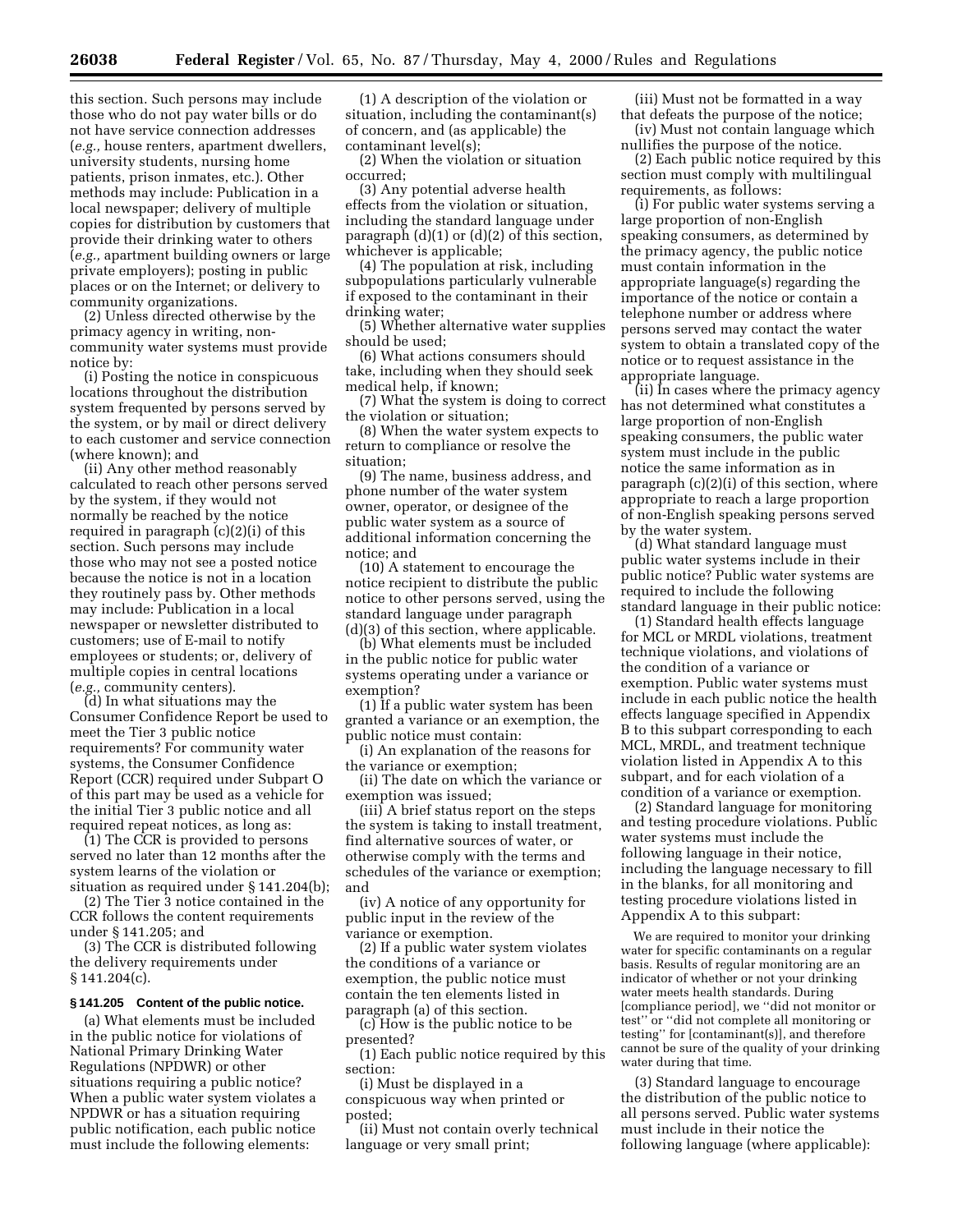Please share this information with all the other people who drink this water, especially those who may not have received this notice directly (for example, people in apartments, nursing homes, schools, and businesses). You can do this by posting this notice in a public place or distributing copies by hand or mail.

#### **§ 141.206 Notice to new billing units or new customers.**

(a) What is the requirement for community water systems? Community water systems must give a copy of the most recent public notice for any continuing violation, the existence of a variance or exemption, or other ongoing situations requiring a public notice to all new billing units or new customers prior to or at the time service begins.

(b) What is the requirement for noncommunity water systems? Noncommunity water systems must continuously post the public notice in conspicuous locations in order to inform new consumers of any continuing violation, variance or exemption, or other situation requiring a public notice for as long as the violation, variance, exemption, or other situation persists.

#### **§ 141.207 Special notice of the availability of unregulated contaminant monitoring results.**

(a) When is the special notice to be given? The owner or operator of a community water system or nontransient, non-community water system required to monitor under § 141.40 must notify persons served by the system of the availability of the results of such sampling no later than 12 months after the monitoring results are known.

(b) What is the form and manner of the special notice? The form and manner of the public notice must follow the requirements for a Tier 3 public notice prescribed in §§ 141.204(c),  $(d)(1)$ , and  $(d)(3)$ . The notice must also identify a person and provide the telephone number to contact for information on the monitoring results.

#### **§ 141.208 Special notice for exceedance of the SMCL for fluoride.**

(a) When is the special notice to be given? Community water systems that exceed the fluoride secondary maximum contaminant level (SMCL) of 2 mg/l as specified in § 143.3 (determined by the last single sample taken in accordance with § 141.23), but

do not exceed the maximum contaminant level (MCL) of 4 mg/l for fluoride (as specified in § 141.62), must provide the public notice in paragraph (c) of this section to persons served. Public notice must be provided as soon as practical but no later than 12 months from the day the water system learns of the exceedance. A copy of the notice must also be sent to all new billing units and new customers at the time service begins and to the State public health officer. The public water system must repeat the notice at least annually for as long as the SMCL is exceeded. If the public notice is posted, the notice must remain in place for as long as the SMCL is exceeded, but in no case less than seven days (even if the exceedance is eliminated). On a case-by-case basis, the primacy agency may require an initial notice sooner than 12 months and repeat notices more frequently than annually.

(b) What is the form and manner of the special notice? The form and manner of the public notice (including repeat notices) must follow the requirements for a Tier 3 public notice in § 141.204(c) and (d)(1) and (d)(3).

(c) What mandatory language must be contained in the special notice? The notice must contain the following language, including the language necessary to fill in the blanks:

This is an alert about your drinking water and a cosmetic dental problem that might affect children under nine years of age. At low levels, fluoride can help prevent cavities, but children drinking water containing more than 2 milligrams per liter (mg/l) of fluoride may develop cosmetic discoloration of their permanent teeth (dental fluorosis). The drinking water provided by your community water system [*name*] has a fluoride concentration of [*insert value*] mg/l.

Dental fluorosis, in its moderate or severe forms, may result in a brown staining and/ or pitting of the permanent teeth. This problem occurs only in developing teeth, before they erupt from the gums. Children under nine should be provided with alternative sources of drinking water or water that has been treated to remove the fluoride to avoid the possibility of staining and pitting of their permanent teeth. You may also want to contact your dentist about proper use by young children of fluoride-containing products. Older children and adults may safely drink the water.

Drinking water containing more than 4 mg/ L of fluoride (the U.S. Environmental

Protection Agency's drinking water standard) can increase your risk of developing bone disease. Your drinking water does not contain more than 4 mg/l of fluoride, but we're required to notify you when we discover that the fluoride levels in your drinking water exceed 2 mg/l because of this cosmetic dental problem.

For more information, please call [name of water system contact] of [name of community water system] at [phone number]. Some home water treatment units are also available to remove fluoride from drinking water. To learn more about available home water treatment units, you may call NSF International at 1–877–8–NSF–HELP.''

#### **§ 141.209 Special notice for nitrate exceedances above MCL by noncommunity water systems (NCWS), where granted permission by the primacy agency under § 141.11(d)**

(a) When is the special notice to be given? The owner or operator of a noncommunity water system granted permission by the primacy agency under § 141.11(d) to exceed the nitrate MCL must provide notice to persons served according to the requirements for a Tier 1 notice under § 141.202(a) and (b).

(b) What is the form and manner of the special notice? Non-community water systems granted permission by the primacy agency to exceed the nitrate MCL under § 141.11(d) must provide continuous posting of the fact that nitrate levels exceed 10 mg/l and the potential health effects of exposure, according to the requirements for Tier 1 notice delivery under § 141.202(c) and the content requirements under § 141.205.

#### **§ 141.210 Notice by primacy agency on behalf of the public water system.**

(a) May the primacy agency give the notice on behalf of the public water system? The primacy agency may give the notice required by this subpart on behalf of the owner and operator of the public water system if the primacy agency complies with the requirements of this subpart.

(b) What is the responsibility of the public water system when notice is given by the primacy agency? The owner or operator of the public water system remains responsible for ensuring that the requirements of this subpart are met.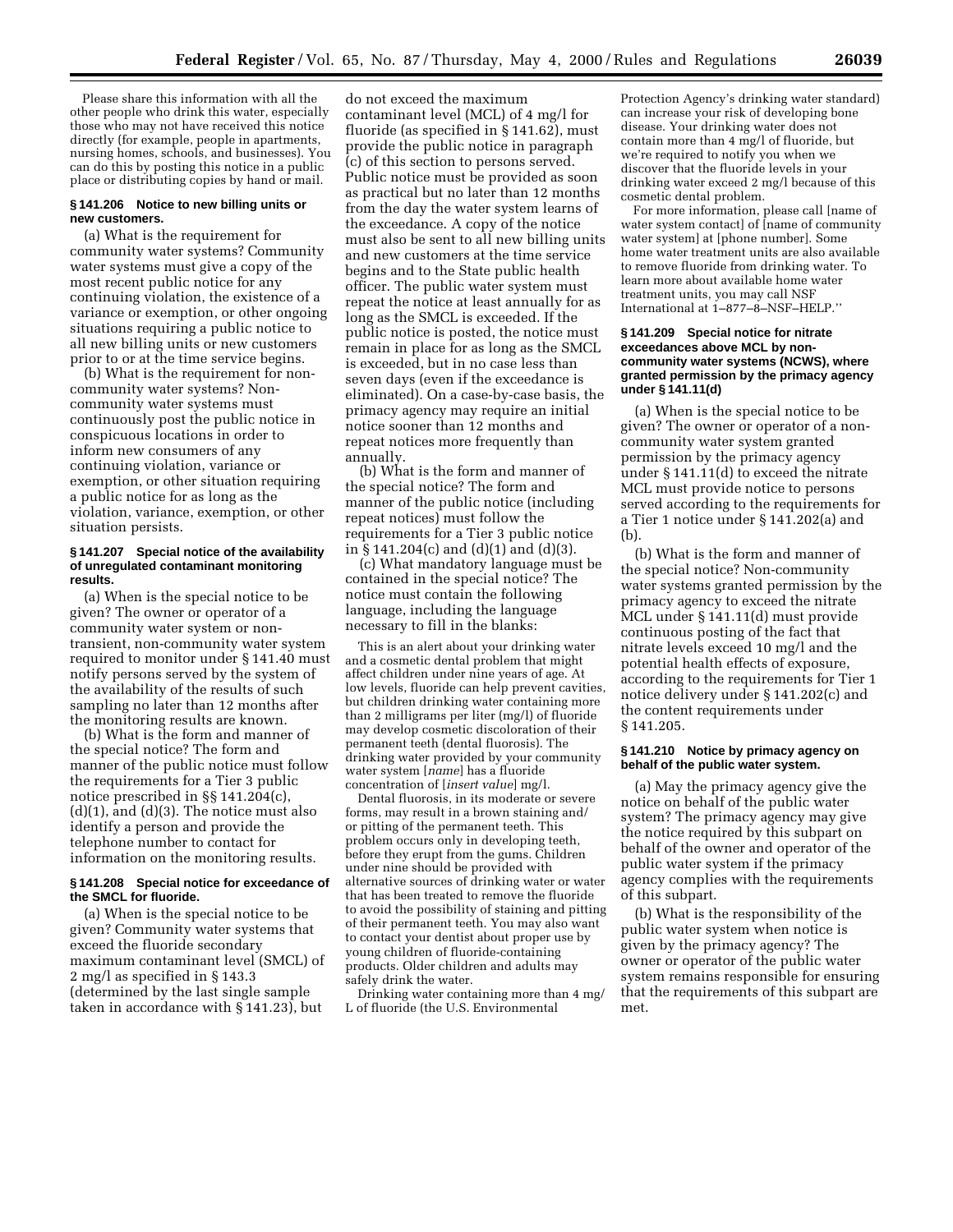$\equiv$ 

▀

# APPENDIX A TO SUBPART Q OF PART 141.—NPDWR VIOLATIONS AND OTHER SITUATIONS REQUIRING PUBLIC NOTICE 1

|                                                                                                   |                                           | MCL/MRDL/TT violations <sup>2</sup> | Monitoring & testing procedure viola-<br>tions |                                  |
|---------------------------------------------------------------------------------------------------|-------------------------------------------|-------------------------------------|------------------------------------------------|----------------------------------|
| Contaminant                                                                                       | Tier of public no-<br>tice required       | Citation                            | Tier of public no-<br>tice required            | Citation                         |
| I. Violations of National Primary Drinking Water Regulations                                      |                                           |                                     |                                                |                                  |
| (NPDWR): $3$                                                                                      |                                           |                                     |                                                |                                  |
| A. Microbiological Contaminants                                                                   | 2                                         | 141.63(a)                           | 3                                              | 141.21(a)–(e)                    |
|                                                                                                   | $\mathbf{1}$                              | 141.63(b)                           | 41, 3                                          | 141.21(e)                        |
|                                                                                                   | $\overline{2}$                            | 141.13(a)                           | 3                                              | 141.22                           |
| 4. Turbidity MCL (average of 2 days' samples > 5 NTU)                                             | 52, 1                                     | 141.13(b)                           | 3                                              | 141.22                           |
| 5. Turbidity (for TT violations resulting from a single ex-                                       |                                           |                                     |                                                |                                  |
| ceedance of maximum allowable turbidity level)                                                    | 62, 1                                     | 141.71(a)(2),                       | 3                                              | 141.74(a)(1),                    |
|                                                                                                   |                                           | $141.71(c)(2)(i)$ ,                 |                                                | $141.74(b)(2)$ ,                 |
|                                                                                                   |                                           | 141.73(a)(2),                       |                                                | 141.74(c)(1),<br>141.174         |
|                                                                                                   |                                           | 141.73(b)(2),<br>141.73(c)(2),      |                                                |                                  |
|                                                                                                   |                                           | 141.73(d),                          |                                                |                                  |
|                                                                                                   |                                           | 141.173(a)(2),                      |                                                |                                  |
|                                                                                                   |                                           | 141.173(b)                          |                                                |                                  |
| 6. Surface Water Treatment Rule violations, other than                                            |                                           |                                     |                                                |                                  |
| violations resulting from single exceedance of max. al-                                           |                                           |                                     |                                                |                                  |
|                                                                                                   | 2                                         | 141.70-141.73                       | 3                                              | 141.74                           |
| 7. Interim Enhanced Surface Water Treatment Rule vio-                                             |                                           |                                     |                                                |                                  |
| lations, other than violations resulting from single ex-<br>ceedance of max. turbidity level (TT) | 2                                         | 7141.170-141.173                    | 3                                              | 141.172, 141.174                 |
| B. Inorganic Chemicals (IOCs)                                                                     |                                           |                                     |                                                |                                  |
|                                                                                                   | 2                                         | 141.62(b)                           | 3                                              | $141.23(a)$ , (c)                |
|                                                                                                   | $\overline{2}$                            | $141.11(b)$ ,                       | 3                                              | 141.23(a), (I), (m)              |
|                                                                                                   |                                           | 141.23(n)                           |                                                |                                  |
|                                                                                                   | 2                                         | 141.62(b)                           | 3                                              | 141.23(a)–(b)                    |
|                                                                                                   | $\overline{2}$                            | 141.62(b)                           | 3                                              | 141.23(a), (c)                   |
|                                                                                                   | $\overline{2}$<br>$\overline{\mathbf{c}}$ | 141.62(b)<br>141.62(b)              | 3<br>3                                         | 141.23(a), (c)<br>141.23(a), (c) |
|                                                                                                   | $\overline{c}$                            | 141.62(b)                           | 3                                              | 141.23(a), (c)                   |
|                                                                                                   | $\overline{c}$                            | 141.62(b)                           | 3                                              | 141.23(a), (c)                   |
|                                                                                                   | $\overline{2}$                            | 141.62(b)                           | 3                                              | 141.23(a), (c)                   |
|                                                                                                   | $\overline{2}$                            | 141.62(b)                           |                                                | 141.23(a), (c)                   |
|                                                                                                   | $\mathbf{1}$                              | 141.62(b)                           | 81, 3                                          | 141.23(a), (d),                  |
|                                                                                                   |                                           |                                     |                                                | 141.23(f)(2)                     |
|                                                                                                   | 1                                         | 141.62(b)                           | 81, 3                                          | 141.23(a), (e),<br>141.23(f)(2)  |
|                                                                                                   | 1                                         | 141.62(b)                           | 3                                              | 141.23(a)                        |
|                                                                                                   | 2                                         | 141.62(b)                           | 3                                              | 141.23(a), (c)                   |
|                                                                                                   | $\overline{2}$                            | 141.62(b)                           | 3                                              | $141.23(a)$ , (c)                |
| C. Lead and Copper Rule (Action Level for lead is 0.015 mg/                                       |                                           |                                     |                                                |                                  |
| L, for copper is 1.3 mg/L)                                                                        |                                           |                                     |                                                |                                  |
|                                                                                                   | 2                                         | 141.80-141.85                       | 3                                              | 141.86-141.89                    |
| D. Synthetic Organic Chemicals (SOCs)                                                             | 2                                         | 141.61(c)                           | 3                                              | 141.24(h)                        |
|                                                                                                   | 2                                         | 141.61(c)                           | 3                                              | 141.24(h)                        |
|                                                                                                   | 2                                         | 141.61(c)                           | 3                                              | 141.24(h)                        |
|                                                                                                   | $\overline{2}$                            | 141.61(c)                           | 3                                              | 141.24(h)                        |
|                                                                                                   | $\mathbf 2$                               | 141.61(c)                           | 3                                              | 141.24(h)                        |
|                                                                                                   | $\overline{c}$                            | 141.61(c)                           | 3                                              | 141.24(h)                        |
|                                                                                                   | $\mathbf 2$<br>$\overline{c}$             | 141.61(c)                           | 3<br>3                                         | 141.24(h)<br>141.24(h)           |
|                                                                                                   | $\overline{c}$                            | 141.61(c)<br>141.61(c)              | 3                                              | 141.24(h)                        |
|                                                                                                   | $\overline{c}$                            | 141.61(c)                           | 3                                              | 141.24(h)                        |
|                                                                                                   | $\overline{c}$                            | 141.61(c)                           | 3                                              | 141.24(h)                        |
|                                                                                                   | $\overline{2}$                            | 141.61(c)                           | 3                                              | 141.24(h)                        |
|                                                                                                   | $\overline{c}$                            | 141.61(c)                           | 3                                              | 141.24(h)                        |
|                                                                                                   | $\overline{2}$                            | 141.61(c)                           | 3                                              | 141.24(h)                        |
|                                                                                                   | $\overline{c}$<br>$\overline{2}$          | 141.61(c)                           | 3                                              | 141.24(h)                        |
|                                                                                                   | $\overline{c}$                            | 141.61(c)<br>141.61(c)              | 3<br>3                                         | 141.24(h)<br>141.24(h)           |
|                                                                                                   | $\overline{2}$                            | 141.61(c)                           | 3                                              | 141.24(h)                        |
|                                                                                                   | $\overline{2}$                            | 141.61(c)                           | 3                                              | 141.24(h)                        |
|                                                                                                   | $\overline{2}$                            | 141.61(c)                           | 3                                              | 141.24(h)                        |
|                                                                                                   | 2                                         | 141.61(c)                           | 3                                              | 141.24(h)                        |
|                                                                                                   | 2                                         | 141.61(c)                           | 3                                              | 141.24(h)                        |
|                                                                                                   | $\overline{2}$                            | 141.61(c)                           | 3                                              | 141.24(h)                        |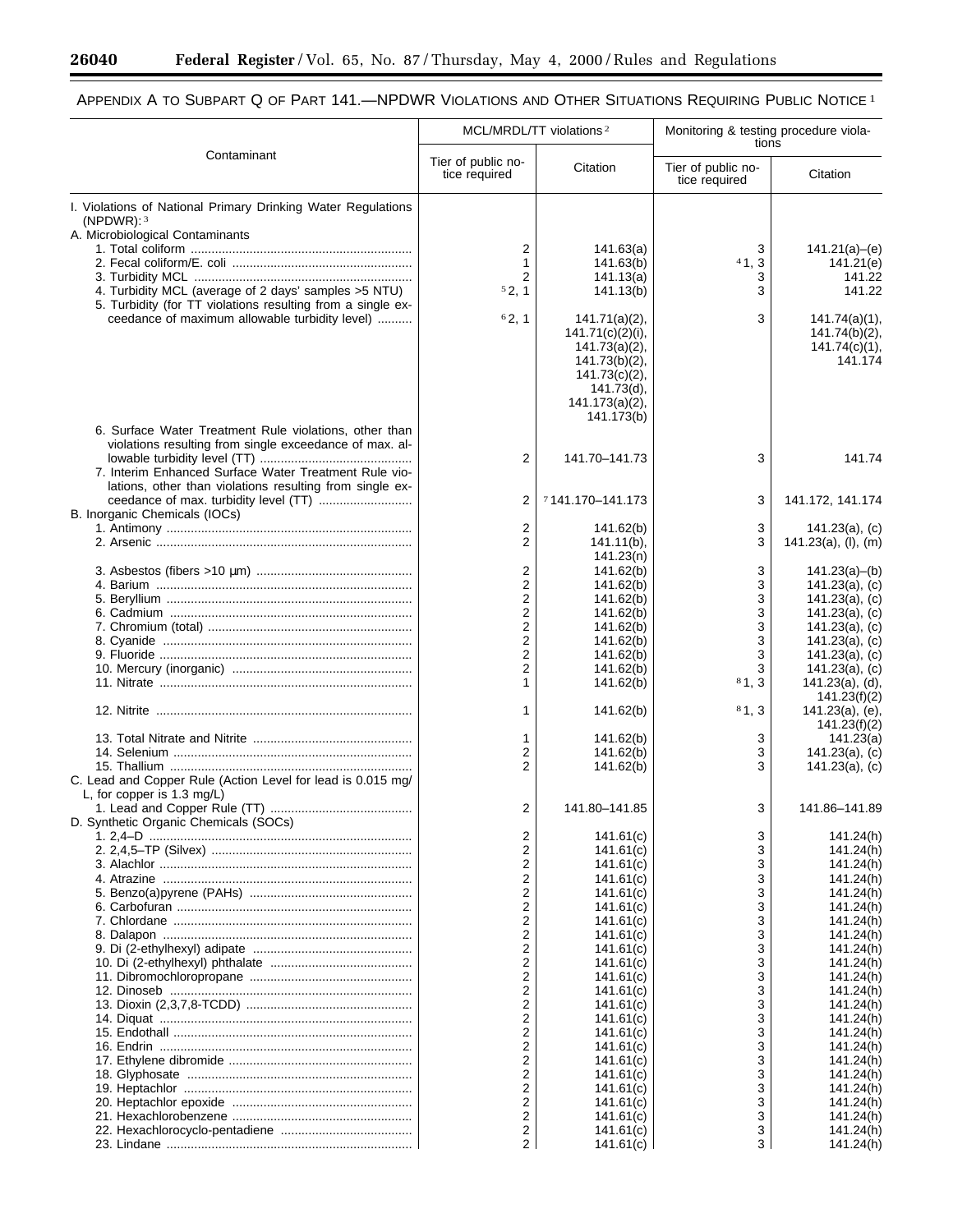۰

# APPENDIX A TO SUBPART Q OF PART 141.—NPDWR VIOLATIONS AND OTHER SITUATIONS REQUIRING PUBLIC NOTICE<sup>1</sup>-Continued

|                                                                                                                                                                                                                                                                                                                                                                                                                                     | MCL/MRDL/TT violations <sup>2</sup>       |                        | Monitoring & testing procedure viola-<br>tions |                                          |
|-------------------------------------------------------------------------------------------------------------------------------------------------------------------------------------------------------------------------------------------------------------------------------------------------------------------------------------------------------------------------------------------------------------------------------------|-------------------------------------------|------------------------|------------------------------------------------|------------------------------------------|
| Contaminant                                                                                                                                                                                                                                                                                                                                                                                                                         | Tier of public no-<br>tice required       | Citation               | Tier of public no-<br>tice required            | Citation                                 |
|                                                                                                                                                                                                                                                                                                                                                                                                                                     | 2                                         | 141.61(c)              | 3                                              | 141.24(h)                                |
|                                                                                                                                                                                                                                                                                                                                                                                                                                     | $\overline{\mathbf{c}}$                   | 141.61(c)              | 3                                              | 141.24(h)                                |
|                                                                                                                                                                                                                                                                                                                                                                                                                                     | $\overline{\mathbf{c}}$                   | 141.61(c)              | 3                                              | 141.24(h)                                |
|                                                                                                                                                                                                                                                                                                                                                                                                                                     | $\overline{c}$                            | 141.61(c)              | 3                                              | 141.24(h)                                |
| 28. Polychlorinated biphenyls (PCBs)                                                                                                                                                                                                                                                                                                                                                                                                | $\overline{2}$                            | 141.61(c)              | 3                                              | 141.24(h)                                |
|                                                                                                                                                                                                                                                                                                                                                                                                                                     | $\overline{2}$                            | 141.61(c)              | 3                                              | 141.24(h)                                |
|                                                                                                                                                                                                                                                                                                                                                                                                                                     | $\overline{2}$                            | 141.61(c)              | 3                                              | 141.24(h)                                |
| E. Volatile Organic Chemicals (VOCs)                                                                                                                                                                                                                                                                                                                                                                                                |                                           |                        |                                                |                                          |
|                                                                                                                                                                                                                                                                                                                                                                                                                                     | $\overline{2}$                            | 141.61(a)              | 3                                              | 141.24(f)                                |
|                                                                                                                                                                                                                                                                                                                                                                                                                                     | $\overline{c}$                            | 141.61(a)              | 3                                              | 141.24(f)                                |
|                                                                                                                                                                                                                                                                                                                                                                                                                                     | $\overline{2}$                            | 141.61(a)              | 3                                              | 141.24(f)                                |
|                                                                                                                                                                                                                                                                                                                                                                                                                                     | $\overline{2}$                            | 141.61(a)              | 3                                              | 141.24(f)                                |
|                                                                                                                                                                                                                                                                                                                                                                                                                                     | $\overline{c}$                            | 141.61(a)              | 3                                              | 141.24(f)                                |
|                                                                                                                                                                                                                                                                                                                                                                                                                                     | $\overline{2}$                            | 141.61(a)              | 3                                              | 141.24(f)                                |
|                                                                                                                                                                                                                                                                                                                                                                                                                                     | $\overline{c}$                            | 141.61(a)              | 3                                              | 141.24(f)                                |
|                                                                                                                                                                                                                                                                                                                                                                                                                                     | $\overline{\mathbf{c}}$                   | 141.61(a)              | 3                                              | 141.24(f)                                |
|                                                                                                                                                                                                                                                                                                                                                                                                                                     | $\overline{\mathbf{c}}$                   | 141.61(a)              | 3                                              | 141.24(f)                                |
|                                                                                                                                                                                                                                                                                                                                                                                                                                     | $\overline{\mathbf{c}}$                   |                        | 3                                              | 141.24(f)                                |
|                                                                                                                                                                                                                                                                                                                                                                                                                                     | $\overline{2}$                            | 141.61(a)<br>141.61(a) | 3                                              |                                          |
|                                                                                                                                                                                                                                                                                                                                                                                                                                     | $\overline{c}$                            |                        |                                                | 141.24(f)<br>141.24(f)                   |
|                                                                                                                                                                                                                                                                                                                                                                                                                                     | $\overline{2}$                            | 141.61(a)              | 3                                              | 141.24(f)                                |
|                                                                                                                                                                                                                                                                                                                                                                                                                                     |                                           | 141.61(a)              | 3                                              |                                          |
|                                                                                                                                                                                                                                                                                                                                                                                                                                     | $\overline{\mathbf{c}}$<br>$\overline{2}$ | 141.61(a)              | 3                                              | 141.24(f)                                |
|                                                                                                                                                                                                                                                                                                                                                                                                                                     |                                           | 141.61(a)              | 3                                              | 141.24(f)                                |
|                                                                                                                                                                                                                                                                                                                                                                                                                                     | $\overline{\mathbf{c}}$                   | 141.61(a)              | 3                                              | 141.24(f)                                |
|                                                                                                                                                                                                                                                                                                                                                                                                                                     | $\overline{2}$                            | 141.61(a)              | 3                                              | 141.24(f)                                |
|                                                                                                                                                                                                                                                                                                                                                                                                                                     | $\overline{\mathbf{c}}$                   | 141.61(a)              | 3                                              | 141.24(f)                                |
|                                                                                                                                                                                                                                                                                                                                                                                                                                     | $\overline{2}$                            | 141.61(a)              | 3                                              | 141.24(f)                                |
|                                                                                                                                                                                                                                                                                                                                                                                                                                     | 2                                         | 141.61(a)              | 3                                              | 141.24(f)                                |
|                                                                                                                                                                                                                                                                                                                                                                                                                                     | $\overline{2}$                            | 141.61(a)              | 3                                              | 141.24(f)                                |
| F. Radioactive Contaminants                                                                                                                                                                                                                                                                                                                                                                                                         |                                           |                        |                                                |                                          |
|                                                                                                                                                                                                                                                                                                                                                                                                                                     | 2                                         | 141.16                 | 3                                              | $141.25(a)$ ,                            |
|                                                                                                                                                                                                                                                                                                                                                                                                                                     |                                           |                        |                                                | 141.26(b)                                |
|                                                                                                                                                                                                                                                                                                                                                                                                                                     | 2                                         | 141.15(b)              | 3                                              | $141.25(a)$ ,                            |
|                                                                                                                                                                                                                                                                                                                                                                                                                                     |                                           |                        |                                                | 141.26(a)                                |
|                                                                                                                                                                                                                                                                                                                                                                                                                                     | 2                                         | 141.15(a)              | 3                                              | $141.25(a)$ ,                            |
| G. Disinfection Byproducts (DBPs), Byproduct Precursors,<br>Disinfectant Residuals. Where disinfection is used in the<br>treatment of drinking water, disinfectants combine with or-<br>ganic and inorganic matter present in water to form chemi-<br>cals called disinfection byproducts (DBPs). EPA sets<br>standards for controlling the levels of disinfectants and<br>DBPs in drinking water, including trihalomethanes (THMs) |                                           |                        |                                                | 141.26(a)                                |
| and haloacetic acids (HAAs). <sup>9</sup>                                                                                                                                                                                                                                                                                                                                                                                           |                                           |                        |                                                |                                          |
|                                                                                                                                                                                                                                                                                                                                                                                                                                     | 2                                         | $10$ 141.12,           | 3                                              | 141.30.<br>141.132(a)–(b)                |
|                                                                                                                                                                                                                                                                                                                                                                                                                                     |                                           | 141.64(a)<br>141.64(a) |                                                | 141.132(a)–(b)                           |
|                                                                                                                                                                                                                                                                                                                                                                                                                                     | 2<br>$\overline{\mathbf{c}}$              | 141.64(a)              | 3<br>3                                         | 141.132(a)–(b)                           |
|                                                                                                                                                                                                                                                                                                                                                                                                                                     | $\overline{\mathbf{c}}$                   | 141.64(a)              | 3                                              | 141.132(a)–(b)                           |
|                                                                                                                                                                                                                                                                                                                                                                                                                                     | $\overline{2}$                            | 141.65(a)              | 3                                              |                                          |
|                                                                                                                                                                                                                                                                                                                                                                                                                                     | 2                                         | 141.65(a)              | 3                                              | $141.132(a)$ , (c)<br>$141.132(a)$ , (c) |
| 7. Chlorine dioxide (MRDL), where any 2 consecutive                                                                                                                                                                                                                                                                                                                                                                                 |                                           |                        |                                                |                                          |
|                                                                                                                                                                                                                                                                                                                                                                                                                                     |                                           |                        |                                                |                                          |
| daily samples at entrance to distribution system only                                                                                                                                                                                                                                                                                                                                                                               |                                           |                        |                                                |                                          |
|                                                                                                                                                                                                                                                                                                                                                                                                                                     | 2                                         | $141.65(a)$ ,          | $2^{11}$ , 3                                   | 141.132(a), (c),                         |
|                                                                                                                                                                                                                                                                                                                                                                                                                                     |                                           | 141.133(c)(3)          |                                                | 141.133(c)(2)                            |
| 8. Chlorine dioxide (MRDL), where sample(s) in distribu-                                                                                                                                                                                                                                                                                                                                                                            |                                           |                        |                                                |                                          |
| tion system the next day are also above MRDL                                                                                                                                                                                                                                                                                                                                                                                        | 12 <sub>1</sub>                           | $141.65(a)$ ,          | 1                                              | $141.132(a)$ , (c),                      |
|                                                                                                                                                                                                                                                                                                                                                                                                                                     |                                           | 141.133(c)(3)          |                                                | 141.133(c)(2)                            |
|                                                                                                                                                                                                                                                                                                                                                                                                                                     | 2                                         | 141.135(a)–(b)         | 3                                              | 141.132(a), (d)                          |
|                                                                                                                                                                                                                                                                                                                                                                                                                                     | N/A                                       | N/A                    | 3                                              | 141.172                                  |
|                                                                                                                                                                                                                                                                                                                                                                                                                                     | N/A                                       | N/A                    | 3                                              | 141.132(f)                               |
| H. Other Treatment Techniques                                                                                                                                                                                                                                                                                                                                                                                                       |                                           |                        |                                                |                                          |
|                                                                                                                                                                                                                                                                                                                                                                                                                                     | 2                                         | 141.111                | N/A                                            | N/A                                      |
|                                                                                                                                                                                                                                                                                                                                                                                                                                     | 2                                         | 141.111                | N/A                                            | N/A                                      |
| II. Unregulated Contaminant Monitoring: 13                                                                                                                                                                                                                                                                                                                                                                                          |                                           |                        |                                                |                                          |
|                                                                                                                                                                                                                                                                                                                                                                                                                                     | N/A                                       | N/A                    | 3                                              | 141.40                                   |
|                                                                                                                                                                                                                                                                                                                                                                                                                                     | N/A                                       | N/A                    | 3                                              | 141.23(c), (k)                           |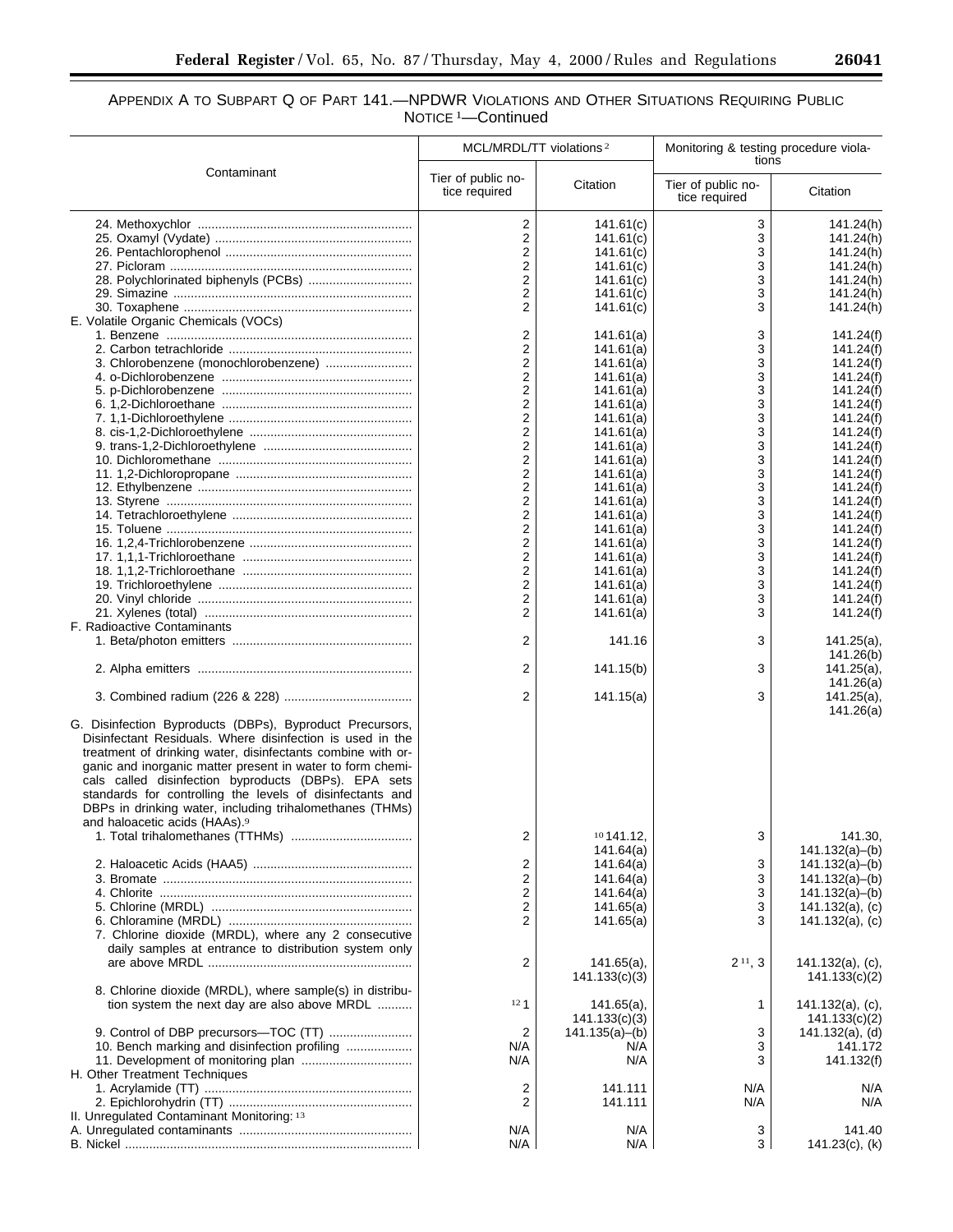# APPENDIX A TO SUBPART Q OF PART 141.—NPDWR VIOLATIONS AND OTHER SITUATIONS REQUIRING PUBLIC NOTICE 1—Continued

|                                                            |                                     | MCL/MRDL/TT violations <sup>2</sup> | Monitoring & testing procedure viola-<br>tions<br>Tier of public no-<br>Citation<br>tice required |     |
|------------------------------------------------------------|-------------------------------------|-------------------------------------|---------------------------------------------------------------------------------------------------|-----|
| Contaminant                                                | Tier of public no-<br>tice required | Citation                            |                                                                                                   |     |
| III. Public Notification for Variances and Exemptions:     |                                     |                                     |                                                                                                   |     |
|                                                            | 3                                   | 141415, 1416,                       | N/A                                                                                               | N/A |
| B. Violation of conditions of a variance or exemption      |                                     | 1415, 1416,<br>15 142,307           | N/A                                                                                               | N/A |
| IV. Other Situations Requiring Public Notification:        |                                     |                                     |                                                                                                   |     |
| A. Fluoride secondary maximum contaminant level (SMCL)     |                                     |                                     |                                                                                                   |     |
|                                                            | 3                                   | 143.3                               | N/A                                                                                               | N/A |
| B. Exceedance of nitrate MCL for non-community systems,    |                                     |                                     |                                                                                                   |     |
|                                                            |                                     | 141.11(d)                           | N/A                                                                                               | N/A |
| C. Availability of unregulated contaminant monitoring data | 3                                   | 141.40                              | N/A                                                                                               | N/A |
|                                                            |                                     | 141.2.                              | N/A                                                                                               | N/A |
|                                                            |                                     | 141.71(c)(2)(ii)                    |                                                                                                   |     |
|                                                            |                                     | N/A                                 | N/A                                                                                               | N/A |
| F. Other situations as determined by primacy agency        | 171, 2, 3                           | N/A                                 | N/A                                                                                               | N/A |

#### *Appendix A—Endnotes*

1. Violations and other situations not listed in this table (e.g., reporting violations and failure to prepare Consumer Confidence Reports), do not require notice, unless otherwise determined by the primary agency. Primacy agencies may, at their option, also require a more stringent public notice tier (e.g., Tier 1 instead of Tier 2 or Tier 2 instead of Tier 3) for specific violations and situations listed in this Appendix, as authorized under § 141.202(a) and § 141.203(a).

2. MCL—Maximum contaminant level, MRDL—Maximum residual disinfectant level, TT—Treatment technique

3. The term Violations of National Primary Drinking Water Regulations (NPDWR) is used here to include violations of MCL, MRDL, treatment technique, monitoring, and testing procedure requirements.

4. Failure to test for fecal coliform or E. coli is a Tier 1 violation if testing is not done after any repeat sample tests positive for coliform. All other total coliform monitoring and testing procedure violations are Tier 3.

5. Systems that violate the turbidity MCL of 5 NTU based on an average of measurements over two consecutive days must consult with the primacy agency within 24 hours after learning of the violation. Based on this consultation, the primacy agency may subsequently decide to elevate the violation to Tier 1. If a system is unable to make contact with the primacy agency in the 24 hour period, the violation is automatically elevated to Tier 1.

6. Systems with treatment technique violations involving a single exceedance of a maximum turbidity limit under the Surface Water Treatment Rule (SWTR) or the Interim Enhanced Surface Water Treatment Rule (IESWTR) are required to consult with the primacy agency within 24 hours after learning of the violation. Based on this consultation, the primacy agency may subsequently decide to elevate the violation

to Tier 1. If a system is unable to make contact with the primacy agency in the 24 hour period, the violation is automatically elevated to Tier 1.

7. Most of the requirements of the Interim Enhanced Surface Water Treatment Rule (63 *FR* 69477) (§§ 141.170–141.171, 141.173– 141.174) become effective January 1, 2002 for Subpart H systems (surface water systems and ground water systems under the direct influence of surface water) serving at least 10,000 persons. However, § 141.172 has some requirements that become effective as early as April 16, 1999. The Surface Water Treatment Rule remains in effect for systems serving at least 10,000 persons even after 2002; the Interim Enhanced Surface Water Treatment Rule adds additional requirements and does not in many cases supercede the SWTR.

8. Failure to take a confirmation sample within 24 hours for nitrate or nitrite after an initial sample exceeds the MCL is a Tier 1 violation. Other monitoring violations for nitrate are Tier 3.

9. Subpart H community and non-transient non-community systems serving ≥10,000 must comply with new DBP MCLs, disinfectant MRDLs, and related monitoring requirements beginning January 1, 2002. All other community and non-transient noncommunity systems must meet the MCLs and MRDLs beginning January 1, 2004. Subpart H transient non-community systems serving 10,000 or more persons and using chlorine dioxide as a disinfectant or oxidant must comply with the chlorine dioxide MRDL beginning January 1, 2002. Subpart H transient non-community systems serving fewer than 10,000 persons and using only ground water not under the direct influence of surface water and using chlorine dioxide as a disinfectant or oxidant must comply with the chlorine dioxide MRDL beginning January 1, 2004.

10. § 141.12 will no longer apply after January 1, 2004.

11. Failure to monitor for chlorine dioxide at the entrance to the distribution system the day after exceeding the MRDL at the entrance to the distribution system is a Tier 2 violation.

12. If any daily sample taken at the entrance to the distribution system exceeds the MRDL for chlorine dioxide and one or more samples taken in the distribution system the next day exceed the MRDL, Tier 1 notification is required. Failure to take the required samples in the distribution system after the MRDL is exceeded at the entry point also triggers Tier 1 notification.

13. Some water systems must monitor for certain unregulated contaminants listed in § 141.40.

14. This citation refers to §§ 1415 and 1416 of the Safe Drinking Water Act. §§ 1415 and 1416 require that ''a schedule prescribed . . . for a public water system granted a variance [or exemption] shall require compliance by the system . . .''

15. In addition to §§ 1415 and 1416 of the Safe Drinking Water Act, 40 CFR 142.307 specifies the items and schedule milestones that must be included in a variance for small systems.

16. Other waterborne emergencies require a Tier 1 public notice under § 141.202(a) for situations that do not meet the definition of a waterborne disease outbreak given in 40 CFR 141.2 but that still have the potential to have serious adverse effects on health as a result of short-term exposure. These could include outbreaks not related to treatment deficiencies, as well as situations that have the potential to cause outbreaks, such as failures or significant interruption in water treatment processes, natural disasters that disrupt the water supply or distribution system, chemical spills, or unexpected loading of possible pathogens into the source water.

17. Primacy agencies may place other situations in any tier they believe appropriate, based on threat to public health.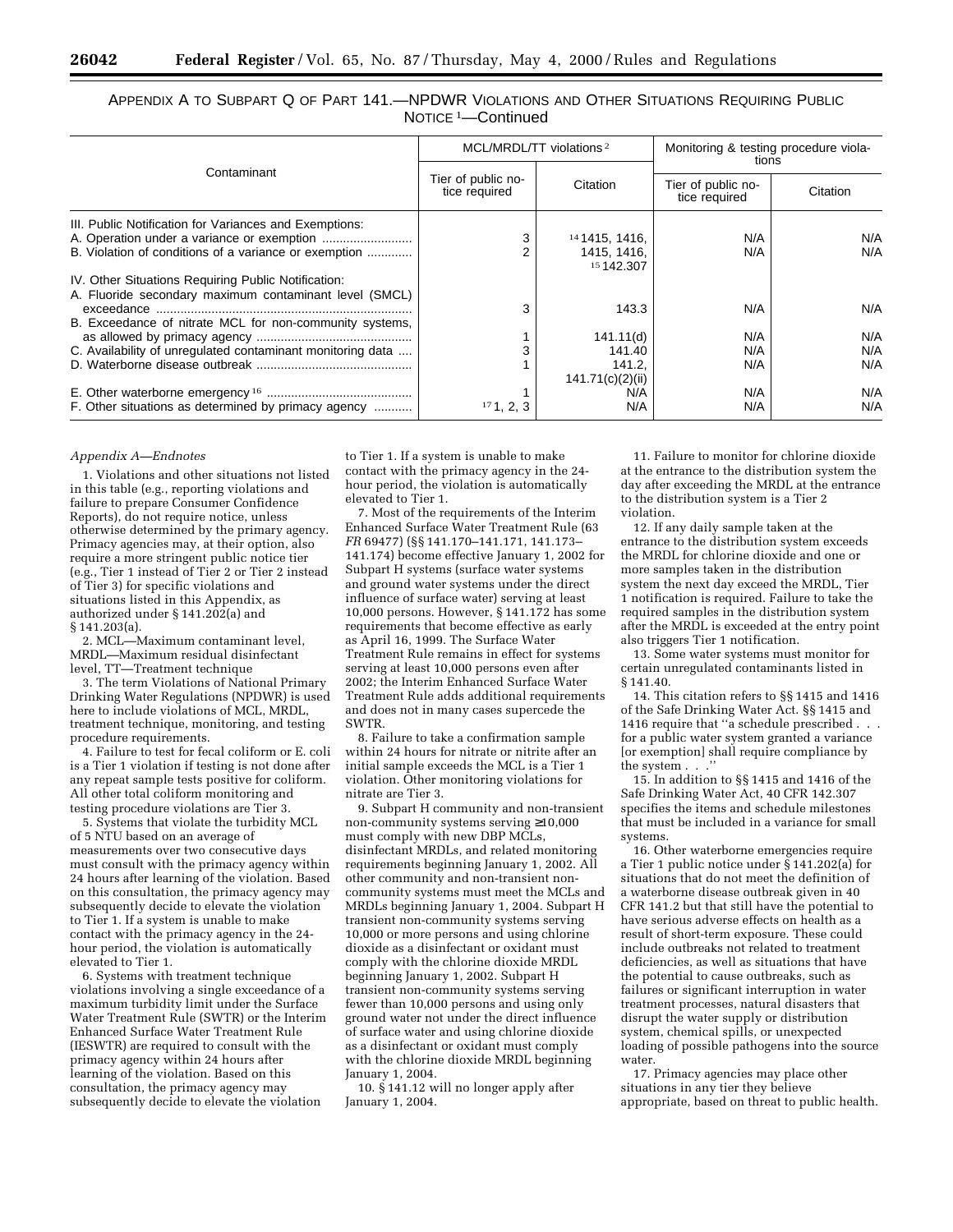-

# APPENDIX B TO SUBPART Q OF PART 141.—STANDARD HEALTH EFFECTS LANGUAGE FOR PUBLIC NOTIFICATION

| Contaminant                                                                                                                                       | MCLG <sup>1</sup> mg/L | MCL <sup>2</sup> mg/L          | Standard health effects language for public notification                                                                                                                                                                                                                                                                                                                                                                                                              |
|---------------------------------------------------------------------------------------------------------------------------------------------------|------------------------|--------------------------------|-----------------------------------------------------------------------------------------------------------------------------------------------------------------------------------------------------------------------------------------------------------------------------------------------------------------------------------------------------------------------------------------------------------------------------------------------------------------------|
| National Primary Drinking<br>Water<br>Regulations (NPDWR):<br>A. Microbiological Contaminants:                                                    |                        |                                |                                                                                                                                                                                                                                                                                                                                                                                                                                                                       |
| 1a. Total coliform                                                                                                                                | Zero                   | See foot-<br>note <sup>3</sup> | Coliforms are bacteria that are naturally present in the environment and<br>are used as an indicator that other, potentially-harmful, bacteria may<br>be present. Coliforms were found in more samples than allowed and<br>this was a warning of potential problems.                                                                                                                                                                                                  |
| 1b. Fecal coliform/E. coli                                                                                                                        | Zero                   | Zero                           | Fecal coliforms and E. coli are bacteria whose presence indicates that<br>the water may be contaminated with human or animal wastes. Mi-<br>crobes in these wastes can cause short-term effects, such as diar-<br>rhea, cramps, nausea, headaches, or other symptoms. They may<br>pose a special health risk for infants, young children, some of the el-<br>derly, and people with severely compromised immune systems.                                              |
| 2a. Turbidity (MCL) 4                                                                                                                             | None                   | 1 NTU 5/5<br><b>NTU</b>        | Turbidity has no health effects. However, turbidity can interfere with dis-<br>infection and provide a medium for microbial growth. Turbidity may in-<br>dicate the presence of disease-causing organisms. These organisms<br>include bacteria, viruses, and parasites that can cause symptoms<br>such as nausea, cramps, diarrhea and associated headaches.                                                                                                          |
| 2b. Turbidity (SWTR TT) $6$                                                                                                                       | None                   | TT <sup>7</sup>                | Turbidity has no health effects. However, turbidity can interfere with dis-<br>infection and provide a medium for microbial growth. Turbidity may in-<br>dicate the presence of disease-causing organisms. These organisms<br>include bacteria, viruses, and parasites that can cause symptoms<br>such as nausea, cramps, diarrhea and associated headaches.                                                                                                          |
| 2c. Turbidity (IESWTR TT) <sup>8</sup>                                                                                                            | None                   | ТT                             | Turbidity has no health effects. However, turbidity can interfere with dis-<br>infection and provide a medium for microbial growth. Turbidity may in-<br>dicate the presence of disease-causing organisms. These organisms<br>include bacteria, viruses, and parasites that can cause symptoms<br>such as nausea, cramps, diarrhea and associated headaches.                                                                                                          |
| B. Surface Water Treatment Rule<br>(SWTR) and Interim Enhanced<br>Surface Water Treatment Rule<br>(IESWTR) violations:                            |                        |                                |                                                                                                                                                                                                                                                                                                                                                                                                                                                                       |
| 3. Giardia<br>lamblia<br>(SWTR/<br>IESWTR).                                                                                                       | Zero                   | TT <sup>10</sup>               | Inadequately treated water may contain disease-causing organisms.<br>These organisms include bacteria, viruses, and parasites which can<br>cause symptoms such as nausea, cramps, diarrhea, and associated<br>headaches.                                                                                                                                                                                                                                              |
| 4. Viruses (SWTR/IESWTR).<br>5. Heterotrophic plate count<br>bacteria <sup>9</sup><br>(SWTR/<br>(HPC)<br>IESWTR).<br>6. Legionella (SWTR/IESWTR). |                        |                                |                                                                                                                                                                                                                                                                                                                                                                                                                                                                       |
| 7. Cryptosporidium (IESWTR).                                                                                                                      | 0.006                  | 0.006                          | Some people who drink water containing antimony well in excess of the                                                                                                                                                                                                                                                                                                                                                                                                 |
|                                                                                                                                                   | None                   | 0.05                           | MCL over many years could experience increases in blood cholesterol<br>and decreases in blood sugar.<br>Some people who drink water containing arsenic in excess of the MCL<br>over many years could experience skin damage or problems with their                                                                                                                                                                                                                    |
| 10. Asbestos (10 μm)                                                                                                                              | 7 MFL 11               | 7 MFL                          | circulatory system, and may have an increased risk of getting cancer.<br>Some people who drink water containing asbestos in excess of the MCL<br>over many years may have an increased risk of developing benign in-<br>testinal polyps.                                                                                                                                                                                                                              |
| 11. Barium                                                                                                                                        | 2                      | 2                              | Some people who drink water containing barium in excess of the MCL<br>over many years could experience an increase in their blood pres-                                                                                                                                                                                                                                                                                                                               |
| 12. Beryllium                                                                                                                                     | 0.004                  | 0.004                          | sure.<br>Some people who drink water containing beryllium well in excess of the                                                                                                                                                                                                                                                                                                                                                                                       |
|                                                                                                                                                   | 0.005                  | 0.005                          | MCL over many years could develop intestinal lesions.<br>Some people who drink water containing cadmium in excess of the MCL                                                                                                                                                                                                                                                                                                                                          |
| 14. Chromium (total)                                                                                                                              | 0.1                    | 0.1                            | over many years could experience kidney damage.<br>Some people who use water containing chromium well in excess of the<br>MCL over many years could experience allergic dermatitis.                                                                                                                                                                                                                                                                                   |
| 15. Cyanide                                                                                                                                       | 0.2                    | 0.2                            | Some people who drink water containing cyanide well in excess of the<br>MCL over many years could experience nerve damage or problems                                                                                                                                                                                                                                                                                                                                 |
|                                                                                                                                                   | 4.0                    | 4.0                            | with their thyroid.<br>Some people who drink water containing fluoride in excess of the MCL<br>over many years could get bone disease, including pain and tender-<br>ness of the bones. Fluoride in drinking water at half the MCL or more<br>may cause mottling of children's teeth, usually in children less than<br>nine years old. Mottling, also known as dental fluorosis, may include<br>brown staining and/or pitting of the teeth, and occurs only in devel- |
| 17. Mercury (inorganic)                                                                                                                           | 0.002                  | 0.002                          | oping teeth before they erupt from the gums.<br>Some people who drink water containing inorganic mercury well in ex-<br>cess of the MCL over many years could experience kidney damage.                                                                                                                                                                                                                                                                               |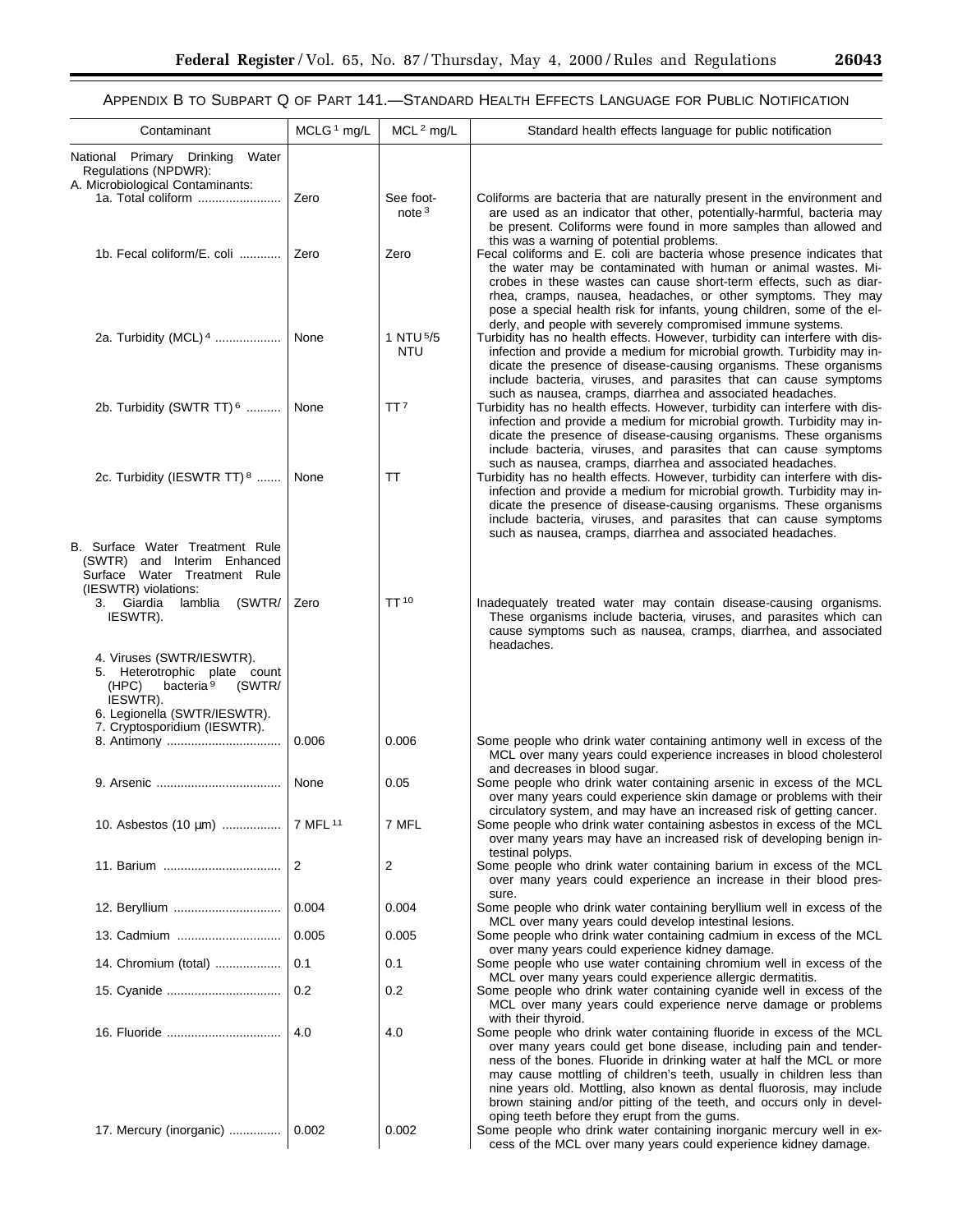$\equiv$ 

۰

# APPENDIX B TO SUBPART Q OF PART 141.—STANDARD HEALTH EFFECTS LANGUAGE FOR PUBLIC NOTIFICATION— **Continued**

| Contaminant                            | MCLG <sup>1</sup> mg/L | MCL <sup>2</sup> mg/L | Standard health effects language for public notification                                                                                                                                                                                                                                                                                                                                                                                        |
|----------------------------------------|------------------------|-----------------------|-------------------------------------------------------------------------------------------------------------------------------------------------------------------------------------------------------------------------------------------------------------------------------------------------------------------------------------------------------------------------------------------------------------------------------------------------|
|                                        | 10                     | 10                    | Infants below the age of six months who drink water containing nitrate in<br>excess of the MCL could become seriously ill and, if untreated, may<br>die. Symptoms include shortness of breath and blue baby syndrome.                                                                                                                                                                                                                           |
|                                        | $\mathbf{1}$           | 1                     | Infants below the age of six months who drink water containing nitrite in<br>excess of the MCL could become seriously ill and, if untreated, may<br>die. Symptoms include shortness of breath and blue baby syndrome.                                                                                                                                                                                                                           |
| 20. Total Nitrate and Nitrite          | 10                     | 10                    | Infants below the age of six months who drink water containing nitrate<br>and nitrite in excess of the MCL could become seriously ill and, if un-<br>treated, may die. Symptoms include shortness of breath and blue<br>baby syndrome.                                                                                                                                                                                                          |
| 21. Selenium                           | 0.05                   | 0.05                  | Selenium is an essential nutrient. However, some people who drink<br>water containing selenium in excess of the MCL over many years<br>could experience hair or fingernail losses, numbness in fingers or<br>toes, or problems with their circulation.                                                                                                                                                                                          |
| 22. Thallium                           | 0.0005                 | 0.002                 | Some people who drink water containing thallium in excess of the MCL<br>over many years could experience hair loss, changes in their blood,<br>or problems with their kidneys, intestines, or liver.                                                                                                                                                                                                                                            |
| C. Lead and Copper Rule:               | Zero                   | TT <sup>12</sup>      | Infants and children who drink water containing lead in excess of the ac-                                                                                                                                                                                                                                                                                                                                                                       |
|                                        |                        |                       | tion level could experience delays in their physical or mental develop-<br>ment. Children could show slight deficits in attention span and learn-<br>ing abilities. Adults who drink this water over many years could de-<br>velop kidney problems or high blood pressure.                                                                                                                                                                      |
|                                        | 1.3                    | TT <sub>13</sub>      | Copper is an essential nutrient, but some people who drink water con-<br>taining copper in excess of the action level over a relatively short<br>amount of time could experience gastrointestinal distress. Some peo-<br>ple who drink water containing copper in excess of the action level<br>over many years could suffer liver or kidney damage. People with Wil-<br>son's Disease should consult their personal doctor. 11D. Synthetic Or- |
|                                        | 0.07                   | 0.07                  | ganic Chemicals (SOCs):<br>Some people who drink water containing the weed killer 2,4-D well in<br>excess of the MCL over many years could experience problems with<br>their kidneys, liver, or adrenal glands.                                                                                                                                                                                                                                 |
| 26. 2,4,5–TP (Silvex)                  | 0.05                   | 0.05                  | Some people who drink water containing silvex in excess of the MCL<br>over many years could experience liver problems.                                                                                                                                                                                                                                                                                                                          |
| 27. Alachlor                           | Zero                   | 0.002                 | Some people who drink water containing alachlor in excess of the MCL<br>over many years could have problems with their eyes, liver, kidneys,<br>or spleen, or experience anemia, and may have an increased risk of<br>getting cancer.                                                                                                                                                                                                           |
| 28. Atrazine                           | 0.003                  | 0.003                 | Some people who drink water containing atrazine well in excess of the<br>MCL over many years could experience problems with their cardio-<br>vascular system or reproductive difficulties.                                                                                                                                                                                                                                                      |
| 29. Benzo(a)pyrene (PAHs)              | Zero                   | 0.0002                | Some people who drink water containing benzo(a)pyrene in excess of<br>the MCL over many years may experience reproductive difficulties<br>and may have an increased risk of getting cancer.                                                                                                                                                                                                                                                     |
|                                        | 0.04                   | 0.04                  | Some people who drink water containing carbofuran in excess of the<br>MCL over many years could experience problems with their blood, or<br>nervous or reproductive systems.                                                                                                                                                                                                                                                                    |
| 31. Chlordane                          | Zero                   | 0.002                 | Some people who drink water containing chlordane in excess of the<br>MCL over many years could experience problems with their liver or<br>nervous system, and may have an increased risk of getting cancer.                                                                                                                                                                                                                                     |
| 32. Dalapon                            | 0.2                    | 0.2                   | Some people who drink water containing dalapon well in excess of the<br>MCL over many years could experience minor kidney changes.                                                                                                                                                                                                                                                                                                              |
| 33. Di (2-ethylhexyl) adipate          | 0.4                    | 0.4                   | Some people who drink water containing di (2-ethylhexyl) adipate well in<br>excess of the MCL over many years could experience general toxic<br>effects or reproductive difficulties.                                                                                                                                                                                                                                                           |
| 34. Di (2-ethylhexyl) phthalate        | Zero                   | 0.006                 | Some people who drink water containing di (2-ethylhexyl) phthalate in<br>excess of the MCL over many years may have problems with their<br>liver, or experience reproductive difficulties, and may have an in-<br>creased risk of getting cancer.                                                                                                                                                                                               |
| Dibromochloropropane<br>35.<br>(DBCP). | Zero                   | 0.0002                | Some people who drink water containing DBCP in excess of the MCL<br>over many years could experience reproductive difficulties and may<br>have an increased risk of getting cancer.                                                                                                                                                                                                                                                             |
|                                        | 0.007                  | 0.007                 | Some people who drink water containing dinoseb well in excess of the<br>MCL over many years could experience reproductive difficulties.                                                                                                                                                                                                                                                                                                         |
| 37. Dioxin (2,3,7,8-TCDD)              | Zero                   | $3\times10^{-8}$      | Some people who drink water containing dioxin in excess of the MCL<br>over many years could experience reproductive difficulties and may<br>have an increased risk of getting cancer.                                                                                                                                                                                                                                                           |
|                                        | 0.02                   | 0.02                  | Some people who drink water containing diquat in excess of the MCL<br>over many years could get cataracts.                                                                                                                                                                                                                                                                                                                                      |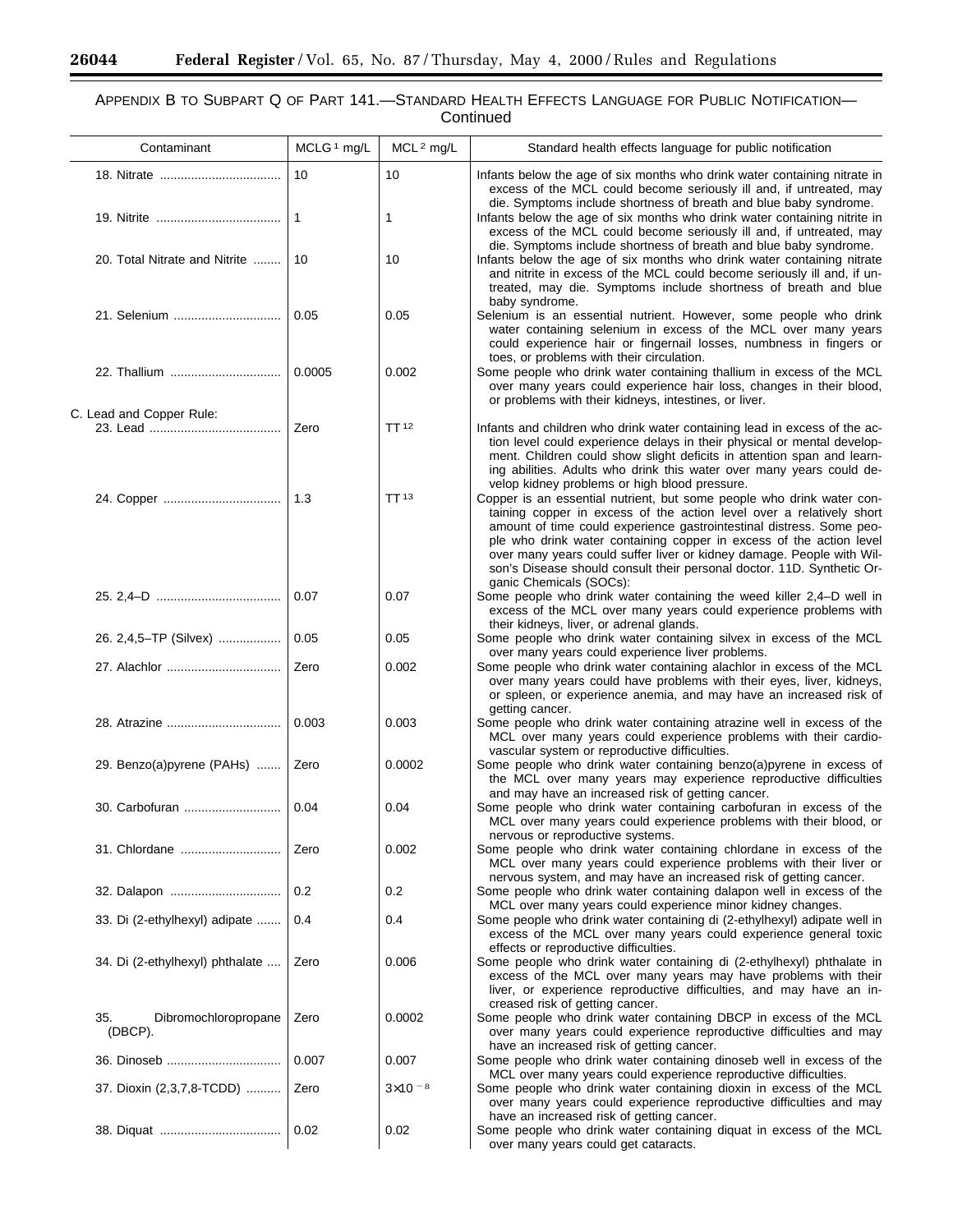# APPENDIX B TO SUBPART Q OF PART 141.—STANDARD HEALTH EFFECTS LANGUAGE FOR PUBLIC NOTIFICATION— Continued

| Contaminant                                 | MCLG <sup>1</sup> mg/L | $MCL2$ mg/L | Standard health effects language for public notification                                                                                                                                                                                                                                        |
|---------------------------------------------|------------------------|-------------|-------------------------------------------------------------------------------------------------------------------------------------------------------------------------------------------------------------------------------------------------------------------------------------------------|
|                                             | 0.1                    | 0.1         | Some people who drink water containing endothall in excess of the MCL<br>over many years could experience problems with their stomach or in-<br>testines.                                                                                                                                       |
|                                             | 0.002                  | 0.002       | Some people who drink water containing endrin in excess of the MCL<br>over many years could experience liver problems.                                                                                                                                                                          |
| 41. Ethylene dibromide                      | Zero                   | 0.00005     | Some people who drink water containing ethylene dibromide in excess<br>of the MCL over many years could experience problems with their<br>liver, stomach, reproductive system, or kidneys, and may have an in-<br>creased risk of getting cancer.                                               |
| 42. Glyphosate                              | 0.7                    | 0.7         | Some people who drink water containing glyphosate in excess of the<br>MCL over many years could experience problems with their kidneys<br>or reproductive difficulties.                                                                                                                         |
|                                             | Zero                   | 0.0004      | Some people who drink water containing heptachlor in excess of the<br>MCL over many years could experience liver damage and may have<br>an increased risk of getting cancer.                                                                                                                    |
| 44. Heptachlor epoxide                      | Zero                   | 0.0002      | Some people who drink water containing heptachlor epoxide in excess<br>of the MCL over many years could experience liver damage, and may<br>have an increased risk of getting cancer.                                                                                                           |
| 45. Hexachlorobenzene                       | Zero                   | 0.001       | Some people who drink water containing hexachlorobenzene in excess<br>of the MCL over many years could experience problems with their<br>liver or kidneys, or adverse reproductive effects, and may have an in-                                                                                 |
| 46. Hexachlorocyclo-pentadiene              | 0.05                   | 0.05        | creased risk of getting cancer.<br>Some people who drink water containing hexachlorocyclopentadiene<br>well in excess of the MCL over many years could experience prob-<br>lems with their kidneys or stomach.                                                                                  |
| 47. Lindane                                 | 0.0002                 | 0.0002      | Some people who drink water containing lindane in excess of the MCL<br>over many years could experience problems with their kidneys or<br>liver.                                                                                                                                                |
| 48. Methoxychlor                            | 0.04                   | 0.04        | Some people who drink water containing methoxychlor in excess of the<br>MCL over many years could experience reproductive difficulties.                                                                                                                                                         |
| 49. Oxamyl (Vydate)                         | 0.2                    | 0.2         | Some people who drink water containing oxamyl in excess of the MCL<br>over many years could experience slight nervous system effects.                                                                                                                                                           |
| 50. Pentachlorophenol                       | Zero                   | 0.001       | Some people who drink water containing pentachlorophenol in excess of<br>the MCL over many years could experience problems with their liver<br>or kidneys, and may have an increased risk of getting cancer.                                                                                    |
| 51. Picloram                                | 0.5                    | 0.5         | Some people who drink water containing picloram in excess of the MCL<br>over many years could experience problems with their liver.                                                                                                                                                             |
| 52. Polychlorinated biphenyls<br>(PCBs).    | Zero                   | 0.0005      | Some people who drink water containing PCBs in excess of the MCL<br>over many years could experience changes in their skin, problems<br>with their thymus gland, immune deficiencies, or reproductive or nerv-<br>ous system difficulties, and may have an increased risk of getting<br>cancer. |
| 53. Simazine                                | 0.004                  | 0.004       | Some people who drink water containing simazine in excess of the MCL<br>over many years could experience problems with their blood.                                                                                                                                                             |
|                                             | Zero                   | 0.003       | Some people who drink water containing toxaphene in excess of the<br>MCL over many years could have problems with their kidneys, liver,<br>or thyroid, and may have an increased risk of getting cancer. 11E.<br>Volatile Organic Chemicals (VOCs):                                             |
|                                             | Zero                   | 0.005       | Some people who drink water containing benzene in excess of the MCL<br>over many years could experience anemia or a decrease in blood<br>platelets, and may have an increased risk of getting cancer.                                                                                           |
| 56. Carbon tetrachloride                    | Zero                   | 0.005       | Some people who drink water containing carbon tetrachloride in excess<br>of the MCL over many years could experience problems with their<br>liver and may have an increased risk of getting cancer.                                                                                             |
| 57. Chlorobenzene (monochloro-<br>benzene). | 0.1                    | 0.1         | Some people who drink water containing chlorobenzene in excess of<br>the MCL over many years could experience problems with their liver<br>or kidneys.                                                                                                                                          |
| 58. o-Dichlorobenzene                       | 0.6                    | 0.6         | Some people who drink water containing o-dichlorobenzene well in ex-<br>cess of the MCL over many years could experience problems with<br>their liver, kidneys, or circulatory systems.                                                                                                         |
| 59. p-Dichlorobenzene                       | 0.075                  | 0.075       | Some people who drink water containing p-dichlorobenzene in excess of<br>the MCL over many years could experience anemia, damage to their<br>liver, kidneys, or spleen, or changes in their blood.                                                                                              |
| 60. 1,2-Dichloroethane                      | Zero                   | 0.005       | Some people who drink water containing 1,2-dichloroethane in excess<br>of the MCL over many years may have an increased risk of getting<br>cancer.                                                                                                                                              |
| 61. 1,1-Dichloroethylene                    | 0.007                  | 0.007       | Some people who drink water containing 1,1-dichloroethylene in excess<br>of the MCL over many years could experience problems with their<br>liver.                                                                                                                                              |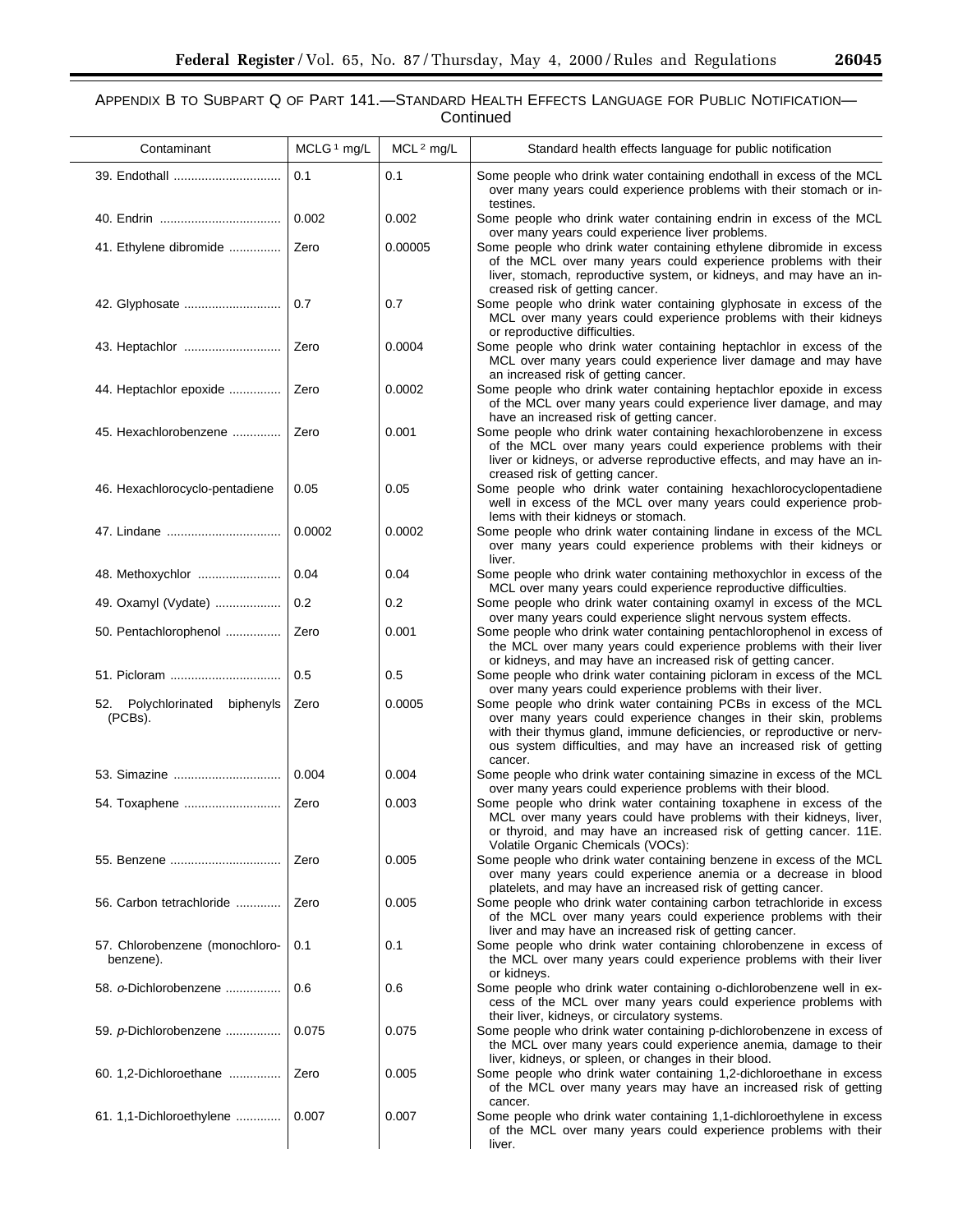$\equiv$ 

e<br>B

# APPENDIX B TO SUBPART Q OF PART 141.—STANDARD HEALTH EFFECTS LANGUAGE FOR PUBLIC NOTIFICATION— **Continued**

| Contaminant                                                                                                                                                                                                                                                                                                                                                                                                                                                                                                            | MCLG <sup>1</sup> mg/L | MCL <sup>2</sup> mg/L               | Standard health effects language for public notification                                                                                                                                                                                                                                               |
|------------------------------------------------------------------------------------------------------------------------------------------------------------------------------------------------------------------------------------------------------------------------------------------------------------------------------------------------------------------------------------------------------------------------------------------------------------------------------------------------------------------------|------------------------|-------------------------------------|--------------------------------------------------------------------------------------------------------------------------------------------------------------------------------------------------------------------------------------------------------------------------------------------------------|
| 62. cis-1,2-Dichloroethylene                                                                                                                                                                                                                                                                                                                                                                                                                                                                                           | 0.07                   | 0.07                                | Some people who drink water containing cis-1,2-dichloroethylene in ex-<br>cess of the MCL over many years could experience problems with<br>their liver.                                                                                                                                               |
| 63. trans-1,2-Dichloroethylene                                                                                                                                                                                                                                                                                                                                                                                                                                                                                         | 0.1                    | 0.1                                 | Some people who drink water containing trans-1,2-dichloroethylene well<br>in excess of the MCL over many years could experience problems<br>with their liver.                                                                                                                                          |
| 64. Dichloromethane                                                                                                                                                                                                                                                                                                                                                                                                                                                                                                    | Zero                   | 0.005                               | Some people who drink water containing dichloromethane in excess of<br>the MCL over many years could have liver problems and may have<br>an increased risk of getting cancer.                                                                                                                          |
| 65. 1,2-Dichloropropane                                                                                                                                                                                                                                                                                                                                                                                                                                                                                                | Zero                   | 0.005                               | Some people who drink water containing 1,2-dichloropropane in excess<br>of the MCL over many years may have an increased risk of getting<br>cancer.                                                                                                                                                    |
| 66. Ethylbenzene                                                                                                                                                                                                                                                                                                                                                                                                                                                                                                       | 0.7                    | 0.7                                 | Some people who drink water containing ethylbenzene well in excess of<br>the MCL over many years could experience problems with their liver<br>or kidneys.                                                                                                                                             |
|                                                                                                                                                                                                                                                                                                                                                                                                                                                                                                                        | 0.1                    | 0.1                                 | Some people who drink water containing styrene well in excess of the<br>MCL over many years could have problems with their liver, kidneys,<br>or circulatory system.                                                                                                                                   |
| 68. Tetrachloroethylene                                                                                                                                                                                                                                                                                                                                                                                                                                                                                                | Zero                   | 0.005                               | Some people who drink water containing tetrachloroethylene in excess<br>of the MCL over many years could have problems with their liver, and<br>may have an increased risk of getting cancer.                                                                                                          |
|                                                                                                                                                                                                                                                                                                                                                                                                                                                                                                                        | 1                      | 1                                   | Some people who drink water containing toluene well in excess of the<br>MCL over many years could have problems with their nervous sys-<br>tem, kidneys, or liver.                                                                                                                                     |
| 70. 1,2,4-Trichlorobenzene                                                                                                                                                                                                                                                                                                                                                                                                                                                                                             | 0.07                   | 0.07                                | Some people who drink water containing 1,2,4-trichlorobenzene well in<br>excess of the MCL over many years could experience changes in<br>their adrenal glands.                                                                                                                                        |
| 71. 1,1,1-Trichloroethane                                                                                                                                                                                                                                                                                                                                                                                                                                                                                              | 0.2                    | 0.2                                 | Some people who drink water containing 1,1,1-trichloroethane in excess<br>of the MCL over many years could experience problems with their<br>liver, nervous system, or circulatory system.                                                                                                             |
| 72. 1, 1, 2- Trichloroethane                                                                                                                                                                                                                                                                                                                                                                                                                                                                                           | 0.003                  | 0.005                               | Some people who drink water containing 1,1,2-trichloroethane well in<br>excess of the MCL over many years could have problems with their<br>liver, kidneys, or immune systems.                                                                                                                         |
| 73. Trichloroethylene                                                                                                                                                                                                                                                                                                                                                                                                                                                                                                  | Zero                   | 0.005                               | Some people who drink water containing trichloroethylene in excess of<br>the MCL over many years could experience problems with their liver<br>and may have an increased risk of getting cancer.                                                                                                       |
|                                                                                                                                                                                                                                                                                                                                                                                                                                                                                                                        | Zero                   | 0.002                               | Some people who drink water containing vinyl chloride in excess of the<br>MCL over many years may have an increased risk of getting cancer.                                                                                                                                                            |
| 75. Xylenes (total)                                                                                                                                                                                                                                                                                                                                                                                                                                                                                                    | 10                     | 10                                  | Some people who drink water containing xylenes in excess of the MCL<br>over many years could experience damage to their nervous system.<br>11F. Radioactive Contaminants:                                                                                                                              |
| 76. Beta/photon emitters                                                                                                                                                                                                                                                                                                                                                                                                                                                                                               | Zero                   | 4 mrem/yr 14                        | Certain minerals are radioactive and may emit forms of radiation known<br>as photons and beta radiation. Some people who drink water con-<br>taining beta and photon emitters in excess of the MCL over many                                                                                           |
| 77. Alpha emitters                                                                                                                                                                                                                                                                                                                                                                                                                                                                                                     | Zero                   | 15 pCi/L 15                         | years may have an increased risk of getting cancer.<br>Certain minerals are radioactive and may emit a form of radiation known<br>as alpha radiation. Some people who drink water containing alpha<br>emitters in excess of the MCL over many years may have an in-<br>creased risk of getting cancer. |
| 78. Combined radium (226 &<br>228).                                                                                                                                                                                                                                                                                                                                                                                                                                                                                    | Zero                   | 5 pCi/L                             | Some people who drink water containing radium 226 or 228 in excess<br>of the MCL over many years may have an increased risk of getting<br>cancer.                                                                                                                                                      |
| G. Disinfection Byproducts (DBPs),<br>Byproduct Precursors, and Dis-<br>infectant Residuals: Where dis-<br>infection is used in the treatment of<br>drinking water, disinfectants com-<br>bine with organic and inorganic<br>matter present in water to form<br>chemicals called disinfection by-<br>products (DBPs). EPA sets stand-<br>ards for controlling the levels of<br>disinfectants and DBPs in drinking<br>water, including trihalomethanes<br>and haloacetic<br>(THMs)<br>acids<br>$(HAAs)$ : <sup>16</sup> |                        |                                     |                                                                                                                                                                                                                                                                                                        |
| 79.<br>Total<br>trihalomethanes<br>(TTHMs).                                                                                                                                                                                                                                                                                                                                                                                                                                                                            | N/A                    | 0.10/<br>$0.080^{17}$ <sup>18</sup> | Some people who drink water containing trihalomethanes in excess of<br>the MCL over many years may experience problems with their liver,<br>kidneys, or central nervous system, and may have an increased risk<br>of getting cancer.                                                                   |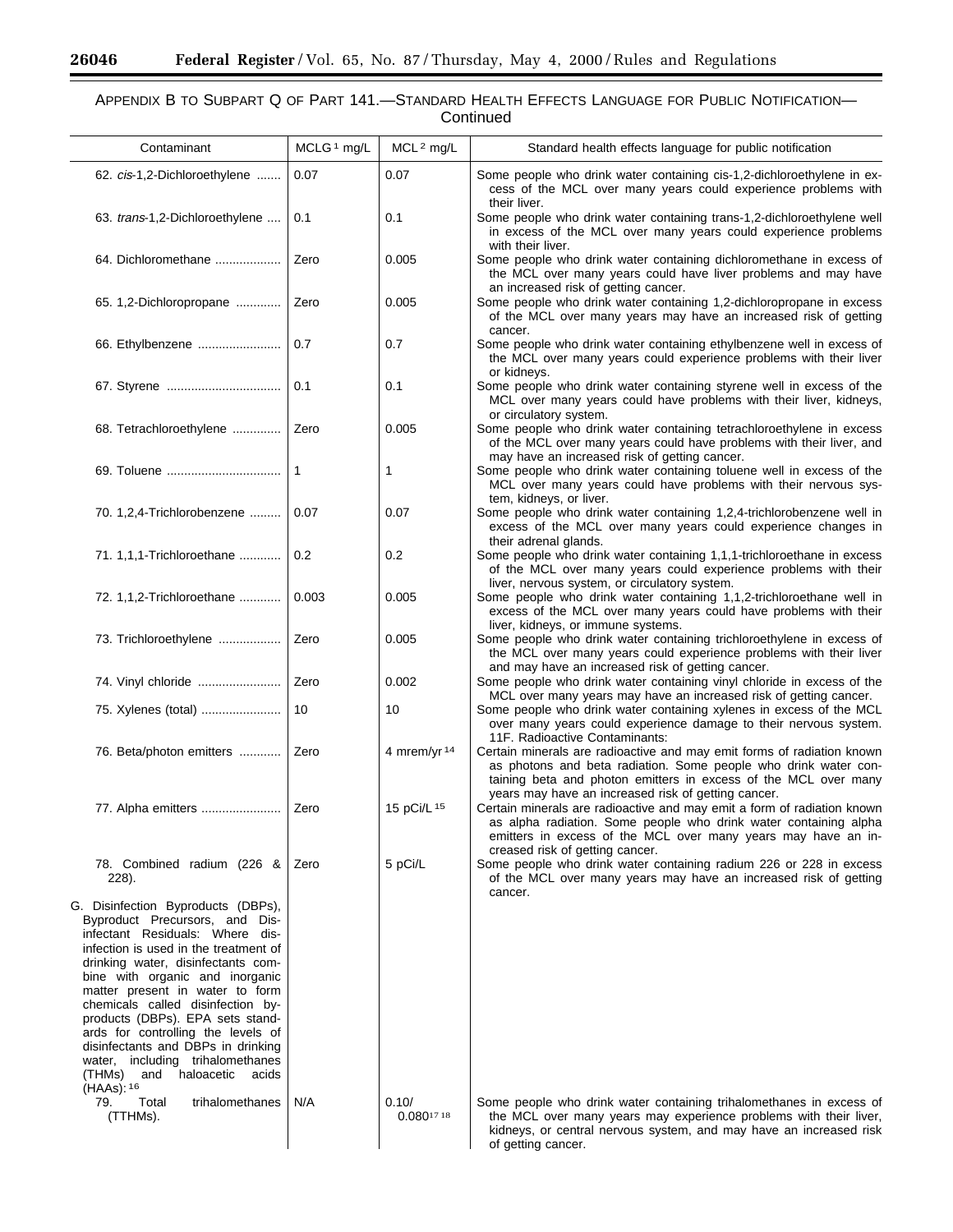# APPENDIX B TO SUBPART Q OF PART 141.—STANDARD HEALTH EFFECTS LANGUAGE FOR PUBLIC NOTIFICATION— **Continued**

| Contaminant                                                                                                                                   | MCLG <sup>1</sup> mg/L  | MCL <sup>2</sup> mg/L    | Standard health effects language for public notification                                                                                                                                                                                                                                                                                                                                                                                                                                                                                                                                                                                                                                                                                                                                                                                       |
|-----------------------------------------------------------------------------------------------------------------------------------------------|-------------------------|--------------------------|------------------------------------------------------------------------------------------------------------------------------------------------------------------------------------------------------------------------------------------------------------------------------------------------------------------------------------------------------------------------------------------------------------------------------------------------------------------------------------------------------------------------------------------------------------------------------------------------------------------------------------------------------------------------------------------------------------------------------------------------------------------------------------------------------------------------------------------------|
| 80. Haloacetic Acids (HAA)                                                                                                                    | N/A                     | 0.060 <sup>19</sup>      | Some people who drink water containing haloacetic acids in excess of<br>the MCL over many years may have an increased risk of getting can-<br>cer.                                                                                                                                                                                                                                                                                                                                                                                                                                                                                                                                                                                                                                                                                             |
| 81. Bromate                                                                                                                                   | Zero                    | 0.010                    | Some people who drink water containing bromate in excess of the MCL<br>over many years may have an increased risk of getting cancer.                                                                                                                                                                                                                                                                                                                                                                                                                                                                                                                                                                                                                                                                                                           |
|                                                                                                                                               | 0.08                    | 1.0                      | Some infants and young children who drink water containing chlorite in<br>excess of the MCL could experience nervous system effects. Similar<br>effects may occur in fetuses of pregnant women who drink water con-<br>taining chlorite in excess of the MCL. Some people may experience<br>anemia.                                                                                                                                                                                                                                                                                                                                                                                                                                                                                                                                            |
| 83. Chlorine                                                                                                                                  | 4 (MRDLG) <sup>20</sup> | 4.0 (MRDL) <sup>21</sup> | Some people who use water containing chlorine well in excess of the<br>MRDL could experience irritating effects to their eyes and nose. Some<br>people who drink water containing chlorine well in excess of the<br>MRDL could experience stomach discomfort.                                                                                                                                                                                                                                                                                                                                                                                                                                                                                                                                                                                  |
| 84. Chloramines                                                                                                                               | 4 (MRDLG)               | 4.0 (MRDL)               | Some people who use water containing chloramines well in excess of<br>the MRDL could experience irritating effects to their eyes and nose.<br>Some people who drink water containing chloramines well in excess<br>of the MRDL could experience stomach discomfort or anemia.                                                                                                                                                                                                                                                                                                                                                                                                                                                                                                                                                                  |
| 85a. Chlorine dioxide, where any<br>2 consecutive daily samples<br>taken at the entrance to the<br>distribution system are above<br>the MRDL. | 0.8 (MRDLG)             | 0.8 (MRDL)               | Some infants and young children who drink water containing chlorine di-<br>oxide in excess of the MRDL could experience nervous system ef-<br>fects. Similar effects may occur in fetuses of pregnant women who<br>drink water containing chlorine dioxide in excess of the MRDL. Some<br>people may experience anemia.<br>Add for public notification only: The chlorine dioxide violations reported<br>today are the result of exceedances at the treatment facility only, not<br>within the distribution system which delivers water to consumers. Con-<br>tinued compliance with chlorine dioxide levels within the distribution                                                                                                                                                                                                           |
| 85b. Chlorine dioxide, where one<br>or more distribution system<br>samples are above the MRDL.                                                | 0.8 (MRDLG)             | 0.8 (MRDL)               | system minimizes the potential risk of these violations to consumers.<br>Some infants and young children who drink water containing chlorine di-<br>oxide in excess of the MRDL could experience nervous system ef-<br>fects. Similar effects may occur in fetuses of pregnant women who<br>drink water containing chlorine dioxide in excess of the MRDL. Some<br>people may experience anemia.<br>Add for public notification only: The chlorine dioxide violations reported<br>today include exceedances of the EPA standard within the distribution<br>system which delivers water to consumers. Violations of the chlorine<br>dioxide standard within the distribution system may harm human<br>health based on short-term exposures. Certain groups, including<br>fetuses, infants, and young children, may be especially susceptible to |
| 86. Control of DBP precursors<br>(TOC).                                                                                                       | None                    | TT                       | nervous system effects from excessive chlorine dioxide exposure.<br>Total organic carbon (TOC) has no health effects. However, total or-<br>ganic carbon provides a medium for the formation of disinfection by-<br>products. These byproducts include trihalomethanes (THMs) and<br>haloacetic acids (HAAs). Drinking water containing these byproducts<br>in excess of the MCL may lead to adverse health effects, liver or kid-<br>ney problems, or nervous system effects, and may lead to an in-<br>creased risk of getting cancer.                                                                                                                                                                                                                                                                                                       |
| H. Other Treatment Techniques:<br>87. Acrylamide                                                                                              | Zero                    | TT                       | Some people who drink water containing high levels of acrylamide over<br>a long period of time could have problems with their nervous system<br>or blood, and may have an increased risk of getting cancer.                                                                                                                                                                                                                                                                                                                                                                                                                                                                                                                                                                                                                                    |
| 88. Epichlorohydrin                                                                                                                           | Zero                    | TT                       | Some people who drink water containing high levels of epichlorohydrin<br>over a long period of time could experience stomach problems, and<br>may have an increased risk of getting cancer.                                                                                                                                                                                                                                                                                                                                                                                                                                                                                                                                                                                                                                                    |

#### **Appendix B—Endnotes**

1. MCLG—Maximum contaminant level goal

2. MCL—Maximum contaminant level

3. For water systems analyzing at least 40 samples per month, no more than 5.0 percent of the monthly samples may be positive for total coliforms. For systems analyzing fewer than 40 samples per month, no more than one sample per month may be positive for total coliforms.

4. There are various regulations that set turbidity standards for different types of

systems, including 40 CFR 141.13, the 1989 Surface Water Treatment Rule, and the 1998 Interim Enhanced Surface Water Treatment Rule. The MCL for the monthly turbidity average is 1 NTU; the MCL for the 2-day average is 5 NTU for systems that are required to filter but have not yet installed filtration (40 CFR 141.13).

5. NTU—Nephelometric turbidity unit 6. There are various regulations that set turbidity standards for different types of systems, including 40 CFR 141.13, the 1989 Surface Water Treatment Rule (SWTR), and the 1998 Interim Enhanced Surface Water

Treatment Rule (IESWTR). Systems subject to the Surface Water Treatment Rule (both filtered and unfiltered) may not exceed 5 NTU. In addition, in filtered systems, 95 percent of samples each month must not exceed 0.5 NTU in systems using conventional or direct filtration and must not exceed 1 NTU in systems using slow sand or diatomaceous earth filtration or other filtration technologies approved by the primacy agency.

7. TT—Treatment technique 8. There are various regulations that set turbidity standards for different types of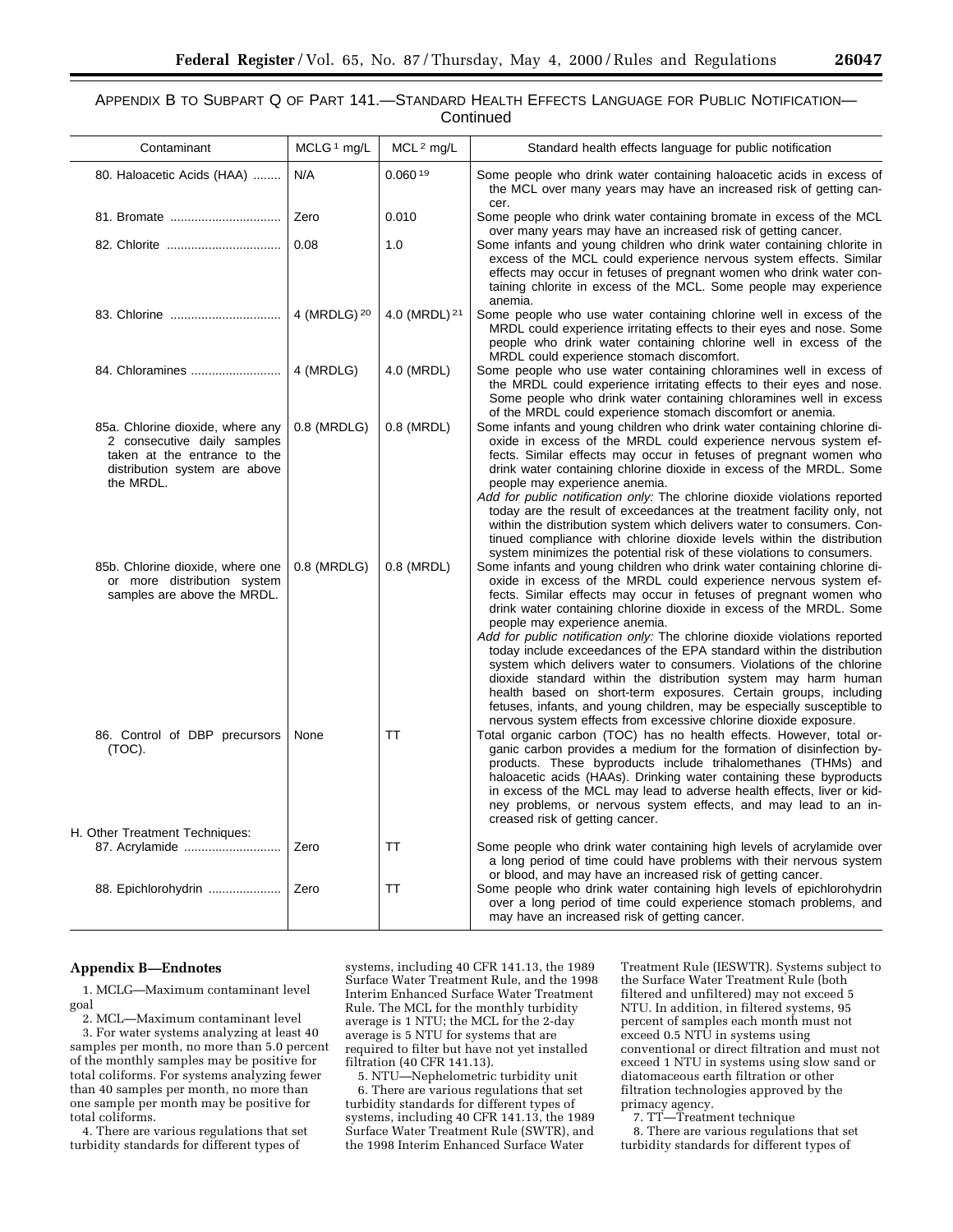systems, including 40 CFR 141.13, the 1989 Surface Water Treatment Rule (SWTR), and the 1998 Interim Enhanced Surface Water Treatment Rule (IESWTR). For systems subject to the IESWTR (systems serving at least 10,000 people, using surface water or ground water under the direct influence of surface water), that use conventional filtration or direct filtration, after January 1, 2002, the turbidity level of a system's combined filter effluent may not exceed 0.3 NTU in at least 95 percent of monthly measurements, and the turbidity level of a system's combined filter effluent must not exceed 1 NTU at any time. Systems subject to the IESWTR using technologies other than conventional, direct, slow sand, or diatomaceous earth filtration must meet turbidity limits set by the primacy agency.

9. The bacteria detected by heterotrophic plate count (HPC) are not necessarily harmful. HPC is simply an alternative method of determining disinfectant residual levels. The number of such bacteria is an indicator of whether there is enough disinfectant in the distribution system.

10. SWTR and IESWTR treatment technique violations that involve turbidity exceedances may use the health effects language for turbidity instead.

11. The bacteria detected by heterotrophic plate count (HPC) are not necessarily harmful. HPC is simply an alternative method of determining disinfectant residual levels. The number of such bacteria is an indicator of whether there is enough disinfectant in the distribution system.

- 12. Millions fibers per liter.
- 13. Action Level =  $0.015$  mg/L
- 14. Action Level =  $1.3 \text{ mg/L}$
- 15. Millirems per years
- 16. Picocuries per liter

17. Surface water systems and ground water systems under the direct influence of surface water are regulated under Subpart H of 40 CFR 141. Supbart H community and non-transient non-community systems serving ≥ 10,000 must comply with DBP MCLs and disinfectant maximum residual disinfectant levels (MRDLs) beginning January 1, 2002. All other community and non-transient noncommunity systems must meet the MCLs and MRDLs beginning January 1, 2004. Subpart H transient noncommunity systems serving 10,000 or more persons and using chlorine dioxide as a disinfectant or oxidant must comply with the chlorine dioxide MRDL beginning January 1, 2002. Subpart H transient non-community systems serving fewer than 10,000 persons and systems using only ground water not under the direct influence of surface water and using chlorine dioxide as a disinfectant or oxidant must comply with the chlorine dioxide MRDL beginning January 1, 2004.

18. The MCL of 0.10 mg/l for TTHMs is in effect until January 1, 2002 for Subpart H community water systems serving 10,000 or more. This MCL is in effect until January 1, 2004 for community water systems with a population of 10,000 or more using only ground water not under the direct influence of surface water. After these deadlines, the MCL will be 0.080 mg/l. On January 1, 2004, all systems serving less than 10,000 will have to comply with the new MCL as well.

19. The MCL for total trihalomethanes is the sum of the concentrations of the individual trihalomethanes.

20. The MCL for haloacetic acids is the sum of the concentrations of the individual haloacetic acids.

21. MRDLG—Maximum residual disinfectant level goal.

22. MRDL—Maximum residual disinfectant level.

#### **Appendix C to Subpart Q of Part 141—List of Acronyms Used in Public Notification Regulation**

- CCR Consumer Confidence Report<br>CWS Community Water System
- Community Water System
- DBP Disinfection Byproduct<br>EPA Environmental Protection
- Environmental Protection Agency
- HPC Heterotrophic Plate Count
- IESWTR Interim Enhanced Surface Water Treatment Rule
- IOC Inorganic Chemical
- LCR Lead and Copper Rule
- MCL Maximum Contaminant Level
- MCLG Maximum Contaminant Level Goal
- MRDL Maximum Residual Disinfectant Level
- MRDLG Maximum Residual Disinfectant Level Goal
- NCWS Non-Community Water System NPDWR National Primary Drinking Water
- Regulation
- NTNCWS Non-Transient Non-Community Water System
- NTU Nephelometric Turbidity Unit
- OGWDW Office of Ground Water and Drinking Water
- OW Office of Water
- PN Public Notification
- PWS Public Water System
- SDWA Safe Drinking Water Act
- SMCL Secondary Maximum Contaminant Level
	-
- SOC Synthetic Organic Chemical SWTR Surface Water Treatment Rule
- TCR Total Coliform Rule
- 
- TT Treatment Technique
- TWS Transient Non-Community Water System
- VOC Volatile Organic Chemical

# **PART 142—[AMENDED]**

1. The authority citation for Part 142 continues to read as follows:

**Authority:** 42 U.S.C. 300f, 300g–1, 300g–2, 300 g-3,  $300g-4$ ,  $300g-5$ ,  $300g-6$ ,  $300j-4$ , 300 j–9, and 300 j–11.

2. Section 142.10 is amended by revising paragraph  $(b)(6)(v)$  to read as follows:

#### **§ 142.10 Requirements for a determination of primary enforcement responsibility.**

(b) \* \* \*

 $(6) * * * *$ 

(v) Authority to require public water systems to give public notice that is no less stringent than the EPA requirements in Subpart Q of Part 141 of this chapter and § 142.16(a).

3. Section 142.14 is amended by redesignating paragraph (f) as (g) and adding a new (f), to read as follows:

#### **§ 142.14 Records kept by States.**

\* \* \* \* \*

(f) Public notification records under Subpart Q of Part 141 of this chapter received from public water systems (including certifications of compliance and copies of public notices) and any state determinations establishing alternative public notification requirements for the water systems must be retained for three years.

4. Section 142.15 is amended by revising paragraph (a)(1), to read as follows:

#### **§ 142.15 Reports by States.**

\* \* \* \* \*

- \* \* \* \* \*
	- (a) \* \* \*

(1) New violations by public water systems in the State during the previous quarter of State regulations adopted to incorporate the requirements of national primary drinking water regulations, including violations of the public notification requirements under Subpart Q of Part 141 of this chapter;

5. Section 142.16 is amended by revising paragraph (a), to read as follows:

# **§ 142.16 Special primacy requirements.**

(a) *State public notification requirements.*

\* \* \* \* \*

(1) Each State that has primary enforcement authority under this part must submit complete and final requests for approval of program revisions to adopt the requirements of Subpart Q of Part 141 of this chapter, using the procedures in § 142.12(b) through (d). At its option, a State may, by rule, and after notice and comment, establish alternative public notification requirements with respect to the form and content of the public notice required under Subpart Q of Part 141 of this chapter. The alternative requirements must provide the same type and amount of information required under Subpart Q and must meet the primacy requirements under § 142.10.

(2) As part of the revised primacy program, a State must also establish enforceable requirements and procedures when the State adds to or changes the requirements under:

(i) *Table 1 to 40 CFR 141.201(a)(Item (3)(v))*—To require public water systems to give a public notice for violations or situations other than those listed in Appendix A of Subpart Q of Part 141 of this chapter;

(ii) *40 CFR 141.201(c)(2)*—To allow public water systems, under the specific circumstances listed in § 141.201(c)(2),